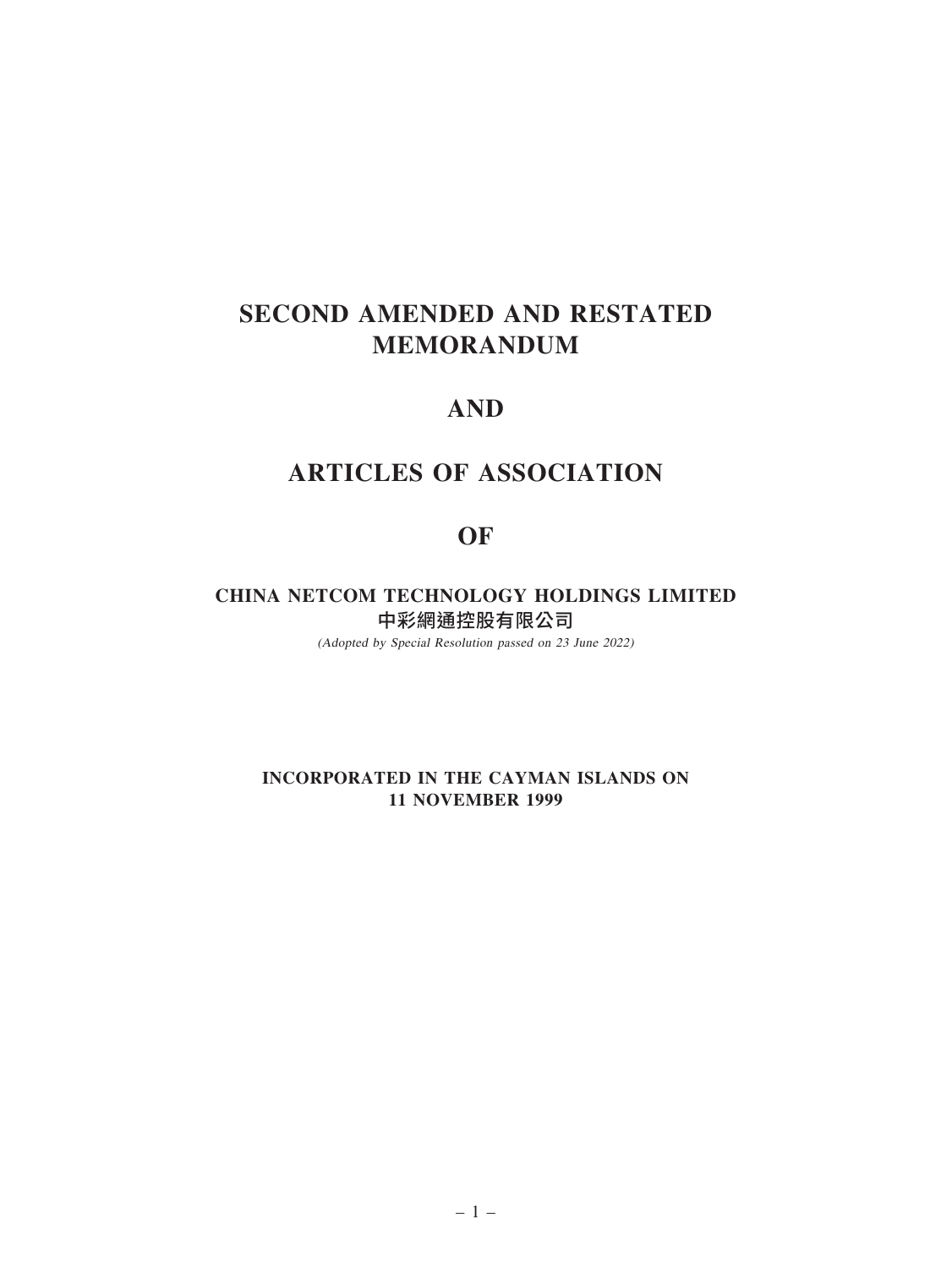#### THE COMPANIES ACT (REVISED)

Company Limited by Shares

# SECOND AMENDED AND RESTATED MEMORANDUM OF ASSOCIATION

#### OF

# CHINA NETCOM TECHNOLOGY HOLDINGS LIMITED 中彩網通控股有限公司

(As adopted by Special Resolution passed on 23 June 2022)

- 1. The name of the Company is CHINA NETCOM TECHNOLOGY HOLDINGS LIMITED 中彩網通控股有限公司
- 2. The Registered Office of the Company shall be at the Second Floor, Century Yard, Cricket Square, P.O. Box 902, Grand Cayman, KY1-1103, Cayman Islands or at such other place as the Directors may from time to time decide.
- 3. The objects for which the Company is established are unrestricted and shall include, but without limitation, the following:
- (i) (a) To carry on the business of an investment company and to act as promoters and entrepreneurs and to carry on business as financiers, capitalists, concessionaires, merchants, brokers, traders, dealers, agents, importers and exporters and to undertake and carry on and execute all kinds of investment, financial, commercial, mercantile, trading and other operations.
	- (b) To carry on whether as principals, agents or otherwise howsoever the business of realtors, developers, consultants, estate agents or managers, builders, contractors, engineers, manufacturers, dealers in or vendors of all types of property including services.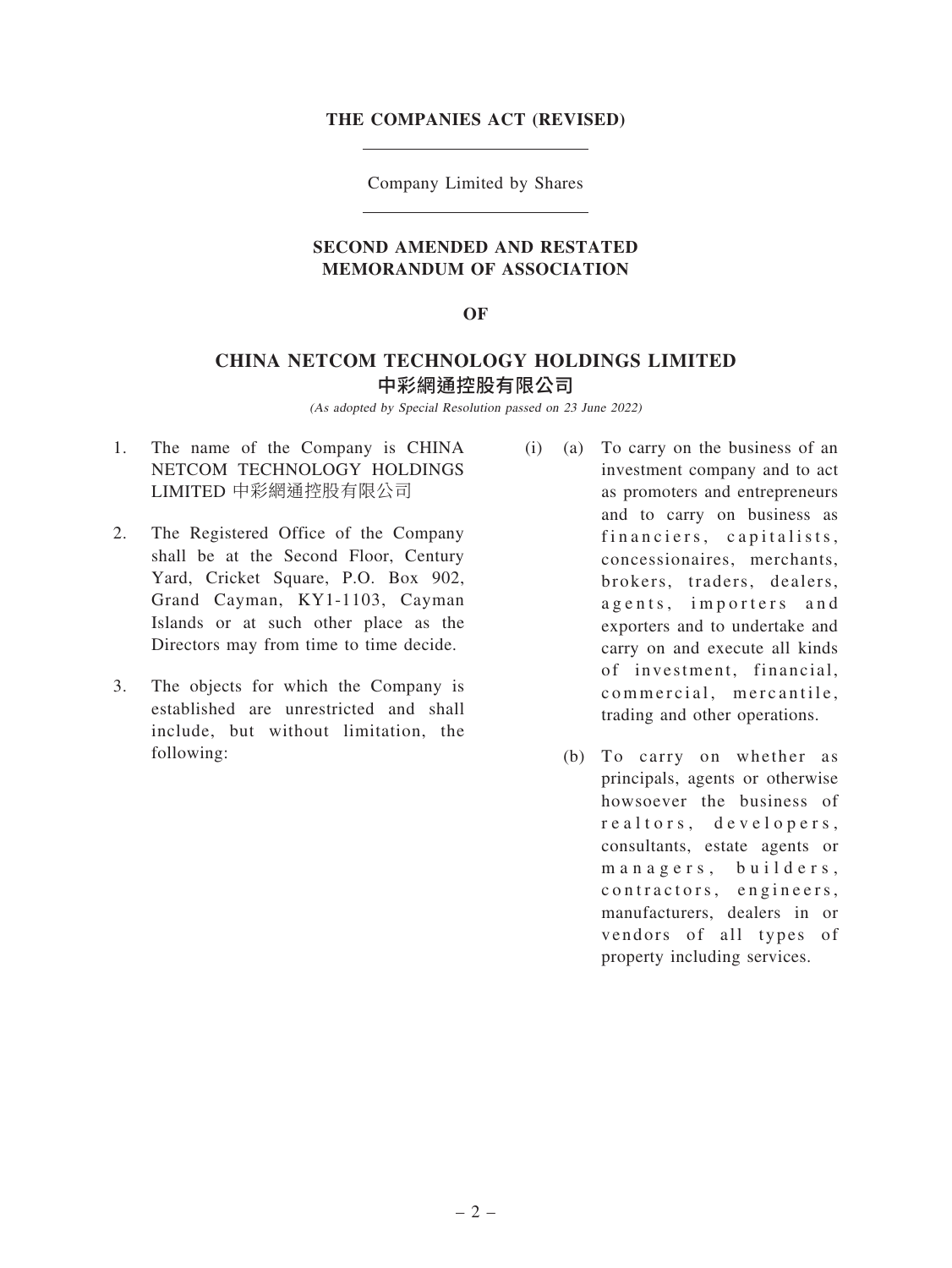- (ii) To exercise and enforce all rights and powers conferred by or incidental to the ownership of any shares, stock, obligations or other securities including without prejudice to the generality of the foregoing all such powers of veto or control as may be conferred by virtue of the holding by the Company of some special proportion of the issued or nominal amount thereof, to provide managerial and other executive, supervisory and consultant services for or in relation to any company in which the Company is interested upon such terms as may be thought fit.
- (iii) To purchase or otherwise acquire, to sell, exchange, surrender, lease, mortgage, charge, convert, turn to account, dispose of and deal with real and personal property and rights of all kinds and, in particular, mortgages, debentures, produce, concessions, options, contracts, patents, annuities, licences, stocks, shares, bonds, policies, book debts, business concerns, undertakings, claims, privileges and choses in action of all kinds.
- (iv) To subscribe for, conditionally or unconditionally, to underwrite, issue on commission or otherwise, take, hold, deal in and convert stocks, shares and securities of all kinds and to enter into partnership or into any arrangement for sharing profits, reciprocal concessions or cooperation with any person or company and to promote and aid in promoting, to constitute, form or organise any company, syndicate or partnership of any kind, for the purpose of acquiring and undertaking any property and liabilities of the Company or of advancing directly or indirectly the objects of the Company or for any other purpose which the Company may link expedient.
- (v) To stand surety for or to guarantee, support or secure the performance of all or any of the obligations of any person, firm or company whether or not related or affiliated to the Company in any manner and whether by personal covenant or by mortgage, charge or lien upon the whole or any part of the undertaking, property and assets of the Company, both present and future, including its uncalled capital or by any such method and whether or not the Company shall receive valuable consideration thereof.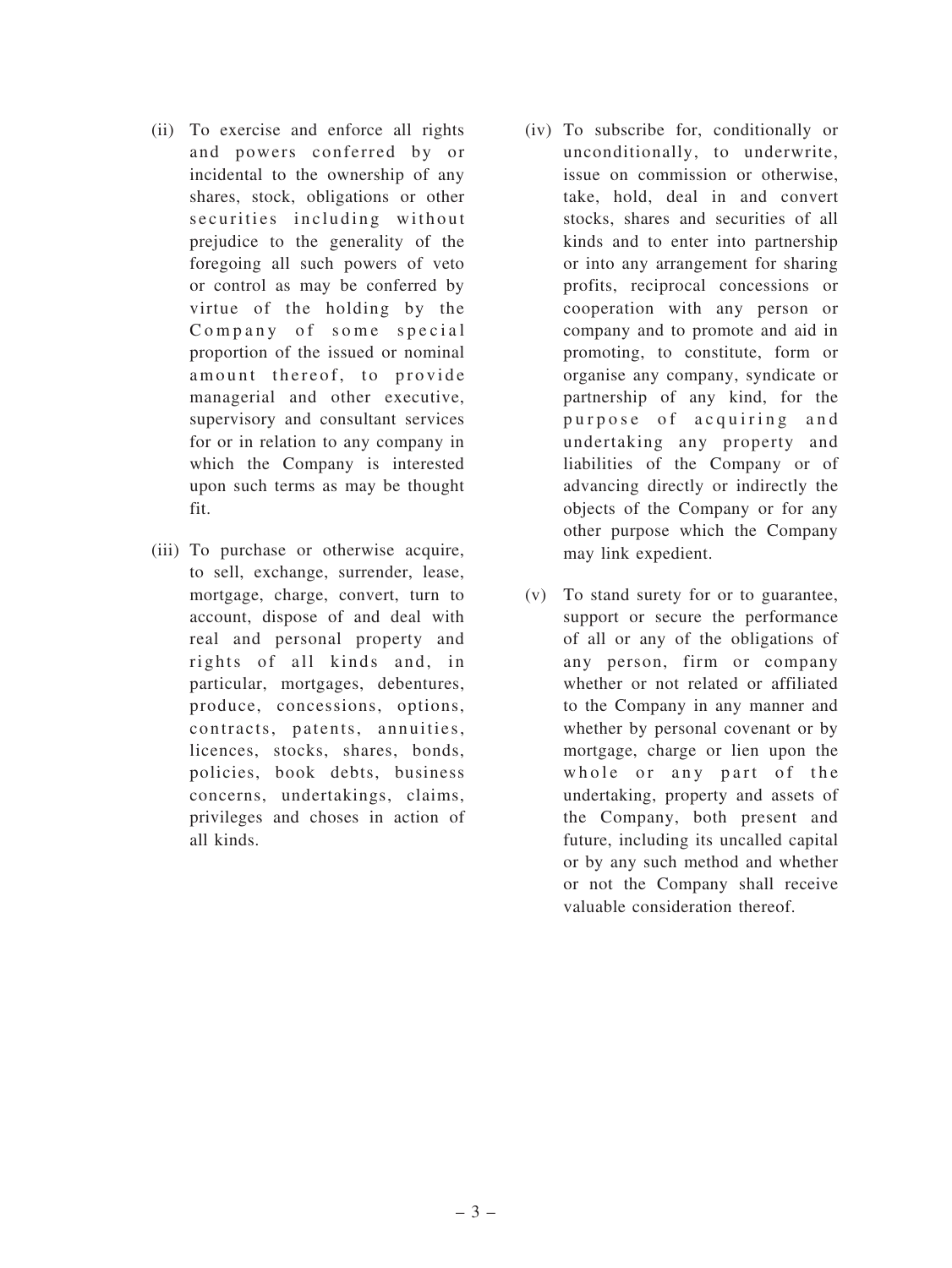(vi) To engage in or carry on any other lawful trade, business or enterprise which may at any time appear to the Directors of the Company capable of being conveniently carried on in conjunction with any of the aforementioned businesses or activities or which may appear to the Directors or the Company likely to be profitable to the Company.

In the interpretation of this Memorandum of Association in general and of this Clause 3 in particular no object, business or power specified or mentioned shall be limited or restricted by reference to or inference from any other objects, business or power, or the name of the Company, or by the juxtaposition of two or more objects, businesses or powers and that, in the event of any ambiguity in this clause or elsewhere in this Memorandum of Association, the same shall be resolved by such interpretation and construction as will widen and enlarge and not restrict the objects, businesses and powers of and exercisable by the Company.

4. Except as prohibited or limited by the Companies Act (Revised), the Company shall have full power and authority to carry out any object and shall have and be capable of from time to time and at all times exercising any and all of the powers at any time or from time to time exercisable by a natural person or body corporate in doing in any part of the world whether as principal, agent, contractor or otherwise whatever may be considered by it necessary for the attainment of its objects and whatever else may be considered by it as incidental or conducive thereto or consequential thereon, including, but without in any way restricting the generality of the foregoing, the power to make any alterations or amendments to

this Memorandum of Association and the Articles of Association of the Company considered necessary or convenient in the manner set out in the Articles of Association of the Company, and the power to do any of the following acts or things, viz: to pay all expenses of and incidental to the promotion, formation and incorporation of the Company; to register the Company to do business in any other jurisdiction; to sell, lease or dispose of any property of the Company; to draw, make, accept, endorse, discount, execute and issue promissory notes, debentures, bills of exchange, bills of lading, warrants and other negotiable or transferable instruments; to lend money or other assets and to act as guarantors; to borrow or raise money on the security of the undertaking or on all or any of the assets of the Company including uncalled capital or without security; to invest monies of the Company in such manner as the Directors determine; to promote other companies; to sell the undertaking of the Company for cash or any other consideration; to distribute assets in specie to Members of the Company; to make charitable or benevolent donations; to pay pensions or gratuities or provide other benefits in cash or kind to Directors, officers, employees, past or present and their families; to purchase Directors and officers liability insurance and to carry on any trade or business and generally to do all acts and things which, in the opinion of the Company or the Directors, may be conveniently or profitably or usefully acquired and dealt with, carried on, executed or done by the Company in connection with the business aforesaid PROVIDED THAT the Company shall only carry on the businesses for which a licence is required under the laws of the Cayman Islands when so licensed under the terms of such laws.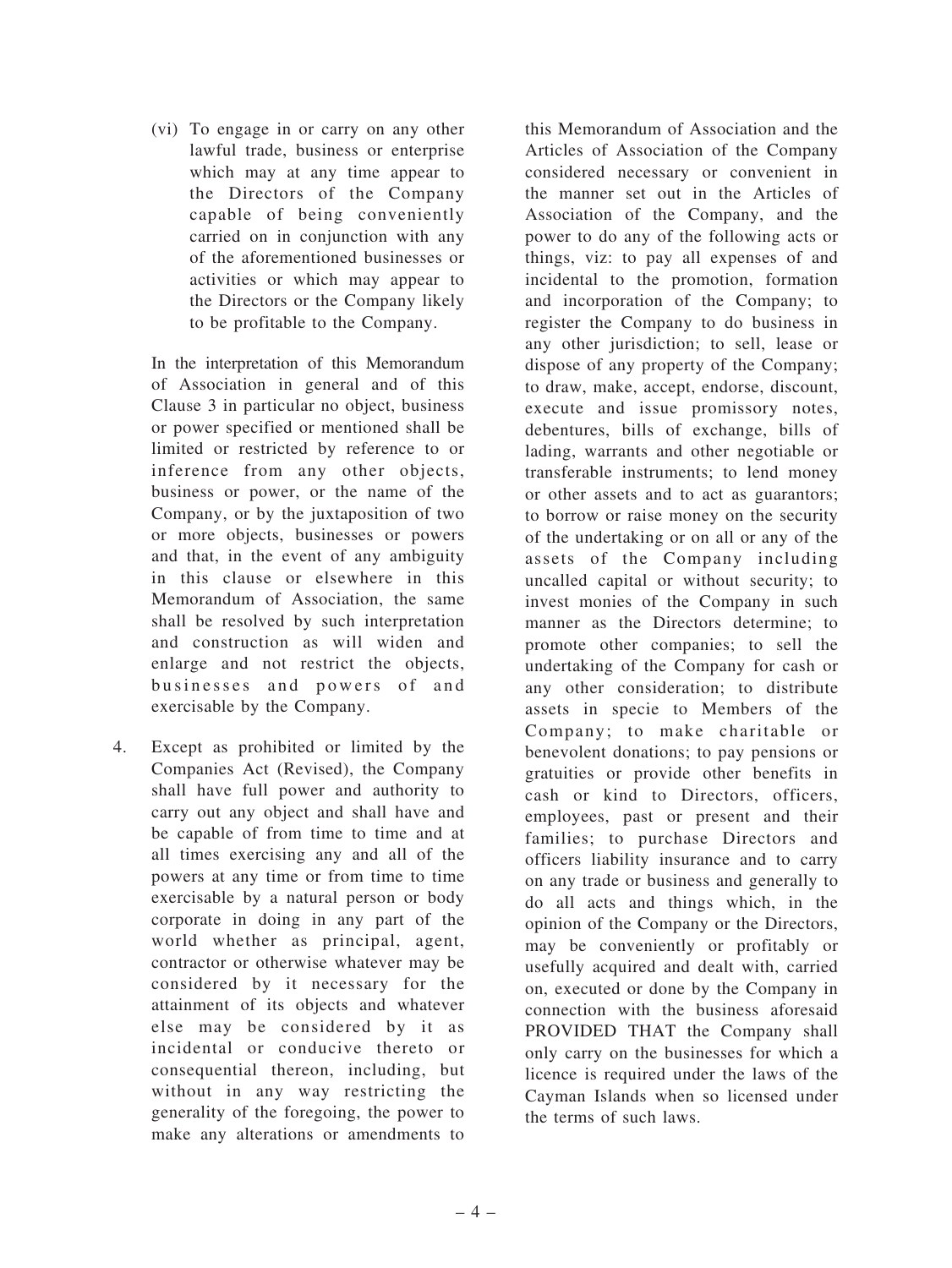- 5. The liability of each Member is limited to the amount from time to time unpaid on such Member's shares.
- 6. The share capital of the Company is HK\$110,000,000 divided into 20,000,000,000 Ordinary Shares of a nominal or par value of HK\$ 0.005 each and 2,000,000,000 Preferred Shares of a nominal or par value of HK\$0.005 each, with power for the Company insofar as is permitted by law, to redeem or purchase any of its shares and to increase or reduce the said capital subject to the provisions of the Companies Act (Revised) and the Articles of Association and to issue any part of its capital, whether original, redeemed or increased with or without any preference, priority or special privilege or subject to any postponement of rights or to any conditions or restrictions and so that unless the conditions of issue shall otherwise expressly declare every issue of shares whether declared to be preference or otherwise shall be subject to the powers hereinbefore contained PROVIDED ALWAYS that, notwithstanding any provision to the contrary contained in this Memorandum of Association, the Company shall have no power to issue bearer shares, warrants, coupons or certificates.
- 7. If the Company is registered as exempted, its operations will be carried on subject to the provisions of Section 193 of the Companies Act (Revised) and, subject to the provisions of the Companies Act (Revised) and the Articles of Association, it shall have the power to register by way of continuation as a body corporate limited by shares under the laws of any jurisdiction outside the Cayman Islands and to be deregistered in the Cayman Islands.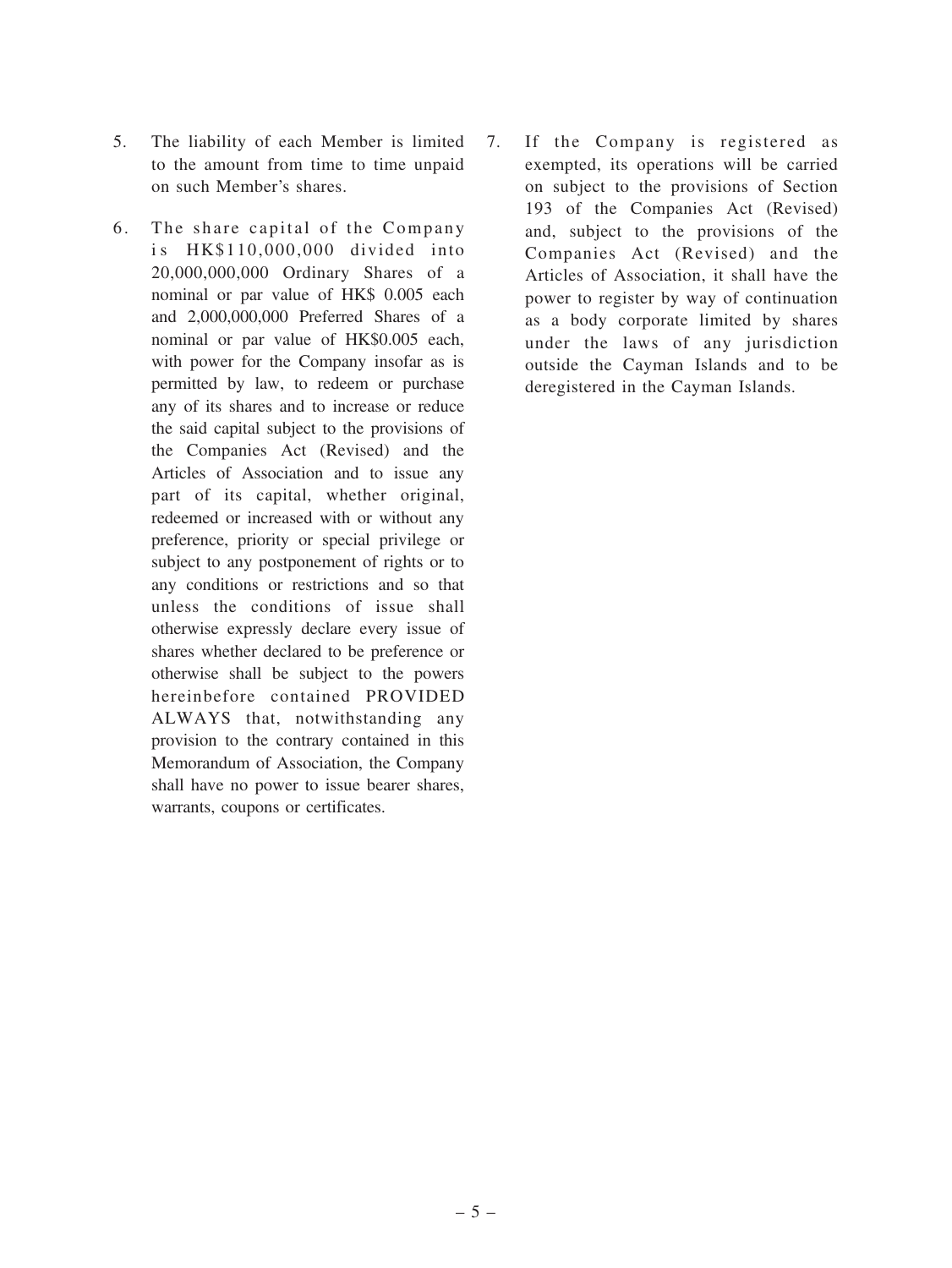The Companies Act (Revised) Company Limited by Shares

# SECOND AMENDED AND RESTATED ARTICLES OF ASSOCIATION

OF

# CHINA NETCOM TECHNOLOGY HOLDINGS LIMITED 中彩網通控股有限公司

(Adopted by <sup>a</sup> Special Resolution passed on 23 June 2022)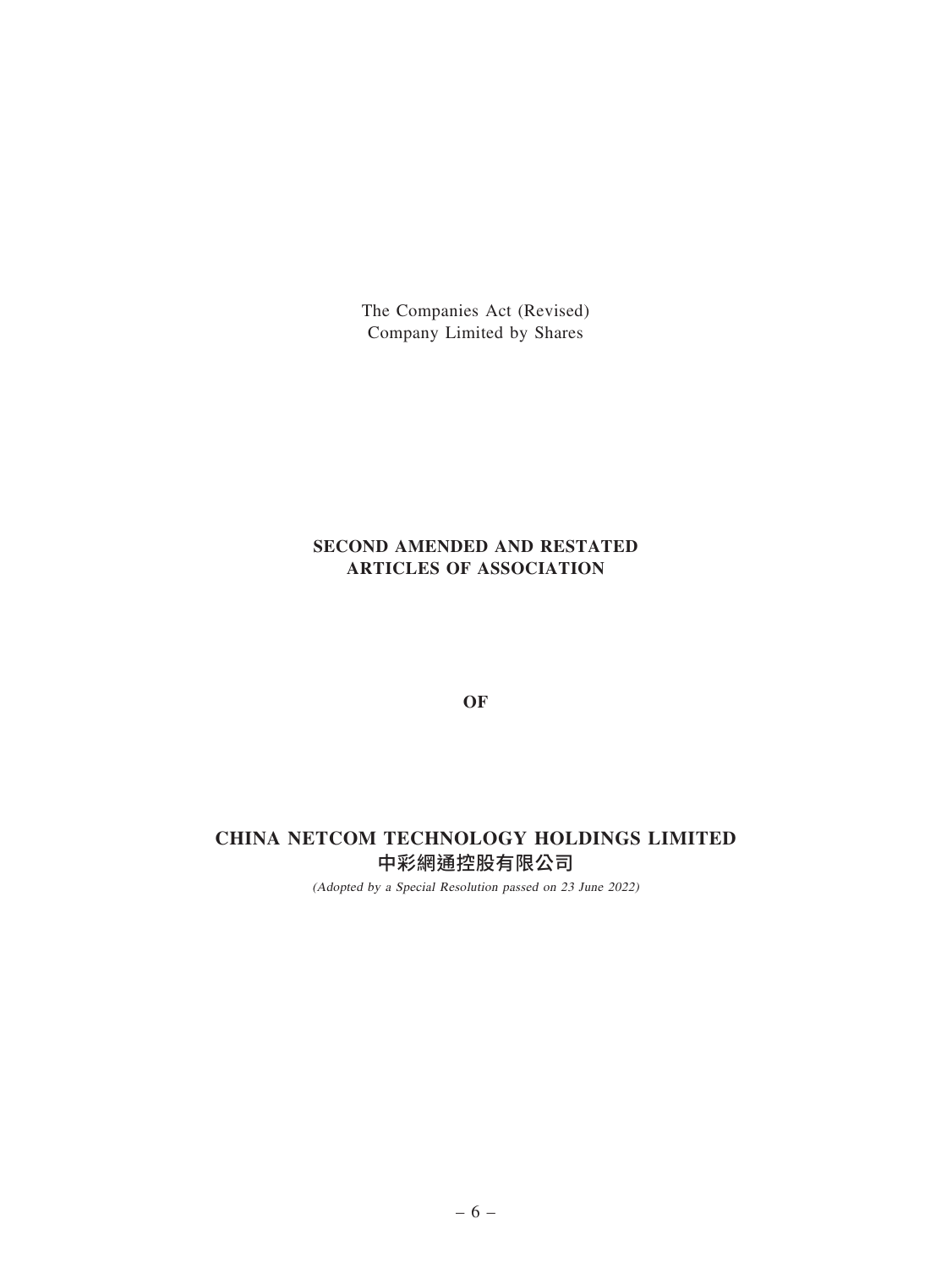# INDEX

| <b>SUBJECT</b>                         | Article No.    |
|----------------------------------------|----------------|
| Table A                                | 1              |
| Interpretation                         | $\mathfrak{2}$ |
| Share Capital                          | 3              |
| Alteration Of Capital                  | $4 - 7$        |
| Share Rights                           | $8-9$          |
| Variation Of Rights                    | $10 - 11$      |
| <b>Shares</b>                          | $12 - 15A$     |
| <b>Share Certificates</b>              | $16 - 21$      |
| Lien                                   | $22 - 24$      |
| Calls On Shares                        | $25 - 33$      |
| Forfeiture Of Shares                   | 34-42          |
| Register Of Members                    | 43-44          |
| <b>Record Dates</b>                    | 45             |
| <b>Transfer Of Shares</b>              | $46 - 51$      |
| <b>Transmission Of Shares</b>          | 52-54          |
| Untraceable Members                    | 55             |
| General Meetings                       | 56-58          |
| Notice Of General Meetings             | 59-60          |
| Proceedings At General Meetings        | 61-65          |
| Voting                                 | 66-74A         |
| Proxies                                | $75 - 80$      |
| Corporations Acting By Representatives | 81             |
| Written Resolutions Of Members         | 82             |
| <b>Board Of Directors</b>              | 83             |
| <b>Retirement Of Directors</b>         | 84-85          |
| Disqualification Of Directors          | 86             |
| <b>Executive Directors</b>             | 87-88          |
| <b>Alternate Directors</b>             | 89-92          |
| Directors' Fees And Expenses           | 93-96          |
| Directors' Interests                   | $97 - 100$     |
| General Powers Of The Directors        | 101-106        |
| Borrowing Powers                       | 107-110        |
| Proceedings Of The Directors           | 111-120        |
| Managers                               | 121-123        |
| Officers                               | 124-127        |
| Register of Directors and Officers     | 128            |
| Minutes                                | 129            |
| Seal                                   | 130            |
| Authentication Of Documents            | 131            |
| <b>Destruction Of Documents</b>        | 132            |
| Dividends And Other Payments           | 133-142        |
| Reserves                               | 143            |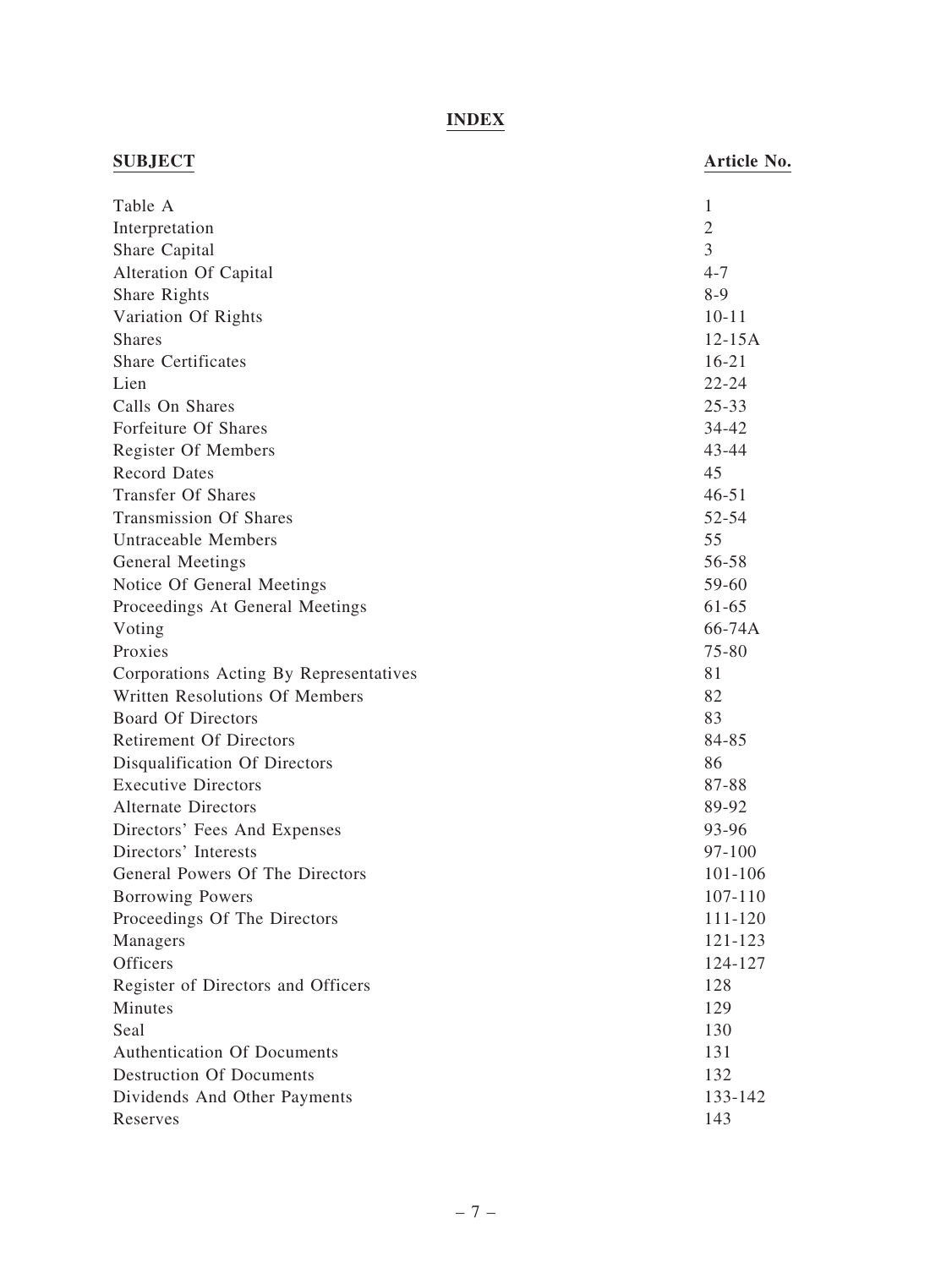| <b>SUBJECT</b>                                          | Article No. |
|---------------------------------------------------------|-------------|
| Capitalisation                                          | 144-145     |
| <b>Subscription Rights Reserve</b>                      | 146         |
| <b>Accounting Records</b>                               | 147-149     |
| Audit                                                   | 150-155     |
| <b>Notices</b>                                          | 156-158     |
| Signatures                                              | 159         |
| Winding Up                                              | 160-161     |
| Indemnity                                               | 162         |
| Financial Year                                          | 163         |
| Amendment To Memorandum and Articles of Association and | 164         |
| Name of Company                                         |             |
| Information                                             | 165         |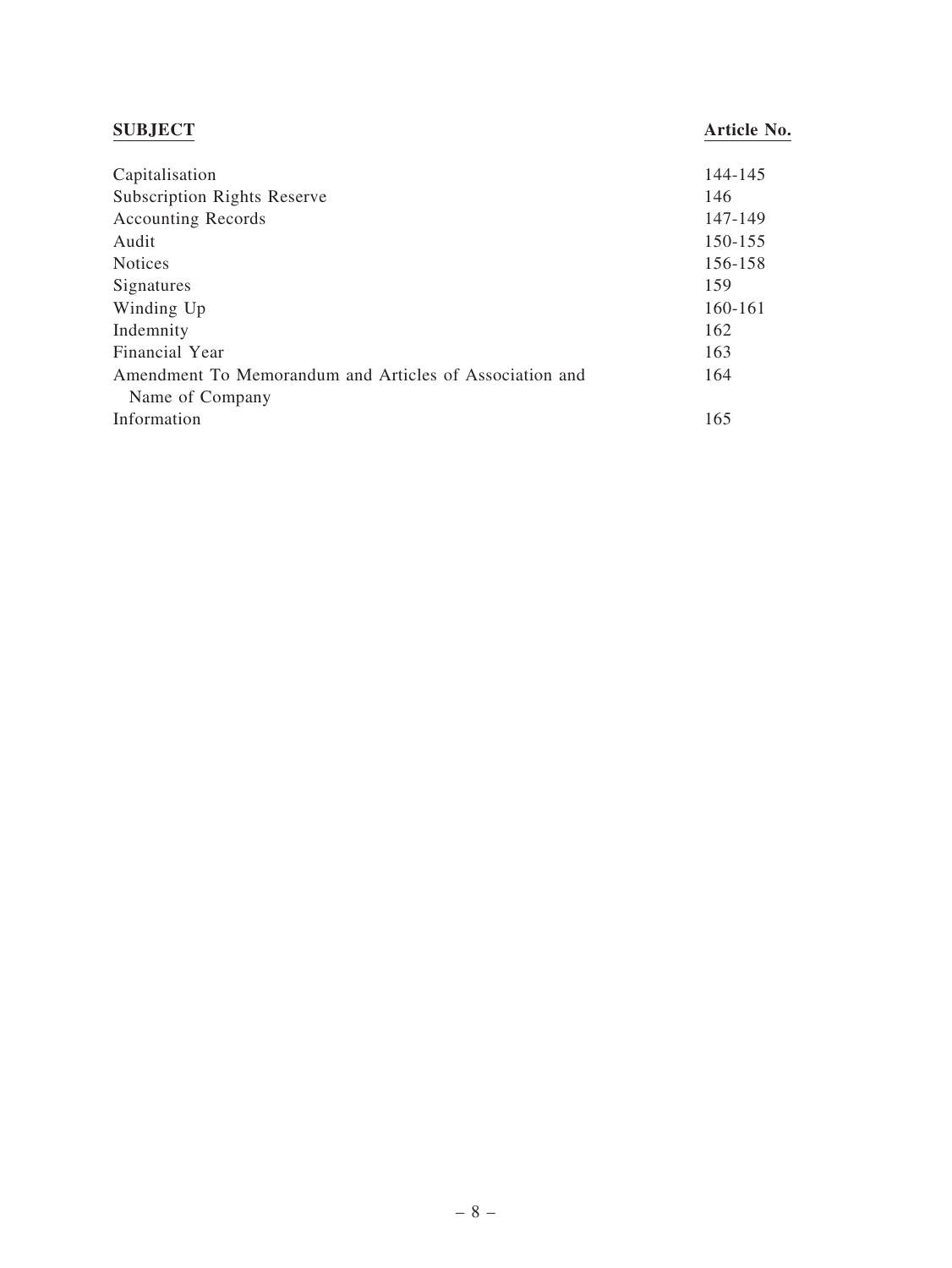#### INTERPRETATION

# TABLE A

1. The regulations in Table A in the Schedule to the Companies Act (Revised) do not apply to the Company.

# INTERPRETATION

2. (1) In these Articles, unless the context otherwise requires, the words standing in the first column of the following table shall bear the meaning set opposite them respectively in the second column,

| <b>WORD</b>            | <b>MEANING</b>                                                                                                                                                                                                                                                                                                                                   |
|------------------------|--------------------------------------------------------------------------------------------------------------------------------------------------------------------------------------------------------------------------------------------------------------------------------------------------------------------------------------------------|
| "Act"                  | the Companies Act, Cap. 22 (Revised) of the Cayman<br>Islands.                                                                                                                                                                                                                                                                                   |
| "announcement"         | an official publication of a Notice or document of the<br>Company, including a publication, subject to and to<br>such extent permitted by the Listing Rules, by<br>electronic communication or by advertisement<br>published in the newspapers or in such manner or<br>means ascribed and permitted by the Listing Rules and<br>applicable laws. |
| "Articles"             | these Articles in their present form or as supplemented<br>or amended or substituted from time to time.                                                                                                                                                                                                                                          |
| "Auditor"              | the auditor of the Company for the time being and may<br>include any individual or partnership.                                                                                                                                                                                                                                                  |
| "Board" or "Directors" | the board of directors of the Company or the directors<br>present at a meeting of directors of the Company at<br>which a quorum is present.                                                                                                                                                                                                      |
| "capital"              | the share capital of the Company from time to time.                                                                                                                                                                                                                                                                                              |
| "clear days"           | in relation to the period of a notice that period<br>excluding the day when the notice is given or deemed<br>to be given and the day for which it is given or on<br>which it is to take effect.                                                                                                                                                  |
| "clearing house"       | a clearing house recognised by the laws of the<br>jurisdiction in which the shares of the Company are<br>listed or quoted on a stock exchange in such<br>jurisdiction.                                                                                                                                                                           |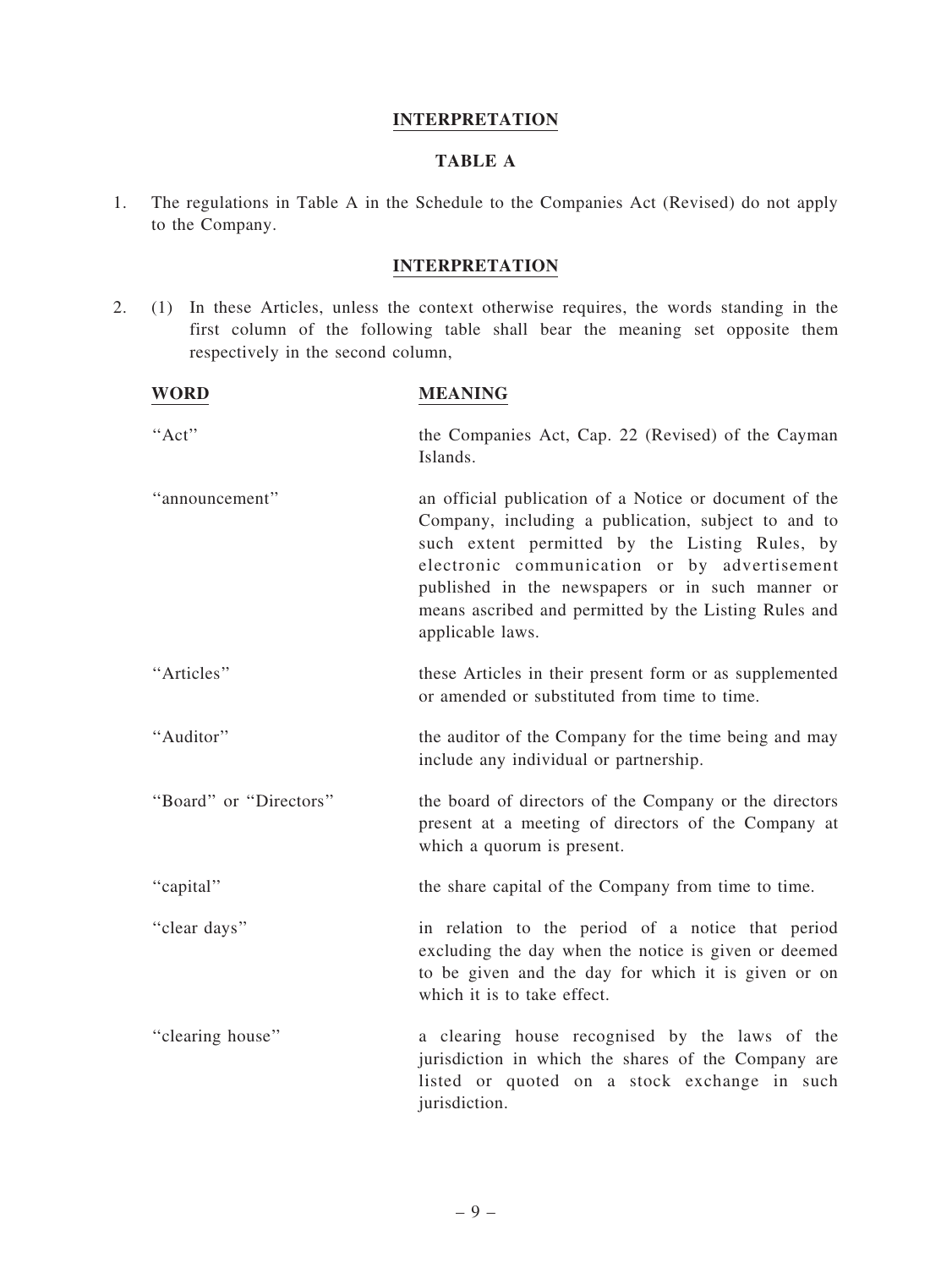#### WORD MEANING

"close associate" in relation to any Director, shall have the same meaning as defined in the Listing Rules as modified from time to time, except that for purposes of Article 100 where the transaction or arrangement to be approved by the Board is a connected transaction referred to in the Listing Rules, it shall have the same meaning as that ascribed to ''associate'' in the Listing Rules. ''Company'' China Netcom Technology Holdings Limited 中彩網通 控股有限公司. ''Companies Ordinance'' the Companies Ordinance (Chapter 622 of the Laws of Hong Kong). ''competent regulatory authority'' a competent regulatory authority in the territory where the shares of the Company are listed or quoted on a stock exchange in such territory. ''debenture'' and ''debenture holder'' include debenture stock and debenture stockholder respectively. ''Designated Stock Exchange'' a stock exchange in respect of which the shares of the Company are listed or quoted and where such stock exchange deems such listing or quotation to be the primary listing or quotation of the shares of the Company. ''electronic communication'' a communication sent, transmitted, conveyed and received by wire, by radio, by optical means or by other electron magnetic means in any form through any medium. ''electronic facilities'' shall mean video, video-conferencing, internet or online conferencing applications, telephone or teleconferencing and/or any other video communication, internet or online conferencing application or telecommunications facilities by means of which all Shareholders participating in a meeting are capable of hearing and be heard by each other. ''electronic means'' include sending or otherwise making available to the intended recipients of the communication an electronic communication.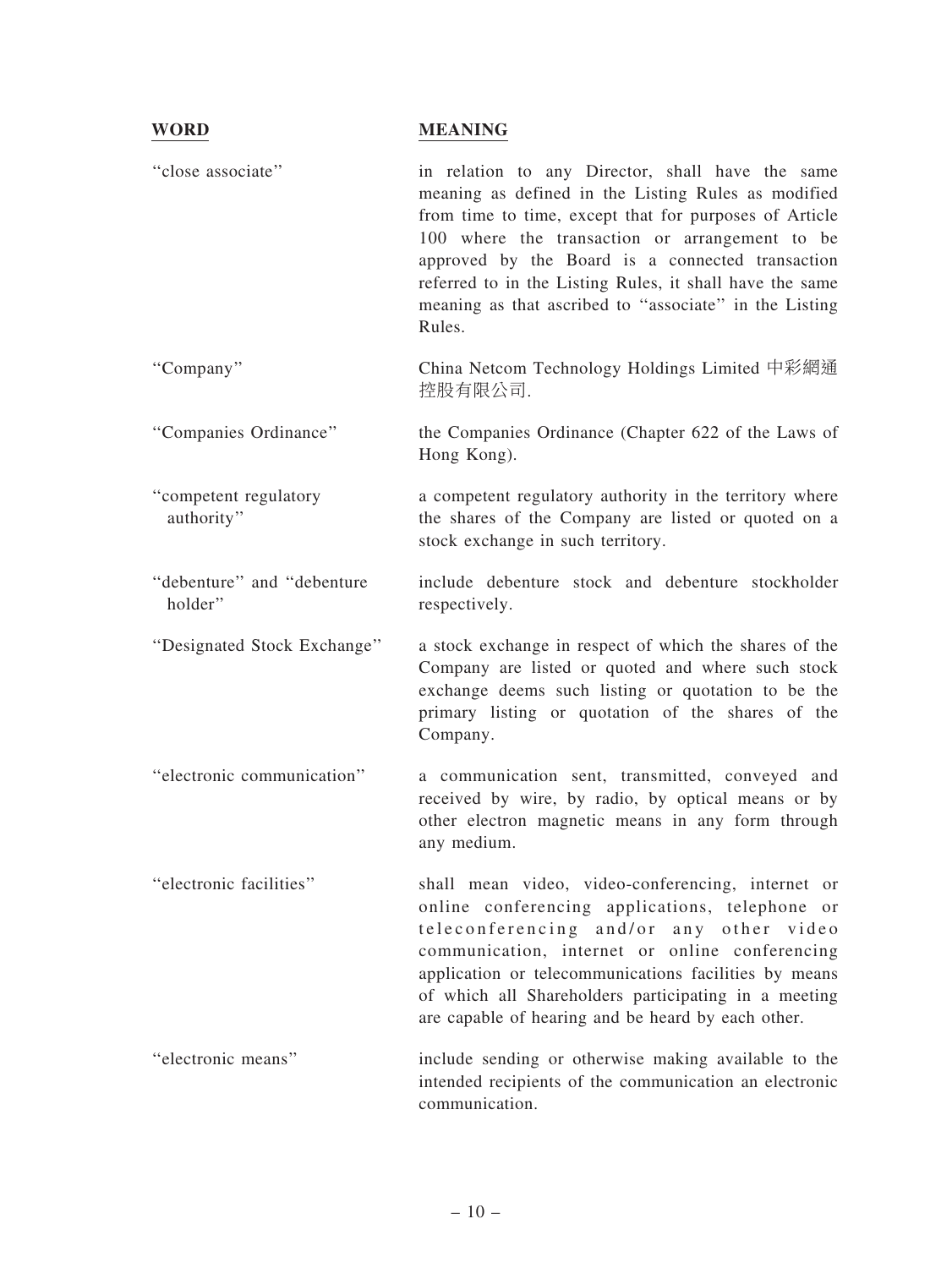| <b>WORD</b>          | <b>MEANING</b>                                                                                                                                                                                                                                                                                                                                |
|----------------------|-----------------------------------------------------------------------------------------------------------------------------------------------------------------------------------------------------------------------------------------------------------------------------------------------------------------------------------------------|
| "electronic meeting" | a general meeting held and conducted wholly and<br>exclusively by virtual attendance and participation by<br>Members, proxies and/or Directors by means of<br>electronic facilities.                                                                                                                                                          |
| "HK\$"               | dollars, the legal currency of Hong Kong.                                                                                                                                                                                                                                                                                                     |
| "head office"        | such office of the Company as the Directors may from<br>time to time determine to be the principal office of the<br>Company.                                                                                                                                                                                                                  |
| "hybrid meeting"     | a general meeting convened for the (i) physical<br>attendance and participation by Members, proxies,<br>and/or Directors at the Principal Meeting Place and<br>where applicable, one or more Meeting Locations and<br>(ii) virtual attendance and participation by Members,<br>proxies and/or Directors by means of electronic<br>facilities. |
| "Hong Kong"          | the Hong Kong Special Administrative Region of the<br>People's Republic of China.                                                                                                                                                                                                                                                             |
| "Listing Rules"      | rules of the Designated Stock Exchange.                                                                                                                                                                                                                                                                                                       |
| "Meeting Location"   | has the meaning given to it in Article 64A.                                                                                                                                                                                                                                                                                                   |
| "Member"             | a duly registered holder from time to time of the<br>shares in the capital of the Company.                                                                                                                                                                                                                                                    |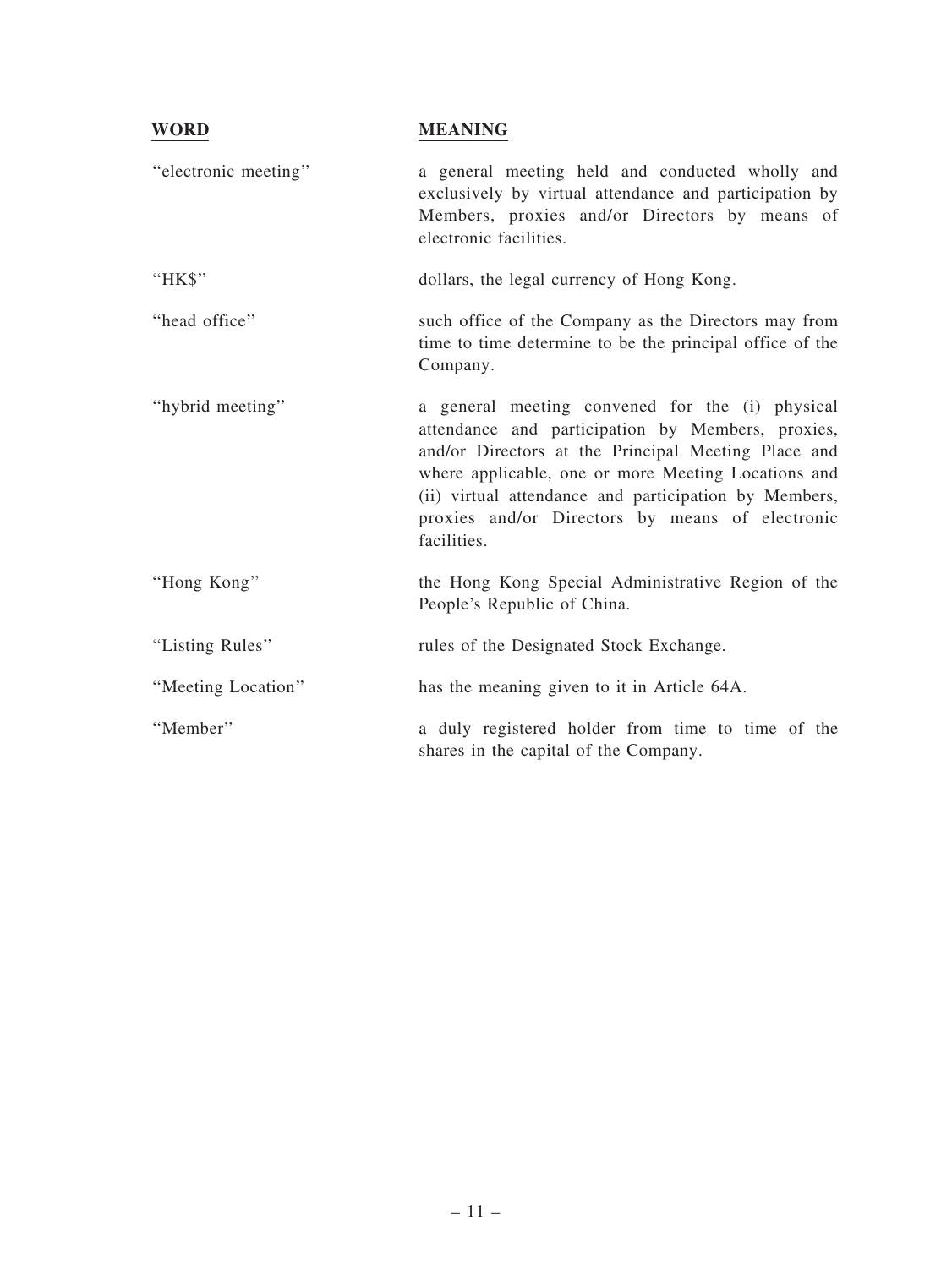| <b>WORD</b>               | <b>MEANING</b>                                                                                                                                                                                                                                                                                                                                                                                                    |
|---------------------------|-------------------------------------------------------------------------------------------------------------------------------------------------------------------------------------------------------------------------------------------------------------------------------------------------------------------------------------------------------------------------------------------------------------------|
| "month"                   | a calendar month.                                                                                                                                                                                                                                                                                                                                                                                                 |
| "Notice"                  | notice in writing unless otherwise specifically stated<br>and as further defined in these Articles.                                                                                                                                                                                                                                                                                                               |
| "notice of availability"  | shall have the meaning given to it in Article $156(1)(f)$ .                                                                                                                                                                                                                                                                                                                                                       |
| "Office"                  | the registered office of the Company for the time<br>being.                                                                                                                                                                                                                                                                                                                                                       |
| "ordinary resolution"     | a resolution shall be an ordinary resolution when it has<br>been passed by a simple majority of votes cast by such<br>Members as, being entitled so to do, vote in person or,<br>in the case of any Member being a corporation, by its<br>duly authorised representative or, where proxies are<br>allowed, by proxy at a general meeting of which<br>Notice has been duly given in accordance with Article<br>59. |
| "Ordinary Shares"         | ordinary shares with a par value of HK\$0.005 each<br>constituting the ordinary share capital of the Company<br>from time to time.                                                                                                                                                                                                                                                                                |
| "paid up"                 | paid up or credited as paid up.                                                                                                                                                                                                                                                                                                                                                                                   |
| "physical meeting"        | a general meeting held and conducted by physical<br>attendance and participation by Members, proxies and/<br>or Directors at the Principal Meeting Place and/or<br>where applicable, one or more Meeting Locations.                                                                                                                                                                                               |
| "Principal Meeting Place" | shall have the meaning given to it in Article $59(2)$ .                                                                                                                                                                                                                                                                                                                                                           |
| "Preferred Shares"        | preferred shares with a par value of HK\$0.005 each in<br>the share capital of the Company, entitling the holder<br>thereof to convert into Ordinary Shares, the terms of<br>which are set out in Article 15A.                                                                                                                                                                                                    |
| "Register"                | the principal register and where applicable, any branch<br>register of Members to be maintained at such place<br>within or outside the Cayman Islands as the Board<br>shall determine from time to time.                                                                                                                                                                                                          |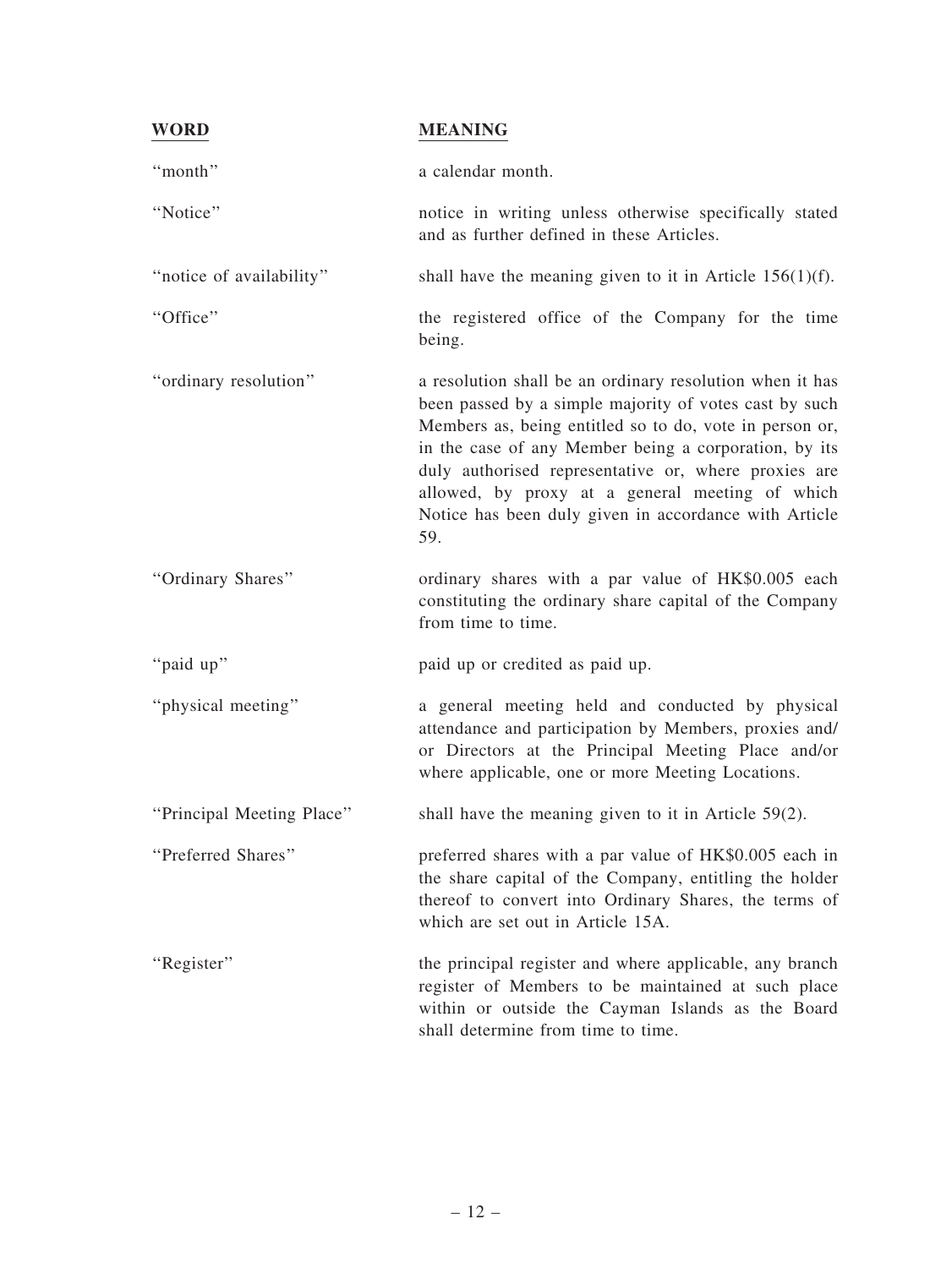| <b>WORD</b>           | <b>MEANING</b>                                                                                                                                                                                                                                                                                                                                                                                                                                             |
|-----------------------|------------------------------------------------------------------------------------------------------------------------------------------------------------------------------------------------------------------------------------------------------------------------------------------------------------------------------------------------------------------------------------------------------------------------------------------------------------|
| "Registration Office" | in respect of any class of share capital such place as<br>the Board may from time to time determine to keep a<br>branch register of Members in respect of that class of<br>share capital and where (except in cases where the<br>Board otherwise directs) the transfers or other<br>documents of title for such class of share capital are to<br>be lodged for registration and are to be registered.                                                      |
| "Seal"                | common seal or any one or more duplicate seals of the<br>Company (including a securities seal) for use in The<br>Cayman Islands or in any place outside the Cayman<br>Islands.                                                                                                                                                                                                                                                                             |
| "Secretary"           | any person firm or corporation appointed by the Board<br>to perform any of the duties of secretary of the<br>Company and includes any assistant, deputy,<br>temporary or acting secretary.                                                                                                                                                                                                                                                                 |
| "shares"              | shares (including Ordinary Shares or Preferred Shares)<br>in the share capital of the Company, issued or to be<br>issued by the Company.                                                                                                                                                                                                                                                                                                                   |
| "special resolution"  | a resolution shall be a special resolution when it has<br>been passed by a majority of not less than three-<br>fourths of votes cast by such Members as, being<br>entitled so to do, vote in person or, in the case of such<br>Members as are corporations, by their respective duly<br>authorised representative or, where proxies are<br>allowed, by proxy at a general meeting of which<br>Notice has been duly given in accordance with Article<br>59; |
|                       | a special resolution shall be effective for any purpose<br>for which an ordinary resolution is expressed to be<br>required under any provision of these Articles or the<br>Statutes.                                                                                                                                                                                                                                                                       |
| "Statutes"            | the Act and every other law of the Legislature of the<br>Cayman Islands for the time being in force applying to<br>or affecting the Company, its memorandum of<br>association and/or these Articles.                                                                                                                                                                                                                                                       |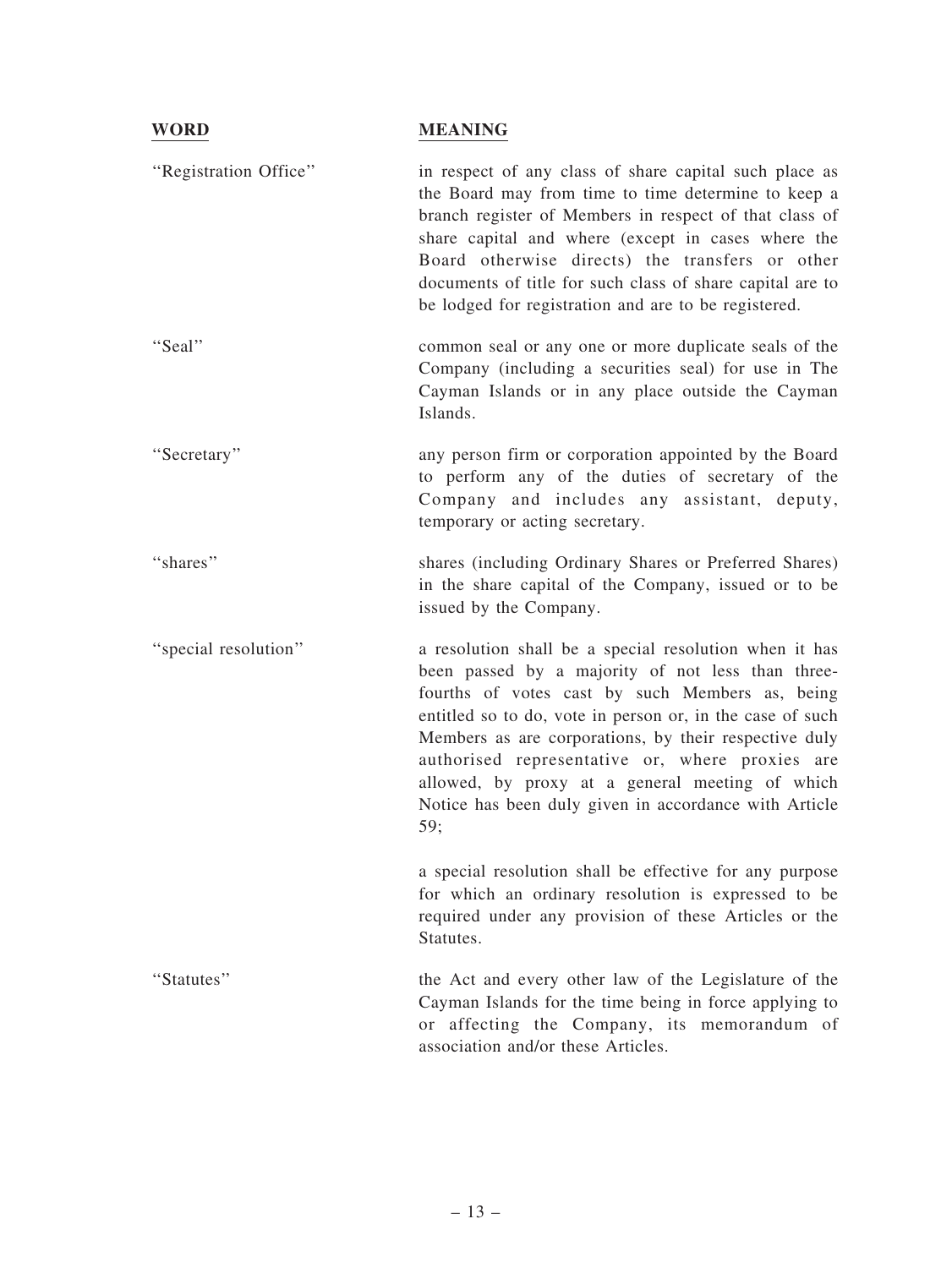#### WORD MEANING

''substantial shareholder'' a person who is entitled to exercise, or to control the exercise of, 10% or more (or such other percentage as may be prescribed by the Listing Rules from time to time) of the voting power at any general meeting of the Company.

"year" a calendar year.

- (2) In these Articles, unless there be something within the subject or context inconsistent with such construction:
	- (a) words importing the singular include the plural and vice versa;
	- (b) words importing a gender include both gender and the neuter;
	- (c) words importing persons include companies, associations and bodies of persons whether corporate or not;
	- (d) the words:
		- (i) ''may'' shall be construed as permissive;
		- (ii) "shall" or "will" shall be construed as imperative;
	- (e) expressions referring to writing shall, unless the contrary intention appears, be construed as including printing, lithography, photography and other modes of representing or reproducing words or figures in a legible and non-transitory form or, to the extent permitted by and in accordance with the Statutes and other applicable laws, rules and regulations, any visible substitute for writing (including an electronic communication), or modes of representing or reproducing words partly in one visible form and partly in another visible form, and including where the representation takes the form of electronic display, provided that both the mode of service of the relevant document or Notice and the Member's election comply with all applicable Statutes, rules and regulations;
	- (f) references to any law, ordinance, statute or statutory provision shall be interpreted as relating to any statutory modification or re-enactment thereof for the time being in force;
	- (g) save as aforesaid words and expressions defined in the Statutes shall bear the same meanings in these Articles if not inconsistent with the subject in the context;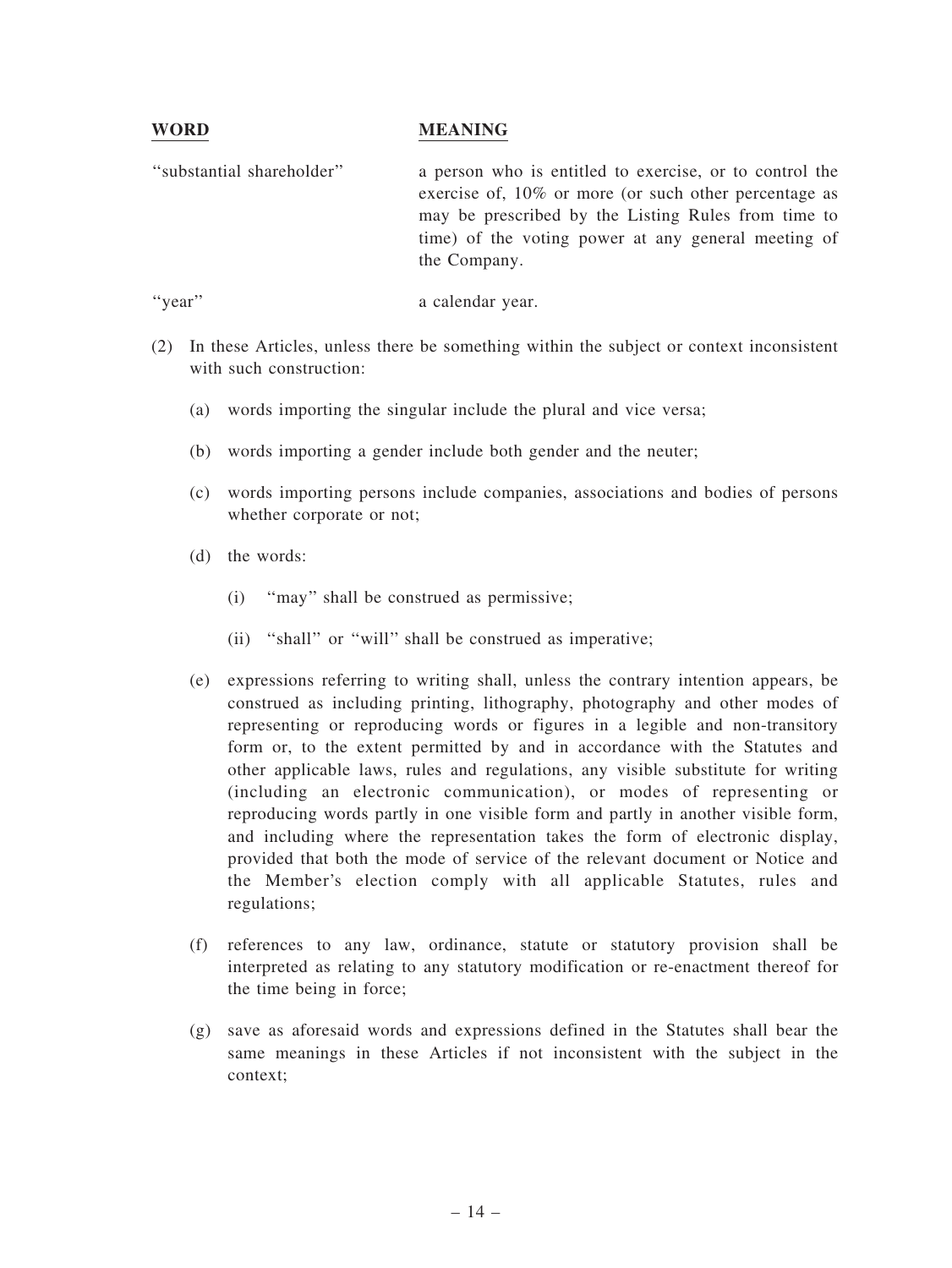- (h) references to a document (including, but without limitation, a resolution in writing) being signed or executed include references to it being signed or executed under hand or under seal or by electronic signature or by electronic communication or by any other method;
- (i) references to a Notice or document include a Notice or document recorded or stored in any digital, electronic, electrical, magnetic or other retrievable form or medium and information in visible form whether having physical substance or not;
- (j) Section 8 and Section 19 of the Electronic Transactions Act (Revised) of the Cayman Islands, as amended from time to time, shall not apply to these Articles to the extent it imposes obligations or requirements in addition to those set out in these Articles;
- (k) a reference to a meeting: (a) shall mean a meeting convened and held in any manner permitted by these Articles and any Member or Director attending and participating at a meeting by means of electronic facilities shall be deemed to be present at that meeting for all purposes of the Statutes and these Articles, and attend, participate, attending, participating, attendance and participation shall be construed accordingly;
- (l) references to a person's participation in the business of a general meeting include without limitation and as relevant the right (including, in the case of a corporation, through a duly authorised representative) to speak or communicate, vote, be represented by a proxy and have access in hard copy or electronic form to all documents which are required by the Statutes or these Articles to be made available at the meeting, and participate and participating in the business of a general meeting shall be construed accordingly;
- (m) references to electronic facilities include, without limitation, website addresses, webinars, webcast, video or any form of conference call systems (telephone, video, web or otherwise); and
- (n) where a Member is a corporation, any reference in these Articles to a Member shall, where the context requires, refer to a duly authorised representative of such Member.

#### SHARE CAPITAL

3. (1) The share capital of the Company shall be divided into Ordinary Shares of HK\$0.005 each and Preferred Shares of HK\$0.005 each. The Preferred Shares shall confer on the holders thereof the rights and privileges and be subject to the restrictions as set out in Article 15A.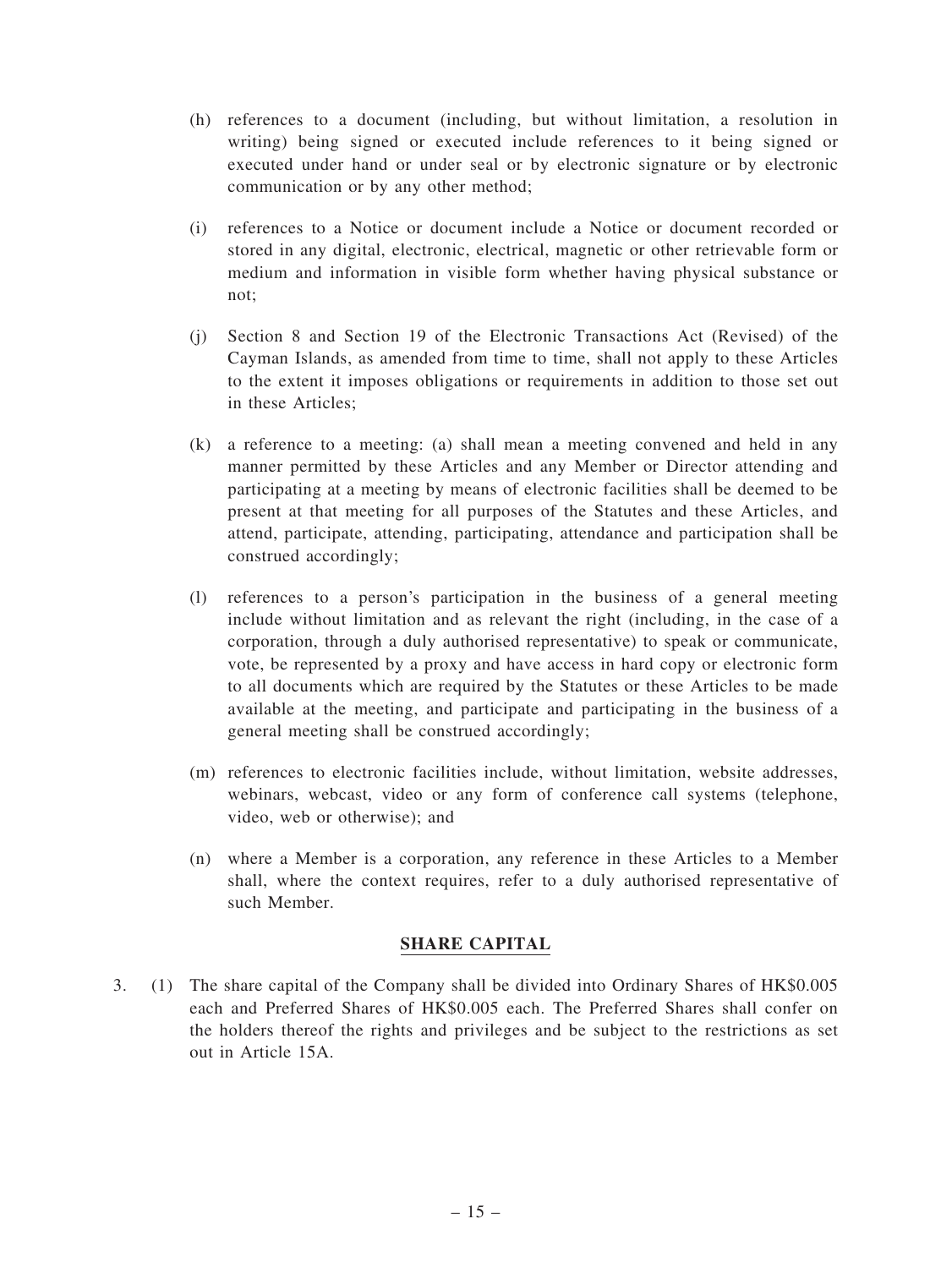- (2) Subject to the Act, the Company's Memorandum and Articles of Association and, where applicable, the Listing Rules and/or the rules of any competent regulatory authority, the Company shall have the power to purchase or otherwise acquire its own shares and such power shall be exercisable by the Board in such manner, upon such terms and subject to such conditions as it in its absolute discretion thinks fit and any determination by the Board of the manner of purchase shall be deemed authorised by these Articles for purposes of the Act. The Company is hereby authorised to make payments in respect of the purchase of its shares out of capital or out of any other account or fund which can be authorised for this purpose in accordance with the Act.
- (3) Subject to compliance with the Listing Rules and any other competent regulatory authority, the Company may give financial assistance for the purpose of or in connection with a purchase made or to be made by any person of any shares in the Company.
- (4) The Board may accept the surrender for no consideration of any fully paid share.
- (5) No share shall be issued to bearer.

### ALTERATION OF CAPITAL

- 4. The Company may from time to time by ordinary resolution in accordance with the Act alter the conditions of its Memorandum of Association to:
	- (a) increase its capital by such sum, to be divided into shares of such amounts, as the resolution shall prescribe;
	- (b) consolidate and divide all or any of its capital into shares of larger amount than its existing shares;
	- (c) divide its shares into several classes and without prejudice to any special rights previously conferred on the holders of existing shares attach thereto respectively any preferential, deferred, qualified or special rights, privileges, conditions or such restrictions which in the absence of any such determination by the Company in general meeting, as the Directors may determine provided always that where the Company issues shares which do not carry voting rights, the words ''non-voting'' shall appear in the designation of such shares and where the equity capital includes shares with different voting rights, the designation of each class of shares, other than those with the most favourable voting rights, must Include the words ''restricted voting" or "limited voting";
	- (d) sub-divide its shares, or any of them, into shares of smaller amount than is fixed by the Company's Memorandum of Association (subject, nevertheless, to the Act), and may by such resolution determine that, as between the holders of the shares resulting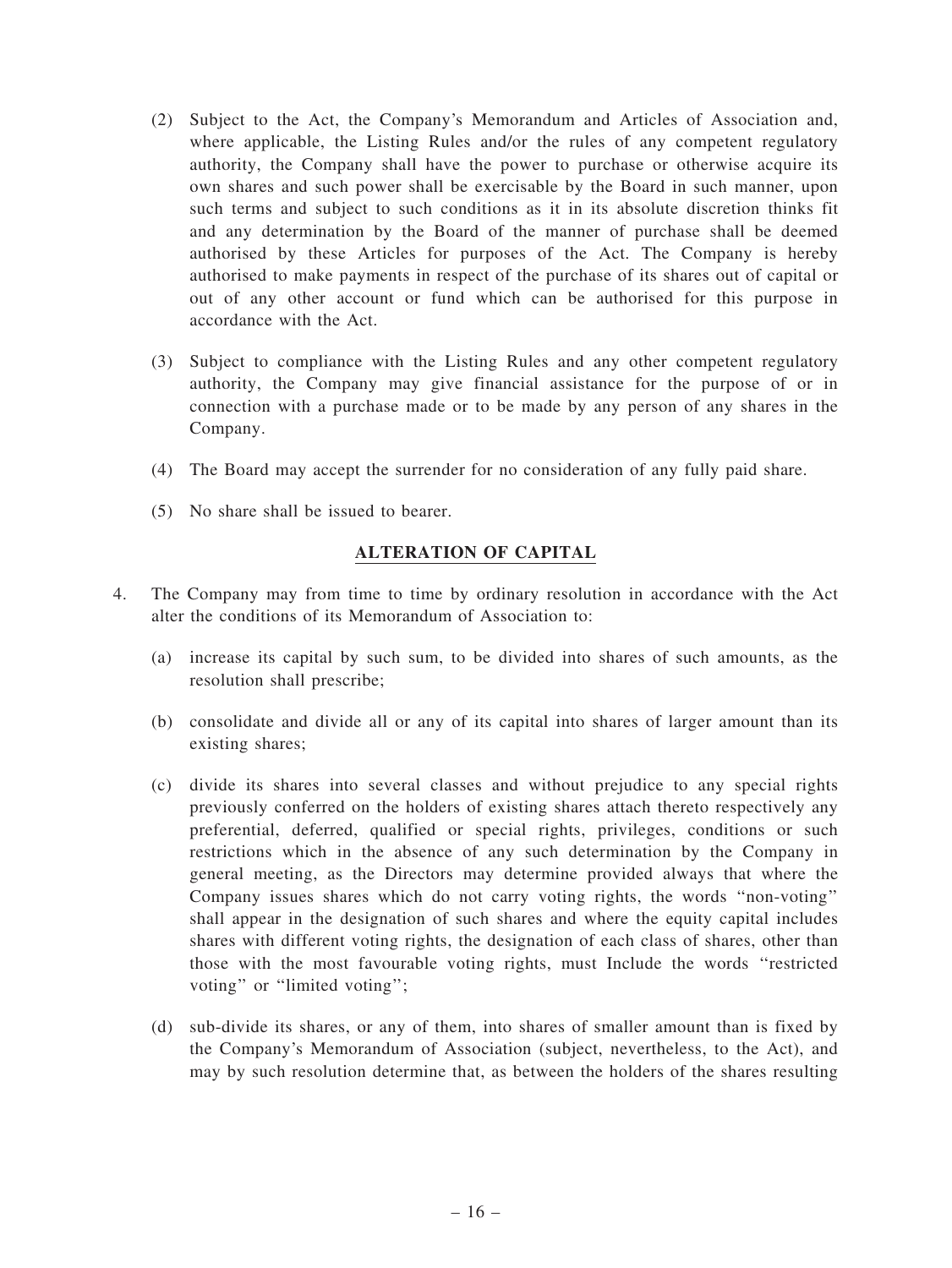from such sub-division, one or more of the shares may have any such preferred, deferred or other rights or be subject to any such restrictions as compared with the other or others as the Company has power to attach to unissued or new shares;

- (e) cancel any shares which, at the date of the passing of the resolution, have not been taken, or agreed to be taken, by any person, and diminish the amount of its capital by the amount of the shares so cancelled or, in the case of shares, without par value, diminish the number of shares into which its capital is divided.
- 5. The Board may settle as it considers expedient any difficulty which arises in relation to any consolidation and division under the last preceding Article and in particular but without prejudice to the generality of the foregoing may issue certificates in respect of fractions of shares or arrange for the sale of the shares representing fractions and the distribution of the net proceeds of sale (after deduction of the expenses of such sale) in due proportion amongst the Members who would have been entitled to the fractions, and for this purpose the Board may authorise some person to transfer the shares representing fractions to their purchaser or resolve that such net proceeds be paid to the Company for the Company's benefit. Such purchaser will not be bound to see to the application of the purchase money nor will his title to the shares be affected by any irregularity or invalidity in the proceedings relating to the sale.
- 6. The Company may from time to time by special resolution, subject to any confirmation or consent required by the Act, reduce its share capital or any capital redemption reserve or other undistributable reserve in any manner permitted by law.
- 7. Except so far as otherwise provided by the conditions of issue, or by these Articles, any capital raised by the creation of new shares shall be treated as if it formed part of the original capital of the Company, and such shares shall be subject to the provisions contained in these Articles with reference to the payment of calls and instalments, transfer and transmission, forfeiture, lien, cancellation, surrender, voting and otherwise.

# SHARE RIGHTS

- 8. (1) Subject to the provisions of the Act and the Company's Memorandum and Articles of Association (including, without restriction, Article 15A) and to any special rights conferred on the holders of any shares or class of shares, any share in the Company (whether forming part of the present capital or not) may be issued with or have attached thereto such rights or restrictions whether in regard to dividend, voting, return of capital or otherwise as the Board may determine.
	- (2) Subject to the provisions of the Act, the Listing Rules and the Memorandum and Articles of Association of the Company, and to any special rights conferred on the holders of any shares or attaching to any class of shares, shares may be issued on the terms that they may be, or at the option of the Company or the holder are, liable to be redeemed on such terms and in such manner, including out of capital, as the Board may deem fit.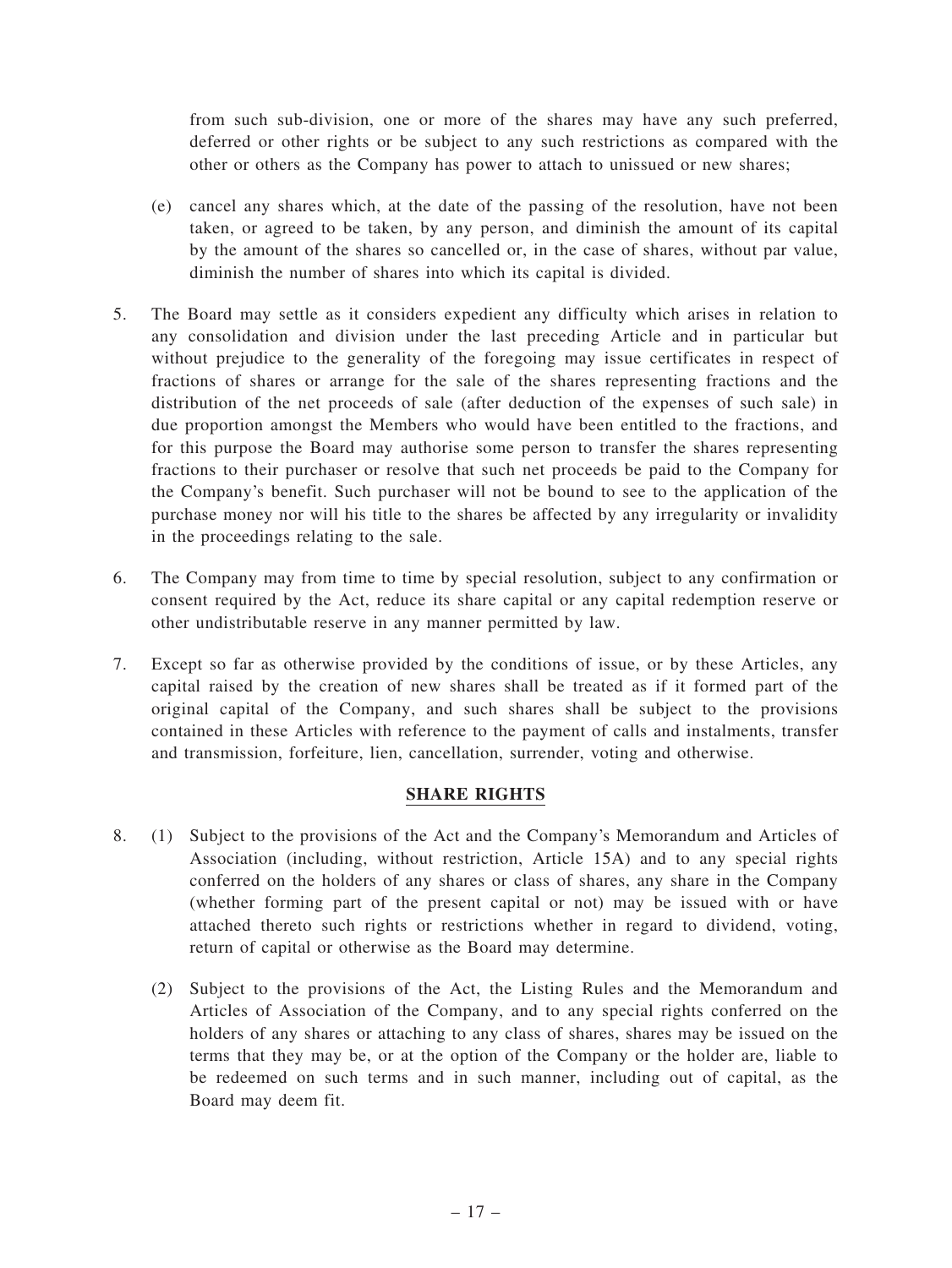9. Subject to the Act and Article 15A, any preference shares may be issued or converted into shares that, at a determinable date or at the option of the Company or the holder if so authorised by its memorandum of association, are liable to be redeemed on such terms and in such manner as the Company before the issue or conversion may by ordinary resolution of the Members determine.

### VARIATION OF RIGHTS

- 10. Subject to the Act and Article 15A and without prejudice to Article 8, all or any of the special rights for the time being attached to the shares or any class of shares may, unless otherwise provided by the terms of issue of the shares of that class, from time to time (whether or not the Company is being wound up) be varied, modified or abrogated either with the consent in writing of the holders of at least three-fourths of the voting rights of the issued shares of that class or with the approval of a resolution passed by at least three–fourths of the voting rights by the holders of the shares of that class present and voting in person or by proxy at a separate meeting of such holders. To every such separate general meeting all the provisions of these Articles relating to general meetings of the Company shall, mutatis mutandis, apply, but so that:
	- (a) the necessary quorum shall be two persons (in the case of a Member being a corporation, its duly authorised representative) holding or representing by proxy at least one-third of the issued shares of that class; and
	- (b) every holder of shares of the class shall be entitled on a poll to one vote for every such share held by him.
- 11. Subject to Article 15A, the special rights conferred upon the holders of any shares or class of shares shall not, unless otherwise expressly provided in the rights attaching to or the terms of issue of such shares, be deemed to be varied, modified or abrogated by the creation or issue of further shares ranking pari passu therewith.

#### SHARES

12. (1) Subject to the Act, these Articles, any direction that may be given by the Company in general meeting and, where applicable, the Listing Rules and without prejudice to any special rights or restrictions for the time being attached to any shares or any class of shares, the unissued shares of the Company (whether forming part of the original or any increased capital) shall be at the disposal of the Board, which may offer, allot, grant options over or otherwise dispose of them to such persons, at such times and for such consideration and upon such terms and conditions as the Board may in its absolute discretion determine but so that no shares shall be issued at a discount to their nominal value. Neither the Company nor the Board shall be obliged, when making or granting any allotment of, offer of, option over or disposal of shares, to make, or make available, any such allotment, offer, option or shares to Members or others with registered addresses in any particular territory or territories being a territory or territories where, in the absence of a registration statement or other special formalities, this would or might, in the opinion of the Board, be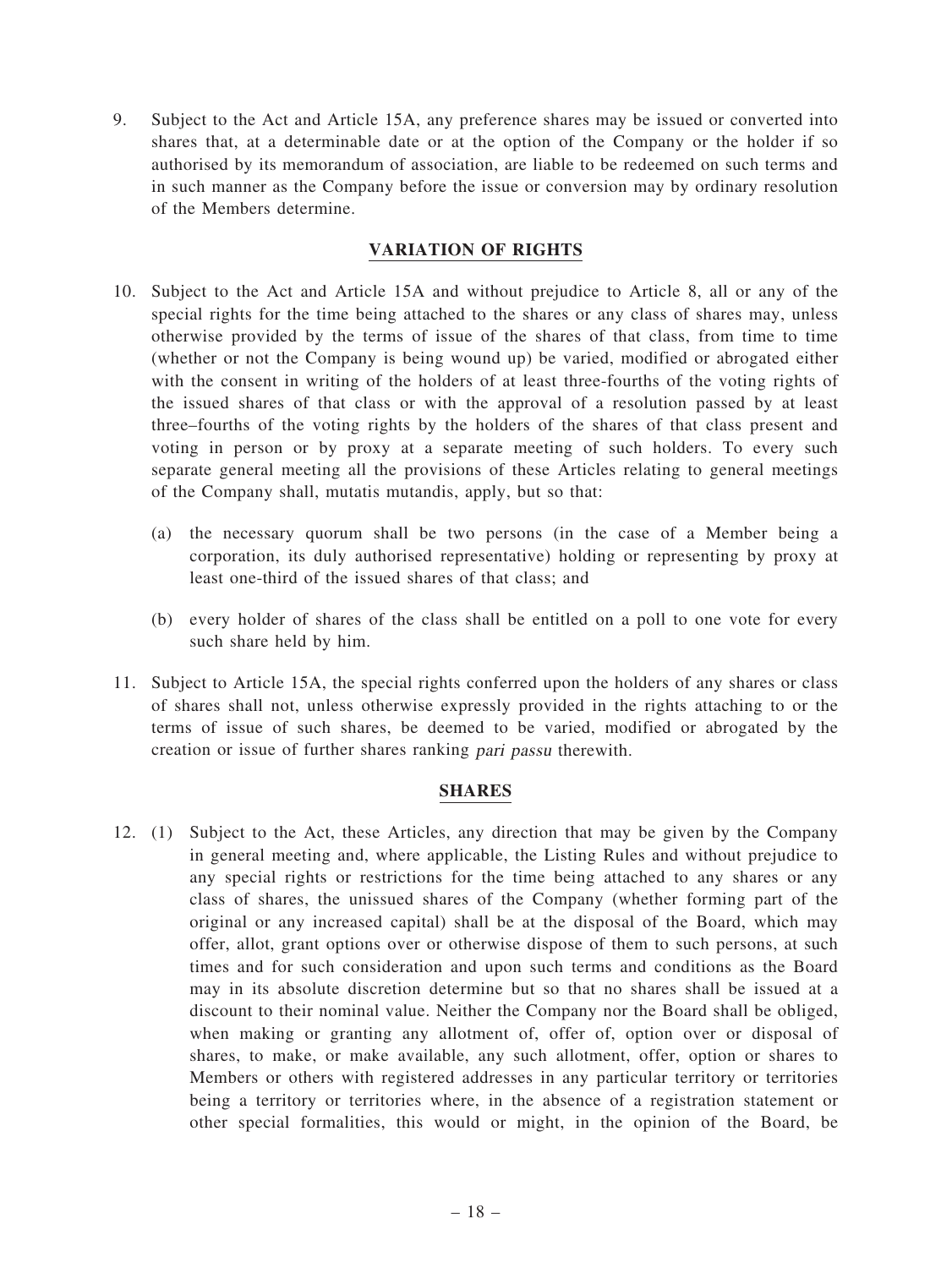unlawful or impracticable. Members affected as a result of the foregoing sentence shall not be, or be deemed to be, a separate class of Members for any purpose whatsoever.

- (2) The Board may issue warrants or convertible securities or securities of similar nature conferring the right upon the holders thereof to subscribe for any class of shares or securities in the capital of the Company on such terms as it may from time to time determine.
- 13. The Company may in connection with the issue of any shares exercise all powers of paying commission and brokerage conferred or permitted by the Act. Subject to the Act, the commission may be satisfied by the payment of cash or by the allotment of fully or partly paid shares or partly in one and partly in the other.
- 14. Except as required by law, no person shall be recognised by the Company as holding any share upon any trust and the Company shall not be bound by or required in any way to recognise (even when having notice thereof) any equitable, contingent, future or partial interest in any share or any fractional part of a share or (except only as otherwise provided by these Articles or by law) any other rights in respect of any share except an absolute right to the entirety thereof in the registered holder.
- 15. Subject to the Act and these Articles, the Board may at any time after the allotment of shares but before any person has been entered in the Register as the holder, recognise a renunciation thereof by the allottee in favour of some other person and may accord to any allottee of a share a right to effect such renunciation upon and subject to such terms and conditions as the Board considers fit to impose.
- 15A.Notwithstanding other provisions of these Articles, the Preferred Shares shall confer on the registered holders thereof the following rights and privileges and be subject to the following rights, restrictions and provisions:

#### (1) As regards terms of the Preferred Shares and conversion

- (a) The term of the Preferred Shares commences from the date of issue of the relevant Preferred Shares.
- (b) During the period of the existence of the Preferred Shares, each holder of the Preferred Shares shall have the right at any time and from time to time to convert all or part (any conversion in part being in amounts or integral multiples of 5,000 Ordinary Shares or such other number as may for the time being be a board lot of Ordinary Shares on the Designated Stock Exchange) of his holding of such Preferred Shares into fully paid Ordinary Shares (subject as provided below).
- (c) The right to convert shall be exercisable on any date by completing the notice of conversion endorsed on the certificate relating to the Preferred Shares to be converted (''Conversion Notice'') and delivering it (together with such other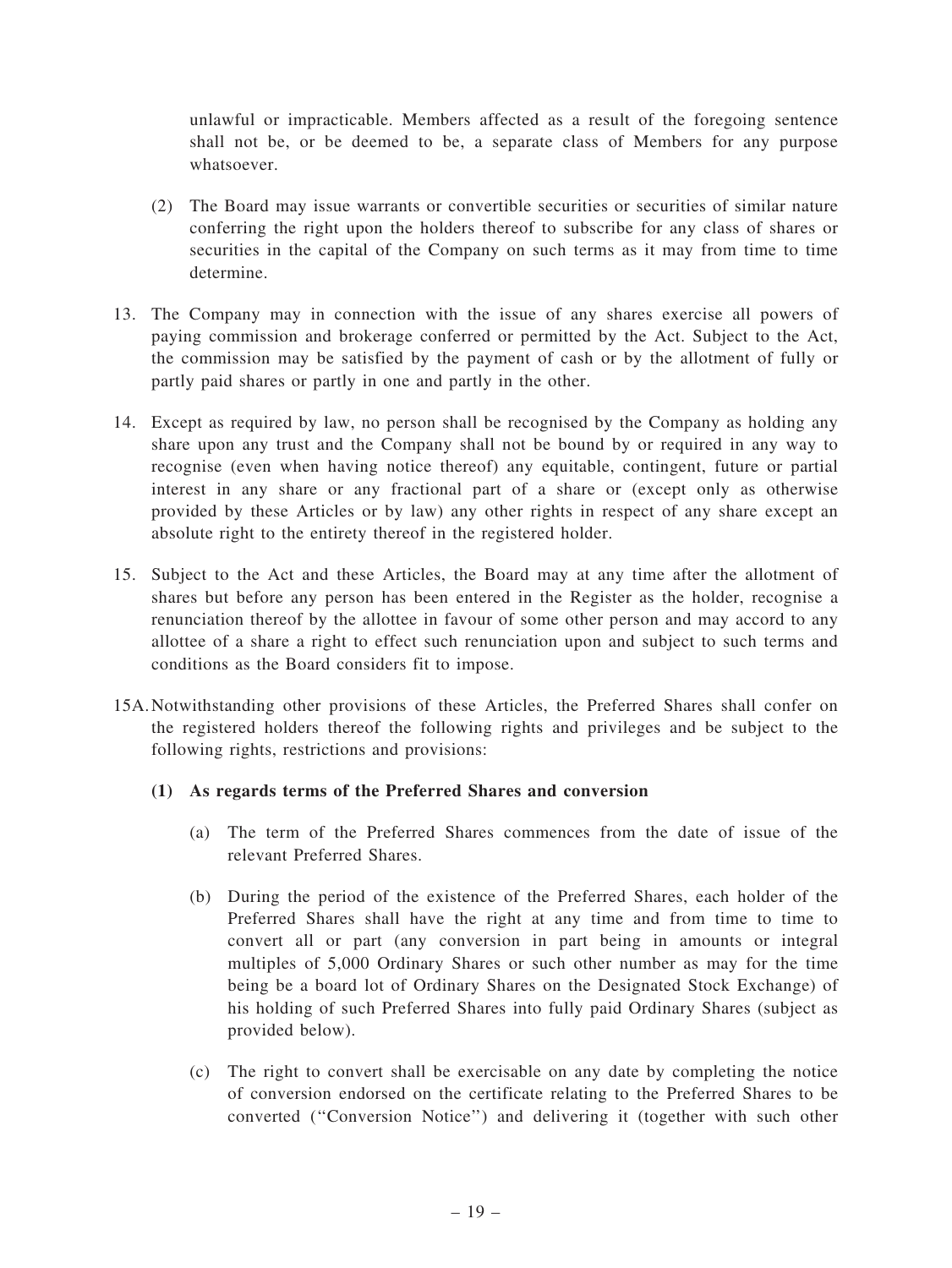evidence (if any) as the Directors may reasonably require to prove the title of the person exercising such right) to the Company, such Conversion Notice to specify the date when the conversion is to become effective (''Conversion Date'') provided that if any Conversion Date would otherwise fall on a Saturday, Sunday or other day which is a public holiday in Hong Kong, such Conversion Date shall be the next day which is not such a public holiday. A Conversion Notice once given may not be withdrawn without the consent in writing of the Company.

- (d) Each Preferred Share can, subject to adjustment as described below, be converted into one Ordinary Share.
- (e) Conversion of the Preferred Shares may be effected in such manner as the Board shall from time to time reasonably determine (subject to the provisions of the applicable laws and regulations). Notwithstanding any provisions herein to the contrary, the Board shall have the right to defer the allotment and issue of the Ordinary Shares to a date falling ninety (90) days after conversion or such longer period as the Board shall reasonably consider appropriate and necessary in the event a conversion will (i) trigger a mandatory offer obligation under Rule 26 of The Codes on Takeovers and Mergers and Share Repurchases issued by the Securities and Futures Commission of Hong Kong on the part of the Preferred Shares holder who exercised the conversion rights; or (ii) result in the failure by the Company to comply with the level of public float prescribed in the rules of any Designated Stock Exchange from time to time (''Public Float Requirement''). Notwithstanding any provision to the contrary contained herein, the Company shall be entitled to defer the allotment and issue of the Ordinary Shares to until the proposal by the holder of the Preferred Shares to restore the public float is implemented to its satisfaction.
- (f) The Company shall not later than the expiration of twenty-eight (28) days after conversion despatch the share certificates for the Ordinary Shares resulting from conversion and, if appropriate, the share certificates for any balance of the Preferred Shares remaining unconverted.
- (g) Ordinary Shares resulting from conversion shall rank pari passu in all respects and form one class with the Ordinary Shares then in issue and fully paid.
- (h) If whilst any of the Preferred Shares remains capable of conversion to Ordinary Shares, the Company shall make any issue by way of capitalisation of profits or reserves including any share premium account to members of the Company, such issue shall be made only to the holders of the Ordinary Shares and shall be in the form of fully paid Ordinary Shares and the number of Ordinary Shares arising on any subsequent conversion of Preferred Shares shall be increased pro rata. Provided that (A) no such adjustment shall be made if the said issue of fully paid Ordinary Shares shall have been made in lieu of the payment of any dividend (or part thereof) pursuant to arrangements whereby a holder of Ordinary Shares shall be given the right in respect of the same to make an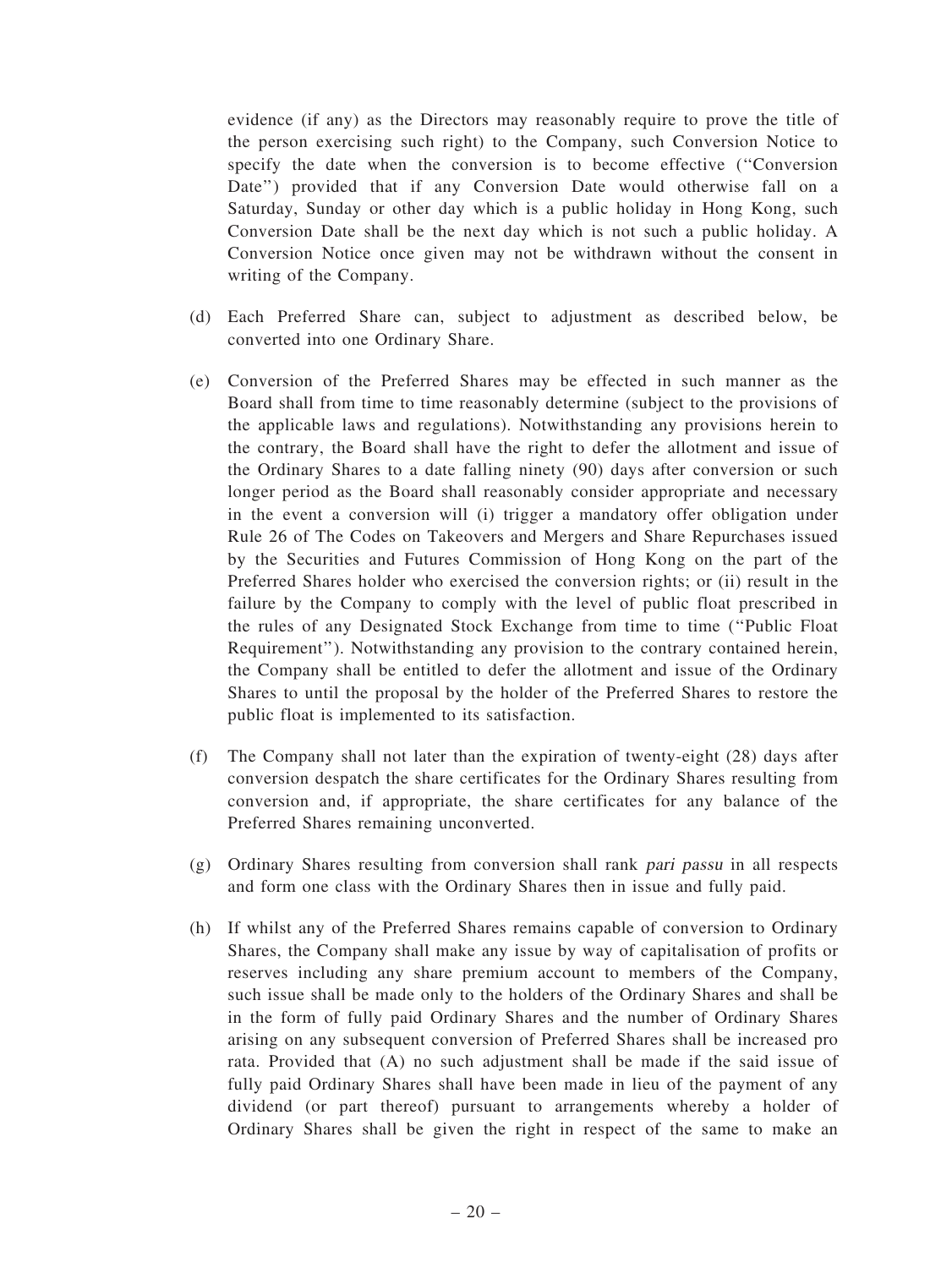election to receive cash or to receive new Ordinary Shares issued by way of capitalisation and (B) the Company shall not make any such capitalisation issue (other than such a capitalisation issue as is referred to in proviso (A) above) unless the Company has sufficient profits or reserves and immediately following the date on such capitalisation issue the Company shall be able to pay its debts as they fall due in the ordinary course of business.

- (i) If the Company shall sub-divide or consolidate the Ordinary Shares while there remain outstanding any Preferred Shares capable of being converted into Ordinary Shares, the number of Ordinary Shares into which the Preferred Shares may be converted on any subsequent conversion shall, in the case of a subdivision be increased, or in the case of a consolidation, be reduced, in due proportion as if the Preferred Shares were also so sub-divided or consolidated.
- (j) If whilst any of the Preferred Shares remains capable of conversion to Ordinary Shares, any offer or invitation by way of rights or otherwise (not being an offer or invitation to which the provisions of sub-paragraph  $(k)$  below apply) is made to the holders of the Ordinary Shares, the Company shall make or, so far as it is able, procure that there is made a like offer or invitation at the same time to each holder of Preferred Shares as if his conversion rights had been exercisable and exercised in full on the record date for such offer or invitation.
- (k) If whilst any of the Preferred Shares remain capable of conversion to Ordinary Shares, an offer is made to the holders of Ordinary Shares (or such holders other than the offeror and/or any company controlled by the offeror and/or any persons acting in concert with the offeror) to acquire the whole or any of the issued Ordinary Shares and the Company becomes aware that the right to cast more than fifty (50) per cent of the votes which may ordinarily be cast on a poll at a general meeting of the Company has or will become vested in the offeror and/or such companies or persons aforesaid, the Company shall give written notice to all holders of the Preferred Shares of such vesting as soon as practicable but in no event later than fourteen (14) days of its becoming so aware.
- (l) If whilst any of the Preferred Shares remain capable of conversion to Ordinary Shares a notice is given by the Company to the Members to convene a general meeting for the purposes of considering and, if thought fit, approving a resolution to voluntarily wind-up the Company, the Company shall on the same day as or soon after it despatches such notice to each Member give notice thereof to all holders of Preferred Shares (together with a notice of the existence of this provision) and thereupon, each holder of Preferred Shares shall be entitled to exercise all or any of his conversion rights at any time no later than five (5) business days prior to the proposed general meeting of the Company by giving the Conversion Notice to the Company whereupon the Company shall as soon as possible and, in any event, no later than two clear business days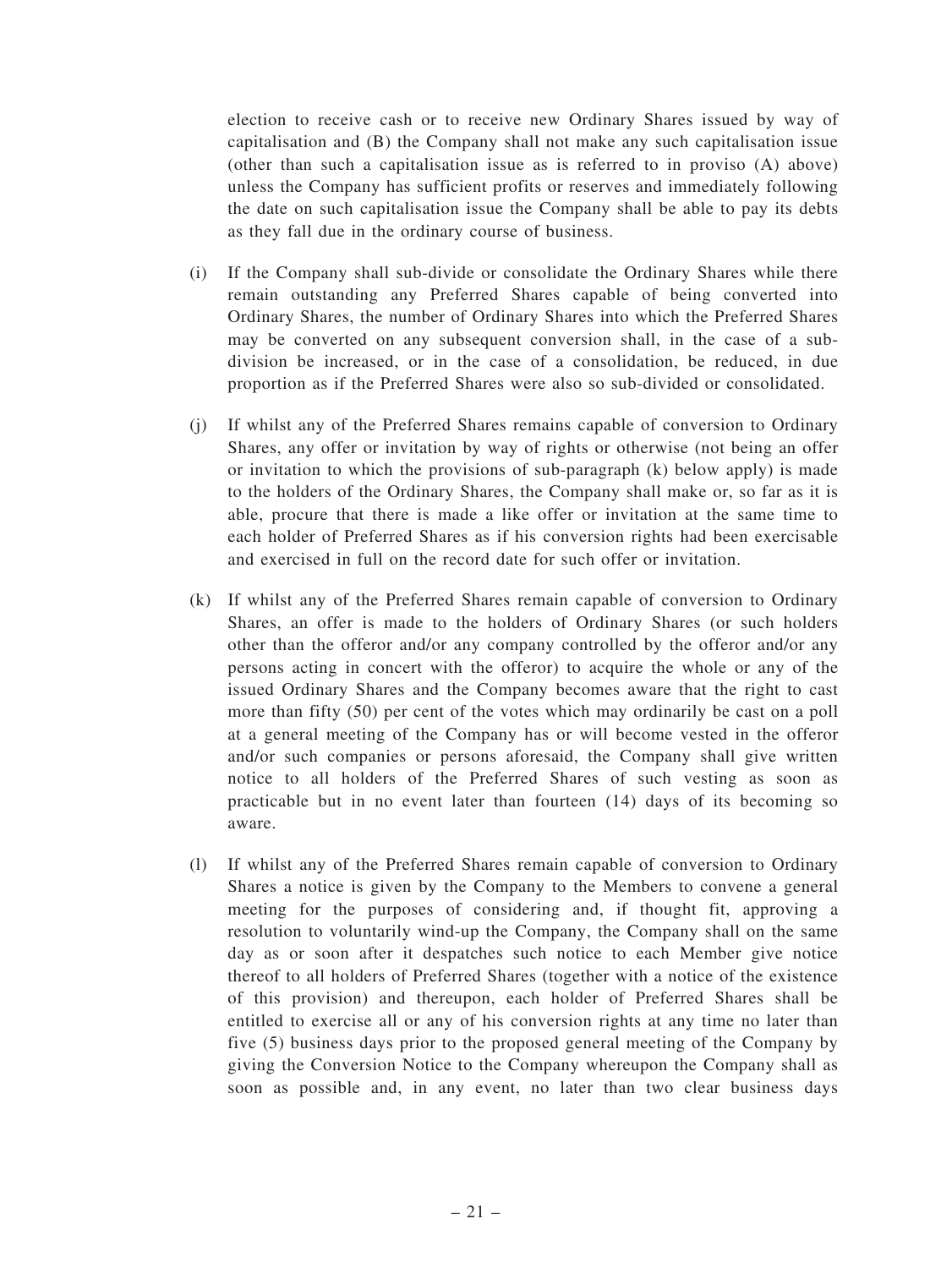immediately prior to the date of the proposed general meeting referred to above, allot and issue the relevant number of Ordinary Shares to such holder of Preferred Shares credited as fully paid.

#### (2) As regards income and capital

- (a) The Preferred Shares shall rank pari passu with the Ordinary Shares as to the right to receive dividends and other distributions declared made or paid on the ordinary share capital of the Company.
- (b) The Preferred Shares shall rank pari passu with the Ordinary Shares for return of capital on liquidation and participation in the distribution of surplus assets of the Company with all other shares in the capital of the Company for the time being in issue.

### (3) As regards further participation

The Preferred Shares shall not carry any right to participate in profits or assets of the Company beyond such rights as are expressly set out in the terms of the Preferred **Shares**.

### (4) As regards voting

The Preferred Shares shall not entitle the holders thereof to any voting rights save and except as provided in paragraph (6) below.

#### (5) As regards documents

While any of the Preferred Shares remain outstanding, the Company shall send to the holders of Preferred Shares, for information only, a copy of every document sent to the holders of other shares of the Company at the same time as it is sent to such holders.

#### (6) As regards variation of rights

Subject to the applicable laws, the Company shall not vary, alter or abrogate, or permit or cause the variation, alteration or abrogation of, all or any of the rights or privileges attached to the Preferred Shares without both the prior consent of a majority of the holders of the Ordinary Shares and a separate consent of the Preferred Shares holders of not less than seventy-five (75) per cent of the outstanding Preferred Shares for the time being.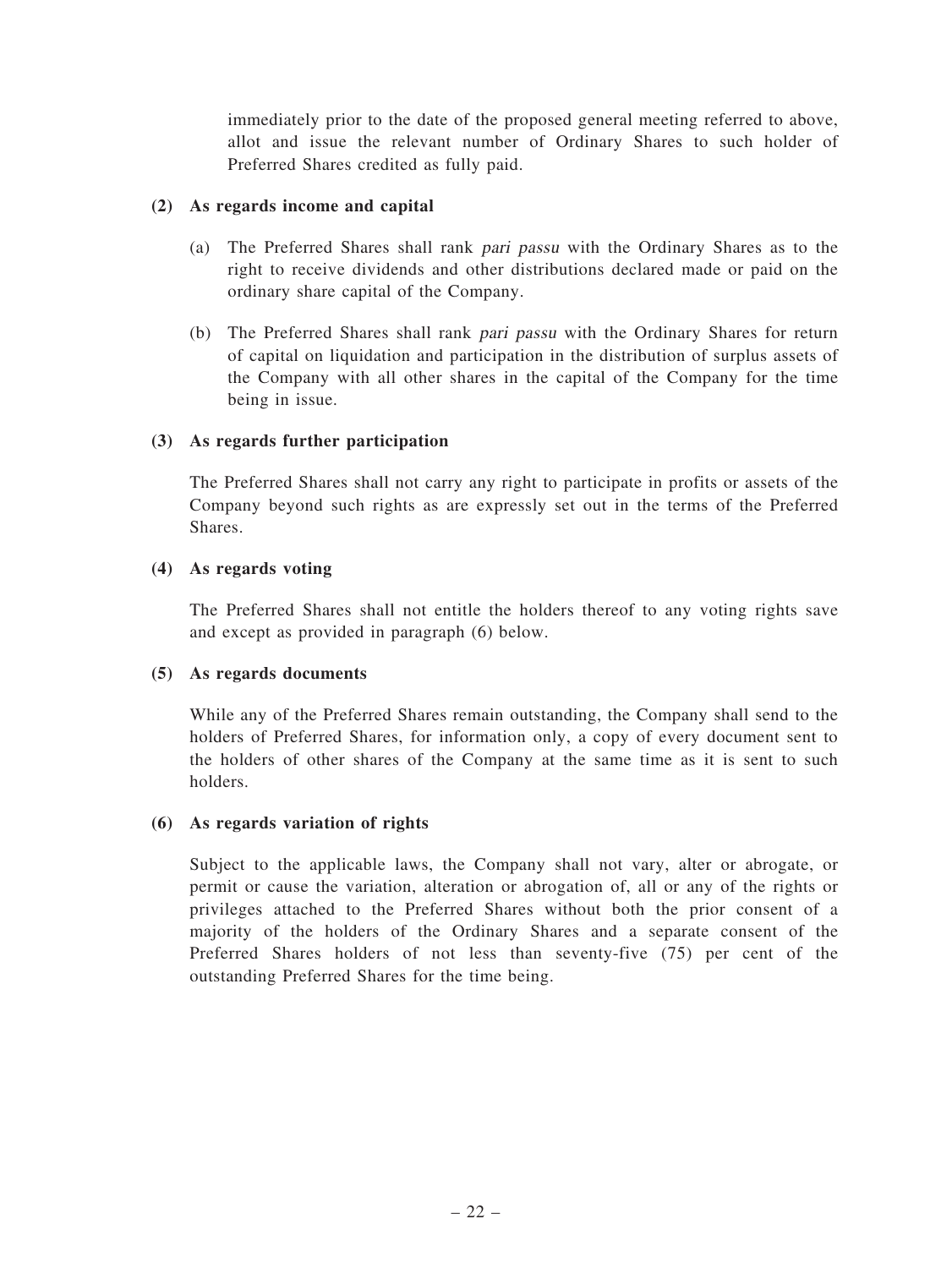#### (7) As regards dealings by connected person

Subject to the requirements of the rules of the Designated Stock Exchange from time to time (in particular those in relation to connected transactions) and the restriction on transfer as provided in paragraph (10) below and any other applicable regulations, the Preferred Shares may be issued to any connected person of the Company (as defined in the rules of the Designated Stock Exchange).

#### (8) As regards pre-emptive rights

In the event that the Company shall at any time issue to holders of new Ordinary Shares securities convertible into Ordinary Shares, the Company shall not be obliged to offer such shares/ securities to the holders of Preferred Shares.

### (9) As regards listing

The Preferred Shares will not be listed on any Designated Stock Exchange.

### (10) As regards transferability

The Preferred Shares are freely transferable by the holders thereof. Once a Conversion Notice is served by the holder of the Preferred Shares, the Preferred Shares subject to the Conversion Notice shall not be transferable except where such conversion will result in the Company failing to comply with the Public Float Requirement, in which case, the holder of the Preferred Shares may transfer the Preferred Shares subject to the Conversion Notice.

# SHARE CERTIFICATES

- 16. Every share certificate shall be issued under the Seal or a facsimile thereof or with the Seal printed thereon and shall specify the number and class and distinguishing numbers (if any) of the shares to which it relates, and the amount paid up thereon and may otherwise be in such form as the Directors may from time to time determine. The seal of the Company may only be affixed or imprinted to a share certificate with the authority of the Directors, or be executed under the signature of appropriate officials with statutory authority, unless otherwise determined by the Directors. No certificate shall be issued representing shares of more than one class. The Board may by resolution determine, either generally or in any particular case or cases, that any signatures on any such certificates (or certificates in respect of other securities) need not be autographic but may be affixed to such certificates by some mechanical means or may be printed thereon.
- 17. (1) In the case of a share held jointly by several persons, the Company shall not be bound to issue more than one certificate therefor and delivery of a certificate to one of several joint holders shall be sufficient delivery to all such holders.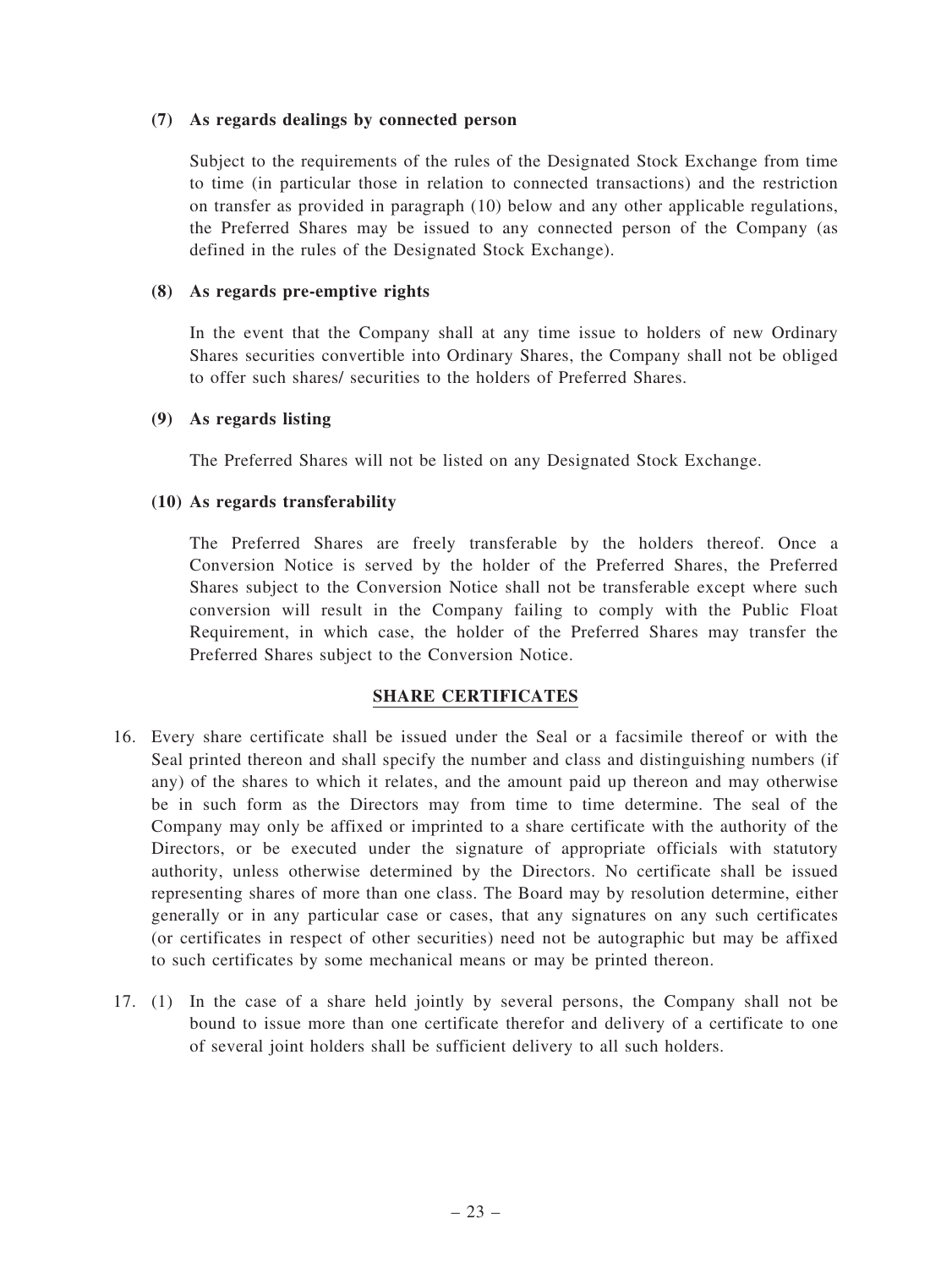- (2) Where a share stands in the names of two or more persons, the person first named in the Register shall as regards service of Notices and, subject to the provisions of these Articles, all or any other matters connected with the Company, except the transfer of the shares, be deemed the sole holder thereof.
- 18. Every person whose name is entered, upon an allotment of shares, as a Member in the Register shall be entitled, without payment, to receive one certificate for all such shares of any one class or several certificates each for one or more of such shares of such class upon payment for every certificate after the first of such reasonable out-of-pocket expenses as the Board from time to time determines.
- 19. Subject to Article 15A, share certificates shall be issued within the relevant time limit as prescribed by the Act or as the Designated Stock Exchange may from time to time determine, whichever is the shorter, after allotment or, except in the case of a transfer which the Company is for the time being entitled to refuse to register and does not register, after lodgment of a transfer with the Company.
- 20. (1) Upon every transfer of shares the certificate held by the transferor shall be given up to be cancelled, and shall forthwith be cancelled accordingly, and a new certificate shall be issued to the transferee in respect of the shares transferred to him at such fee as is provided in paragraph (2) of this Article. If any of the shares included in the certificate so given up shall be retained by the transferor a new certificate for the balance shall be issued to him at the aforesaid fee payable by the transferor to the Company in respect thereof.
	- (2) The fee referred to in paragraph (1) above shall be an amount not exceeding the relevant maximum amount as the Designated Stock Exchange may from time to time determine provided that the Board may at any time determine a lower amount for such fee.
- 21. If a share certificate shall be damaged or defaced or alleged to have been lost, stolen or destroyed a new certificate representing the same shares may be issued to the relevant Member upon request and on payment of such fee as the Designated Stock Exchange may determine to be the maximum fee payable or such lesser sum as the Board may determine and, subject to compliance with such terms (if any) as to evidence and indemnity and to payment of the costs and reasonable out-of-pocket expenses of the Company in investigating such evidence and preparing such indemnity as the Board may think fit and, in case of damage or defacement, on delivery of the old certificate to the Company provided always that where share warrants have been issued, no new share warrant shall be issued to replace one that has been lost unless the Directors are satisfied beyond reasonable doubt that the original has been destroyed.

# LIEN

22. The Company shall have a first and paramount lien on every share (not being a fully paid share) for all moneys (whether presently payable or not) called or payable at a fixed time in respect of that share. The Company shall also have a first and paramount lien on every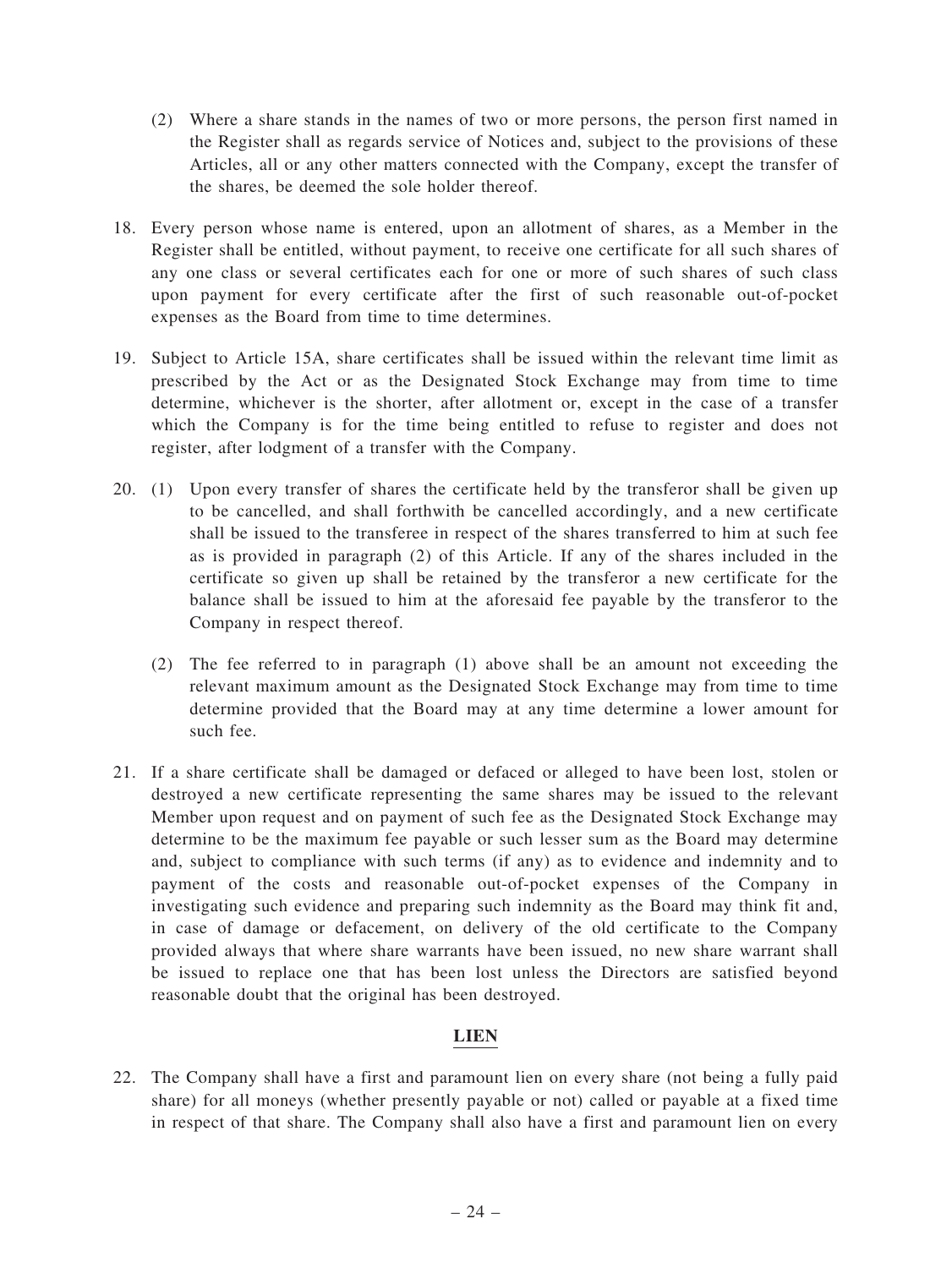share (not being a fully paid share) registered in the name of a Member (whether or not jointly with other Members) for all amounts of money presently payable by such Member or his estate to the Company whether the same shall have been incurred before or after notice to the Company of any equitable or other interest of any person other than such Member, and whether the period for the payment or discharge of the same shall have actually arrived or not, and notwithstanding that the same are joint debts or liabilities of such Member or his estate and any other person, whether a Member or not. The Company's lien on a share shall extend to all dividends or other moneys payable thereon or in respect thereof. The Board may at any time, generally or in any particular case, waive any lien that has arisen or declare any share exempt in whole or in part, from the provisions of this Article.

- 23. Subject to these Articles, the Company may sell in such manner as the Board determines any share on which the Company has a lien, but no sale shall be made unless some sum in respect of which the lien exists is presently payable, or the liability or engagement in respect of which such lien exists is liable to be presently fulfilled or discharged nor until the expiration of fourteen (14) clear days after a Notice in writing, stating and demanding payment of the sum presently payable, or specifying the liability or engagement and demanding fulfilment or discharge thereof and giving Notice of the intention to sell in default, has been served on the registered holder for the time being of the share or the person entitled thereto by reason of his death or bankruptcy.
- 24. The net proceeds of the sale shall be received by the Company and applied in or towards payment or discharge of the debt or liability in respect of which the lien exists, so far as the same is presently payable, and any residue shall (subject to a like lien for debts or liabilities not presently payable as existed upon the share prior to the sale) be paid to the person entitled to the share at the time of the sale. To give effect to any such sale the Board may authorise some person to transfer the shares sold to the purchaser thereof. The purchaser shall be registered as the holder of the shares so transferred and he shall not be bound to see to the application of the purchase money, nor shall his title to the shares be affected by any irregularity or invalidity in the proceedings relating to the sale.

#### CALLS ON SHARES

- 25. Subject to these Articles and to the terms of allotment, the Board may from time to time make calls upon the Members in respect of any moneys unpaid on their shares (whether on account of the nominal value of the shares or by way of premium), and each Member shall (subject to being given at least fourteen (14) clear days' Notice specifying the time and place of payment) pay to the Company as required by such Notice the amount called on his shares. A call may be extended, postponed or revoked in whole or in part as the Board determines but no Member shall be entitled to any such extension, postponement or revocation except as a matter of grace and favour.
- 26. A call shall be deemed to have been made at the time when the resolution of the Board authorising the call was passed and may be made payable either in one lump sum or by instalments.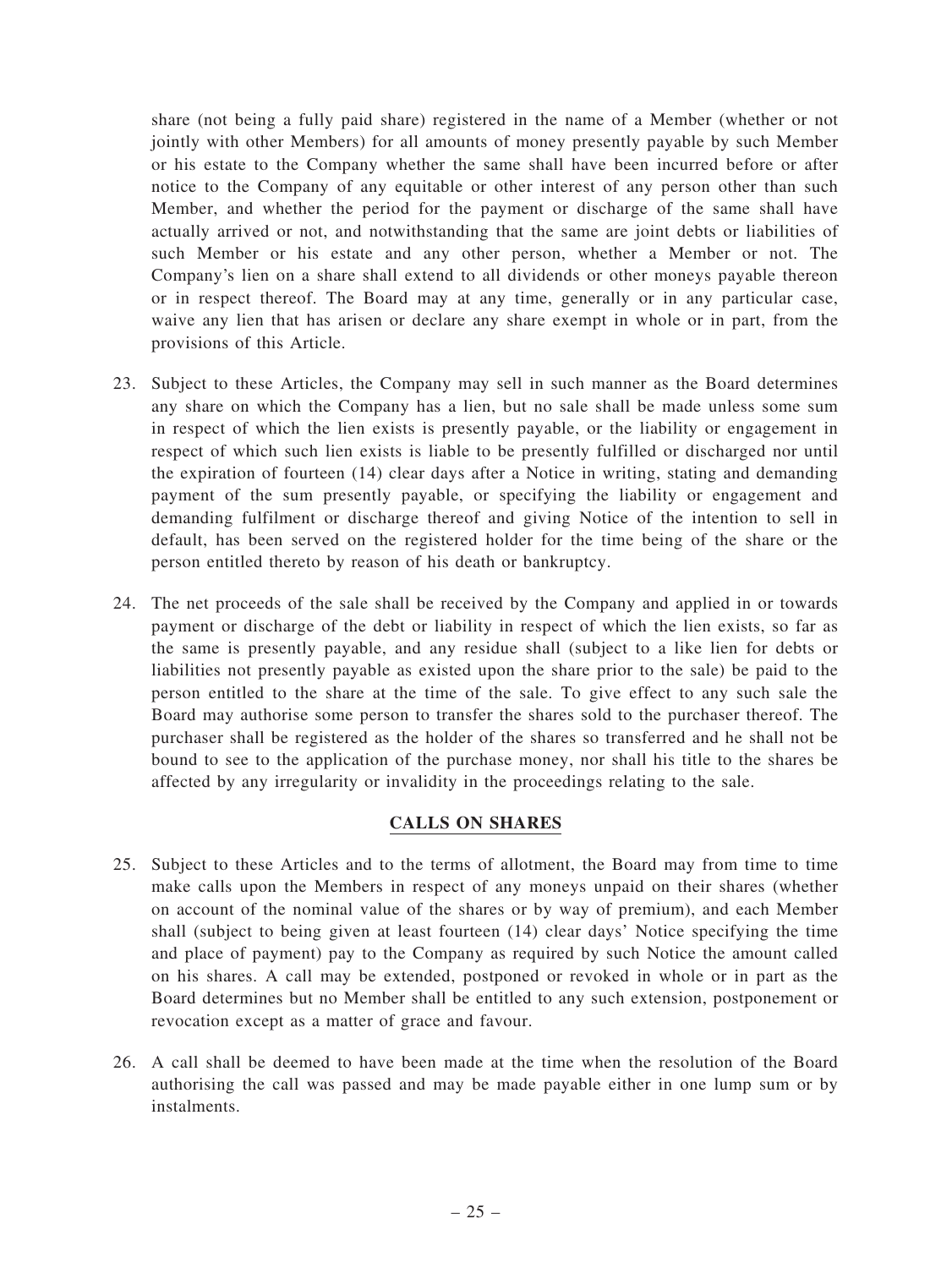- 27. A person upon whom a call is made shall remain liable for calls made upon him notwithstanding the subsequent transfer of the shares in respect of which the call was made. The joint holders of a share shall be jointly and severally liable to pay all calls and instalments due in respect thereof or other moneys due in respect thereof.
- 28. If a sum called in respect of a share is not paid before or on the day appointed for payment thereof, the person from whom the sun is due shall pay interest on the amount unpaid from the day appointed for payment thereof to the time of actual payment at such rate (not exceeding twenty per cent. (20%) per annum) as the Board may determine, but the Board may in its absolute discretion waive payment of such interest wholly or in part.
- 29. No Member shall be entitled to receive any dividend or bonus or to be present and vote (save as proxy for another Member) at any general meeting either personally or by proxy, or be reckoned in a quorum, or exercise any other privilege as a Member until all calls or instalments due by him to the Company, whether alone or jointly with any other person, together with interest and expenses (if any) shall have been paid.
- 30. On the trial or hearing of any action or other proceedings for the recovery of any money due for any call, it shall be sufficient to prove that the name of the Member sued is entered in the Register as the holder, or one of the holders, of the shares in respect of which such debt accrued, that the resolution making the call is duly recorded in the minute book, and that notice of such call was duly given to the Member sued, in pursuance of these Articles; and it shall not be necessary to prove the appointment of the Directors who made such call, nor any other matters whatsoever, but the proof of the matters aforesaid shall be conclusive evidence of the debt.
- 31. Any amount payable in respect of a share upon allotment or at any fixed date, whether in respect of nominal value or premium or as an instalment of a call, shall be deemed to be a call duly made and payable on the date fixed for payment and if it is not paid the provisions of these Articles shall apply as if that amount had become due and payable by virtue of a call duly made and notified.
- 32. On the issue of shares the Board may differentiate between the allottees or holders as to the amount of calls to be paid and the times of payment.
- 33. The Board may, if it thinks fit, receive from any Member willing to advance the same, and either in money or money's worth, all or any part of the moneys uncalled and unpaid or instalments payable upon any shares held by him and upon all or any of the moneys so advanced (until the same would, but for such advance, become presently payable) pay interest at such rate (if any) as the Board may decide. The Board may at any time repay the amount so advanced upon giving to such Member not less than one (1) month's Notice of its intention in that behalf, unless before the expiration of such Notice the amount so advanced shall have been called up on the shares in respect of which it was advanced. Such payment in advance shall not entitle the holder of such share or shares to participate in respect thereof in a dividend subsequently declared.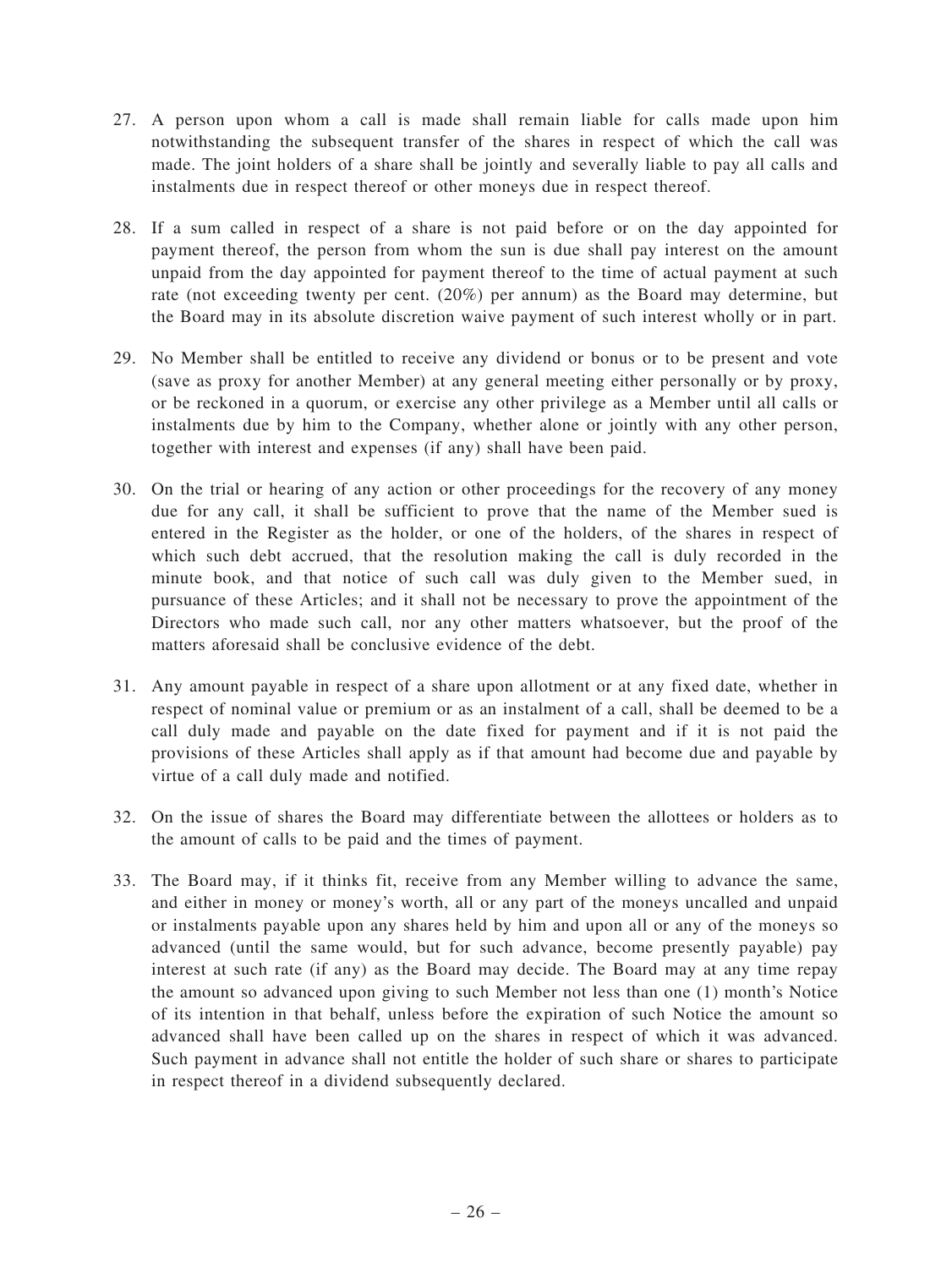#### FORFEITURE OF SHARES

- 34. (1) If a call remains unpaid after it has become due and payable the Board may give to the person from whom it is due not less than fourteen (14) clear days' Notice:
	- (a) requiring payment of the amount unpaid together with any interest which may have accrued and which may still accrue up to the date of actual payment; and
	- (b) stating that if the Notice is not complied with the shares on which the call was made will be liable to be forfeited.
	- (2) If the requirements of any such Notice are not complied with, any share in respect of which such Notice has been given may at anytime thereafter, before payment of all calls and interest due in respect thereof has been made, be forfeited by a resolution of the Board to that effect, and such forfeiture shall include all dividends and bonuses declared in respect of the forfeited share but not actually paid before the forfeiture.
- 35. When any share has been forfeited, Notice of the forfeiture shall be served upon the person who was before forfeiture the holder of the share. No forfeiture shall be invalidated by any omission or neglect to give such Notice.
- 36. The Board may accept the surrender of any share liable to be forfeited hereunder and, in such case, references in these Articles to forfeiture will include surrender.
- 37. Any share so forfeited shall be deemed the property of the Company and may be sold, reallotted or otherwise disposed of to such person, upon such terms and in such manner as the Board determines, and at any time before a sale, re-allotment or disposition the forfeiture may be annulled by the Board on such terms as the Board determines.
- 38. A person whose shares have been forfeited shall cease to be a Member in respect of the forfeited shares but nevertheless shall remain liable to pay the Company all moneys which at the date of forfeiture were presently payable by him to the Company in respect of the shares, with (if the Directors shall in their discretion so require) interest thereon from the date of forfeiture until payment at such rate (not exceeding twenty per cent. (20%) per annum) as the Board determines. The Board may enforce payment thereof if it thinks fit, and without any deduction or allowance for the value of the forfeited shares, at the date of forfeiture, but his liability shall cease if and when the Company shall have received payment in full of all such moneys in respect of the shares. For the purposes of this Article any sum which, by the terms of issue of a share, is payable thereon at a fixed time which is subsequent to the date of forfeiture, whether on account of the nominal value of the share or by way of premium, shall notwithstanding that time has not yet arrived be deemed to be payable at the date of forfeiture, and the same shall become due and payable immediately upon the forfeiture, but interest thereon shall only be payable in respect of any period between the said fixed time and the date of actual payment.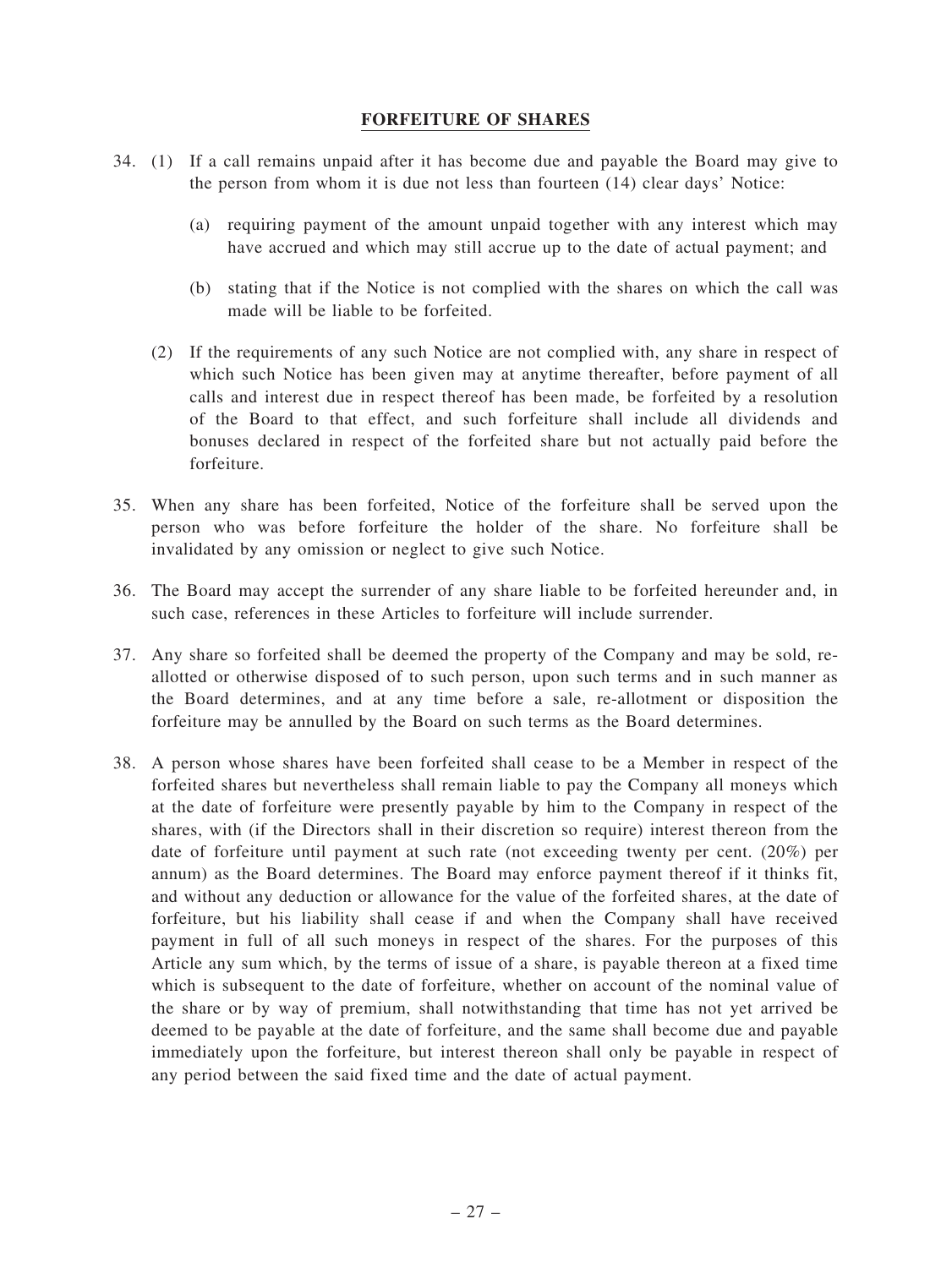- 39. A declaration by a Director or the Secretary that a share has been forfeited on a specified date shall be conclusive evidence of the facts therein stated as against all persons claiming to be entitled to the share, and such declaration shall (subject to the execution of an instrument of transfer by the Company if necessary) constitute a good title to the share, and the person to whom the share is disposed of shall be registered as the holder of the share and shall not be bound to see to the application of the consideration (if any), nor shall his title to the share be affected by any irregularity in or invalidity of the proceedings in reference to the forfeiture, sale or disposal of the share. When any share shall have been forfeited, notice of the declaration shall be given to the Member in whose name it stood immediately prior to the forfeiture, and an entry of the forfeiture, with the date thereof, shall forthwith be made in the register, but no forfeiture shall be in any manner invalidated by any omission or neglect to give such notice or make any such entry.
- 40. Notwithstanding any such forfeiture as aforesaid the Board may at any time, before any shares so forfeited shall have been sold, re-allotted or otherwise disposed of, permit the shares forfeited to be bought back upon the terms of payment of all calls and interest due upon and expenses incurred in respect of the share, and upon such further terms (if any) as it thinks fit.
- 41. The forfeiture of a share shall not prejudice the right of the Company to any call already made or instalment payable thereon.
- 42. The provisions of these Articles as to forfeiture shall apply in the case of non- payment of any sum which, by the terms of issue of a share, becomes payable at a fixed time, whether on account of the nominal value of the share or by way of premium, as if the same had been payable by virtue of a call duly made and notified.

#### REGISTER OF MEMBERS

- 43. (1) The Company shall keep in one or more books a Register of its Members and shall enter therein the following particulars, that is to say:
	- (a) the name and address of each Member, the number and class of shares held by him and the amount paid or agreed to be considered as paid on such shares;
	- (b) the date on which each person was entered in the Register; and
	- (c) the date on which any person ceased to be a Member.
	- (2) The Company may keep an overseas or local or other branch register of Members resident in any place, and the Board may make and vary such regulations as it determines in respect of the keeping of any such register and maintaining a Registration Office in connection therewith.
- 44. The Register and branch register of Members in Hong Kong, as the case may be, shall be open for inspection for at least two (2) hours during business day by Members without charge or by any other person, upon a maximum payment of HK\$2.50 or such lesser sum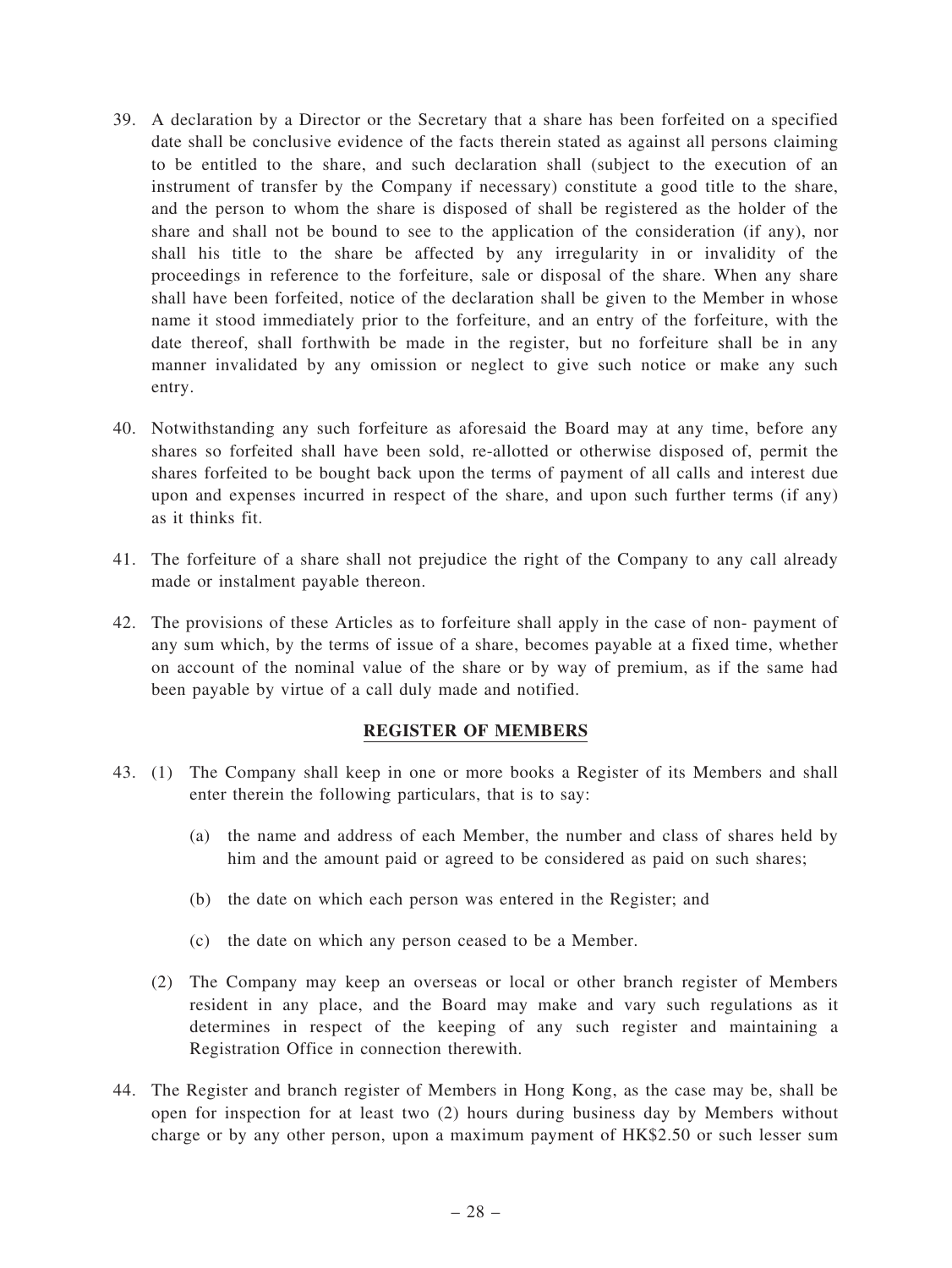specified by the Board, at the Office or such other place at which the Register is kept in accordance with the Act or, if appropriate, upon a maximum payment of HK\$10.00 or such lesser sum specified by the Board at the Registration Office. The Register including any overseas or local or other branch register of Members may, in accordance with the terms equivalent to the relevant section of the Companies Ordinance and after notice has been given by advertisement in an appointed newspaper, or any other newspapers in accordance with the requirements of any Designated Stock Exchange or by any electronic means in such manner as may be accepted by the Designated Stock Exchange to that effect, be closed in accordance with the terms equivalent to section 632 of the Companies Ordinance at such times or for such periods not exceeding in the whole thirty (30) days in each year as the Board may determine and either generally or in respect of any class of shares.

### RECORD DATES

- 45. Subject to the Listing Rules, notwithstanding any other provision of these Articles the Company or the Directors may fix any date as the record date for:
	- (a) determining the Members entitled to receive any dividend, distribution, allotment or issue;
	- (b) determining the Members entitled to receive Notice of and to vote at any general meeting of the Company.

#### TRANSFER OF SHARES

- 46. (1) Subject to these Articles (including, without restriction, Article 15A), any Member may transfer all or any of his shares by an instrument of transfer in the usual or common form or in any other form approved by the Board and may be under hand or, if the transferor or transferee is a clearing house or its nominee(s), by hand or by machine imprinted signature or by such other manner of execution as the Board may approve from time to time.
	- (2) Notwithstanding the provisions of subparagraph (1) above, for so long as any shares are listed on the Designated Stock Exchange, titles to such listed shares may be evidenced and transferred in accordance with the laws applicable to and the Listing Rules that are or shall be applicable to such listed shares. The register of members of the Company in respect of its listed shares (whether the Register or a branch register) may be kept by recording the particulars required by Section 40 of the Act in a form otherwise than legible if such recording otherwise complies with the laws applicable to and the Listing Rules that are or shall be applicable to such listed shares.
- 47. The instrument of transfer shall be executed by or on behalf of the transferor and the transferee provided that the Board may dispense with the execution of the instrument of transfer by the transferee in any case which it thinks fit in its discretion to do so. Without prejudice to the last preceding Article, the Board may also resolve, either generally or in any particular case, upon request by either the transferor or transferee, to accept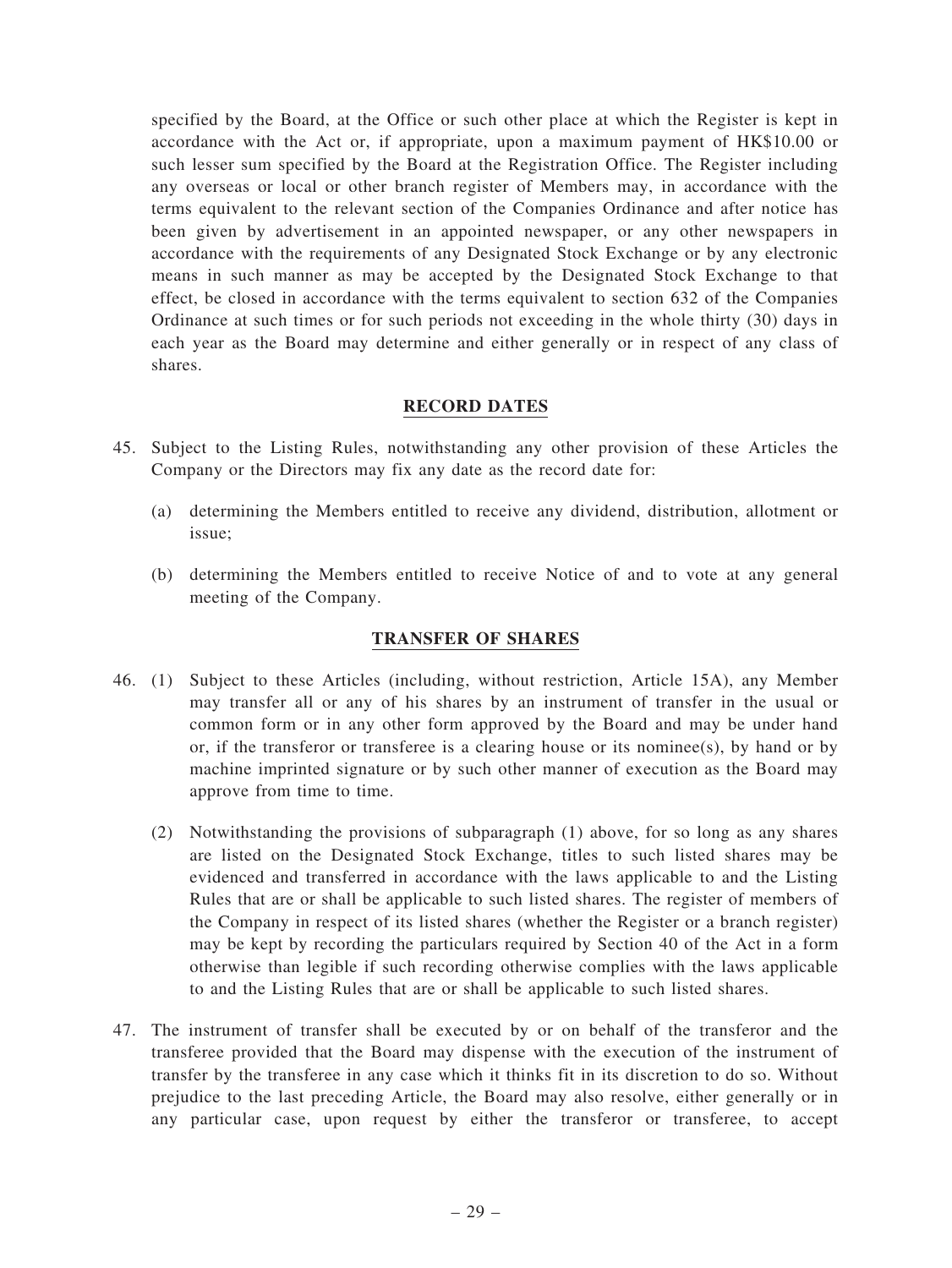mechanically executed transfers. The transferor shall be deemed to remain the holder of the share until the name of the transferee is entered in the Register in respect thereof. Nothing in these Articles shall preclude the Board from recognising a renunciation of the allotment or provisional allotment of any share by the allottee in favour of some other person.

- 48. (1) The Board may, in its absolute discretion, and without giving any reason therefor, refuse to register a transfer of any share (not being a fully paid up share) to a person of whom it does not approve, or any share issued under any share incentive scheme for employees upon which a restriction on transfer imposed thereby still subsists, and it may also, without prejudice to the foregoing generality, refuse to register a transfer of any share to more than four (4) joint holders or a transfer of any share (not being a fully paid up share) on which the Company has a lien.
	- (2) No transfer shall be made to an infant or to a person of unsound mind or under other legal disability.
	- (3) The Board in so far as permitted by any applicable law may, in its absolute discretion, at any time and from time to time transfer any share upon the Register to any branch register or any share on any branch register to the Register or any other branch register. In the event of any such transfer, the shareholder requesting such transfer shall bear the cost of effecting the transfer unless the Board otherwise determines.
	- (4) Unless the Board otherwise agrees (which agreement may be on such terms and subject to such conditions as the Board in its absolute discretion may from time to time determine, and which agreement the Board shall, without giving any reason therefor, be entitled in its absolute discretion to give or withhold), no shares upon the Register shall be transferred to any branch register nor shall shares on any branch register be transferred to the Register or any other branch register and all transfers and other documents of title shall be lodged for registration, and registered, in the case of any shares on a branch register, at the relevant Registration Office, and, in the ease of any shares on the Register, at the Office or such other place at which the Register is kept in accordance with the Act.
- 49. Without limiting the generality of the last preceding Article, the Board may decline to recognise any instrument of transfer unless:
	- (a) a fee of such maximum sum as the Designated Stock Exchange may determine to be payable or such lesser sum as the Board may from time to time require is paid to the Company in respect thereof;
	- (b) the instrument of transfer is in respect of only one class of share;
	- (c) the instrument of transfer is lodged at the Office or such other place at which the Register is kept in accordance with the Act or the Registration Office (as the case may be) accompanied by the relevant share certificate(s) and such other evidence as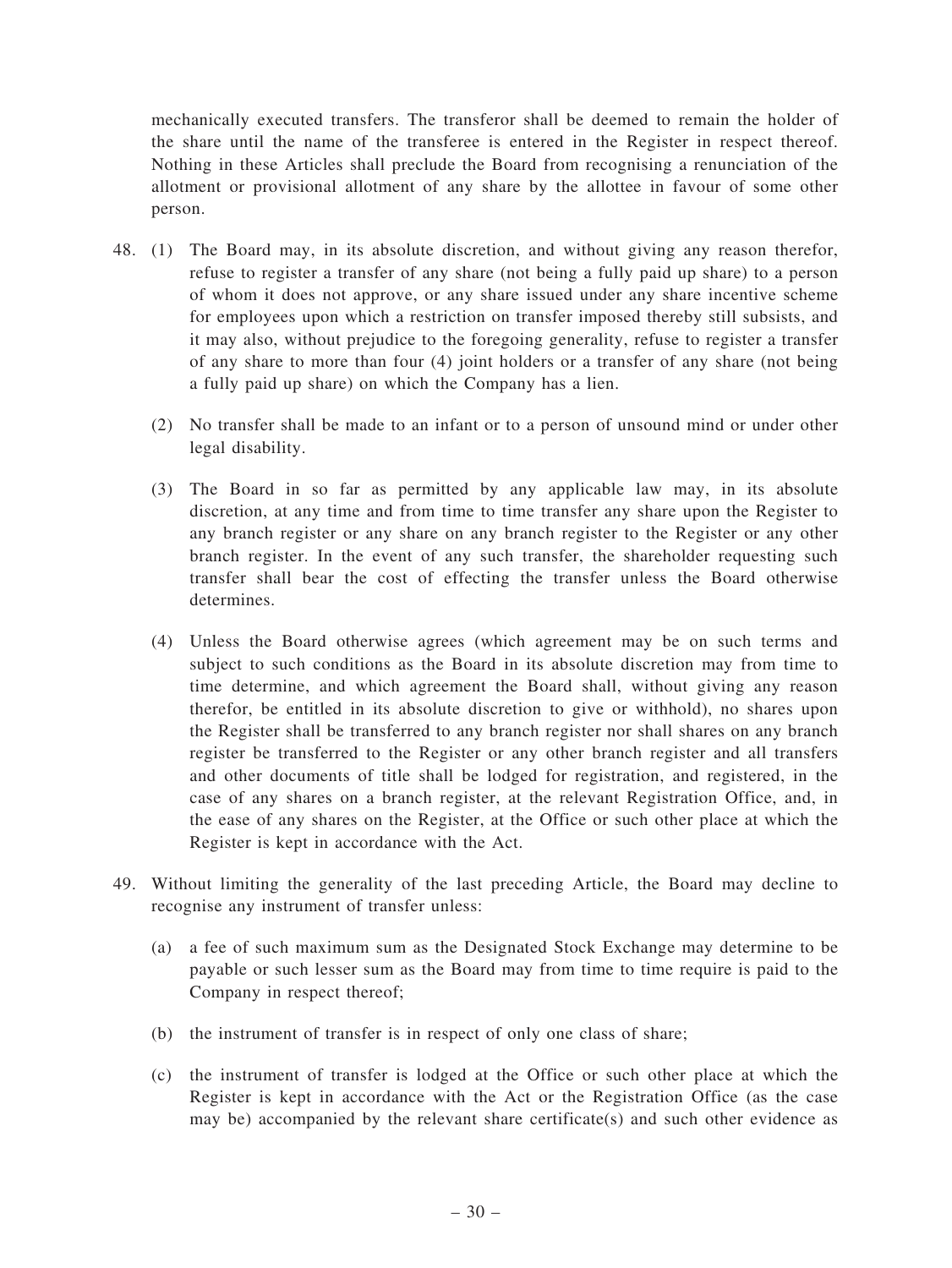the Board may reasonably require to show the right of the transferor to make the transfer (and, if the instrument of transfer is executed by some other person on his behalf, the authority of that person so to do); and

- (d) if applicable, the instrument of transfer is duly and properly stamped.
- 50. If the Board refuses to register a transfer of any share, it shall, within two (2) months after the date on which the transfer was lodged with the Company, send to each of the transferor and transferee notice of the refusal.
- 51. The registration of transfers of shares or of any class of shares may, after notice has been given by announcement or by electronic communication or by advertisement in any newspapers or by any other means in accordance with the requirements of any Designated Stock Exchange to that effect be suspended at such times and for such periods (not exceeding in the whole thirty (30) days in any year) as the Board may determine. The period of thirty (30) days may be extended in respect of any year if approved by the Members by ordinary resolution.

# TRANSMISSION OF SHARES

- 52. If a Member dies, the survivor or survivors where the deceased was a joint holder, and his legal personal representatives where he was a sole or only surviving holder, will be the only persons recognised by the Company as having any title to his interest in the shares; but nothing in this Article will release the estate of a deceased Member (whether sole or joint) from any liability in respect of any share which had been solely or jointly held by him.
- 53. Any person becoming entitled to a share in consequence of the death or bankruptcy or winding-up of a Member may, upon such evidence as to his title being produced as may be required by the Board, elect either to become the holder of the share or to have some person nominated by him registered as the transferee thereof. If he elects to become the holder he shall notify the Company in writing either at the Registration Office or Office, as the case may be, to that effect. If he elects to have another person registered he shall execute a transfer of the share in favour of that person. The provisions of these Articles relating to the transfer and registration of transfers of shares shall apply to such notice or transfer as aforesaid as if the death or bankruptcy of the Member had not occurred and the notice or transfer were a transfer signed by such Member.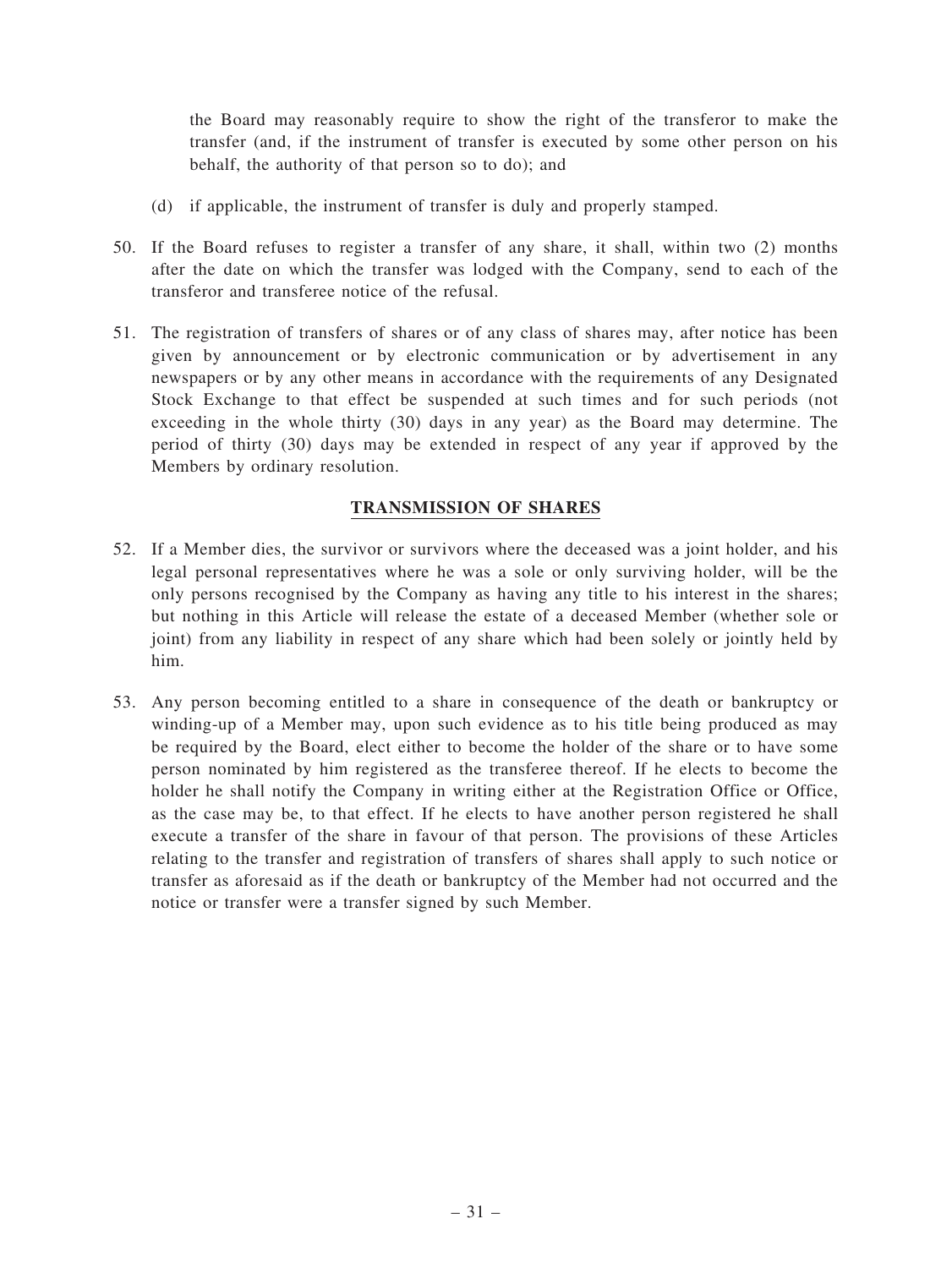54. A person becoming entitled to a share by reason of the death or bankruptcy or windingup of a Member shall be entitled to the same dividends and other advantages to which he would be entitled if he were the registered holder of the share. However, the Board may, if it thinks fit, withhold the payment of any dividend payable or other advantages in respect of such share until such person shall become the registered holder of the share or shall have effectually transferred such share, but, subject to the requirements of Article 72(2) being met, such a person may vote at meetings.

#### UNTRACEABLE MEMBERS

- 55. (1) Without prejudice to the rights of the Company under paragraph (2) of this Article, the Company way cease sending cheques for dividend entitlements or dividend warrants by post if such cheques or warrants have been left uncashed on two consecutive occasions. However, the Company may exercise the power to cease sending cheques for dividend entitlements or dividend warrants after the first occasion on which such a cheque or warrant is returned undelivered.
	- (2) The Company shall have the power to sell, in such manner as the Board thinks fit, any shares of a Member who is untraceable, but no such sale shall he made unless:
		- (a) all cheques or warrants in respect of dividends of the shares in question, being not less than three in total number, for any sum payable in cash to the holder of such shares in respect of them sent during the relevant period in the manner authorised by the Articles have remained uncashed;
		- (b) so far as it is aware at the end of the relevant period, the Company has not at anytime during the relevant period received any indication of the existence of the Member who is the holder of such shares or of a person entitled to such shares by death, bankruptcy or operation of law; and
		- (c) the Company, has given notice of its intention to sell such shares to, and caused advertisement both in daily newspapers and in a newspaper circulating in the area of the last known address of such Member or any person entitled to the share under Article 54 and where applicable, in each case in accordance with the requirements of, the Designated Stock Exchange, and a period of three (3) months or such shorter period as may be allowed by the Designated Stock Exchange has elapsed since the date of such advertisement.

For the purpose of the foregoing, the ''relevant period'' means the period commencing twelve (12) years before the date of publication of the advertisement referred to in paragraph (c) of this Article and ending at the expiry of the period referred to in that paragraph.

(3) To give effect to any such sale the Board may authorise some person to transfer the said shares and an instrument of transfer signed or otherwise executed by or on behalf of such person shall be as effective as if it had been executed by the registered holder or the person entitled by transmission to such shares, and the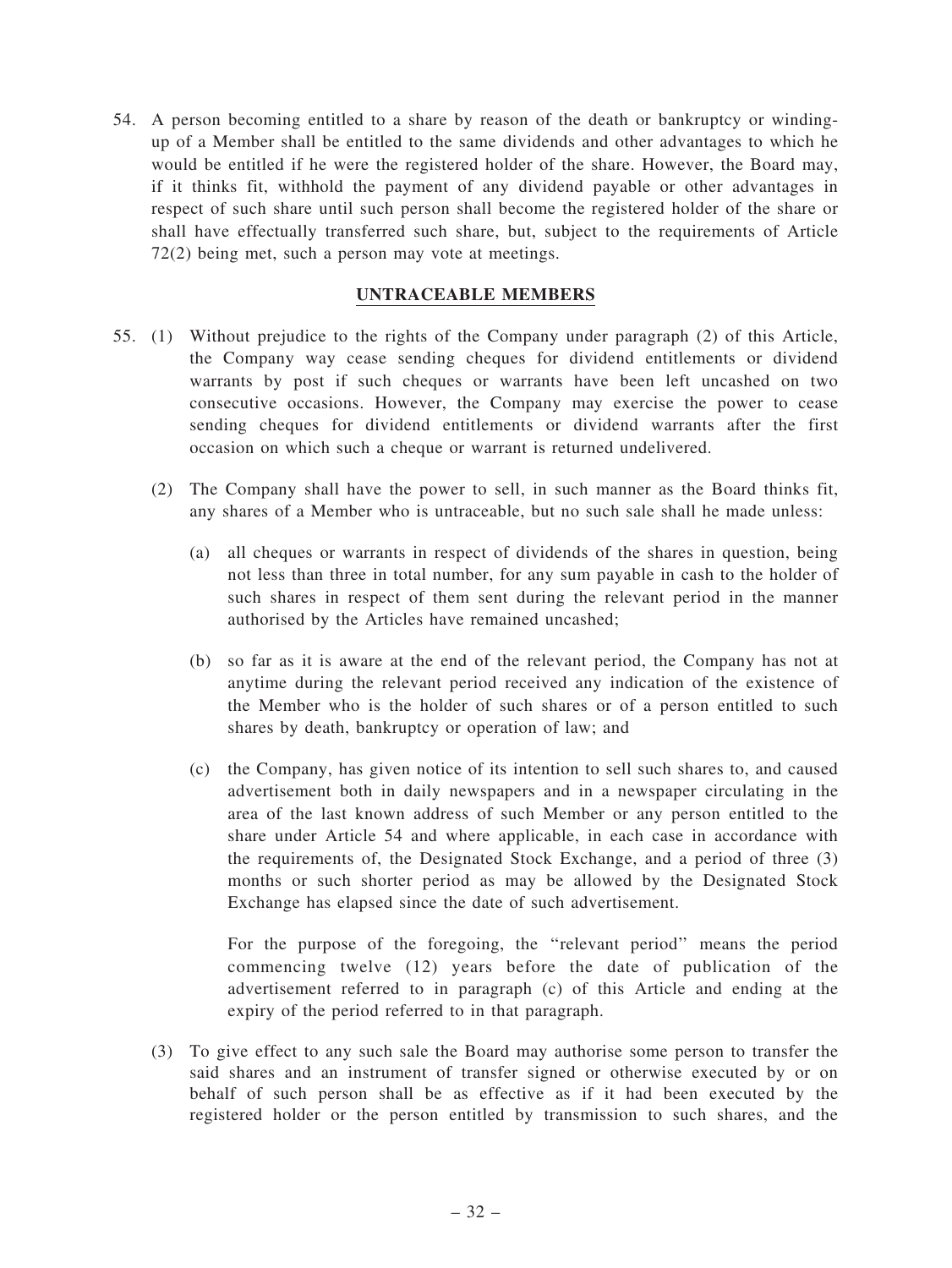purchaser shall not be bound to see to the application of the purchase money nor shall his title to the shares be affected by any irregularity or invalidity in the proceedings relating to the sale. The net proceeds of the sale will belong to the Company and upon receipt by the Company of such net proceeds it shall become indebted to the former Member for an amount equal to such net proceeds. No trust shall be created in respect of such debt and no interest shall be payable in respect of it and the Company shall not be required to account for any money earned from the net proceeds which may be employed in the business of the Company or as it thinks fit. Any sale under this Article shall be valid and effective notwithstanding that the Member holding the shares sold is dead, bankrupt or otherwise under any legal disability or incapacity.

#### GENERAL MEETINGS

- 56. An annual general meeting of the Company shall be held in each financial year, and shall specify the meeting as such in the notice calling it, and such annual general meeting must be held within six (6) months after the end of the Company's financial year (unless a longer period would not infringe the Listing Rules, if any).
- 57. Each general meeting, other than an annual general meeting, shall be called an extraordinary general meeting. All general meetings (including an annual general meeting, any adjourned meeting or postponed meeting) may be held as a physical meeting in any part of the world and at one or more locations as provided in Article 64A, as a hybrid meeting or as an electronic meeting, as may be determined by the Board in its absolute discretion.
- 58. Subject to Article 15A, the Board may whenever it thinks fit call extraordinary general meetings. Any one or more Members (including a Member which is a clearing house (or its nominee(s))), holding as at the date of deposit of the requisition in aggregate not less than one-tenth of the voting rights at the general meeting, on a one vote per share basis, in the share capital of the Company shall at all times have the right, by written requisition to the Board or the Secretary of the Company, (i) to require an extraordinary general meeting to be called by the Board for the transaction of any business or resolution specified in such requisition; (ii) to add resolutions to a meeting agenda; and such meeting shall be held within two (2) months after the deposit of such requisition. If within twenty-one (21) days of such deposit the Board fails to proceed to convene such meeting the requisitionist(s) himself (themselves) may convene a physical meeting at only one location which will be the Principal Meeting Place, and all reasonable expenses incurred by the requisitionist(s) as a result of the failure of the Board shall be reimbursed to the requisitionist(s) by the Company.

#### NOTICE OF GENERAL MEETINGS

59. (1) An annual general meeting must be called by Notice of not less than twenty-one (21) clear days. All other general meetings (including an extraordinary general meeting) must be called by Notice of not less than fourteen (14) clear days. If permitted by the Listing Rules, a general meeting may be called by shorter notice, subject to the Act, if it is so agreed: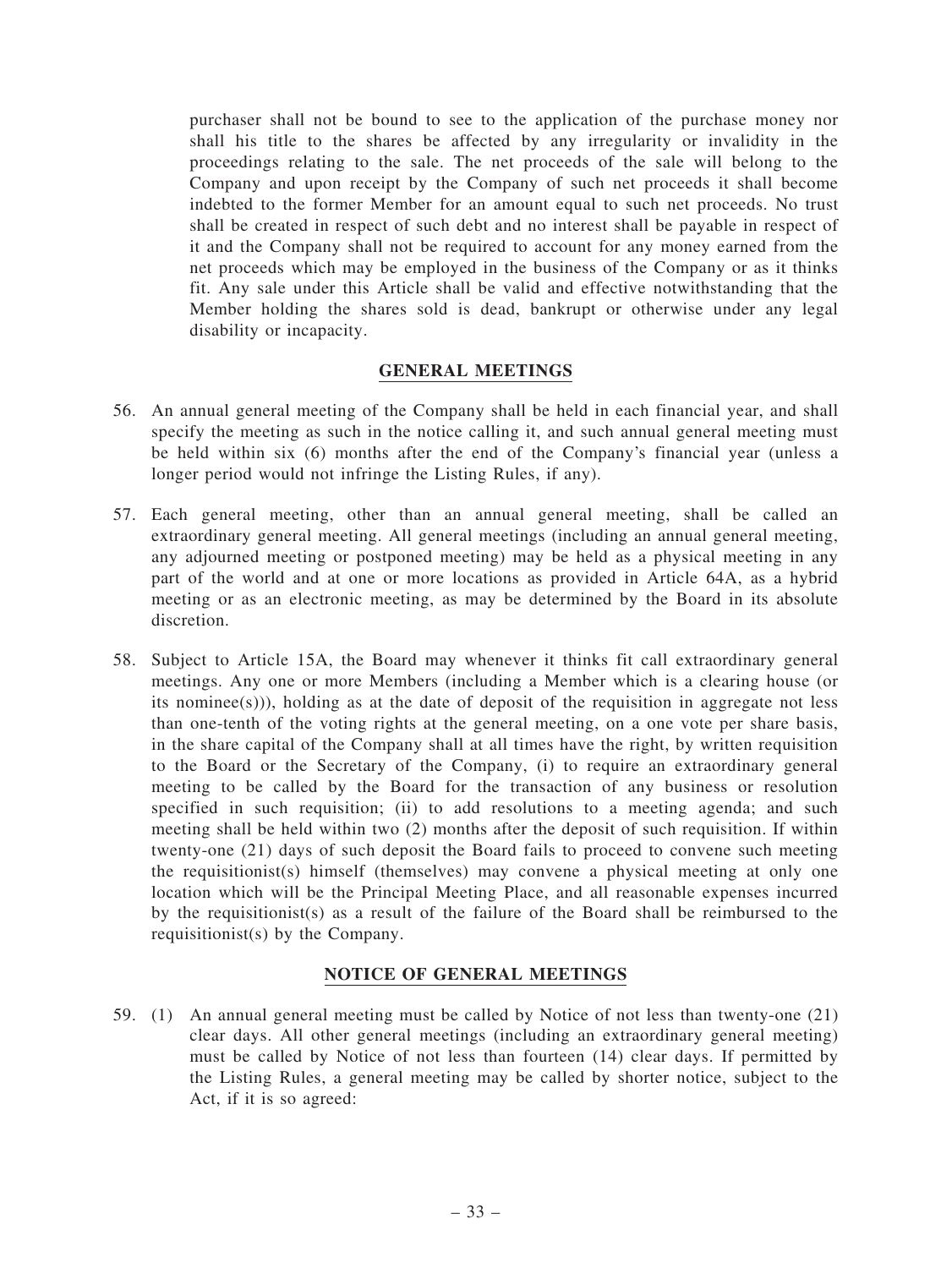- (a) in the case of a meeting called as an annual general meeting, by all the Members entitled to attend and vote thereat: and
- (b) in the case of any other meeting, by a majority in number of the Members having the right to attend and vote at the meeting, being a majority together representing not less than ninety-five per cent. (95%) of the total voting rights at the meeting of all the Members.
- (2) The Notice shall specify (a) the time and date of the meeting, (b) save for an electronic meeting, the place of the meeting and if there is more than one meeting location as determined by the Board pursuant to Article 64A, the principal place of the meeting (the ''Principal Meeting Place'') and the other place(s) of the meeting, (c) if the general meeting is to be a hybrid meeting or an electronic meeting, the Notice shall include a statement to that effect and with details of the electronic facilities for attendance and participation by electronic means at the meeting or where such details will be made available by the Company prior to the meeting, and (d) particulars of resolutions to be considered at the meeting. The Notice convening an annual general meeting shall specify the meeting as such. Subject to Article 15A, Notice of every general meeting shall be given to all Members other than to such Members as, under the provisions of these Articles or the terms of issue of the shares they hold, are not entitled to receive such Notices from the Company, to all persons entitled to a share in consequence of the death or bankruptcy or winding-up of a Member and to each of the Directors and the Auditors.
- 60. The accidental omission to give Notice of a meeting or (in case where instruments of proxy are sent out with the Notice) to send such instrument of proxy to, or the non-receipt of such Notice or such instrument of proxy by, any person entitled to receive such Notice shall not invalidate any resolution passed or the proceedings at that meeting.

#### PROCEEDINGS AT GENERAL MEETINGS

- 61. (1) All business shall be deemed special that is transacted at an extraordinary general meeting, and also all business that is transacted at an annual general meeting, with the exception of:
	- (a) the declaration and sanctioning of dividends;
	- (b) consideration and adoption of the accounts and balance sheet and the reports of the Directors and Auditors and other documents required to be annexed to the balance sheet;
	- (c) the election of Directors whether by rotation or otherwise in the place of those retiring;
	- (d) appointment of Auditors (where special notice of the intention for such appointment is not required by the Act) and other officers;
	- (e) the fixing of the remuneration of the Auditors, and the voting of remuneration or extra remuneration to the Directors;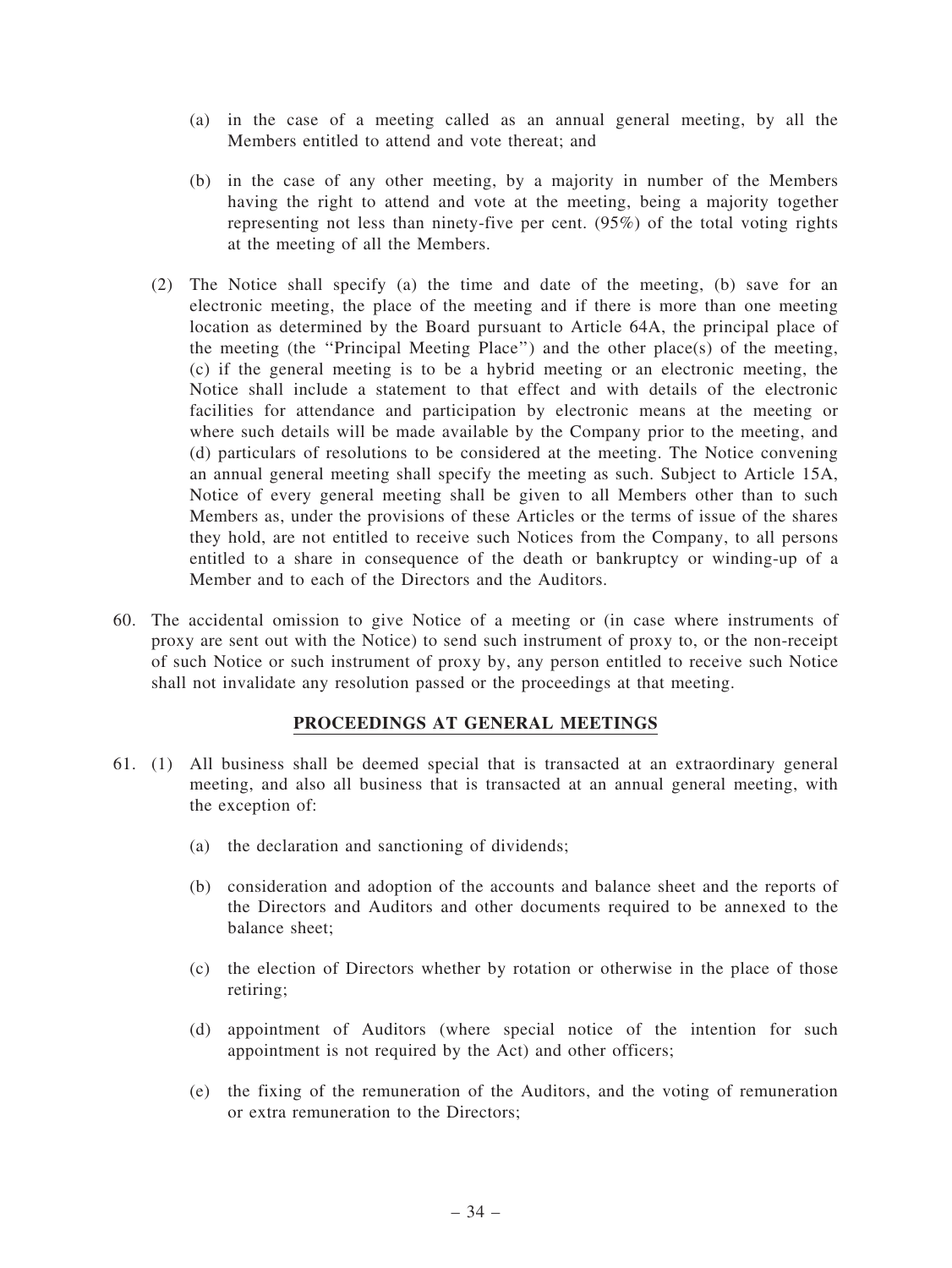- (f) the granting of any mandate or authority to the Directors to offer, allot, grant options over or otherwise dispose of the unissued shares in the capital of the Company representing not more than 20 per cent. in nominal value of its existing issued share capital; and
- (g) the granting of any mandate or authority to the Directors to repurchase securities of the Company.
- (2) No business other than the appointment of a chairman of a meeting shall be transacted at any general meeting unless a quorum is present at the commencement of the business. Two (2) Members entitled to vote and present in person or by proxy or for quorum purposes only, two persons appointed by the clearing house as authorised representative or by proxy shall form a quorum for all purposes.
- 62. If within thirty (30) minutes (or such longer time not exceeding one hour as the chairman of the meeting may determine to wait) after the time appointed for the meeting a quorum is not present, the meeting, if convened on the requisition of Members, shall be dissolved. In any other case it shall stand adjourned to the same day in the next week at the same time and (where applicable) same place(s) or to such time and (where applicable) such place(s) and in such form and manner referred to in Article 57 as the chairman of the meeting (or in default, the Board) may absolutely determine. If at such adjourned meeting or postponed meeting a quorum is not present within half an hour from the time appointed for holding the meeting, the meeting shall be dissolved.
- 63. The chairman of the Company shall preside as chairman at every general meeting. If at any meeting the chairman, is not present within fifteen (15) minutes after the time appointed for holding the meeting, or is not willing to act as chairman, the Directors present shall choose one of their number to act, or if one Director only is present he shall preside as chairman if willing to act. If no Director is present, or if each of the Directors present declines to take the chair, or if the chairman chosen shall retire from the chair, the Members present in person or by proxy and entitled to vote shall elect one of their number to be chairman. The Board may, at its absolute discretion, arrange for all or any of the Directors to attend and participate at any general meeting by electronic facilities, and any Director who attends by electronic facilities shall be deemed to be present at that meeting for all purposes under this Article. In particular, and without limiting the generality of the foregoing, any Director who is the chairman of the Board, or has been chosen to act as the Chairman of a general meeting in accordance with this Article, shall be entitled to attend and participate at any general meeting by electronic facilities, and to act as the Chairman of such meeting, in which event the following provisions shall apply:
	- (a) The Chairman shall be deemed to be present in person at that meeting.
	- (b) If the electronic facilities are interrupted or fail for any reason to enable the Chairman to hear and speak with all other persons participating in the general meeting, the other Directors present at the meeting shall choose another Director to act as Chairman for the remainder of the meeting, provided that: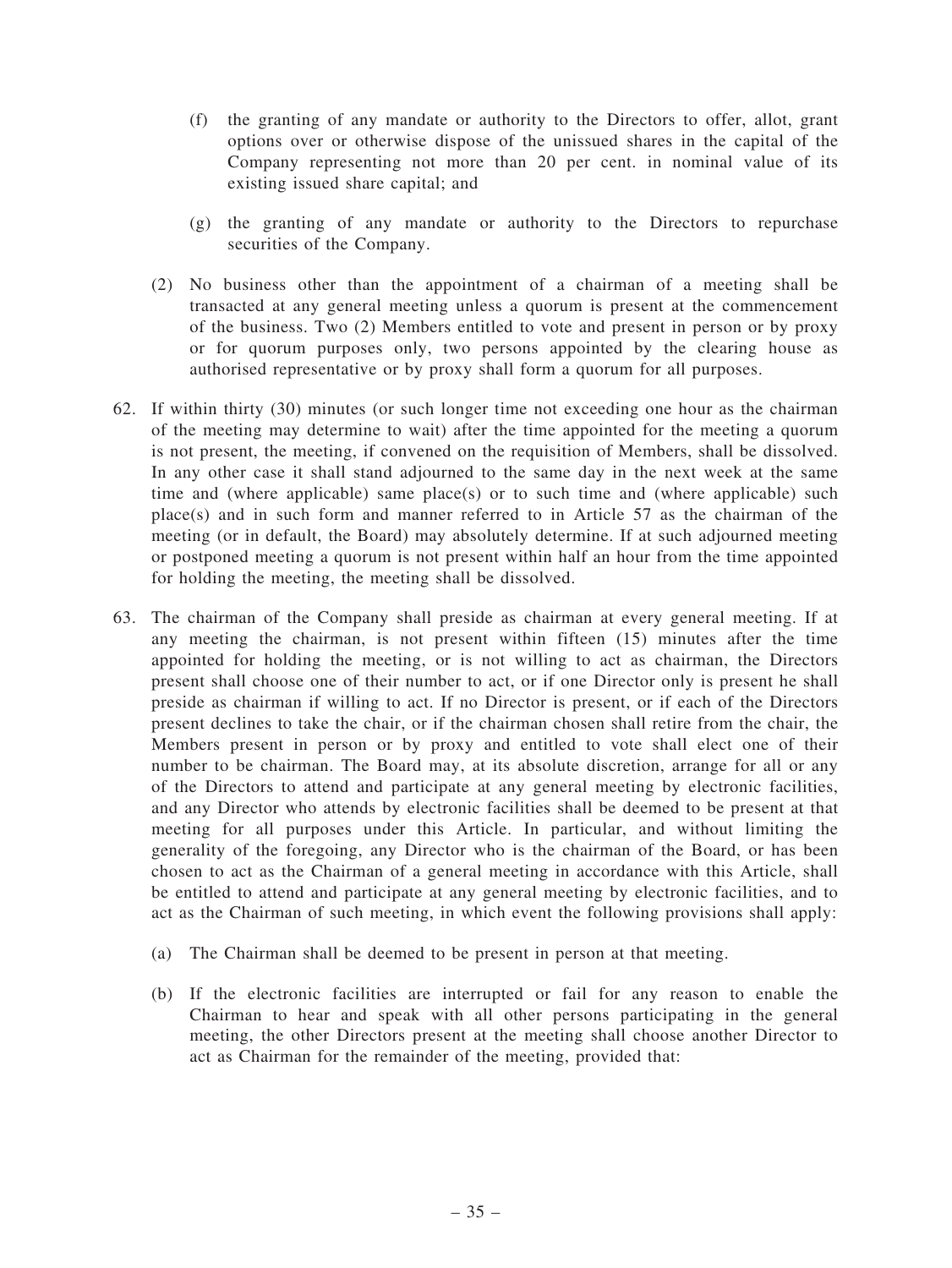- (i) if no other Director is present at the meeting, or if all the Directors present decline to take the chair, the meeting shall be automatically adjourned to the same day in the next week and at such time and place as shall be decided by the Board; and
- (ii) the Chairman for the remainder of the meeting may, at his discretion and without the consent of the general meeting, adjourn the meeting to the same day in the next week and at such time and place as shall be decided by the Board.

In the case of any adjournment pursuant to either sub-clauses (b)(i) or (b)(ii) above, all business conducted at the meeting up to the time of such adjournment shall be valid.

- 64. Subject to Article 64C, the chairman may, with the consent of any meeting at which a quorum is present (and shall if so directed by the meeting), adjourn the meeting from time to time (or indefinitely) and/or from place to place(s) and/or from one form to another (a physical meeting, a hybrid meeting or an electronic meeting) as the meeting shall determine, but no business shall be transacted at any adjourned meeting other than the business which might lawfully have been transacted at the meeting had the adjournment not taken place. When a meeting is adjourned for fourteen (14) days or more, at least seven (7) clear days' Notice of the adjourned meeting shall be given specifying the details set out in Article 59(2) but it shall not be necessary to specify in such Notice the nature of the business to be transacted at the adjourned meeting and the general nature of the business to be transacted. Save as aforesaid, it shall be unnecessary to give Notice of an adjournment.
- 64A. (1) The Board may, at its absolute discretion, arrange for persons entitled to attend a general meeting to do so by simultaneous attendance and participation by means of electronic facilities at such location or locations (''Meeting Location(s)'') determined by the Board at its absolute discretion. Any Member or any proxy attending and participating in such way or any Member or proxy attending and participating in an electronic meeting or a hybrid meeting by means of electronic facilities is deemed to be present at and shall be counted in the quorum of the meeting.
	- (2) All general meetings are subject to the following and, where appropriate, all references to a ''Member'' or ''Members'' in this sub-paragraph (2) shall include a proxy or proxies respectively:
		- (a) where Members are attending a meeting at more than one Meeting Location, the meeting shall be treated as having commenced if it has commenced at the Principal Meeting Place;
		- (b) Members present in person or by proxy at a Meeting Location and/or Members attending and participating in an electronic meeting or a hybrid meeting by means of electronic facilities shall be counted in the quorum for and entitled to vote at the meeting in question, and that meeting shall be duly constituted and its proceedings valid provided that the chairman of the meeting is satisfied that adequate electronic facilities are available throughout the meeting to ensure that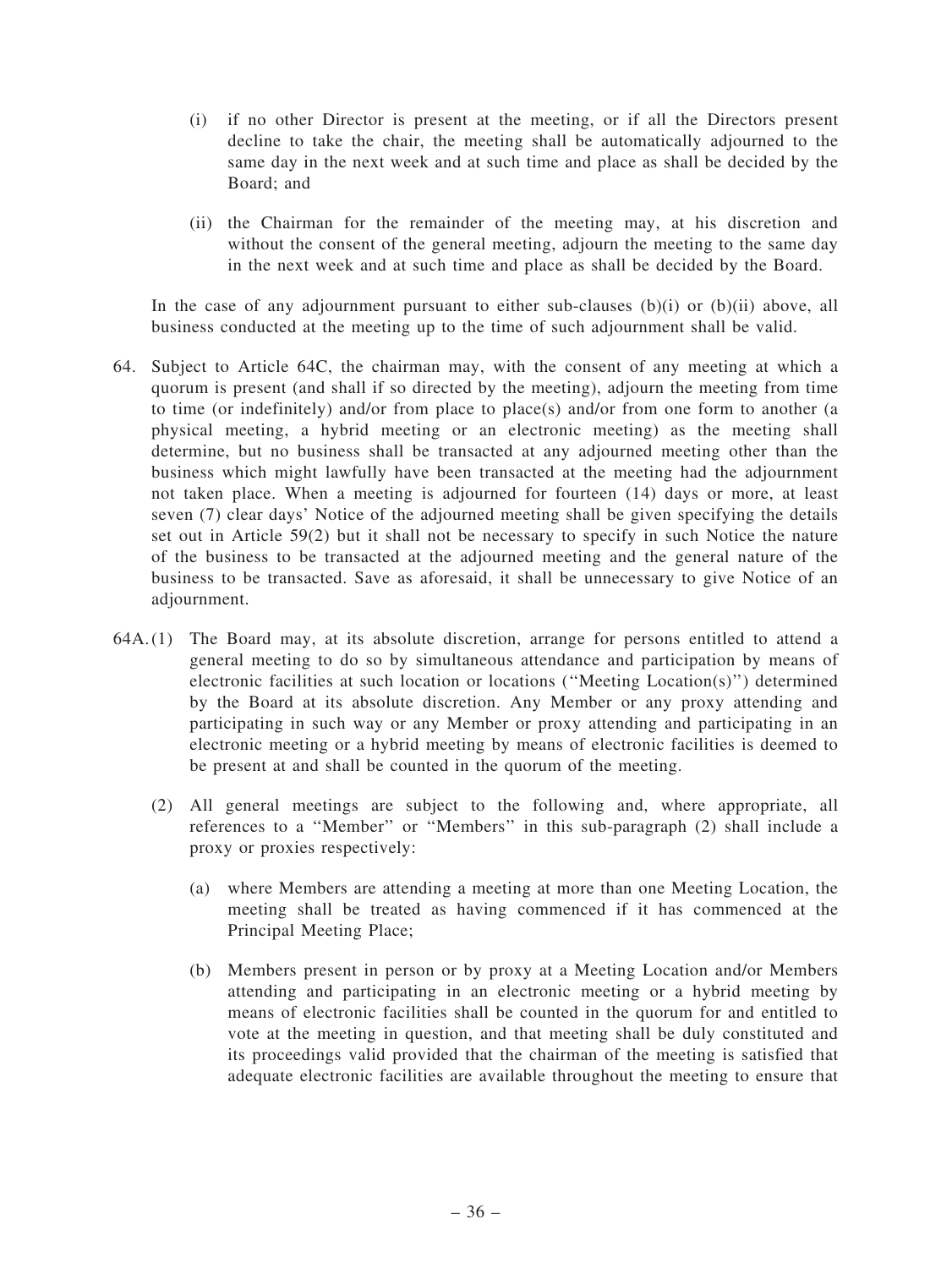Members at all Meeting Locations and Members participating in an electronic meeting or a hybrid meeting by means of electronic facilities are able to participate in the business for which the meeting has been convened;

- (c) where Members attend a meeting by being present at one of the Meeting Locations and/or where Members participating in an electronic meeting or a hybrid meeting by means of electronic facilities, a failure (for any reason) of the electronic facilities or communication equipment, or any other failure in the arrangements for enabling those in a Meeting Location other than the Principal Meeting Place to participate in the business for which the meeting has been convened or in the case of an electronic meeting or a hybrid meeting, the inability of one or more Members or proxies to access, or continue to access, the electronic facilities despite adequate electronic facilities having been made available by the Company, shall not affect the validity of the meeting or the resolutions passed, or any business conducted there or any action taken pursuant to such business provided that there is a quorum present throughout the meeting; and
- (d) if any of the Meeting Locations is not in the same jurisdiction as the Principal Meeting Place and/or in the case of a hybrid meeting, the provisions of these Articles concerning the service and giving of Notice for the meeting, and the time for lodging proxies, shall apply by reference to the Principal Meeting Place; and in the case of an electronic meeting, the time for lodging proxies shall be as stated in the Notice for the meeting.
- 64B. The Board and, at any general meeting, the chairman of the meeting may from time to time make arrangements for managing attendance and/or participation and/or voting at the Principal Meeting Place, any Meeting Location(s) and/or participation in an electronic meeting or a hybrid meeting by means of electronic facilities (whether involving the issue of tickets or some other means of identification, passcode, seat reservation, electronic voting or otherwise) as it shall in its absolute discretion consider appropriate, and may from time to time change any such arrangements, provided that a Member who, pursuant to such arrangements, is not entitled to attend, in person or by proxy, at any Meeting Location shall be entitled so to attend at one of the other Meeting Locations; and the entitlement of any Member so to attend the meeting or adjourned meeting or postponed meeting at such Meeting Location or Meeting Locations shall be subject to any such arrangement as may be for the time being in force and by the Notice of meeting or adjourned meeting or postponed meeting stated to apply to the meeting.
- 64C. If it appears to the chairman of the general meeting that:
	- (a) the electronic facilities at the Principal Meeting Place or at such other Meeting Location(s) at which the meeting may be attended have become inadequate for the purposes referred to in Article 64A(1) or are otherwise not sufficient to allow the meeting to be conducted substantially in accordance with the provisions set out in the Notice of the meeting; or
	- (b) in the case of an electronic meeting or a hybrid meeting, electronic facilities being made available by the Company have become inadequate; or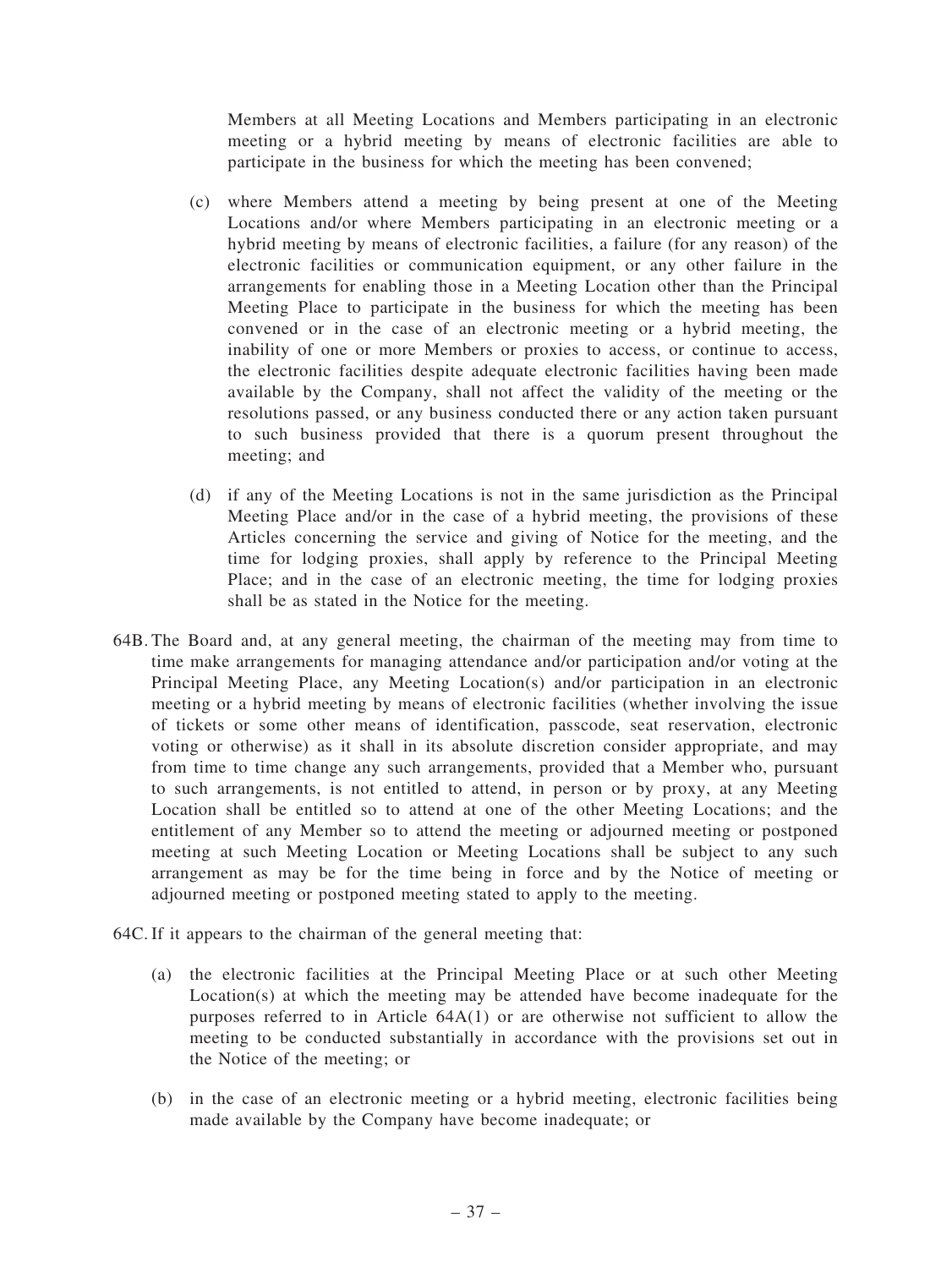- (c) it is not possible to ascertain the view of those present or to give all persons entitled to do so a reasonable opportunity to communicate and/or vote at the meeting; or
- (d) there is violence or the threat of violence, unruly behaviour or other disruption occurring at the meeting or it is not possible to secure the proper and orderly conduct of the meeting;

then, without prejudice to any other power which the chairman of the meeting may have under these Articles or at common law, the chairman may, at his/her absolute discretion, without the consent of the meeting, and before or after the meeting has started and irrespective of whether a quorum is present, interrupt or adjourn the meeting (including adjournment for indefinite period). All business conducted at the meeting up to the time of such adjournment shall be valid.

- 64D.The Board and, at any general meeting, the chairman of the meeting may make any arrangement and impose any requirement or restriction the Board or the chairman of the meeting, as the case may be, considers appropriate to ensure the security and orderly conduct of a meeting (including, without limitation, requirements for evidence of identity to be produced by those attending the meeting, the searching of their personal property and the restriction of items that may be taken into the meeting place, determining the number and frequency of and the time allowed for questions that may be raised at a meeting). Members shall also comply with all requirements or restrictions imposed by the owner of the premises at which the meeting is held. Any decision made under this Article shall be final and conclusive and a person who refuses to comply with any such arrangements, requirements or restrictions may be refused entry to the meeting or rejected (physically or electronically) from the meeting.
- 64E. If, after the sending of Notice of a general meeting but before the meeting is held, or after the adjournment of a meeting but before the adjourned meeting is held (whether or not Notice of the adjourned meeting is required), the Directors, in their absolute discretion, consider that it is inappropriate, impracticable, unreasonable or undesirable for any reason to hold the general meeting on the date or at the time or place or by means of electronic facilities specified in the Notice calling the meeting, they may change or postpone the meeting to another date, time and/or place and/or change the electronic facilities and/or change the form of the meeting (a physical meeting, an electronic meeting or a hybrid meeting) without approval from the Members. Without prejudice to the generality of the foregoing, the Directors shall have the power to provide in every Notice calling a general meeting the circumstances in which a postponement of the relevant general meeting may occur automatically without further notice, including without limitation where a number 8 or higher typhoon signal, black rainstorm warning or other similar event is in force at any time on the day of the meeting. This Article shall be subject to the following:
	- (a) when a meeting is so postponed, the Company shall endeavour to post a Notice of such postponement on the Company's website as soon as practicable (provided that failure to post such a Notice shall not affect the automatic postponement of a meeting);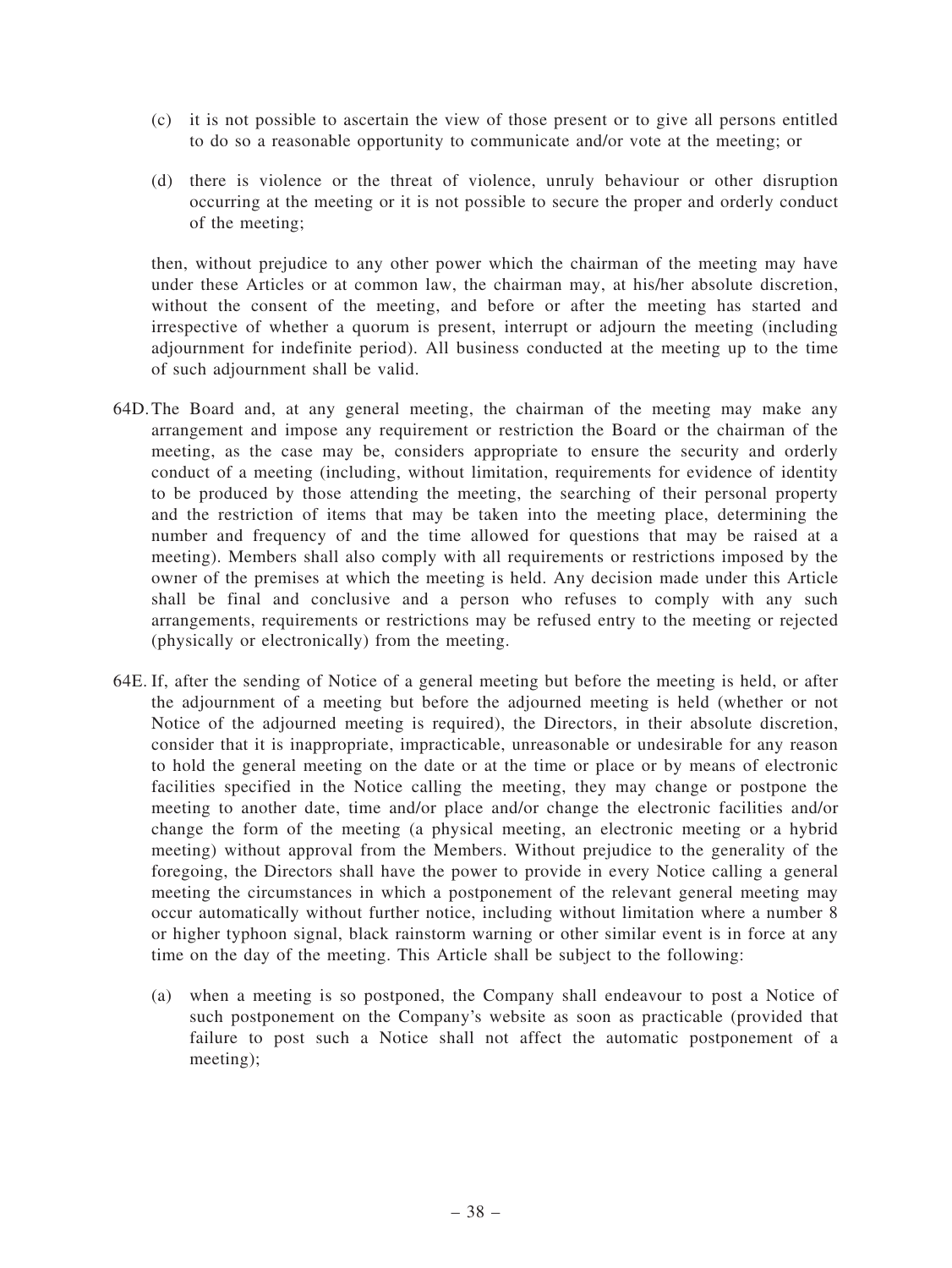- (b) when only the form of the meeting or electronic facilities specified in the Notice are changed, the Board shall notify the Members of details of such change in such manner as the Board may determine;
- (c) when a meeting is postponed or changed in accordance with this Article, subject to and without prejudice to Article 64, unless already specified in the original Notice of the meeting, the Board shall fix the date, time, place (if applicable) and electronic facilities (if applicable) for the postponed or changed meeting and shall notify the Members of such details in such manner as the Board may determine; further all proxy forms shall be valid (unless revoked or replaced by a new proxy) if they are received as required by these Articles not less than 48 hours before the time of the postponed meeting; and
- (d) Notice of the business to be transacted at the postponed or changed meeting shall not be required, nor shall any accompanying documents be required to be recirculated, provided that the business to be transacted at the postponed or changed meeting is the same as that set out in the original Notice of general meeting circulated to the Members.
- 64F. All persons seeking to attend and participate in an electronic meeting or a hybrid meeting shall be responsible for maintaining adequate facilities to enable them to do so. Subject to Article 64C, any inability of a person or persons to attend or participate in a general meeting by way of electronic facilities shall not invalidate the proceedings of and/or resolutions passed at that meeting.
- 64G.Without prejudice to other provisions in Article 64, a physical meeting may also be held by means of such telephone, electronic or other communication facilities as permit all persons participating in the meeting to communicate with each other simultaneously and instantaneously, and participation in such a meeting shall constitute presence in person at such meeting.
- 64H.Without prejudice to other provisions in Article 64A to 64G, and subject to the Statutes and the rules of any Designated Stock Exchange and any other applicable laws, the Board may resolve to enable persons entitled to attend an electronic meeting to do so by simultaneous attendance by means of electronic facilities with no Member necessarily in physical attendance and without any particular Meeting Location being designated. Each Member or (in the case of a Member being a corporation) its duly authorised representative or its proxy shall be counted in the quorum for, and entitled to vote at, the electronic meeting in question, and that general meeting shall be duly constituted and its proceedings valid if the Chairman of the electronic meeting is satisfied that adequate facilities are available throughout the electronic meeting to ensure that Members attending the electronic meeting who are not present together at the same place may, by means of electronic facilities, attend and speak or communicate and vote at it.
- 65. If an amendment is proposed to any resolution under consideration but is in good faith ruled out of order by the chairman of the meeting, the proceedings on the substantive resolution shall not be invalidated by any error in such ruling. In the case of a resolution duly proposed as a special resolution, no amendment thereto (other than a mere clerical amendment to correct a patent error) may in any event be considered or voted upon.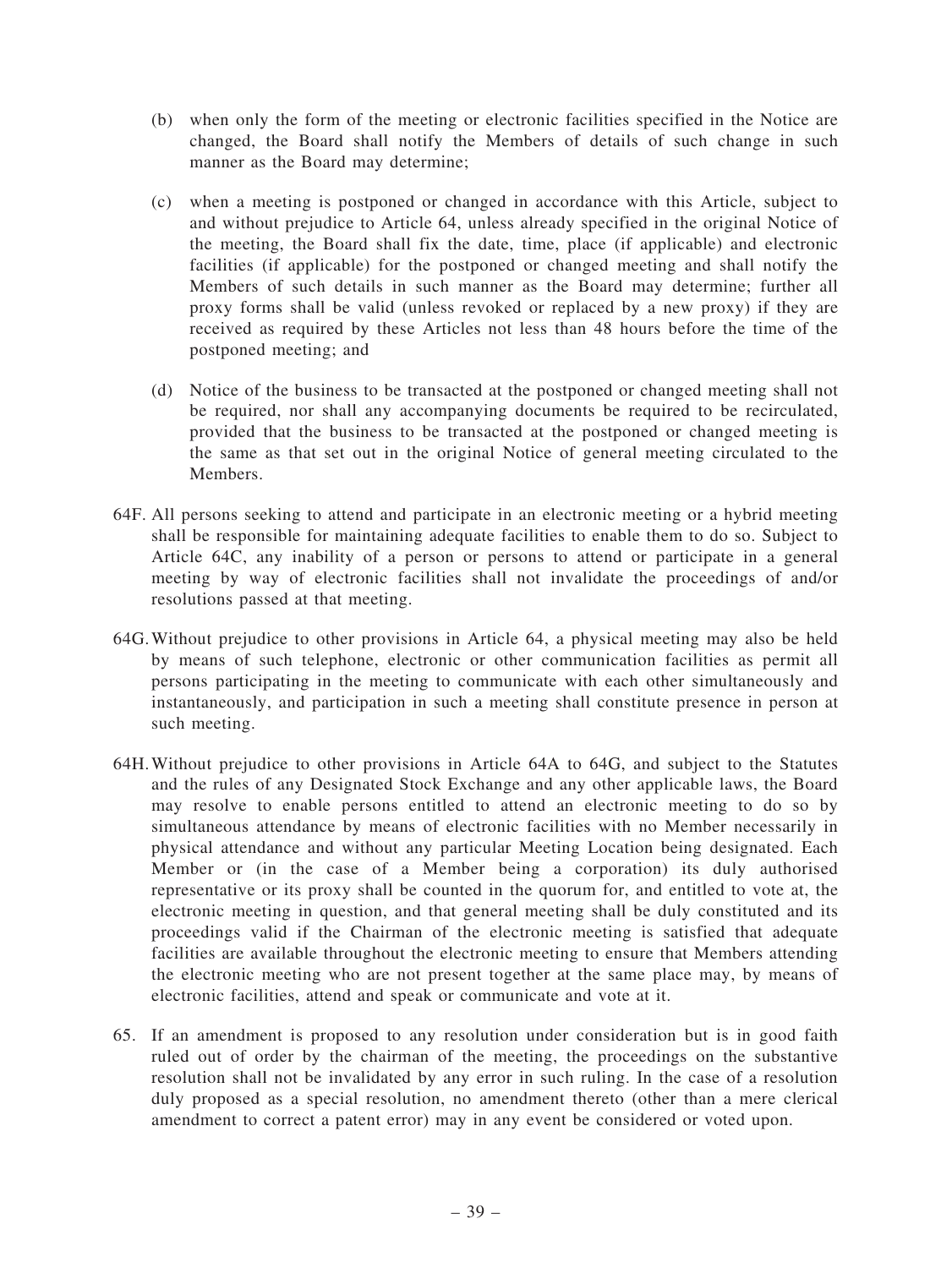## VOTING

66. Subject to Article 15A and subject to any special rights or restrictions as to voting for the time being attached to any shares by or in accordance with these Articles, at any general meeting on a poll every Member present in person or by proxy shall have one vote for every fully paid share carrying the right to vote of which he is the holder but so that no amount paid up or credited as paid up on a share in advance of calls or at instalments is treated for the forgoing purposes as paid up on the share. A resolution put to the vote of a meeting shall be decided by way of a poll save that in the case of a physical meeting, the chairman of the meeting may in good faith, allow a resolution which relates purely to a procedural or administrative matter to be voted on by a show of hands in which case every Member present in or by proxy(ies) shall have one vote provided that where more than one proxy is appointed by a Member which is a clearing house (or its nomines(s)), each such proxy shall have one vote on a show of hands. For purposes of this Article, procedural and administrative matters are those that (i) are not on the agenda of the general meeting or in any supplementary circular that may be issued by the Company to its Members; and (ii) relate to the chairman's duties to maintain the orderly conduct of the meeting and/or allow the business of the meeting to be properly and effectively dealt with, whilst allowing all Members a reasonable opportunity to express their views. Votes (whether on a show of hands or by way of poll) may be cast by such means, electronic or otherwise, as the Directors or the chairman of the meeting may determine.

In the case of a physical meeting where a show of hands is allowed, before or on the declaration of the result of the show of hands, a poll may be demanded:

- (a) by at least three Members present in person or by proxy for the time being entitled to vote at the meeting; or
- (b) by a Member or Members present in person or by proxy and representing not less than one-tenth of the total voting rights of all Members having the right to vote at the meeting; or
- (c) by a Member or Members present in person or by proxy and holding shares in the Company conferring a right to vote at the meeting being shares on which an aggregate sum has been paid up equal to not less than one-tenth of the total sum paid up on all shares conferring that right; or
- (d) if required by the rules of the Designated Stock Exchange, by any Director or Directors who, individually or collectively, hold proxies in respect of shares representing five per cent. (5%) or more of the total voting rights at such meeting.

A demand by a person as proxy for a Member shall be deemed to be the same as a demand by the Member.

67. Where a resolution is voted on by a show of hands, a declaration by the chairman that a resolution has been carried, or carried unanimously, or by a particular majority, or not carried by a particular majority, or lost, and an entry to that effect made in the minute book of the Company, shall be conclusive evidence of the facts without proof of the number or proportion of the votes recorded for or against the resolution. The result of the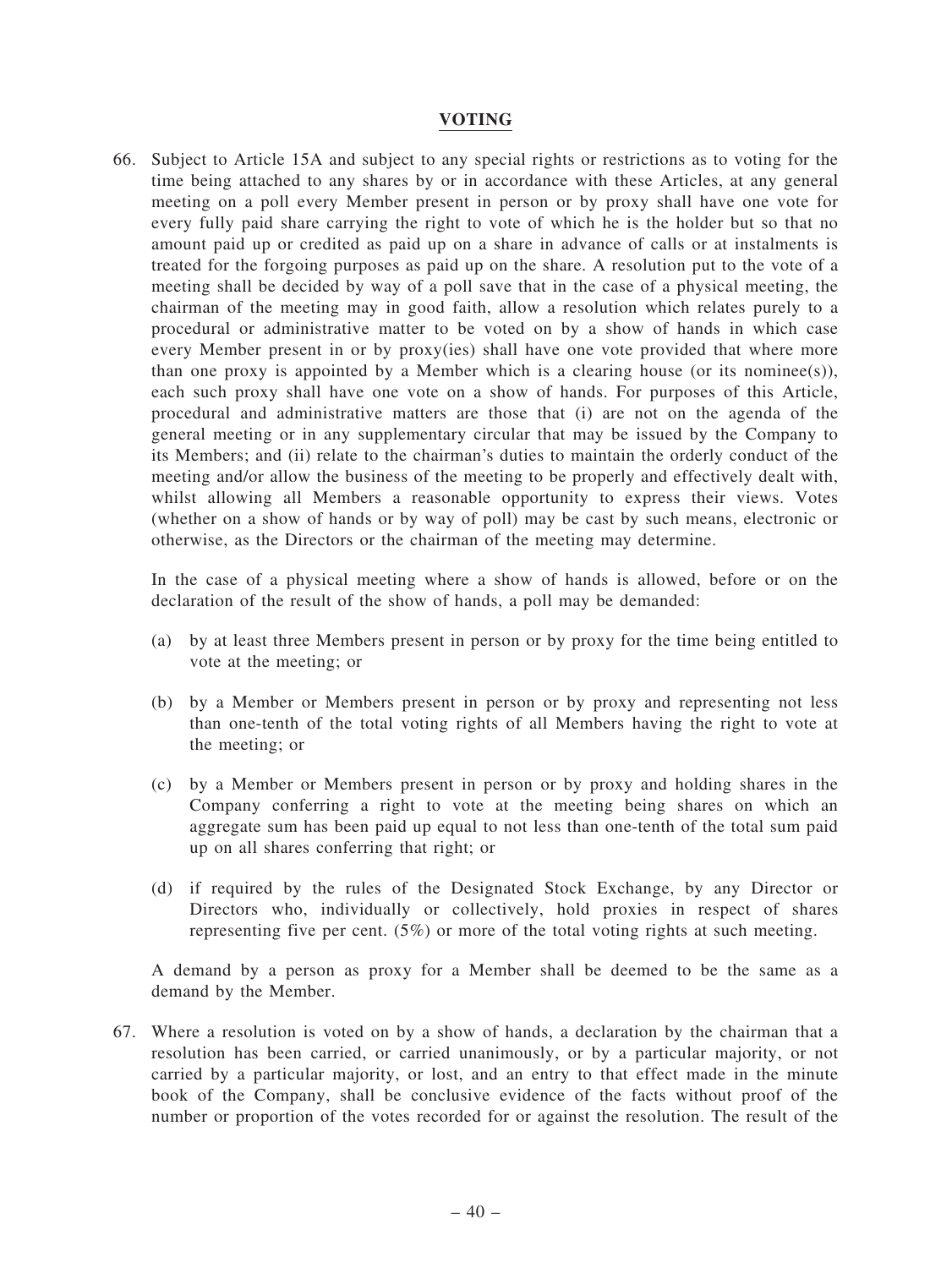poll shall be deemed to be the resolution of the meeting. The Company shall only be required to disclose the voting figures on a poll if such disclosure is required by the Listing Rules.

- 68. On a poll votes may be given either personally or by proxy.
- 69. A person entitled to more than one vote on a poll need not use all his votes or cast all the votes he uses in the same way.
- 70. All questions submitted to a meeting shall be decided by a simple majority of votes except where a greater majority is required by these Articles or by the Act. In the case of an equality of votes, the chairman of such meeting shall be entitled to a second or casting vote in addition to any other vote he may have.
- 71. Where there are joint holders of any share any one of such joint holders may vote, either in person or by proxy, in respect of such share as if he were solely entitled thereto, but if more than one of such joint holders be present at any meeting the vote of the senior who tenders a vote, whether in person or by proxy, shall be accepted to the exclusion of the votes of the other joint holders, and for this purpose seniority shall be determined by the order in which the names stand in the Register in respect of the joint holding. Several executors or administrators of a deceased Member in whose name any share stands shall for the purposes of this Article be deemed joint holders thereof.
- 72. (1) A Member who is a patient for any purpose relating to mental health or in respect of whom an order has been made by any court having jurisdiction for the protection or management of the affairs of persons incapable of managing their own affairs may vote, by his receiver, committee, curator bonis or other person in the nature of a receiver, committee or curator bonis appointed by such court, and such receiver, committee, curator bonis or other person may vote by proxy, and may otherwise act and be treated as if he were the registered holder of such shares for the purposes of general meetings, provided that such evidence as the Board may require of the authority of the person claiming to vote shall have been deposited at the Office, head office or Registration Office, as appropriate, not less than forty-eight (48) hours before the time appointed for holding the meeting, or adjourned meeting, or postponed meeting, as the case may be.
	- (2) Any person entitled under Article 53 to be registered as the holder of any shares may vote at any general meeting in respect thereof in the same manner as if he were the registered holder of such shares, provided that forty-eight (48) hours at least before the time of the holding of the meeting or adjourned meeting or postponed meeting, as the case maybe, at which he proposes to vote, he shall satisfy the Board of his entitlement to such shares, or the Board shall have previously admitted his right to vote at such meeting in respect thereof.
- 73. (1) No Member shall, unless the Board otherwise determines, be entitled to attend and vote and to be reckoned in a quorum at any general meeting unless he is duly registered and all calls or other sums presently payable by him in respect of shares in the Company have been paid.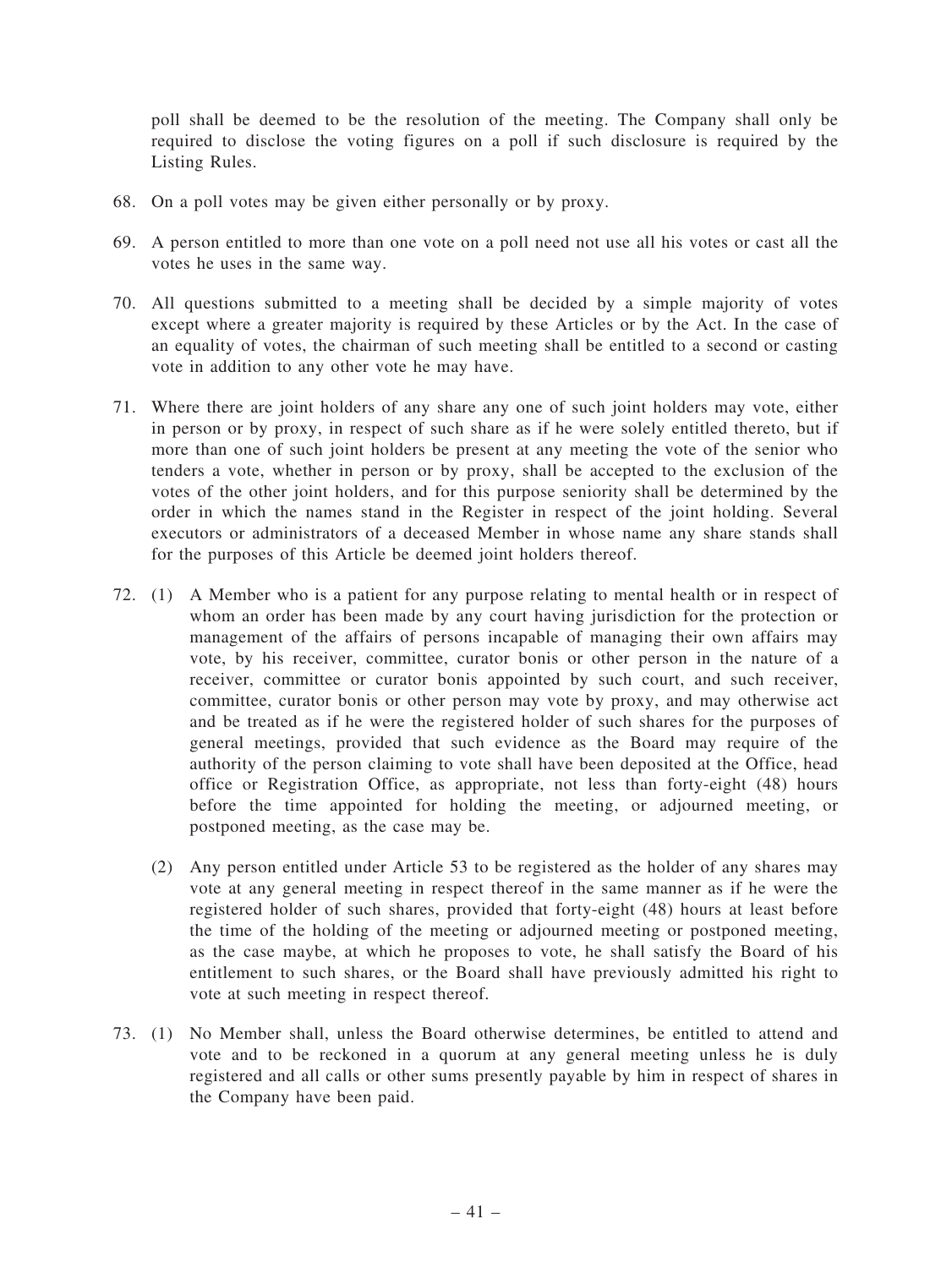- (2) All Members (including a Member which is a clearing house (or its nominee(s))) shall have the right to (a) speak at a general meeting; and (b) vote at a general meeting except where a Member is required, by the Listing Rules, to abstain from voting to approve the matter under consideration. For the avoidance of doubt, in the context of a hybrid meeting or an electronic meeting, a Member is deemed to have the right to speak at such meeting so long as such Member is permitted to attend such meeting through electronic facilities through which such Member can convey messages in real-time or near real-time via human voice, audio system, text messages, chat messaging and/or other means or functions as determined by the Board or the chairman of such meeting from time to time.
- (3) Where any Member is, under the Listing Rules, required to abstain from voting on any particular resolution of the Company or restricted to voting only for or only against any particular resolution of the Company, any votes cast by or on behalf of such Member in contravention of such requirement or restriction shall not be counted.
- 74. Subject to Article 74A, if
	- (a) any objection shall be raised to the qualification of any voter; or
	- (b) any votes have been counted which ought not to have been counted or which might have been rejected; or
	- (c) any votes are not counted which ought to have been counted;

the objection or error shall not vitiate the decision of the meeting or adjourned meeting or postponed meeting on any resolution unless the same is raised or pointed out at the meeting or, as the case may be, the adjourned meeting or postponed meeting at which the vote objected to is given or tendered or at which the error occurs. Any objection or error shall be referred to the chairman of the meeting and shall, subject to Article 74A, only vitiate the decision of the meeting on any resolution if the chairman decides that the same may have affected the decision of the meeting. The decision of the chairman on such matters shall be final and conclusive.

74A.At all times during the Relevant Period (but not otherwise), where any Member is, under the rules of the Designated Stock Exchange, required to abstain from voting on any particular resolution or restricted to voting only for or only against any particular resolution, any votes cast by or on behalf of such Member (whether by way of proxy or, as the case may be, corporate representative) in contravention of such requirement or restriction shall not be counted. For the purpose of this Article 74A, ''Relevant Period'' shall mean the period commencing from the date on which any of the securities of the Company become listed on the Designated Stock Exchange with the consent of the Company to and including the date immediately before the day on which none of the securities are so listed (and so that if at any time listing of any such securities is suspended, they shall nevertheless be treated, for the purpose of this definition, as listed).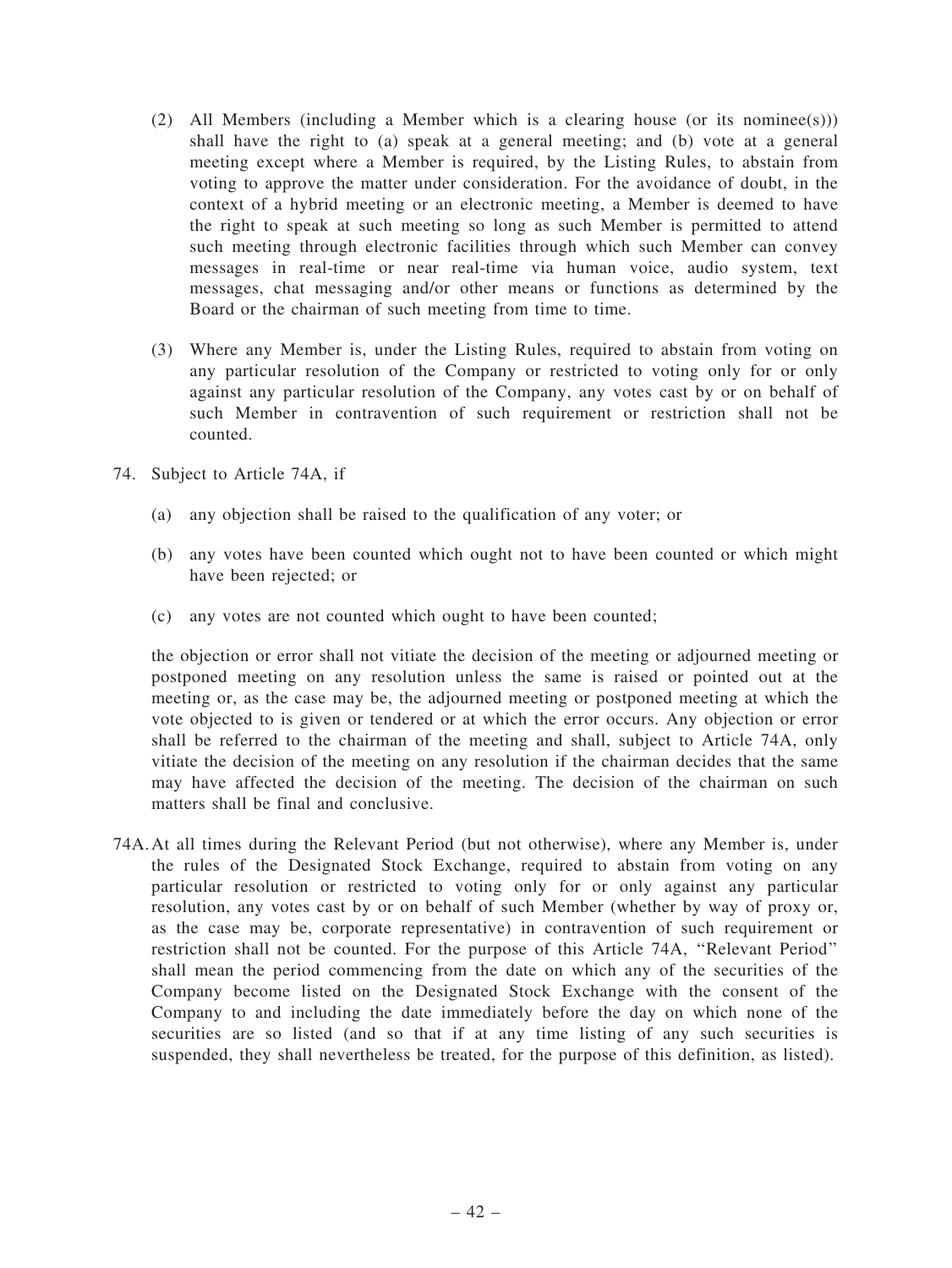## PROXIES

- 75. Any Member (including a member which is corporation or a clearing house (or its nominee(s))) entitled to attend and vote at a meeting of the Company shall be entitled to appoint another person (being a natural person) as his proxy or representative (if such Member is a corporation) to attend and vote instead of such Member. A Member which is a corporation may execute a form of proxy under the hand of a duly authorized officer. A Member who is the holder of two or more shares may appoint more than one proxy or representative to represent him and vote on his behalf at a general meeting of the Company or at a class meeting. A proxy or representative need not be a Member. In addition, a proxy/proxies or representative/representatives representing either a Member who is an individual or a Member which is a corporation shall be entitled to exercise the same powers on behalf of the Member which he or they represent as such Member could exercise as if it were an individual Member present in person at any general meeting.
- 76. The instrument appointing a proxy shall be in writing under the hand of the appointor or of his attorney duly authorised in writing or, if the appointor is a corporation, either under its seal or under the hand of an officer, attorney or other person authorised to sigh the same. In the case of an instrument of proxy purporting to be signed on behalf of a corporation by an officer thereof it shall be assumed, unless the contrary appears, that such officer was duly authorised to sign such instrument of proxy on behalf of the corporation without further evidence of the facts.
- 77. (1) The Company may, at its absolute discretion, provide an electronic address for the receipt of any document or information relating to proxies for a general meeting (including any instrument of proxy or invitation to appoint a proxy, any document necessary to show the validity of, or otherwise relating to, an appointment of proxy (whether or not required under these Articles) and notice of termination of the authority of a proxy). If such an electronic address is provided, the Company shall be deemed to have agreed that any such document or information (relating to proxies as aforesaid) may be sent by electronic means to that address, subject as hereafter provided and subject to any other limitations or conditions specified by the Company when providing the address. Without limitation, the Company may from time to time determine that any such electronic address may be used generally for such matters or specifically for particular meetings or purposes and, if so, the Company may provide different electronic addresses for different purposes. The Company may also impose any conditions on the transmission of and its receipt of such electronic communications including, for the avoidance of doubt, imposing any security or encryption arrangements as may be specified by the Company. If any document or information required to be sent to the Company under this Article is sent to the Company by electronic means, such document or information is not treated as validly delivered to or deposited with the Company if the same is not received by the Company at its designated electronic address provided in accordance with this Article or if no electronic address is so designated by the Company for the receipt of such document or information.
	- (2) The instrument appointing a proxy and (if required by the Board) the power of attorney or other authority (if any) under which it is signed, or a certified copy of such power or authority, shall be delivered to such place or one of such places (if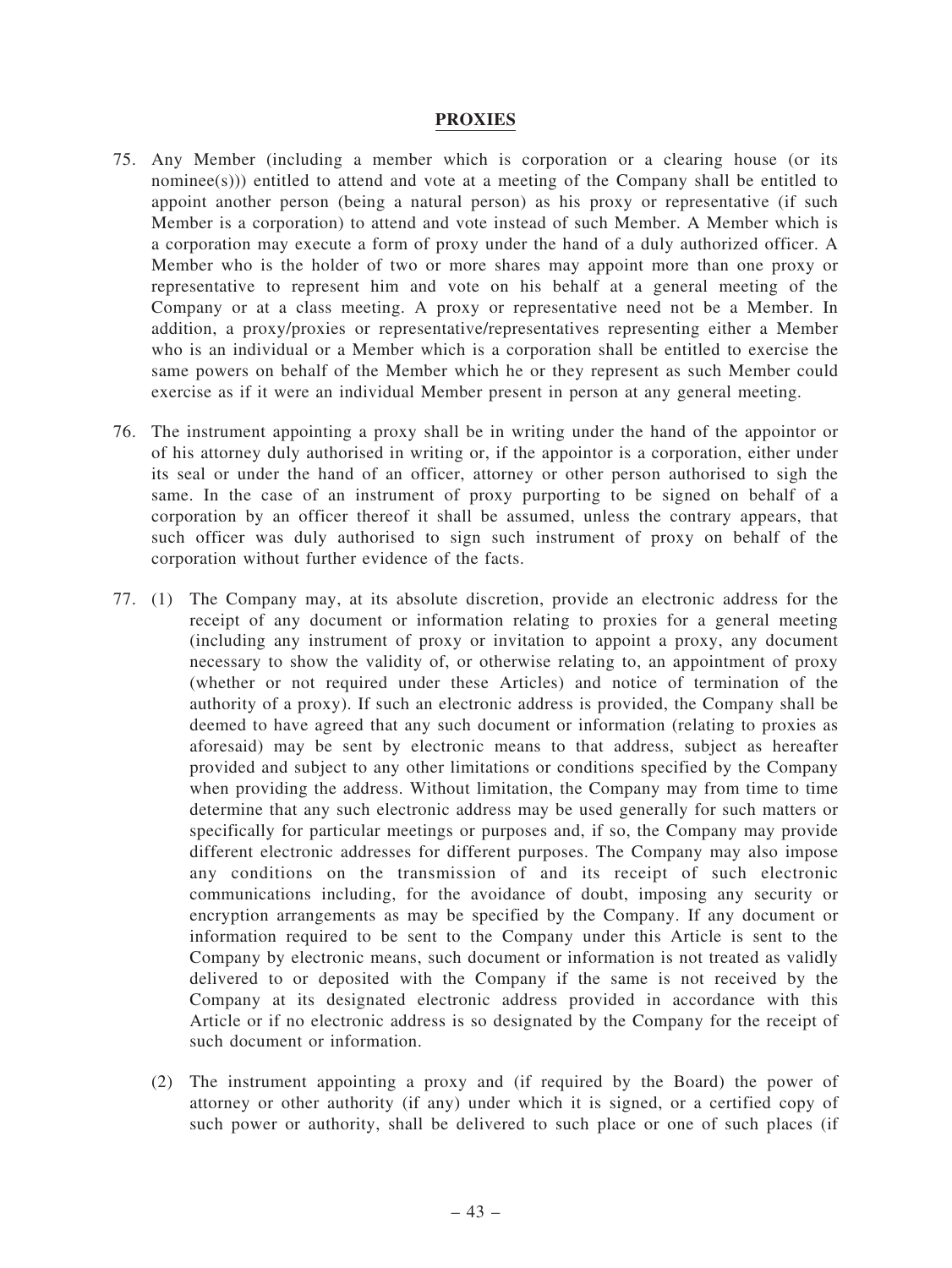any) as may be specified for that purpose in or by way of note to or in any document accompanying the Notice convening the meeting (or, if no place is so specified at the Registration Office or the Office, as may be appropriate), or if the Company has provided an electronic address in accordance with the preceding paragraph, shall be received at the electronic address specified, not less than forty-eight (48) hours before the time appointed for holding the meeting or adjourned meeting or postponed meeting at which the person named in the instrument proposes to vote. No instrument appointing a proxy shall be valid after the expiration of twelve (12) months from the date named in it as the date of its execution, except at an adjourned meeting or postponed meeting in cases where the meeting was originally held within twelve (12) months from such date. Delivery of an instrument appointing a proxy shall not preclude a Member from attending and voting at the meeting convened and in such event, the instrument appointing a proxy shall be deemed to be revoked.

- 78. Instruments of proxy shall be in common form or in such other form as the Board may approve (provided that this shall not preclude the use of the two-way form) and the Board may, if it thinks fit, send out with the Notice of any meeting forms of instrument of proxy for use at the meeting. The instrument of proxy shall be deemed to confer authority to vote on any amendment of a resolution put to the meeting for which it is given as the proxy thinks fit. The instruments of proxy shall, unless the contrary is stated therein, be valid as well for any adjournment or postponement of the meeting as for the meeting to which it relates. The Board may decide, either generally or in any particular case, to treat a proxy appointment as valid notwithstanding that the appointment or any of the information required under these Articles has not been received in accordance with the requirements of these Articles. Subject to the aforesaid, if the proxy appointment and any of the information required under these Articles is not received in the manner set out in these Articles, the appointee shall not be entitled to vote in respect of the shares in question.
- 79. A vote given in accordance with the terms of an instrument of proxy shall be valid notwithstanding the previous death or insanity of the principal, or revocation of the instrument of proxy or of the authority under which it was executed, provided that no intimation in writing of such death, insanity or revocation shall have been received by the Company at the Office or the Registration Office (or such other place as may be specified for the delivery of instruments of proxy in the Notice convening the meeting or other document sent therewith) two (2) hours at least before the commencement of the meeting or adjourned meeting, or postponed meeting, at which the instrument of proxy is used.
- 80. Anything which under these Articles a Member may do by proxy he may likewise do by his duly appointed attorney and the provisions of these Articles relating to proxies and instruments appointing proxies shall apply mutatis mutandis in relation to any such attorney and the instrument under which such attorney is appointed.

## CORPORATIONS ACTING BY REPRESENTATIVES

81. (1) Any corporation, which is a Member may by resolution of its directors or other governing body authorise such person as it thinks fit to act as its representative at any meeting of the Company or at any meeting of any class of Members. The person so authorised shall be entitled to exercise the same powers on behalf of such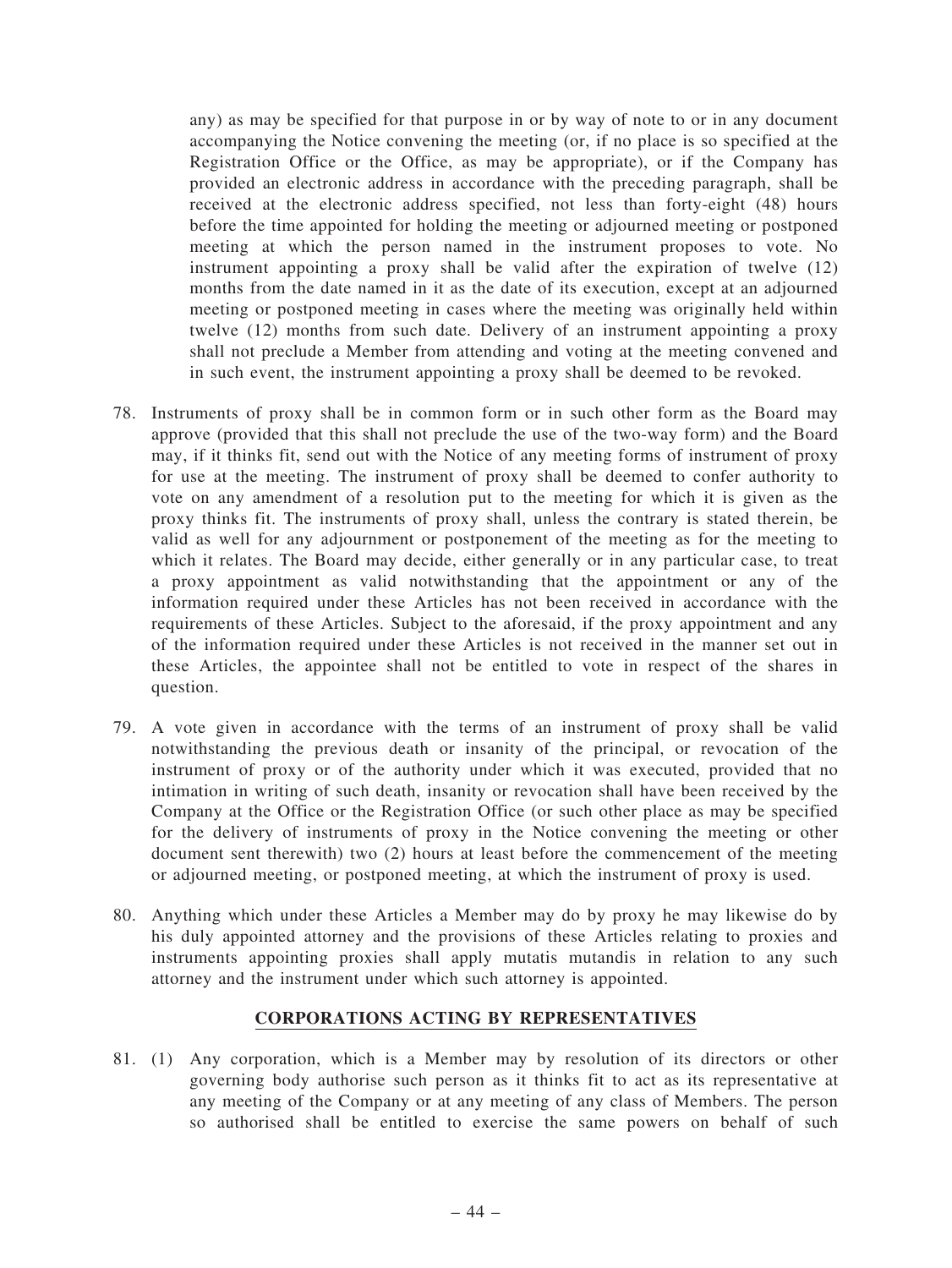corporation as the corporation could exercise as if it were an individual Member and such corporation shall for the purposes of these Articles be deemed to be present in person at any such meeting if a person so authorised is present thereat.

- (2) If a clearing house (or its nominee(s)), being a corporation, is a Member, it may appoint proxies or authorise such persons as it thinks fit to act as its corporate representatives, who enjoy rights equivalent to the rights of other Members, at any meeting of the Company (including but not limited to general meetings and creditors' meeting), or at any meeting of any class of Members, provided that, if more than one person is so appointed or authorised, the proxy form or authorisation shall specify the number and class of shares in respect of which each such representative is so appointed or authorised. Each person so appointed or authorised under the provisions of this Article shall be deemed to have been duly appointed or authorised without further evidence of the facts and be entitled to exercise the same rights and powers on behalf of the clearing house (or its nominee(s)) as if such person was the registered holder of the shares of the Company held by the clearing house (or its nominee(s)) including, the right to vote and speak on a show of hands or on a poll.
- (3) Any reference in these Articles to a duly authorised representative of a Member being a corporation shall mean a representative authorised under the provisions of this Articled.

## WRITTEN RESOLUTIONS OF MEMBERS

82. A resolution in writing signed (in such manner as to indicate, expressly or impliedly, unconditional approval) by or on behalf of all persons for the time being entitled to receive Notice of and to attend and vote at general meetings of the Company shall, for the purposes of these Articles, be treated as a resolution duly passed at a general meeting of the Company and, where relevant, as a special resolution so passed. Any such resolution shall be deemed to have been passed at a meeting held on the date on which it was signed by the last Member to sign, and where the resolution states a date as being the date of his signature thereof by any Member the statement shall be prima facie evidence that it was signed by him on that date. Such a resolution may consist of several documents in the like form, each signed by one or more relevant Members.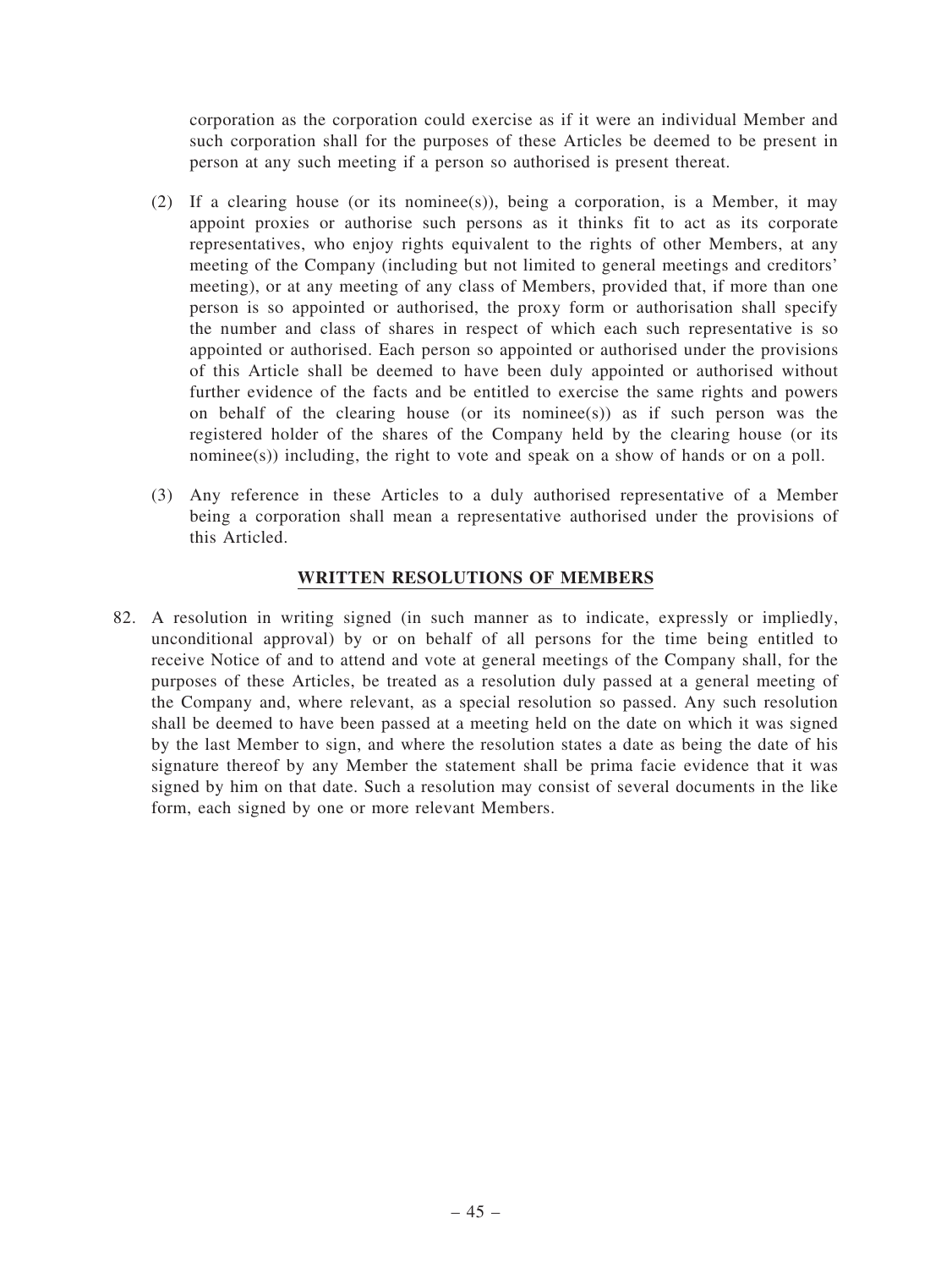### BOARD OF DIRECTORS

- 83. (1) Unless otherwise determined by the Company in general meeting, the number of Directors shall not be less than two (2). There shall be no maximum number of Directors unless otherwise determined from time to time by the Members in general meeting. The Directors shall be elected or appointed in the first place by the subscribers to the Memorandum of Association or by a majority of them and thereafter in accordance with Article 84 called for such purpose and who shall hold office for such term as the Members may determine or, in the absence of such determination, in accordance with Article 84 or until their successors are elected or appointed or their office is otherwise vacated.
	- (2) Subject to the Articles and the Act, the Company may by ordinary resolution elect any person to be a Director either to fill a casual vacancy on the Board or as an addition to the existing Board.
	- (3) The Board shall have power from time to time and at any time to appoint any person as a Director either to fill a casual vacancy on the Board or as an addition to the existing Board but so that the number of Directors so appointed shall not exceed any maximum number determined from time to time by the shareholders in general meeting. Any Director so appointed shall hold office until the first annual general meeting of the Company after his appointment and shall then be eligible for reelection at such meeting. The Directors to retire at an annual general meeting pursuant to this Article 83(3) shall not be taken into account in determining the Directors or the number of Directors who are to retire by rotation at such annual general meeting pursuant to Article 84(1).
	- (4) Neither a Director nor an alternate Director shall be required to hold any shares of the Company by way of qualification and a Director or alternate Director (as the ease may be) who is not a Member shall be entitled to receive Notice of and to attend and speak at any general meeting of the Company and of all classes of shares of the Company.
	- (5) Subject to any provision to the contrary in these Articles, the Members may, at any general meeting convened and held in accordance with these Articles, by ordinary resolution remove any Director (including a Managing Director or other executive Director) at any time before the expiration of his term of office notwithstanding anything to the contrary of these Articles or in any agreement between the Company and such Director (but without prejudice to any claim for damages under any such agreement).
	- (6) A vacancy on the Board created by the removal of a Director under the provisions of subparagraph (5) above may be filled by the election or appointment by ordinary resolution of the Members at the meeting at which such Director is removed.
	- (7) The Company may from time to time in general meeting by ordinary resolution increase or reduce the number of Directors but so that the number of Directors shall never be less than two (2).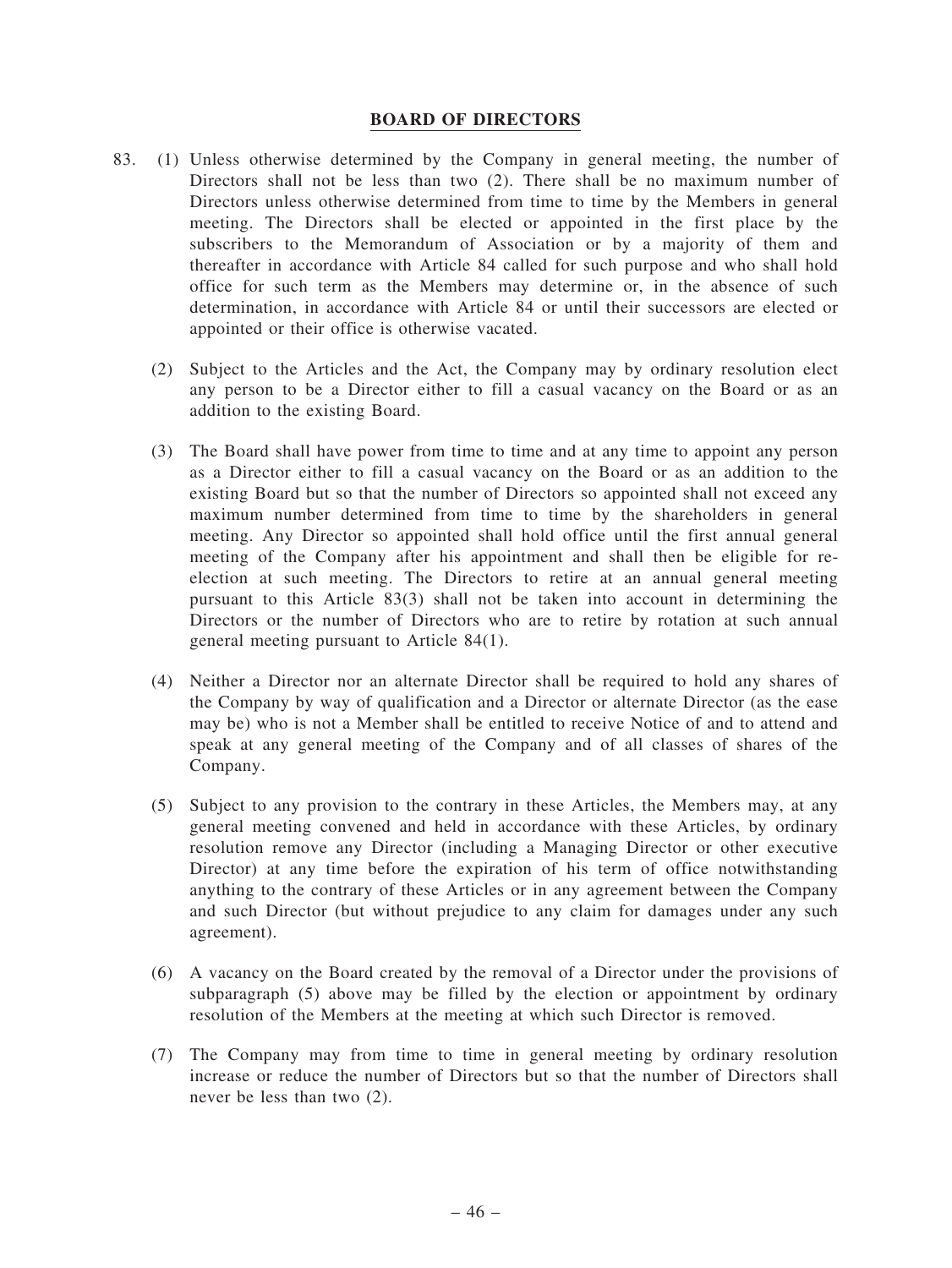## RETIREMENT OF DIRECTORS

- 84. (1) Notwithstanding any other provisions in the Articles, at each annual general meeting one-third of the Directors for the time being (or, if their number is not a multiple of three (3), the number nearest to but not less than one-third) shall retire from office by rotation provided that every Director shall be subject to retirement by rotation at an annual general meeting at least once every three years.
	- (2) A retiring Director shall be eligible for re-election and shall continue to act as a Director throughout the meeting at which he retires. The Directors to retire by rotation shall include (so far as necessary to ascertain the number of directors to retire by rotation) any Director who wishes to retire and not to offer himself for reelection. Any further Directors so to retire shall be those of the other Directors subject to retirement by rotation who have been longest in office since their last reelection or appointment and so that as between persons who became or were last reelected Directors on the same day those to retire shall (unless they otherwise agree among themselves) be determined by lot. Any Director required to stand for reelection pursuant to Article 83(3) shall not be taken into account in determining the number of Directors and which particular Directors or the number of Directors who are to retire by rotation.
- 85. No person other than a Director retiring at the meeting shall, unless recommended by the Directors for election, be eligible for election as a Director at any general meeting unless during a period of at least seven days commencing on the day immediately after the despatch of the Notice of the general meeting and ending no later than seven days before the date appointed for such meeting there shall have been lodged at the Office or at the head office a Notice signed by a Member (other than the person to be proposed) duly qualified to attend and vote at the meeting for which such Notice is given of his intention to propose such person for election and also a Notice signed by the person to be proposed of his willingness to be elected.

## DISQUALIFICATION OF DIRECTORS

- 86. The office of a Director shall be vacated if the Director:
	- (1) resigns his office by notice in writing delivered to the Company at the Office or tendered at a meeting of the Board;
	- (2) becomes of unsound mind or dies;
	- (3) without special leave of absence from the Board, is absent from meetings of the Board for six consecutive months, and his alternate Director, if any, shall not during such period have attended in his stead and the Board resolves that his office be vacated; or
	- (4) becomes bankrupt or has a receiving order made against him or suspends payment or compounds with his creditors;
	- (5) is prohibited by law from being a Director; or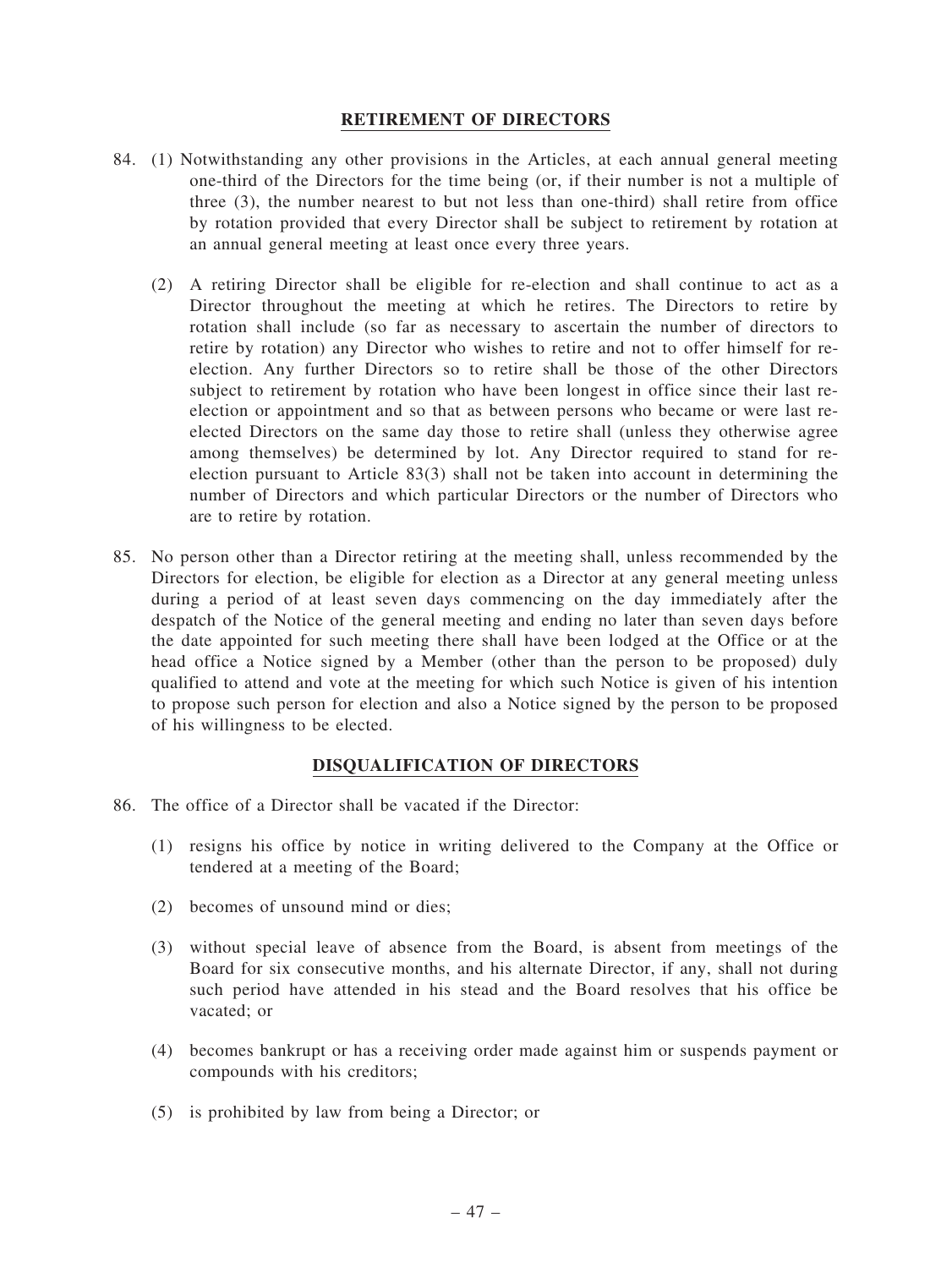(6) ceases to be a Director by virtue of any provision of the Statutes or is removed from office pursuant to these Articles.

## EXECUTIVE DIRECTORS

- 87. The Board may from time to time appoint any one or more of its body to be a managing director, joint managing director or deputy managing director or to hold any other employment or executive office with the Company for such period (subject to their continuance as Directors) and upon such terms as the Board may determine and the Board may revoke or terminate any of such appointments. Any such revocation or termination as aforesaid shall be without prejudice to any claim for damages that such Director may have against the Company or the Company may have against such Director. A Director appointed to an office under this Article shall be subject to the same provisions as to removal as the other Directors of the Company, and he shall (subject to the provisions of any contract between him and the Company) ipso facto and immediately cease to hold such office if he shall cease to hold the office of Director for any cause.
- 88. Notwithstanding Articles 93, 94, 95 and 96, an executive director appointed to an office under Article 87 hereof shalt receive such remuneration (whether by way of salary, commission, participation in profits or otherwise or by all or any of those modes) and such other benefits (including pension and/or gratuity and/or other benefits on retirement) and allowances as the Board may from time to time determine, and either in addition to or in lieu of his remuneration as a Director.

## ALTERNATE DIRECTORS

89. Any Director may at any time by Notice delivered to the Office or head office or at a meeting of the Directors appoint any person (including another Director) to be his alternate Director. Any person so appointed shall have all the rights and powers of the Director or Directors for whom such person is appointed in the alternative provided that such person shall not be counted more than once in determining whether or not a quorum is present. An alternate Director may be removed at any time by the body which appointed him and, subject thereto, the office of alternate Director shall continue until the happening of any event which, if he was a Director, would cause him to vacate such office or if his appointer ceases for any reason to be a Director. Any appointment or removal of an alternate Director shall be effected by Notice signed by the appointor and delivered to the Office or head office or tendered at a meeting of the Board. An alternate Director may also be a Director in his own right and may act as alternate to more than one Director. An alternate Director shall, if his appointor so requests, be entitled to receive notices of meetings of the Board or of committees of the Board to the same extent as, but in lieu of, the Director appointing him and shall be entitled to such extent to attend and vote as a Director at any such meeting at which the Director appointing him is not personally present and generally at such meeting to exercise and discharge all the functions, powers and duties of his appointor as a Director and for the purposes of the proceedings at such meeting the provisions of these Articles shall apply as if he were a Director save that as an alternate for more than one Director his voting rights shall be cumulative.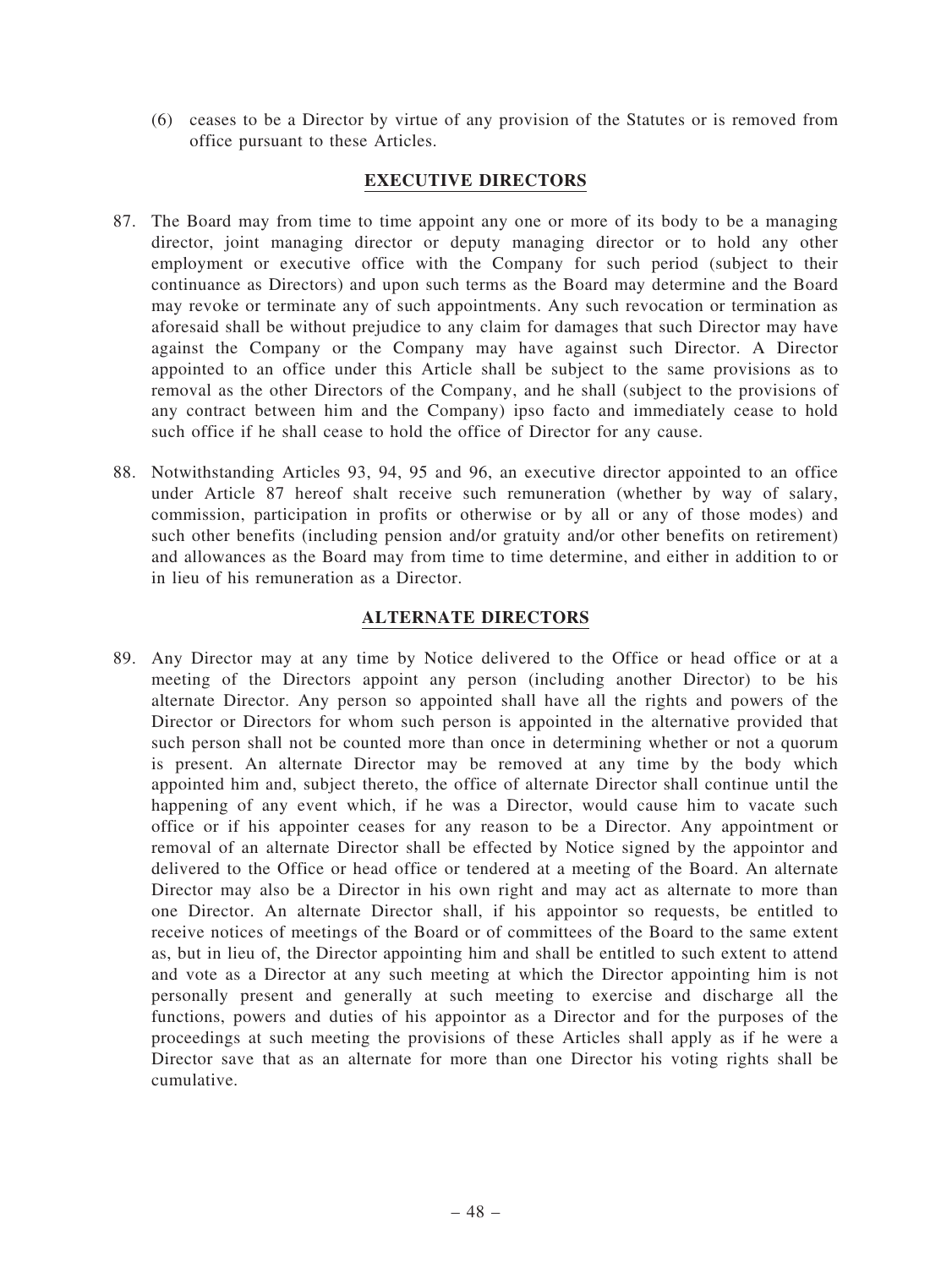- 90. An alternate Director shall only be a Director for the purposes of the Act and shall only be subject to the provisions of the Act insofar as they relate to the duties and obligations of a Director when performing the functions of the Director for whom he is appointed in the alternative and shall alone be responsible to the Company for his acts and defaults and shall not be deemed to be the agent of or for the Director appointing him. An alternate Director shall be entitled to contract and be interested in and benefit from contracts or arrangements or transactions and to be repaid expenses and to be indemnified by the Company to the same extent mutatis mutandis as if he was a Director but he shall not be entitled to receive from the Company any fee in his capacity as an alternate Director except only such part, if any, of the remuneration otherwise payable to his appointor as such appointor may by Notice to the Company from time to time direct.
- 91. Every person acting as an alternate Director shall have one vote for each Director for whom he acts as alternate (in addition to his own vote if he is also a Director). If his appointor is for the time being absent from Hong Kong or otherwise not available or unable to act, the signature of an alternate Director to any resolution in writing of the Board or a committee of the Board of which his appointor is a Member shall, unless the notice of his appointment provides to the contrary, be as effective as the signature of his appointor.
- 92. An alternate Director shall ipso facto cease to be an alternate Director if his appointor ceases for any reason to be a Director, however, such alternate Director or any other person may be re-appointed by the Directors to serve as an alternate Director PROVIDED always that, if at any meeting any Director retires but is re-elected at the same meeting, any appointment of such alternate Director pursuant to these Articles which was in force immediately before his retirement shall remain in force as though he had not retired.

## DIRECTORS' FEES AND EXPENSES

- 93. The ordinary remuneration of the Directors shall from time to time be determined by the Company in general meeting and shall (unless otherwise directed by the resolution by which it is voted) be divided amongst the Board in such proportions and in such manner as the Board may agree or, failing agreement, equally, except that any Director who shall hold office for part only of the period in respect of which such remuneration is payable shall be entitled only to rank in such division for a proportion of remuneration related to the period during which he has held office. Such remuneration shall be deemed to accrue from day to day.
- 94. Each Director shall be entitled to be repaid or prepaid all travelling, hotel and incidental expenses reasonably incurred or expected to be incurred by him in attending meetings of the Board or committees of the Board or general meetings or separate meetings of any class of shares or of debentures of the Company or otherwise in connection with the discharge of his duties as a Director.
- 95. Any Director who, by request, goes or resides abroad for any purpose of the Company or who perform services which in the opinion of the Board go beyond the ordinary duties of a Director may be paid such extra remuneration (whether by way of salary, commission,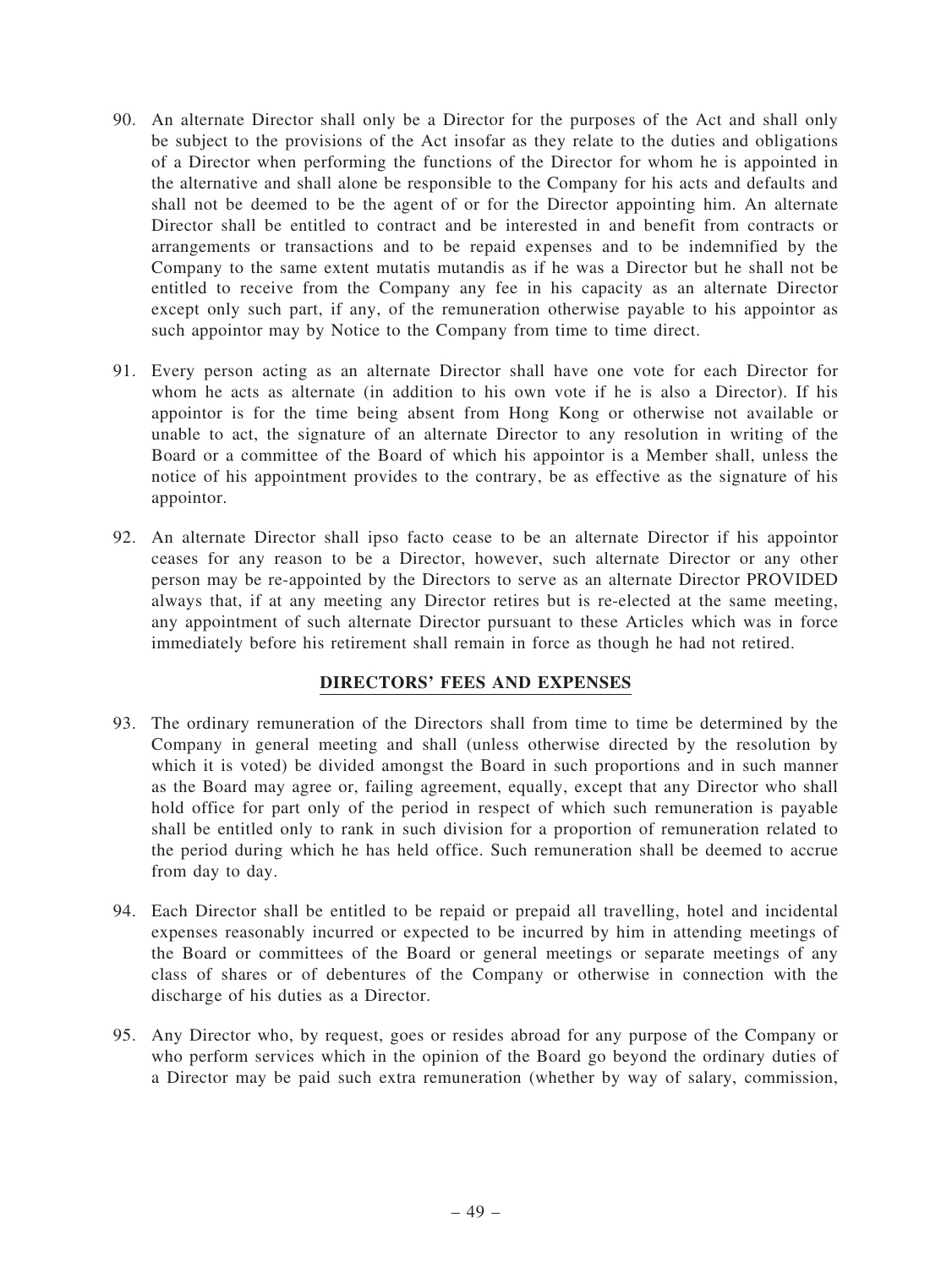participation in profits or otherwise) as the Board may determine and such extra remuneration shall be in addition to or in substitution for any ordinary remuneration provided for by or pursuant to any other Article.

96. The Board shall obtain the approval of the Company in general meeting before making any payment to any Director or past Director of the Company by way of compensation for loss of office, or as consideration for or in connection with his retirement from office (not being payment to which the Director is contractually entitled).

# DIRECTORS' INTERESTS

- 97. A Director may:
	- (a) hold any other office or place of profit with the Company (except that of Auditor) in conjunction with his office of Director for such period and upon such terms as the Board may determine. Any remuneration (whether by way of salary, commission, participation in profits or otherwise) paid to any Director in respect of any such other office or place of profit shall be in addition to any remuneration provided for by or pursuant to any other Article;
	- (b) act by himself or his firm in a professional capacity for the Company (otherwise than as Auditor) and he or his firm may be remunerated for professional services as if he were not a Director;
	- (c) continue to be or become a director, managing director, joint managing director, deputy managing director, executive director, manager or other officer or member of any other company promoted by the Company or in which the Company may be interested as a vendor, shareholder or otherwise and (unless otherwise agreed) no such Director shall be accountable for any remuneration, profits or other benefits received by him as a director, managing director, joint managing director, deputy managing director, executive director, manager or other officer or member of or from his interests in any such other company. Subject as otherwise provided by these Articles the Directors may exercise or cause to be exercised the voting powers conferred by the shares in any other company held or owned by the Company, or exercisable by them as Directors of such other company in such manner in all respects as they think fit (including the exercise thereof in favour of any resolution appointing themselves or any of them directors, managing directors, joint managing directors, deputy managing directors, executive directors, managers or other officers of such company) or voting or providing for the payment of remuneration to the director, managing director, joint managing director, deputy managing director, executive director, manager or other officers of such other company and any Director may vote in favour of the exercise of such voting rights in manner aforesaid notwithstanding that he may be, or about to be, appointed a director, managing director, joint managing director, deputy managing director, executive director, manager or other officer of such a company, and that as such he is or may become interested in the exercise of such voting rights in manner aforesaid.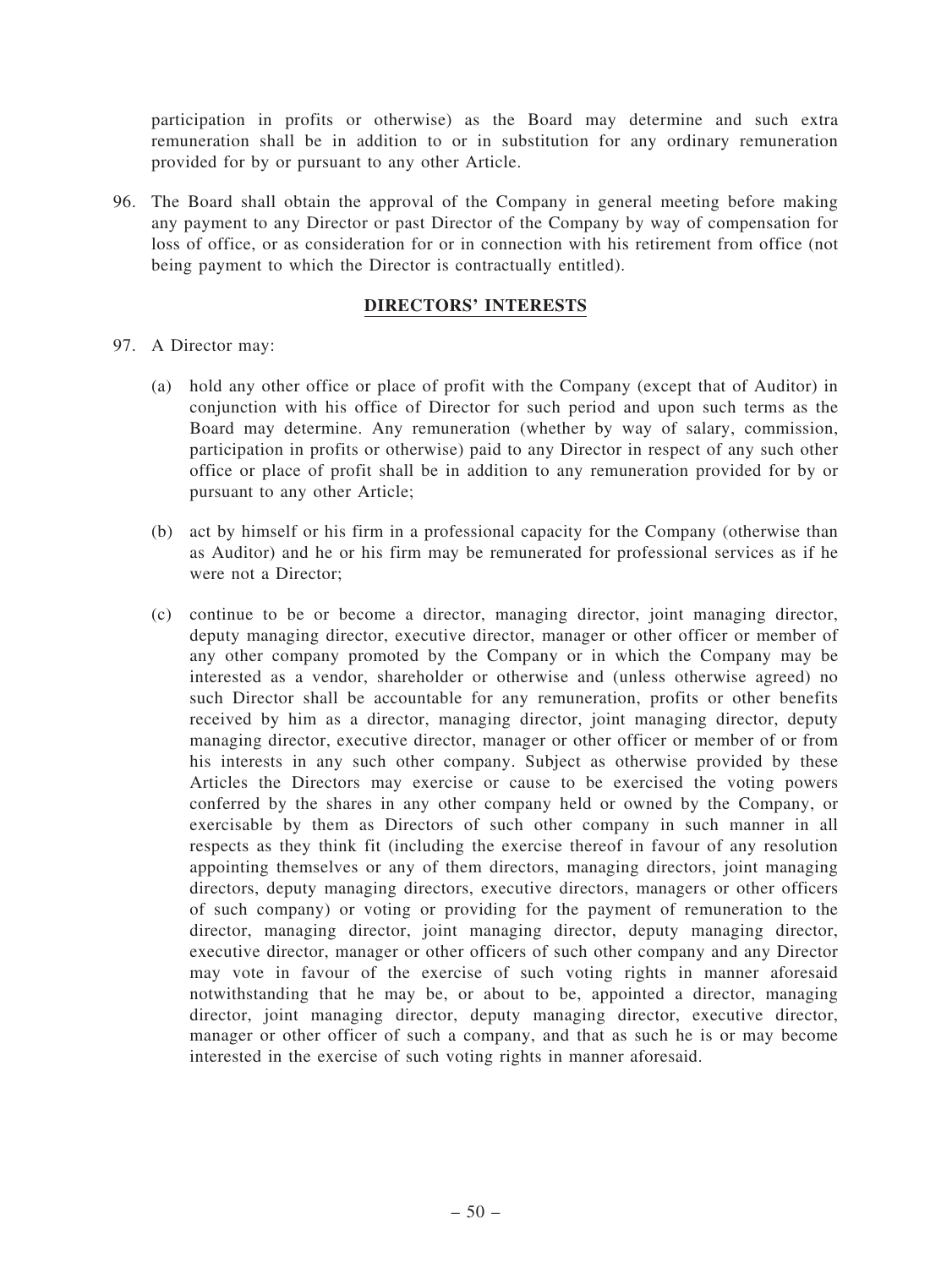- 98. Subject to the Act and to these Articles, no Director or proposed or intending Director shall be disqualified by his office from contracting with the Company, either with regard to his tenure of any office or place of profit or as vendor, purchaser or in any other manner whatever, nor shall any such contract or any other contract or arrangement in which any Director is in any way interested be liable to be avoided, nor shall any Director so contracting or being so interested be liable to account to the Company or the Members for any remuneration, profit or other benefits realised by any such contract or arrangement by reason of such Director holding that office or of the fiduciary relationship thereby established provided that such Director shall disclose the nature of his interest in any contract or arrangement in which he is interested in accordance with Article 99 herein.
- 98A.A Director shall not vote or be counted in the quorum on any resolution of the Directors concerning his own appointment or the appointment of any of his associates (as defined by the rules, where applicable, of the Designated Stock Exchange) as the holder of any office or place of profit with the Company or any other company in which the Company is interested (including the arrangement or variation of the terms thereof, or the termination thereof).
- 98B.Where arrangements are under consideration concerning the appointment (including the arrangement, remuneration or variation of the terms thereof, or the termination thereof) of two or more Directors or any of the associate(s) (as defined by the rules, where applicable, of the Designated Stock Exchange) of any such Director(s) to offices or places of profit with the Company or any other company in which the Company is interested, a separate resolution may be put in relation to each Director or, as the case may be, the associate(s) (as defined by the rules, where applicable, of the Designated Stock Exchange) of such Director and in such case each of the Directors concerned shall be entitled to vote (and the counted in the quorum) in respect of each resolution except that concerning his own appointment or the appointment of any of his associates (as defined by the rules, where applicable, of the Designated Stock Exchange) (or the arrangement or variation of the terms thereof, or the termination thereof) and (in the case of an office or place of profit with any such other company as aforesaid) where the other company is a company in which the Director and his associates (as defined by the rules, where applicable, of the Designated Stock Exchange) in aggregate own five (5) per cent. or more of the issued shares of any class of the voting equity share capital of such company or of the voting rights of any class of shares of such company (other than shares which carry no voting rights at general meetings and no or nugatory dividend and return of capital rights).
- 99. If to the knowledge of a Director, he or any of his associates (as defined by the rules, where applicable, of the Designated Stock Exchange) is in any way, whether directly or indirectly, interested in a contract or arrangement or proposed contract or arrangement with the Company, he shall declare the nature of his interest or, as the case may be, the interest of his associate(s) (as defined by the rules, where applicable, of the Designated Stock Exchange) at the meeting of the Directors at which the question of entering into the contract or arrangement is first taken into consideration, if he knows his interest or that of his associate(s) (as defined by the rules, where applicable, of the Designated Stock Exchange) then exists, or in any other case at the first meeting of the Directors after he knows that he or his associate(s) (as defined by the rules, where applicable, of the Designated Stock Exchange) is or has become so interested. For the purposes of this Article, a general notice to the Directors by a Director to the effect that (a) he or his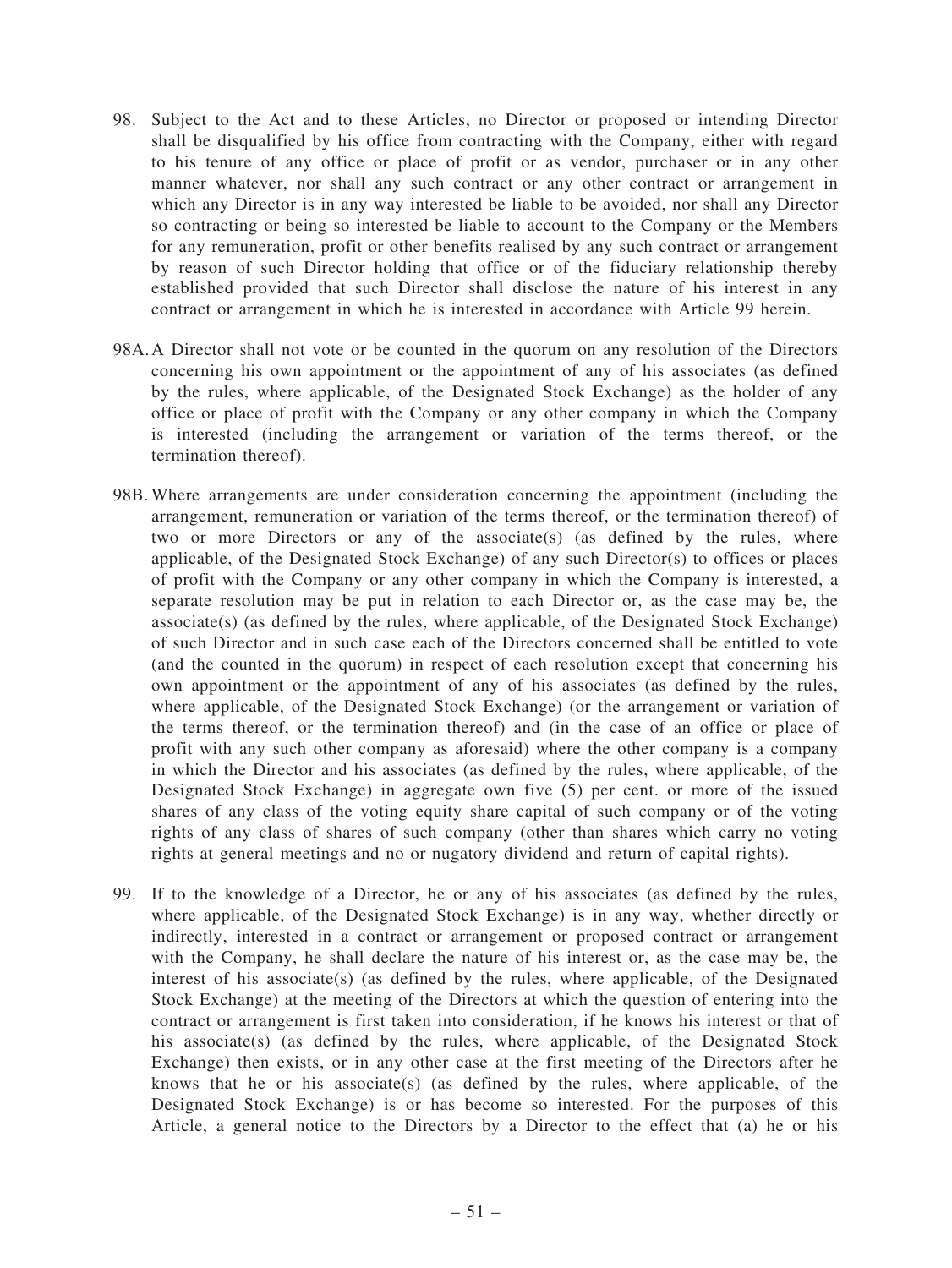$associate(s)$  (as defined by the rules, where applicable, of the Designated Stock Exchange) is a shareholder of a specified company or firm and is to be regarded as interested in any contract or arrangement which may after the date of the notice be made with that company or firm or (b) he or his associate(s) (as defined by the rules, where applicable, of the Designated Stock Exchange) is to be regarded as interested in any contract or arrangement which may after the date of the notice be made with a specified person who is connected with him or any of his associate(s) (as defined by the rules, where applicable, of the Designated Stock Exchange), shall be deemed to be a sufficient declaration of interest under this Article in relation to any such contract or arrangement; provided that no such notice stall be effective unless either it is given at a meeting of the Directors or the Director takes reasonable steps to secure that it is brought up and read at the next meeting of the Directors after it is given; and

- 100.(1) A Director shall not vote (nor be counted in the quorum) on any resolution of the Directors approving any contract or arrangement or proposal in which he or any of his close associates (or, if required by the Listing Rules, his other associates) is to his knowledge materially interested, but this prohibition shall not apply to any of the following matters namely:
	- (i) the giving of any security or indemnity either:-
		- (a) to the Director or his close associate(s) in respect of money lent or obligations incurred or undertaken by him or any of them at the request of or for the benefit of the Company or any of its subsidiaries; or
		- (b) to a third party in respect of a debt or obligation of the Company or any of its subsidiaries for which the Director or his close associate(s) has himself/ themselves assumed responsibility in whole or in part and whether alone or jointly under a guarantee or indemnity or by the giving of security;
	- (ii) any proposal concerning an offer of shares or debentures or other securities of or by the Company or any other company which the Company may promote or be interested in for subscription or purchase where the Director or his close  $associate(s)$  is/are or is/are to be interested as a participant in the underwriting or sub-underwriting of the offer;
	- (iii) any proposal or arrangement concerning the benefit of employees of the Company or its subsidiaries including:-
		- (a) to the Director or his close associate(s) in respect of money lent or obligations incurred or undertaken by him or any of them at the request of or for the benefit of the Company or any of its subsidiaries; or
		- (b) the adoption, modification or operation of a pension fund or retirement, death or disability benefits scheme which relates to the Director, his close associate(s) and employee(s) of the Company or any of its subsidiaries and does not provide in respect of any Director, or his close associate(s), as such any privilege or advantage not generally accorded to the class of persons to which such scheme or fund relates; and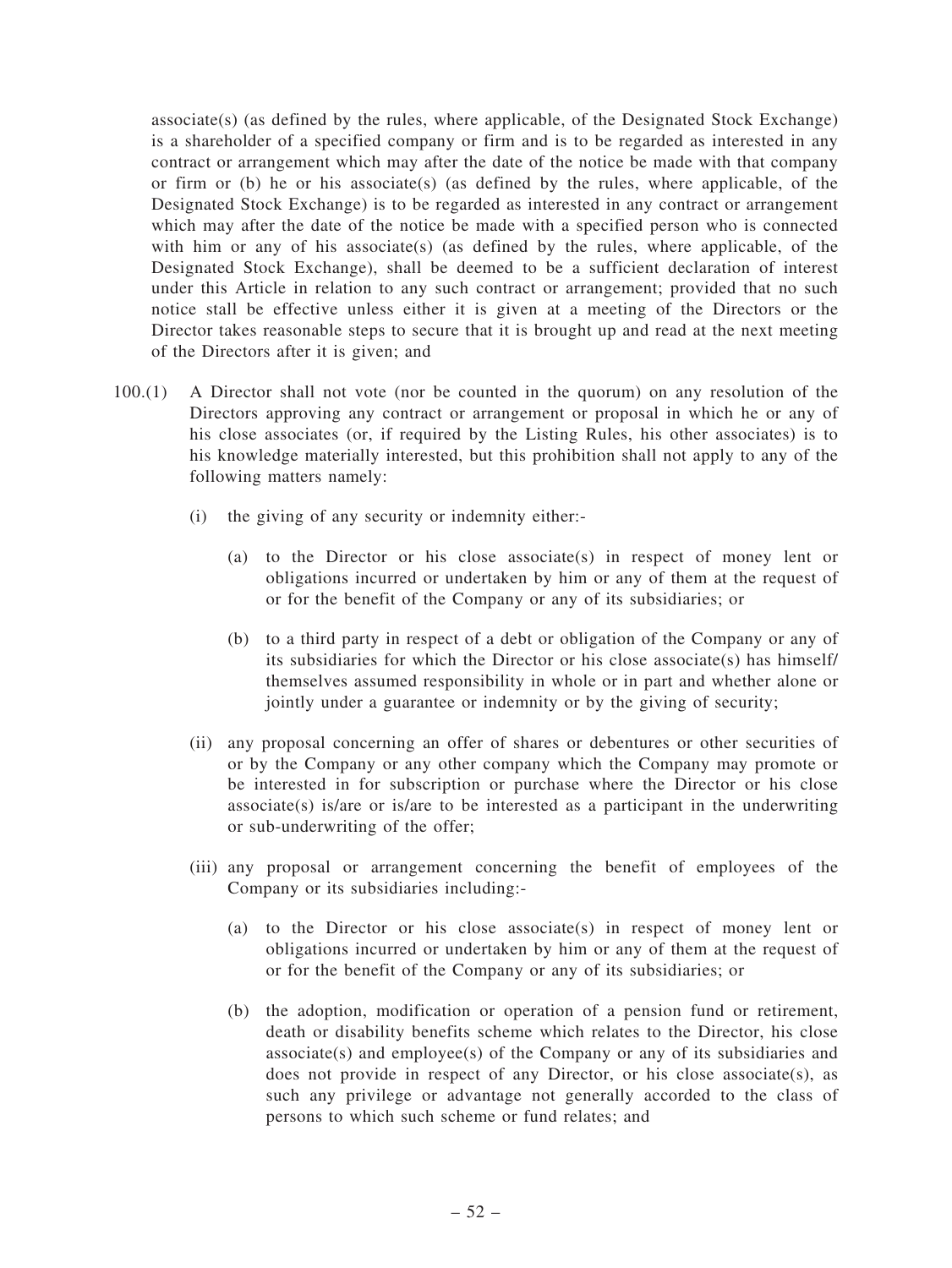- (iv) any contract or arrangement in which the Director or his close associate(s) is/are interested in the same manner as other holders of shares or debentures or other securities of the Company by virtue only of his/their interest in shares or debentures or other securities of the Company.
- (2) A company shall be deemed to be a company in which a Director and his associates (as defined by the rules, where applicable, of the Designated Stock Exchange) in aggregate own five (5) per cent. or more if and so long as (but only if and so long as) he and his associates (as defined by the rules, where applicable, of the Designated Stock Exchange) (either directly or indirectly) are the holders of or beneficially interested in five (5) per cent. or more of any class of the equity share capital of such company or of the voting rights available to members of such company (or of any third company through which his or their interest is derived). For the purpose of this paragraph there shall be disregarded any shares held by a Director or any of his associates (as defined by the rules, where applicable, of the Designated Stock Exchange) as bare or custodian trustee and in which he or such associate(s) (as defined by the rules, where applicable, of the Designated Stock Exchange) has/have no beneficial interest, any shares comprised in a trust in which the interest of the Director or any of his associates (as defined by the rules, where applicable, of the Designated Stock Exchange) is in reversion or remainder if and so long as some other person in entitled to receive the income thereof, and any shares comprised in an authorised unit trust scheme in which the Director or any of his associates (as defined by the rules, where applicable, of the Designated Stock Exchange) is interested only as a unit holder and any shares which carry no voting right at general meetings and very restrictive dividend and return of capital right.
- (3) Where a company (other than a company which is a wholly owned subsidiary of the Company or a subsidiary or associated company of the Company in the voting equity capital of which neither the Director nor any of his associates (as defined by the rules, where applicable, of the Designated Stock Exchange) has any interests) in which a Director and his associates (as defined by the rules, where applicable, of the Designated Stock Exchange) in aggregate hold five (5) per cent. or more is materially interested in a transaction, then that Director shall also be deemed materially interested in such transaction.
- (4) If any question shall arise at any meeting of the Board as to the materiality of the interest of a Director (other than the chairman of the meeting) or as to the entitlement of any Director (other than such chairman) to vote and such question is not resolved by his voluntarily agreeing to abstain from voting, such question shall be referred to the chairman of the meeting and his ruling in relation to such other Director shall be final and conclusive except in a case where the nature or extent of the interest of the Director concerned as known to such Director has not been fairly disclosed to the Board. If any question as aforesaid shall arise in respect of the chairman of the meeting such question shall be decided by a resolution of the Board (for which purpose such chairman shall not vote thereon) and such resolution shall be final and conclusive except in a case where the nature or extent of the interest of such chairman as known to such chairman has not been fairly disclosed to the Board.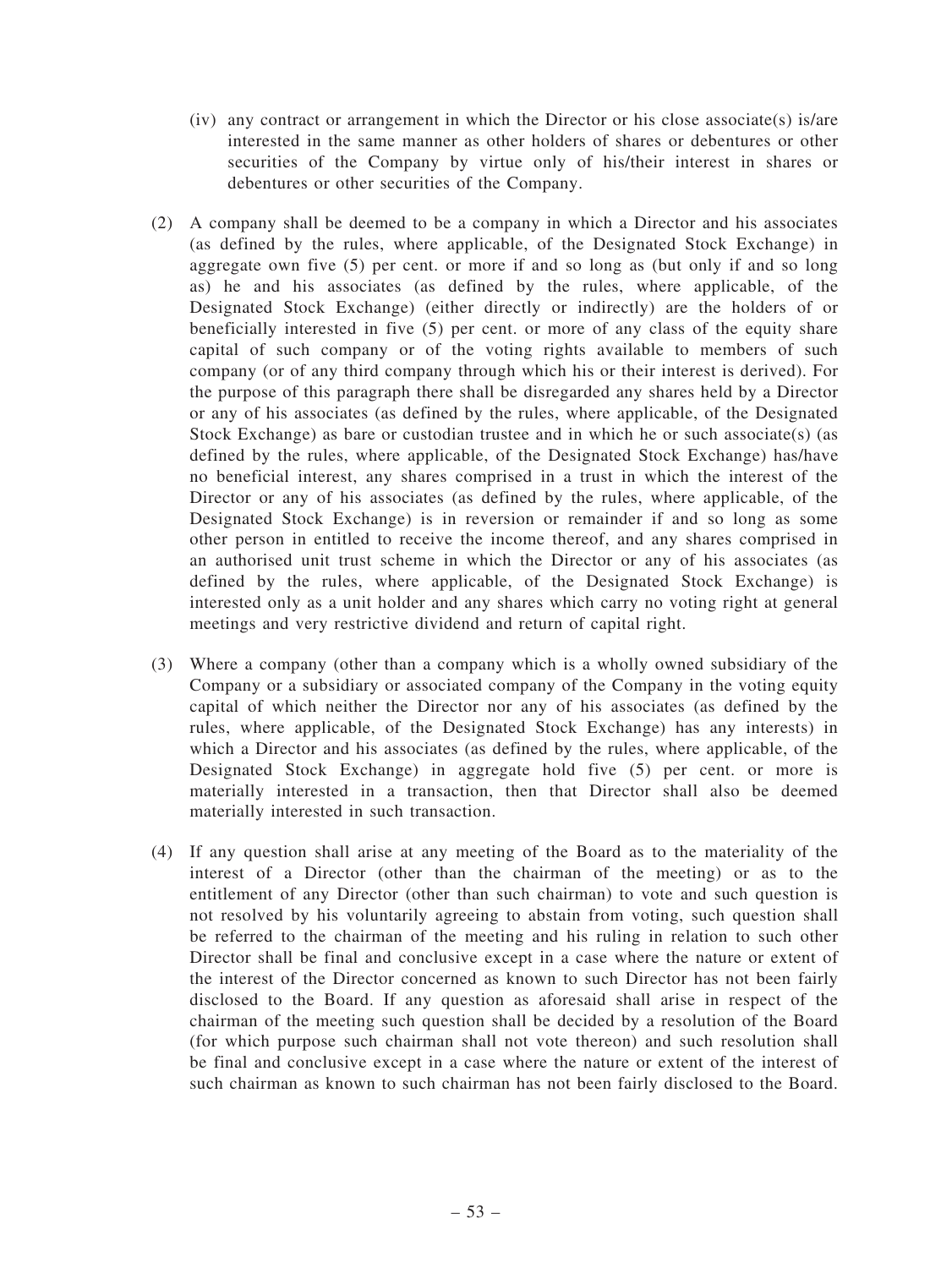### GENERAL POWERS OF THE DIRECTORS

- 101. (1) The business of the Company shall be managed and conducted by the Board, which may pay all expenses incurred in forming and registering the Company and may exercise all powers of the Company (whether relating to the management of the business of the Company or otherwise) which are not by the Statutes or by these Articles required to be exercised by the Company in general meeting, subject nevertheless to the provisions of the Statutes and of these Articles and to such regulations being not inconsistent with such provisions, as may be prescribed by the Company in general meeting, but no regulations made by the Company in general meeting shall invalidate any prior act of the Board which would have been valid if such regulations had not been made. The general powers given by this Article shall not be limited or restricted by any special authority or power given to the Board by any other Article.
	- (2) Any person contracting or dealing with the Company in the ordinary course of business shall be entitled to rely on any written or oral contract or agreement or deed, document or instrument entered into or executed as the case may be by any two of the Directors acting jointly on behalf of the Company and the same shall be deemed to be validly entered into or executed by the Company as the case may be and shall, subject to any rule of law, be binding on the Company.
	- (3) Without prejudice to the general powers conferred by these Articles it is hereby expressly declared that the Board shall have the following powers:
		- (a) to give to any person the right or option of requiring at a future date that an allotment shall be made to him of any share at par or at such premium as may be agreed.
		- (b) to give to any Directors, officers or servants of the Company an interest in any particular business or transaction or participation in the profits thereof or in the general profits of the Company either in addition to or in substitution for a salary or other remuneration.
		- (c) to resolve that the Company be deregistered in the Cayman Islands and continued in a named jurisdiction outside the Cayman Islands subject to the provisions of the Act.
	- (4) Except as would be permitted by the Companies Ordinance if the Company was a company incorporated in Hong Kong, and except as permitted under the Companies Act, the Company shall not directly or indirectly:
		- (i) make a loan to a Director or his close associates or a director of any holding company of the Company or a body corporate controlled by such a director or Director:
		- (ii) enter into any guarantee or provide any security in connection with a loan made by any person to a Director or such a director or a body corporate controlled by such a director or Director; or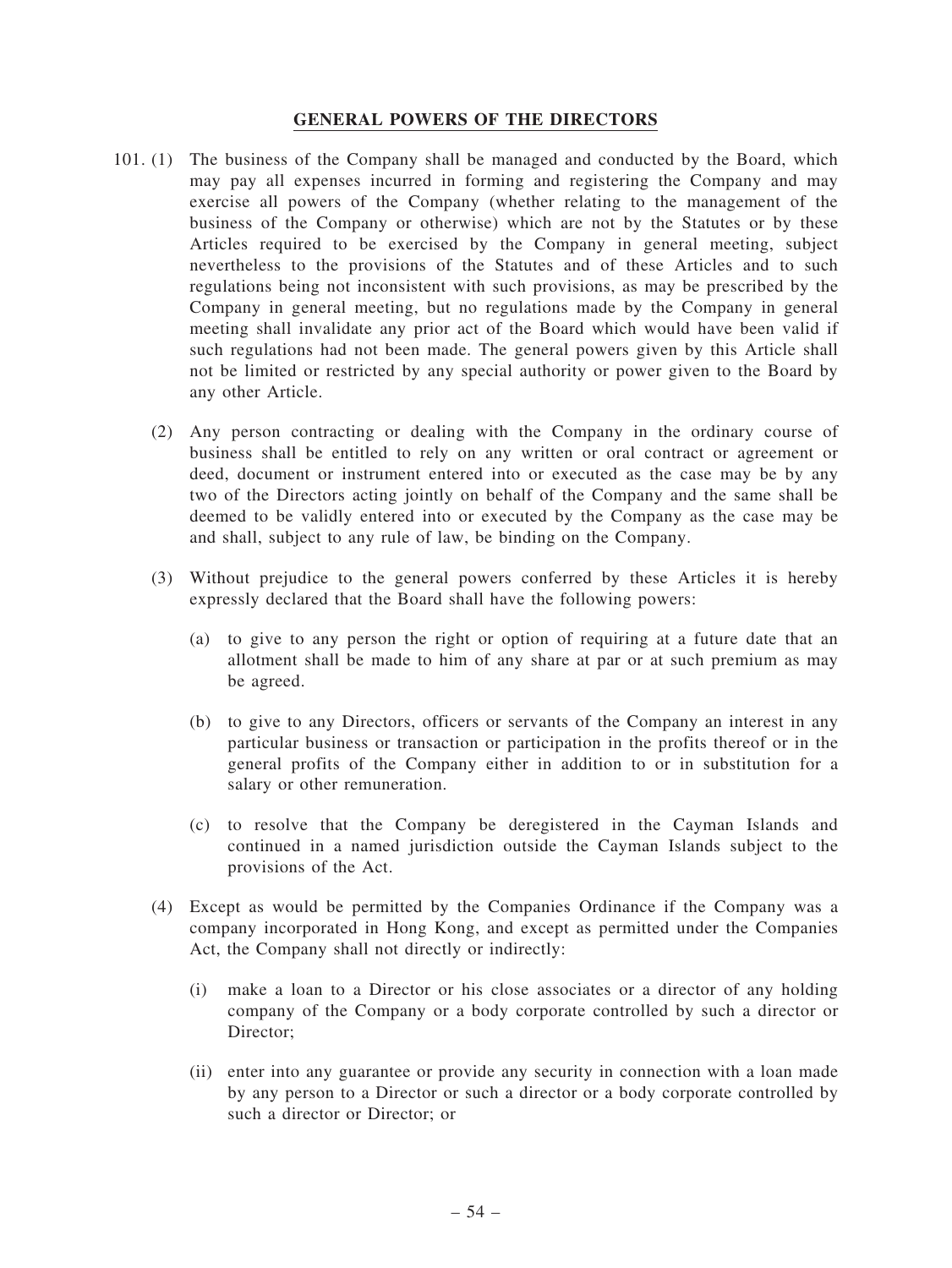(iii) if any one or more of the Directors hold (jointly or severally or indirectly or indirectly) a controlling interest in another company, make a loan to that other company or enter into any guarantee or provide any security in connection with a Joan made by any person to that other company.

Article 101(4) shall only have effect for so long as the shares of the Company are listed on The Stock Exchange of Hong Kong Limited.

- 102. The Board may establish any regional or local boards or agencies for managing any of the affairs of the Company in any place, and may appoint any persons to be members of such local boards, or any managers or agents, and may fix their remuneration (either by way of salary or by commission or by conferring the right to participation in the profits of the Company or by a combination of two or more of these modes) and pay the working expenses of any staff employed by them upon the business of the Company. The Board may delegate to any regional or local board, manager or agent any of the powers, authorities and discretions vested in or exercisable by the Board (other than its powers to make calls and forfeit shares), with power to sub-delegate, and may authorise the members of any of them to fill any vacancies therein and to act notwithstanding vacancies. Any such appointment or delegation may be made upon such terms and subject to such conditions as the Board may think fit, and the Board may remove any person appointed as aforesaid, and may revoke or vary such delegation, but no person dealing in good faith and without notice of any such revocation or variation shall be affected thereby.
- 103. The Board may by power of attorney appoint under the Seal any company, firm or person or any fluctuating body of persons, whether nominated directly or indirectly by the Board, to be the attorney or attorneys of the Company for such purposes and with such powers, authorities and discretions (not exceeding those vested in or exercisable by the Board under these Articles) and for such period and subject to such conditions as it may think fit, and any such power of attorney may contain such provisions for the protection and convenience of persons dealing with any such attorney as the Board may think fit, and may also authorise any such attorney to sub-delegate all or any of the powers, authorities and discretions vested in him. Such attorney or attorneys may, if so authorised under the Seal of the Company, execute any deed or instrument under their personal seal with the same effect as the affixation of the Company's Seal.
- 104. The Board may entrust to and confer upon a managing director, joint managing director, deputy managing director, an executive director or any Director any of the powers exercisable by it upon such terms and conditions and with such restrictions as it thinks fit, and either collaterally with, or to the exclusion of, its own powers, and may from time to time revoke or vary all or any of such powers but no person dealing in good faith and without notice of such revocation or variation shall be affected thereby.
- 105. All cheques, promissory notes, drafts, bills of exchange and other instruments, whether negotiable or transferable or not, and all receipts for moneys paid to the Company shall be signed, drawn, accepted, endorsed or otherwise executed, as the case may be, in such manner as the Board shall from time to time by resolution determine. The Company's banking accounts shall be kept with such banker or bankers as the Board shall from time to time determine.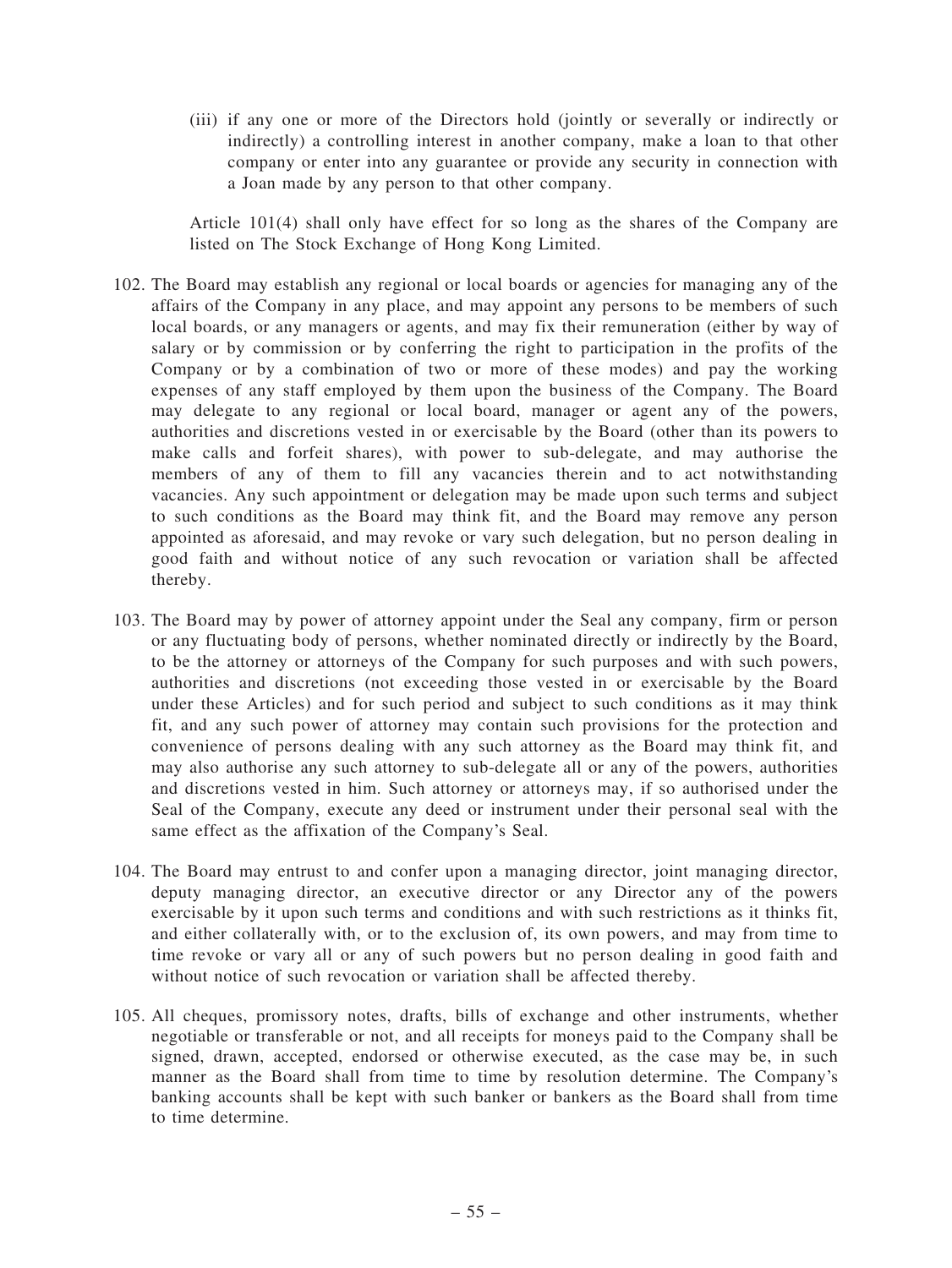- 106. (1) The Board may establish or concur or join with other companies (being subsidiary companies of the Company or companies with which it is associated in business) in establishing and making contributions out of the Company's moneys to any schemes or funds for providing pensions, sickness or compassionate allowances, life assurance or other benefits for employees (which expression as used in this and the following paragraph shall include any Director or ex-Director who may hold or have held any executive office or any office of profit under the Company or any of its subsidiary companies) and ex-employees of the Company and their dependants or any class or classes of such person.
	- (2) The Board may pay, enter into agreements to pay or make grants of revocable or irrevocable, and either subject or not subject to any terms or conditions, pensions or other benefits to employees and ex-employees and their dependants, or to any of such persons, including pensions or benefits additional to those, if any, to which such employees or ex-employees or their dependants are or may become entitled under any such scheme or fund as mentioned in the last preceding paragraph. Any such pension or benefit may, as the Board considers desirable, be granted to an employee either before and in anticipation of or upon or at any time alter his actual retirement.

## BORROWING POWERS

- 107. The Board may exercise all the powers of the Company to raise or borrow money and to mortgage or charge all or any part of the undertaking, property and assets (present and future) and uncalled capital of the Company and, subject to the Act, to issue debentures, bonds and other securities, whether outright or as collateral security for any debt, liability or obligation of the Company or of any third party.
- 108. Debentures, bonds and other securities may be made assignable free from any equities between the Company and the person to whom the same may be issued.
- 109. Any debentures, bonds or other securities may be issued at a discount (other than shares), premium or otherwise and with any special privileges as to redemption, surrender, drawings, allotment of shares, attending and voting at general meetings of the Company, appointment of Directors and otherwise.
- 110. (1) Where any uncalled capital of the Company is charged, all persons taking any subsequent charge thereon shall take the same subject to such prior charge, and shall not be entitled, by notice to the Members or otherwise, to obtain priority over such prior charge.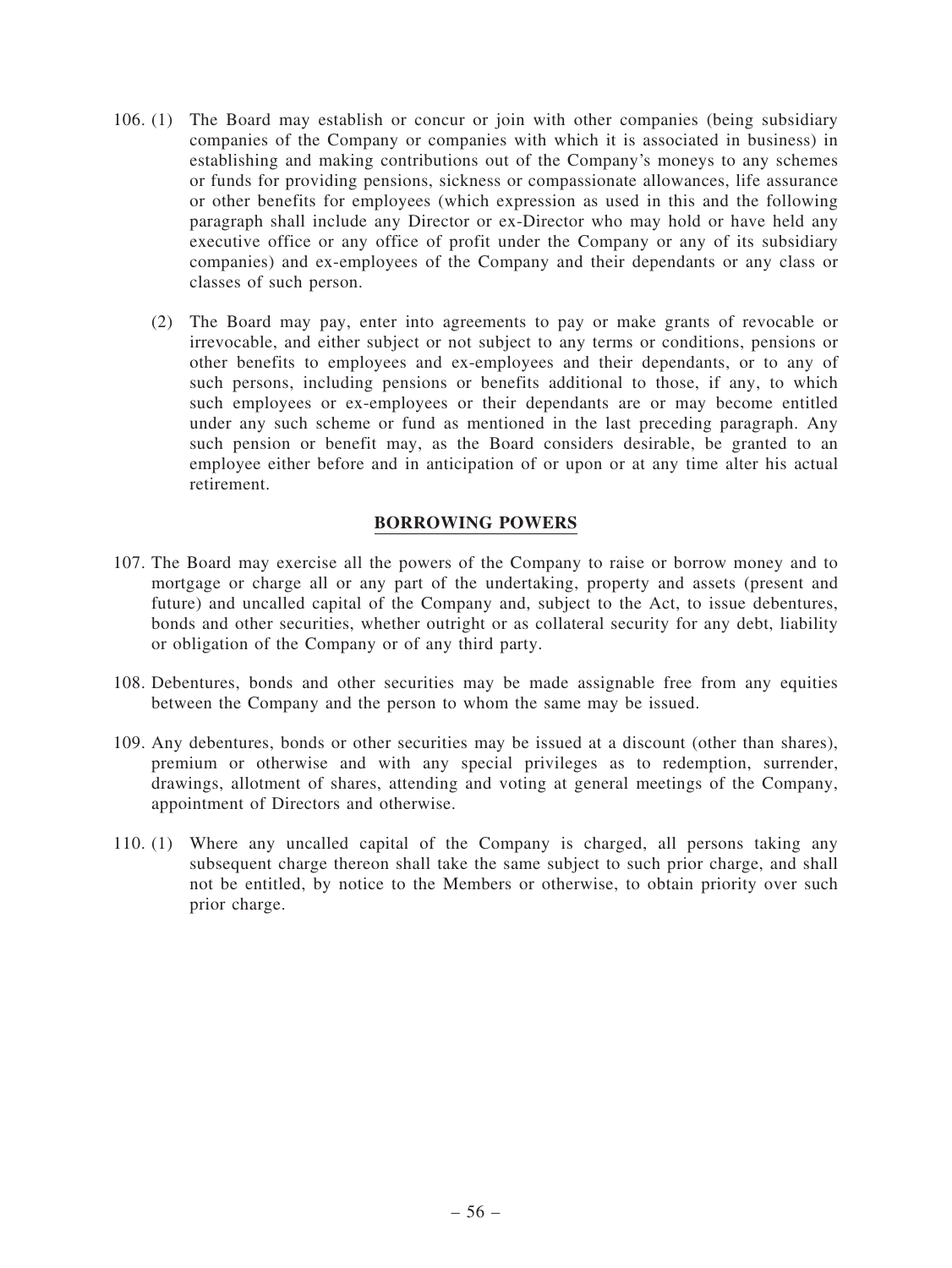(2) The Board shall cause a proper register to be kept, in accordance with the provisions of the Act, of all charges specifically affecting the property of the Company and of any series of debentures issued by the Company and shall duly comply with the requirements of the Act in regard to the registration of charges and debentures therein specified and otherwise.

# PROCEEDINGS OF THE DIRECTORS

- 111. The Board may meet for the despatch of business, adjourn or postpone and otherwise regulate its meetings as it considers appropriate. Questions arising at any meeting shall be determined by a majority of votes. In the case of any equality of votes the chairman of the meeting shall have an additional or casting vote.
- 112. A meeting of the Board may be convened by the Secretary on request of a Director or by any Director. The Secretary shall convene a meeting of the Board whenever he shall be required so to do by any Director. Notice of a meeting of the Board shall be deemed to be duly given to a Director if it is given to such Director in writing or verbally (including in person or by telephone) or by electronic means to an electronic address from time to time notified to the Company by such Director or (if the recipient consents to it being made available on a website) by making it available on a website or by telephone or in such other manner as the Board may from time to time determine.
- 113. (1) The quorum necessary for the transaction of the business of the Board may be fixed by the Board and, unless so fixed at any other number, shall be two (2). An alternate Director shall be counted in a quorum in the case of the absence of a Director for whom he is the alternate provided that he shall not be counted more than once for the purpose of determining whether or not a quorum is present.
	- (2) Directors may participate in any meeting of the Board by means of a conference telephone, electronic or other communications equipment through which all persons participating in the meeting can communicate with each other simultaneously and instantaneously and, for the purpose of counting a quorum, such participation shall constitute presence at a meeting as if those participating were present in person.
	- (3) Any Director who ceases to be a Director at a Board meeting may continue to be present and to act as a Director and be counted in the quorum until the termination of such Board meeting if no other Director objects and if otherwise a quorum of Directors would not be present.
- 114. The continuing Directors or a sole continuing Director may act notwithstanding any vacancy in the Board but, if and so long as the number of Directors is reduced below the minimum number fixed by or in accordance with these Articles, the continuing Directors or Director, notwithstanding that the number of Directors is below the number fixed by or in accordance with these Articles as the quorum or that there is only one continuing Director, may act for the purpose of filling vacancies in the Board or of summoning general meetings of the Company but not for any other purpose.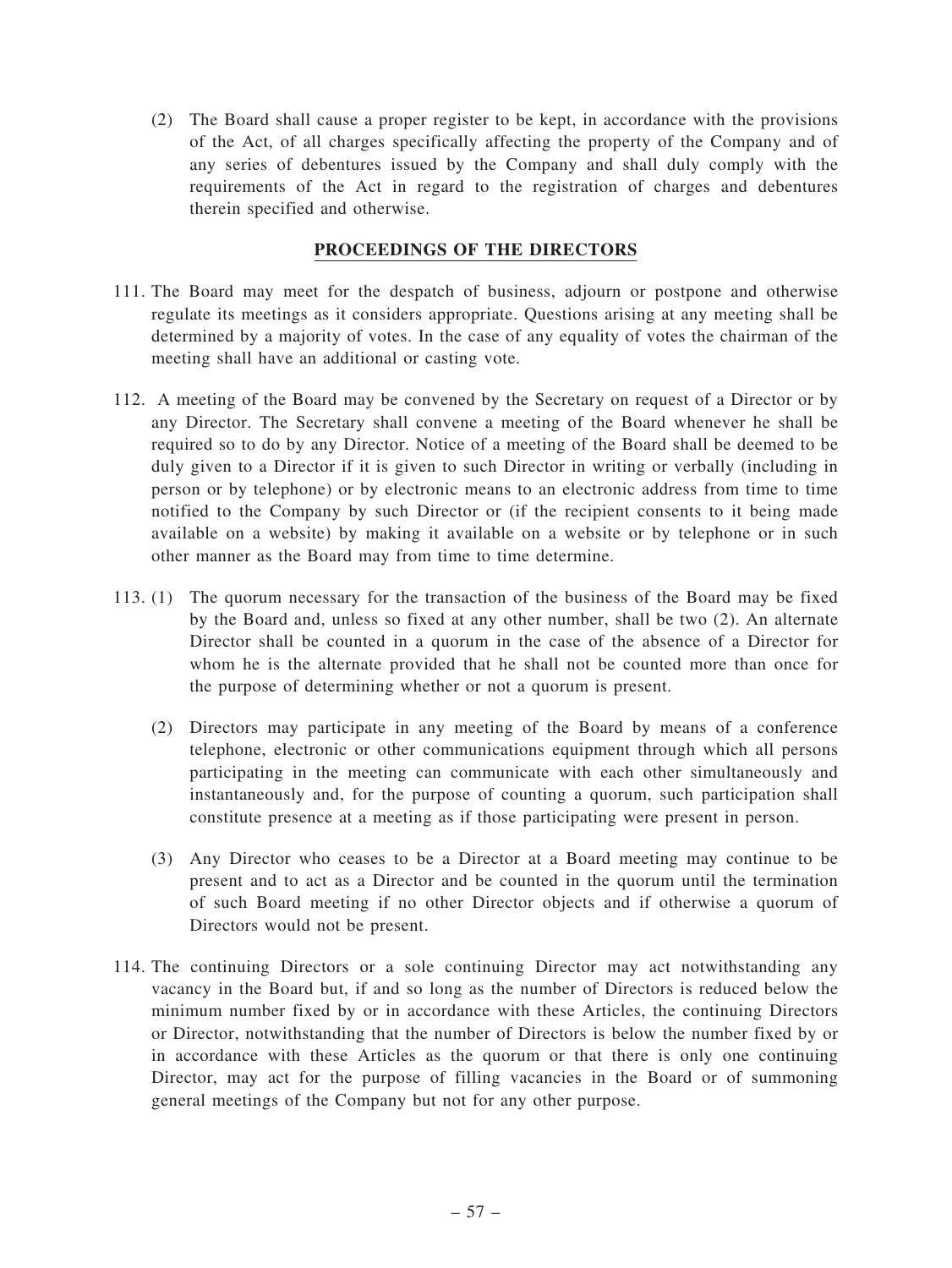- 115. The Board may elect a chairman and one or more deputy chairman of its meetings and determine the period for which they are respectively to hold such office. If no chairman or deputy chairman is elected, or if at any meeting no chairman or deputy chairman is present within five (5) minutes after the time appointed for holding the same, the Directors present may choose one of their number to be chairman of the meeting.
- 116. A meeting of the Board at which a quorum is present shall be competent to exercise all the powers, authorities and discretions for the time being vested in or exercisable by the Board.
- 117. (1) The Board may delegate any of its powers, authorities and discretions to committees, consisting of such Director or Directors and other persons as it thinks fit, and they may, from time to time, revoke such delegation or revoke the appointment of and discharge any such committees either wholly or in part, and either as to persons or purposes. Any committee so formed shall, in the exercise of the powers, authorities and discretions so delegated, conform to any regulations which may be imposed on it by the Board.
	- (2) All acts done by any such committee in conformity with such regulations, and in fulfilment of the purposes for which it was appointed, but not otherwise, shall have like force and effect as if done by the Board, and the Board shall have power, with the consent of the Company in general meeting, to remunerate the members of any such committee, and charge such remuneration to the current expenses of the Company.
- 118. The meetings and proceedings of any committee consisting of two or more members shall be governed by the provisions contained in these Articles for regulating the meetings and proceedings of the Board so far as the same are applicable and are not superseded by any regulations imposed by the Board under the last preceding Article.
- 119. A resolution in writing signed by all the Directors except such as are temporarily unable to act through ill-health or disability, and all the alternate Directors, if appropriate, whose appointors are temporarily unable to act as aforesaid shall (provided that such number is sufficient to constitute a quorum and further provided that a copy of such resolution has been given or the contents thereof communicated to all the Directors for the time being entitled to receive notices of Board meetings in the same manner as notices of meetings are required to be given by these Articles) be as valid and effectual as if a resolution had been passed at a meeting of the Board duly convened and held. A notification of consent to such resolution given by a Director in writing to the Board by any means (including by means of electronic communication) shall be deemed to be his/her signature to such resolution in writing for the purpose of this Article. Such resolution may be contained in one document or in several documents in like form each signed by one or more of the Directors or alternate Directors and for this purpose a facsimile signature of a Director or an alternate Director shall be treated as valid. Notwithstanding the foregoing, a resolution in writing shall not be passed in lieu of a meeting of the Board for the purposes of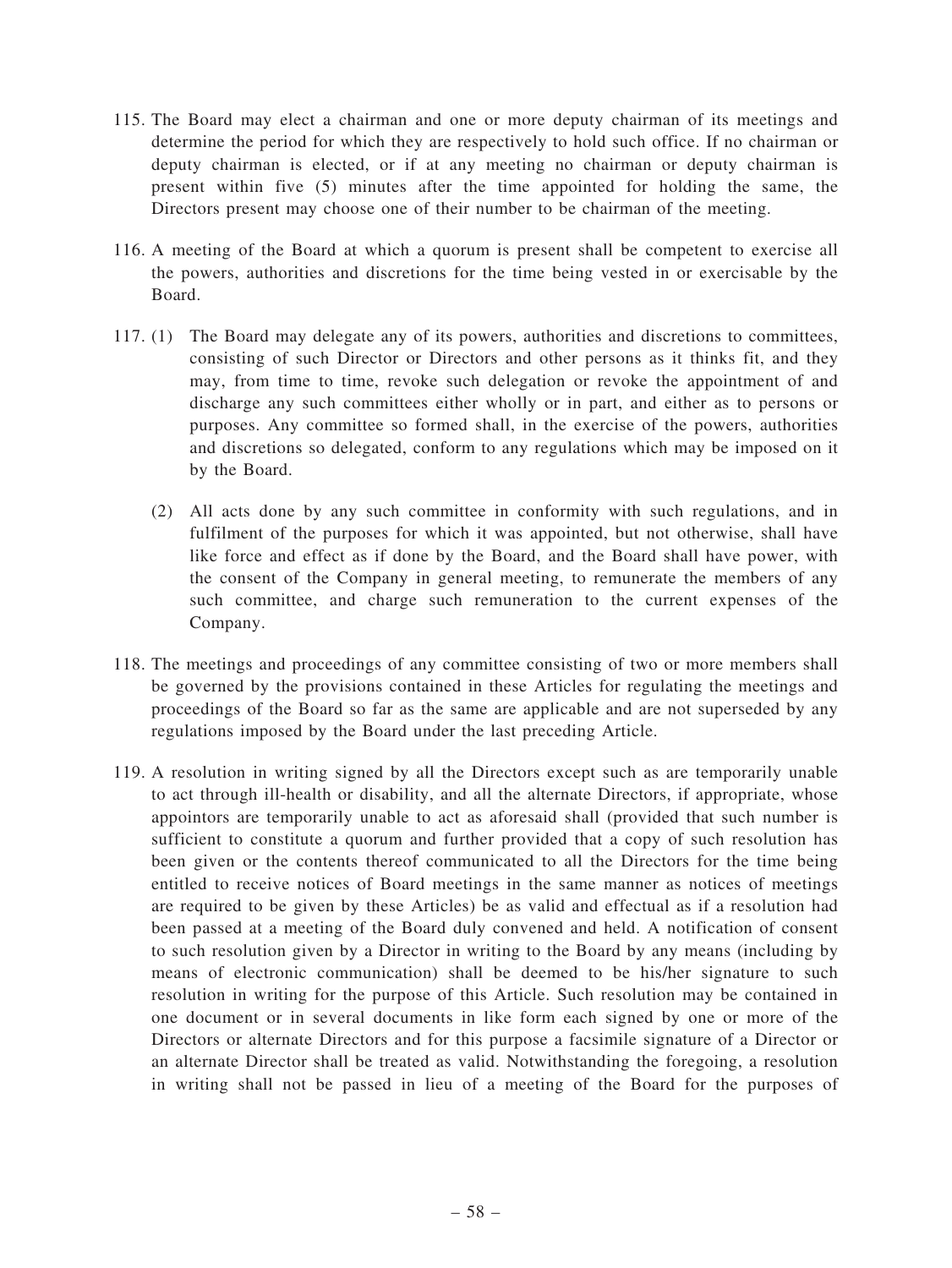considering any matter or business in which a substantial shareholder of the Company or a Director has a conflict of interest and the Board has determined that such conflict of interest to be material.

120. All acts bona fide done by the Board or by any committee or by any person acting as a Director or members of a committee, shall, notwithstanding that it is afterwards discovered that there was some defect in the appointment of any member of the Board or such committee or person acting as aforesaid or that they or any of them were disqualified or had vacated office, be as valid as if every such person had been duly appointed and was qualified and had continued to be a Director or member of such committee.

# MANAGERS

- 121. The Board may from time to time appoint a general manager, a manager or managers of the Company and may fix his or their remuneration either by way of salary or commission or by conferring the right to participation in the profits of the Company or by a combination of two or more of these modes and pay the working expenses of any of the staff of the general manager, manager or managers who may be employed by him or them upon the business of the Company.
- 122. The appointment of such general manager, manager or managers may be for such period as the Board may decide, and the Board may confer upon him or them all or any of the powers of the Board as they may think fit.
- 123. The Board may enter into such agreement or agreements with any such general manager, manager or managers upon such terms and conditions in all respects as the Board may in their absolute discretion think fit, including a power for such general manager, manager or managers to appoint an assistant manager or managers or other employees whatsoever under them for the purpose of carrying on the business of the Company.

## **OFFICERS**

- 124. (1) The officers of the Company shall consist of at least one chairman, the Directors and Secretary and such additional officers (who may or may not be Directors) as the Board may from time to time determine, all of whom shall be deemed to be officers for the purposes of the Act and these Articles.
	- (2) The Directors shall, as soon as may be after each appointment or election of Directors, elect amongst the Directors a chairman and if more than one (1) Director is proposed for this office, the Directors may elect more than one chairman in such manner as the Directors may determine.
	- (3) The officers shall receive such remuneration as the Directors may from time to time determine.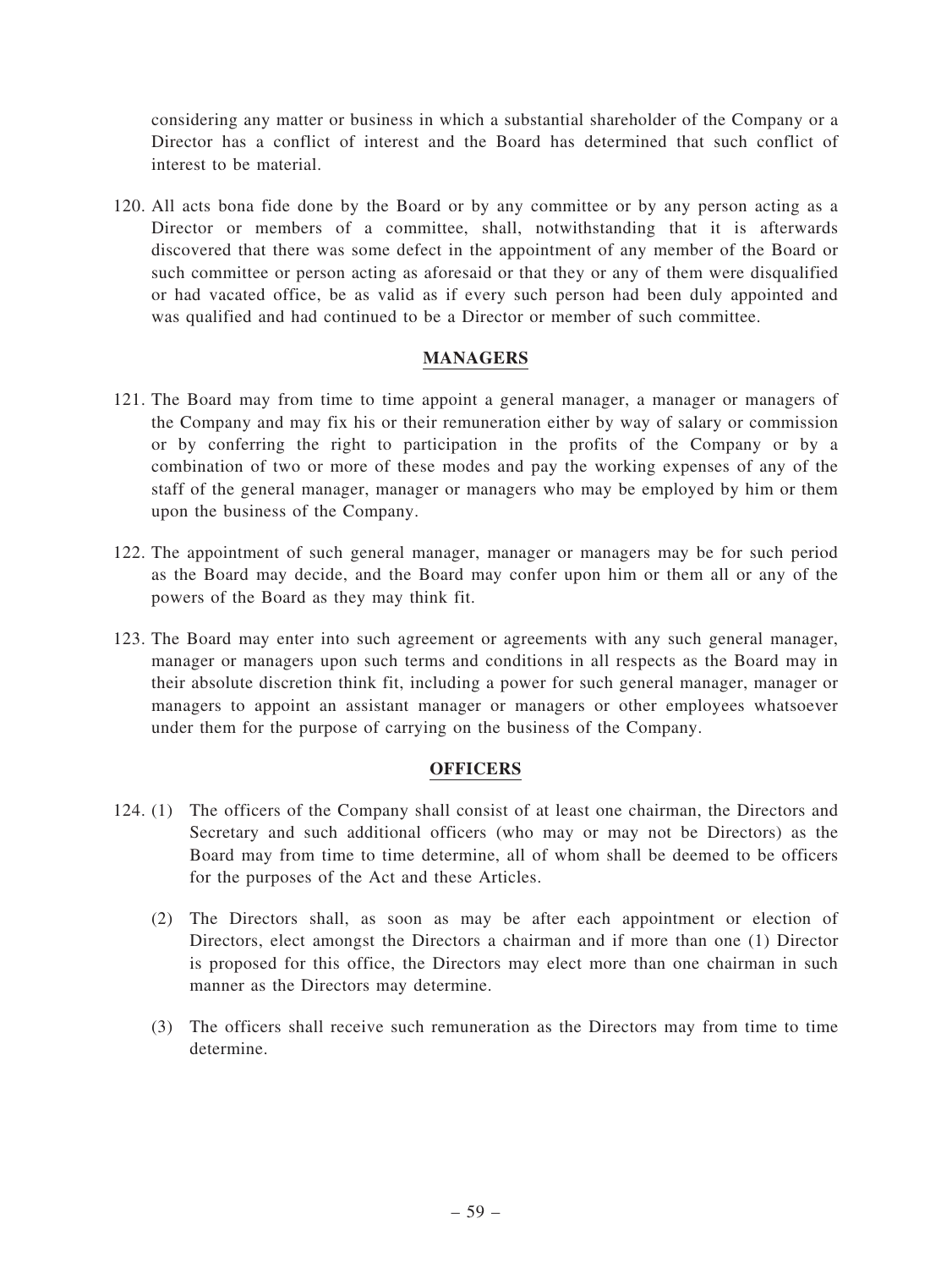- 125. (1) The Secretary and additional officers, if any, shall be appointed by the Board and shall hold office on such terms and for such period as the Board may determine. If thought fit, two (2) or more persons may be appointed as joint Secretaries. The Board may also appoint from time to time on such terms as it thinks fit one or more assistant or deputy Secretaries.
	- (2) The Secretary shall attend all meetings of the Members and shall keep correct minutes of such meetings and enter the same in the proper books provided for the purpose. He shall perform such other duties as are prescribed by the Act or these Articles or as may be prescribed by the Board.
- 126. The officers of the Company shall have such powers and perform such duties in the management, business and affairs of the Company as may be delegated to them by the Directors from time to time.
- 127. A provision of the Act or of these Articles requiring or authorising a thing to be done by or to a Director and the Secretary shall not be satisfied by its being done by or to the same person acting both as Director and as or in place of the Secretary.

## REGISTER OF DIRECTORS AND OFFICERS

128. (1) The Company shall cause to be kept in one or more books at its Office a Register of Directors and Officers in which there shall be entered the full names and addresses of the Directors and Officers and such other particulars as required by the Act or as the Directors may determine. The Company shall send to the Registrar of Companies in the Cayman Islands a copy of such register, and shall from time to time notify to the said Registrar of any change that takes place in relation to such Directors and Officers as required by the Act.

### MINUTES

- 129. (1) The Board shall cause minutes to be duly entered in books provided for the purpose:
	- (a) of all elections and appointments of officers;
	- (b) of the names of the Directors present at each meeting of the Directors and of any committee of the Directors;
	- (c) of all resolutions and proceedings of each general meeting of the Members, meetings of the Board and meetings of committees of the Board and where there are managers, of all proceedings of meeting of the managers.
	- (2) Minutes shall be kept by the Secretary at the head office.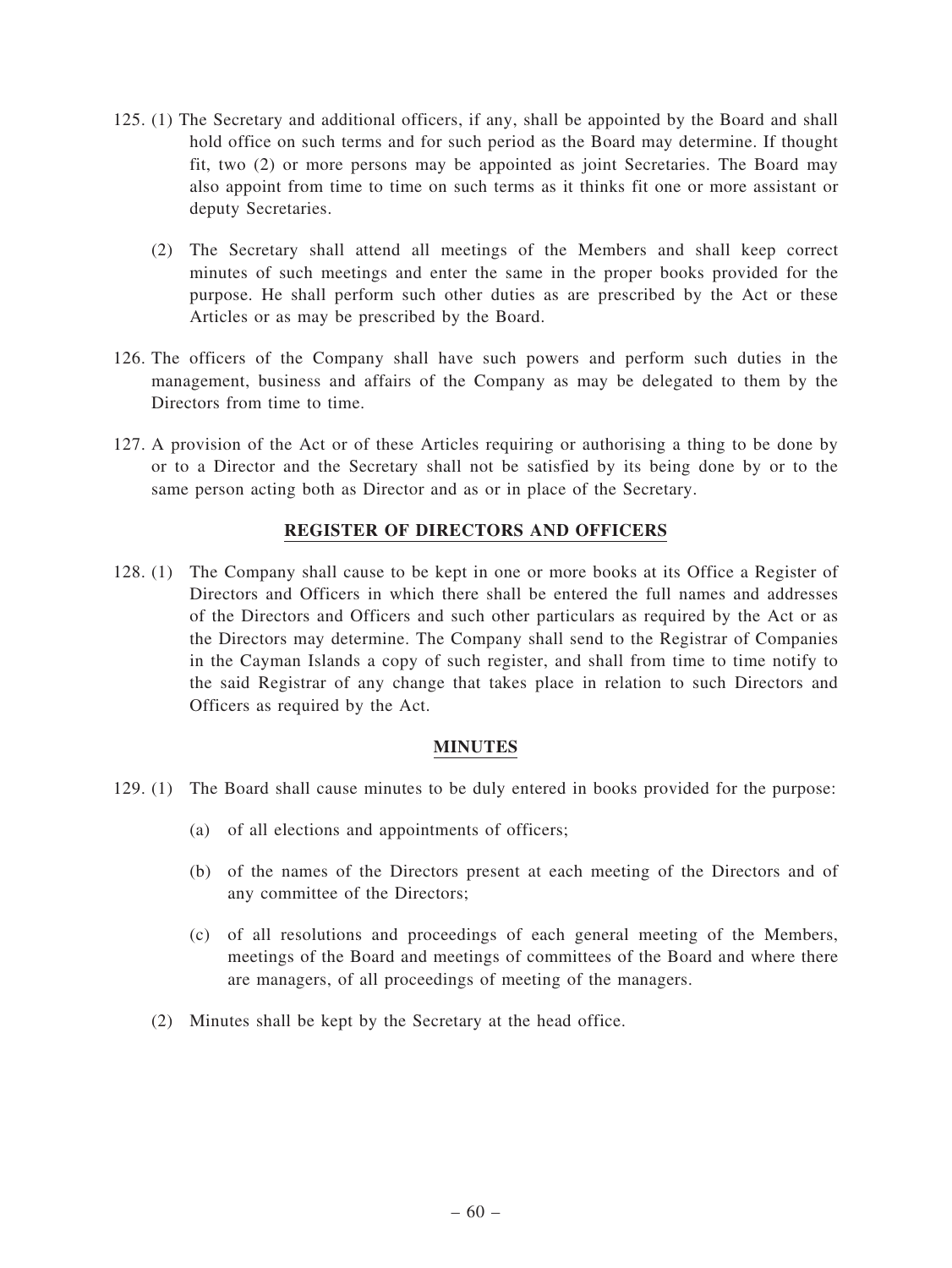## SEAL

- 130. (1) The Company shall have one or more SEAL, as the Board may determine. For the purpose of sealing documents creating or evidencing securities issued by the Company, the Company may have a securities seal which is a facsimile of the Seal of the Company with the addition of the word ''Securities'' on its face or in such other form as the Board may approve. The Board shall provide for the custody of each Seal and no Seal shall be used without the authority of the Board or of a committee of the Board authorised by the Board in that behalf. Subject as otherwise provided in these Articles, any instrument to which a Seal is affixed shall be signed autographically by one Director and the Secretary or by two Directors or by such other person (including a Director) or persons as the Board may appoint, either generally or in any particular case, save that as regards any certificates for shares or debentures or other securities of the Company the Board may by resolution determine that such signatures or either of them shall be dispensed with or affixed by some method or system of mechanical signature. Every instrument executed in manner provided by this Article shall be deemed to be sealed and executed with the authority of the Board previously given.
	- (2) Where the Company has a Seal for use abroad, the Board may by writing under the Seal appoint any agent or committee abroad to be the duly authorised agent of the Company for the purpose of affixing and using such Seal and the Board may impose restrictions on the use thereof as may be thought fit. Wherever in these Articles reference is made to the Seal, the reference shall, when and so far as may be applicable, be deemed to include any such other Seal as aforesaid.

## AUTHENTICATION OF DOCUMENTS

131. Any Director or the Secretary or any person appointed by the Board for the purpose may authenticate any documents affecting the constitution of the Company and any resolution passed by the Company or the Board or any committee, and any books, records, documents and accounts relating to the business of the Company, and to certify copies thereof or extracts therefrom as true copies or extracts, and if any books, records, documents or accounts are elsewhere than at the Office or the head office the local manager or other officer of the Company having the custody thereof shall be deemed to be a person so appointed by the Board. A document purporting to be a copy of a resolution, or an extract from the minutes of a meeting, of the Company or of the Board or any committee which is so certified shall be conclusive evidence in favour of all persons dealing with the Company upon the faith thereof that such resolution has been duly passed or, as the case may be, that such minutes or extract is a true and accurate record of proceedings at a duly constituted meeting.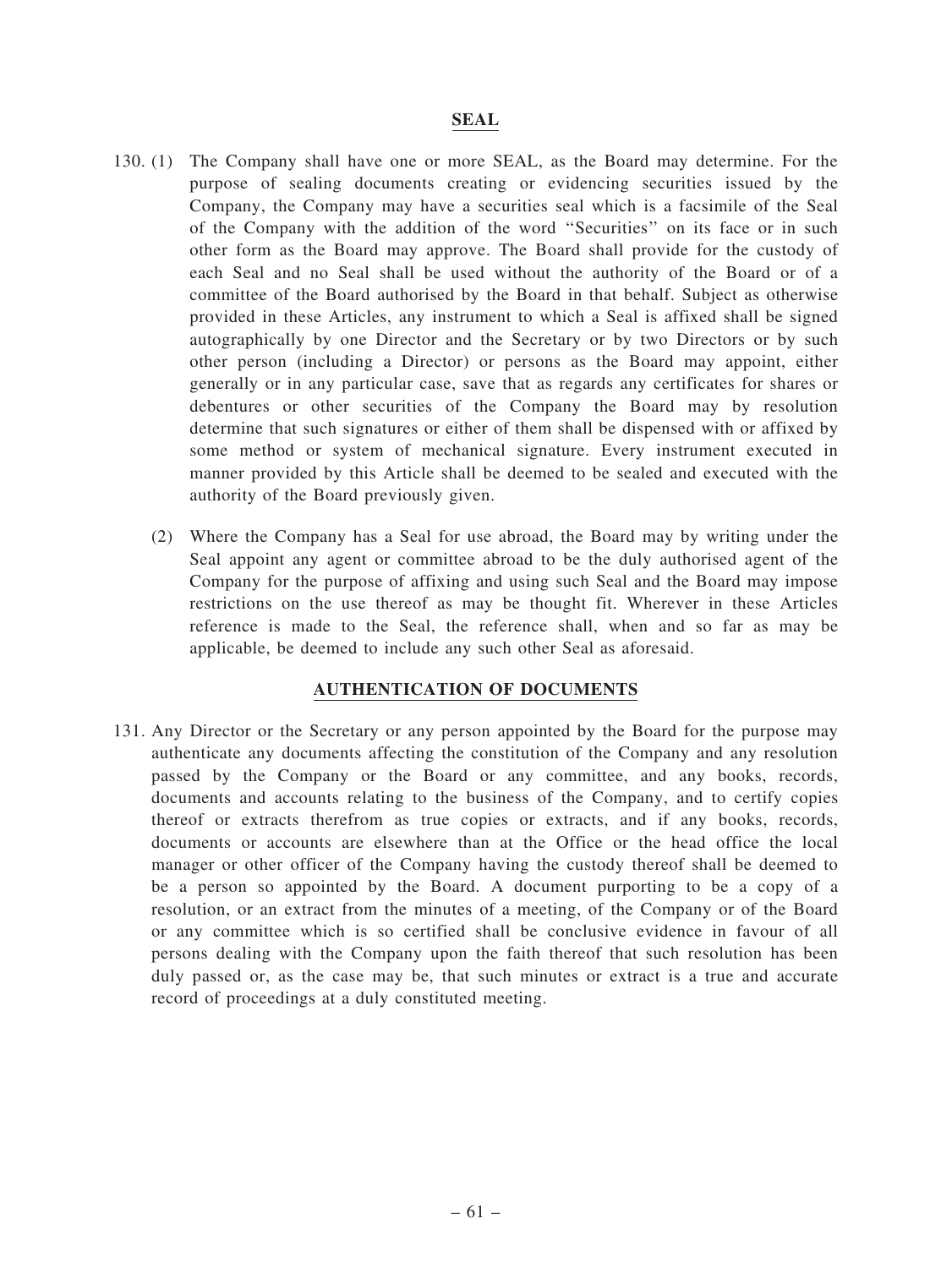### DESTRUCTION OF DOCUMENTS

- 132. (1) The Company shall be entitled to destroy the following documents at the following times:
	- (a) any share certificate which has been cancelled at any time after the expiry of one (1) year from the date of such cancellation;
	- (b) any dividend mandate or any variation or cancellation thereof or any notification of change of name or address at any time after the expiry of two (2) years from the date such mandate variation cancellation or notification was recorded by the Company;
	- (c) any instrument of transfer of shares which has been registered at any time after the expiry of seven (7) years from the date of registration;
	- (d) any allotment letters after the expiry of seven (7) years from the date of issue thereof; and
	- (e) copies of powers of attorney, grants of probate and letters of administration at any time after the expiry of seven (7) years after the account to which the relevant power of attorney, grant of probate or letters of administration related has been closed;

and it shall conclusively be presumed in favour of the Company that every entry in the Register purporting to be made on the basis of any such documents so destroyed was duly and properly made and every share certificate so destroyed was a valid certificate duly and properly cancelled and that every instrument of transfer so destroyed was a valid and effective instrument duly and properly registered and that every other document destroyed hereunder was a valid and effective document in accordance with the recorded particulars thereof in the books or records of the Company. Provided always that: (1) the foregoing provisions of this Article shall apply only to the destruction of a document in good faith and without express notice to the Company that the preservation of such document was relevant to a claim; (2) nothing contained in this Article shall be construed as imposing upon the Company any liability in respect of the destruction of any such document earlier than as aforesaid or in any case where the conditions of proviso (1) above are not fulfilled; and (3) references in this Article to the destruction of any document include references to its disposal in any manner.

(2) Notwithstanding any provision contained in this Article, the Directors may, if permitted by applicable law, rules and regulations, authorise the destruction of documents set out in sub- paragraphs (a) to (e) of paragraph (1) of this Article and any other documents in relation to share registration which have been microfilmed or electronically stored by the Company or by the share registrar on its behalf provided always that this Article shall apply only to the destruction of a document in good faith and without express notice to the Company and its share registrar that the preservation of such document was relevant to a claim.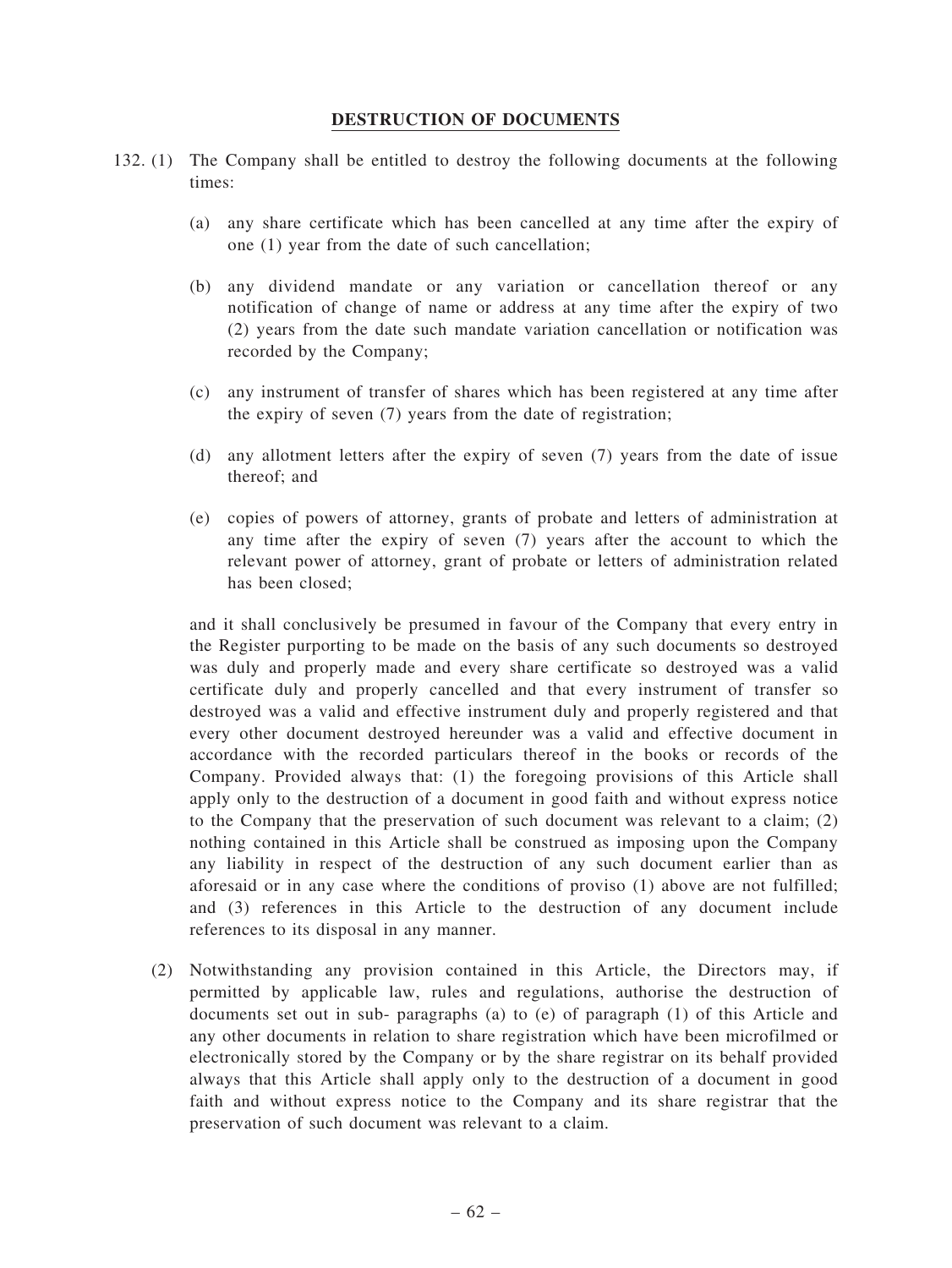# DIVIDENDS AND OTHER PAYMENTS

- 133. Subject to the Act and Article 15A, the Company in general meeting may from time to time declare dividends in any currency to be paid to the Members but no dividend shall be declared in excess of the amount recommended by the Board.
- 134. Subject to Article 15A, dividends may be declared and paid out of the profits of the Company, realised or unrealised, or from any reserve set aside from profits which the Directors determine is no longer needed. With the sanction of an ordinary resolution dividends may also be declared and paid out of share premium account or any other fund or account which can be authorised for this purpose in accordance with the Act.
- 135. Subject to Article 15A, except in so far as the rights attaching to, or the terms of issue of, any share otherwise provide:
	- (a) all dividends shall be declared and paid according to the amounts paid up on the shares in respect of which the dividend is paid, but no amount paid up on a share in advance of calls shall be treated for the purposes of this Article as paid up on the share; and
	- (b) all dividends shall be apportioned and paid pro rain according to the amounts paid up on the shares during any portion or portions of the period in respect of which the dividend is paid.
- 136. The Board may from time to time pay to the Members such interim dividends as appear to the Board to be justified by the profits of the Company and in particular (but without prejudice to the generality of the foregoing) if at any time the share capital of the Company is divided into different classes, the Board may pay such interim dividends in respect of those shares in the capital of the Company which confer on the holders thereof deferred or non-preferential rights as well as in respect of those shares which confer on the holders thereof preferential rights with regard to dividend and provided that the Board acts bona fide the Board shall not incur any responsibility to the holders of shares conferring any preference for any damage that they may suffer by reason of the payment of an interim dividend on any shares having deferred or non-preferential rights and may also pay any fixed dividend which is payable on any shares of the Company half-yearly or on any other dates, whenever such profits, in the opinion of the Board, justifies such payment.
- 137. The Board may deduct from any dividend or other moneys payable to a Member by the Company on or in respect of any shares all sums of money (if any) presently payable by him to the Company on account of calls or otherwise.
- 138. No dividend or other moneys payable by the Company on or in respect of any share shall bear interest against the Company.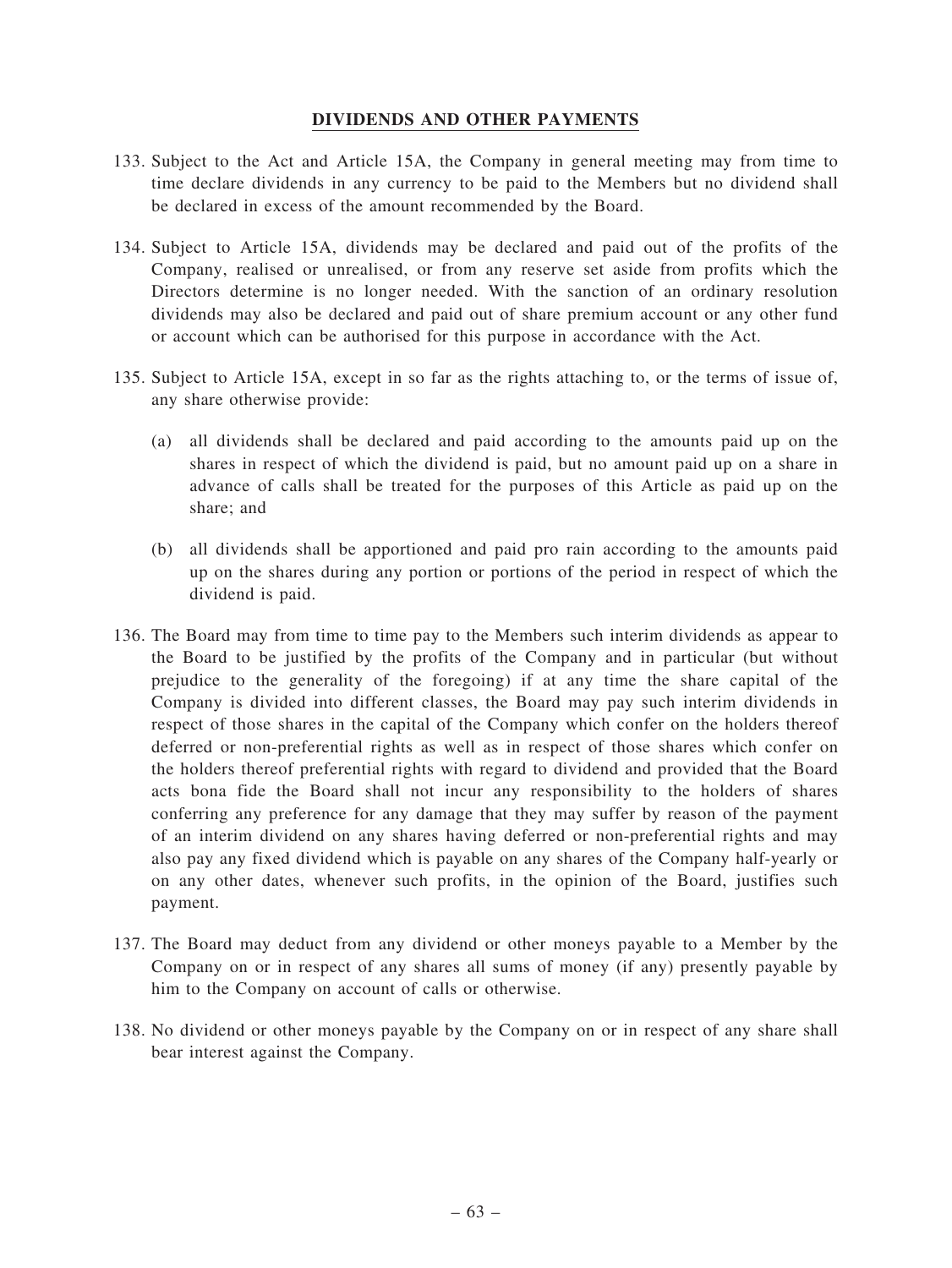- 139. Any dividend, interest or other sum payable in cash to the holder of shares may be paid by cheque or warrant sent through the post addressed to the holder at his registered address or, in the case of joint holders, addressed to the holder whose name stands first in the Register in respect of the shares at his address as appearing in the Register or addressed to such person and at such address as the holder or joint holders may in writing direct. Every such cheque or warrant shall, unless the holder or joint holders otherwise direct, be made payable to the order of the holder or, in the case of joint holders, to the order of the holder whose name stands first on the Register in respect of such shares, and shall be sent at his or their risk and payment of the cheque or warrant by the bank on which it is drawn shall constitute a good discharge to the Company notwithstanding that it may subsequently appear that the same has been stolen or that any endorsement thereon has been forged. Any one of two or more joint holders may give effectual receipts for any dividends or other moneys payable or property distributable in respect of the shares held by such joint holders.
- 140. All dividends or bonuses unclaimed for one (1) year after having been declared may be invested or otherwise made use of by the Board for the benefit of the Company until claimed. Any dividend or bonuses unclaimed after a period of six (6) years from the date of declaration shall be forfeited and shall revert to the Company. The payment by the Board of any unclaimed dividend or other sums payable on or in respect of a share into a separate account shall not constitute the Company a trustee in respect thereof.
- 141. Subject to Article 15A, whenever the Board or the Company in general meeting has resolved that a dividend be paid or declared, the Board may further resolve that such dividend be satisfied wholly or in part by the distribution of specific assets of any kind and in particular of paid up shares, debentures or warrants to subscribe securities of the Company or any other company, or in any one or more of such ways, and where any difficulty arises in regard to the distribution the Board may settle the same as it thinks expedient, and in particular may issue certificates in respect of fractions of shares, disregard fractional entitlements or round the same up or down, and may fix the value for distribution of such specific assets, or any part thereof, and may determine that cash payments shall be made to any Members upon the footing of the value so fixed in order to adjust the rights of all parties, and may vest any such specific assets in trustees as may seem expedient to the Board and may appoint any person to sign any requisite instruments of transfer and other documents on behalf of the persons entitled to the dividend, and such appointment shall be effective and binding on the Members. The Board may resolve that no such assets shall be made available to Members with registered addresses in any particular territory or territories where, in the absence of a registration statement or other special formalities, such distribution of assets would or might, in the opinion of the Board, be unlawful or impracticable and in such event the only entitlement of the Members aforesaid shall be to receive cash payments as aforesaid. Members affected as a result of the foregoing sentence shall not be or be deemed to be a separate class of Members for any purpose whatsoever.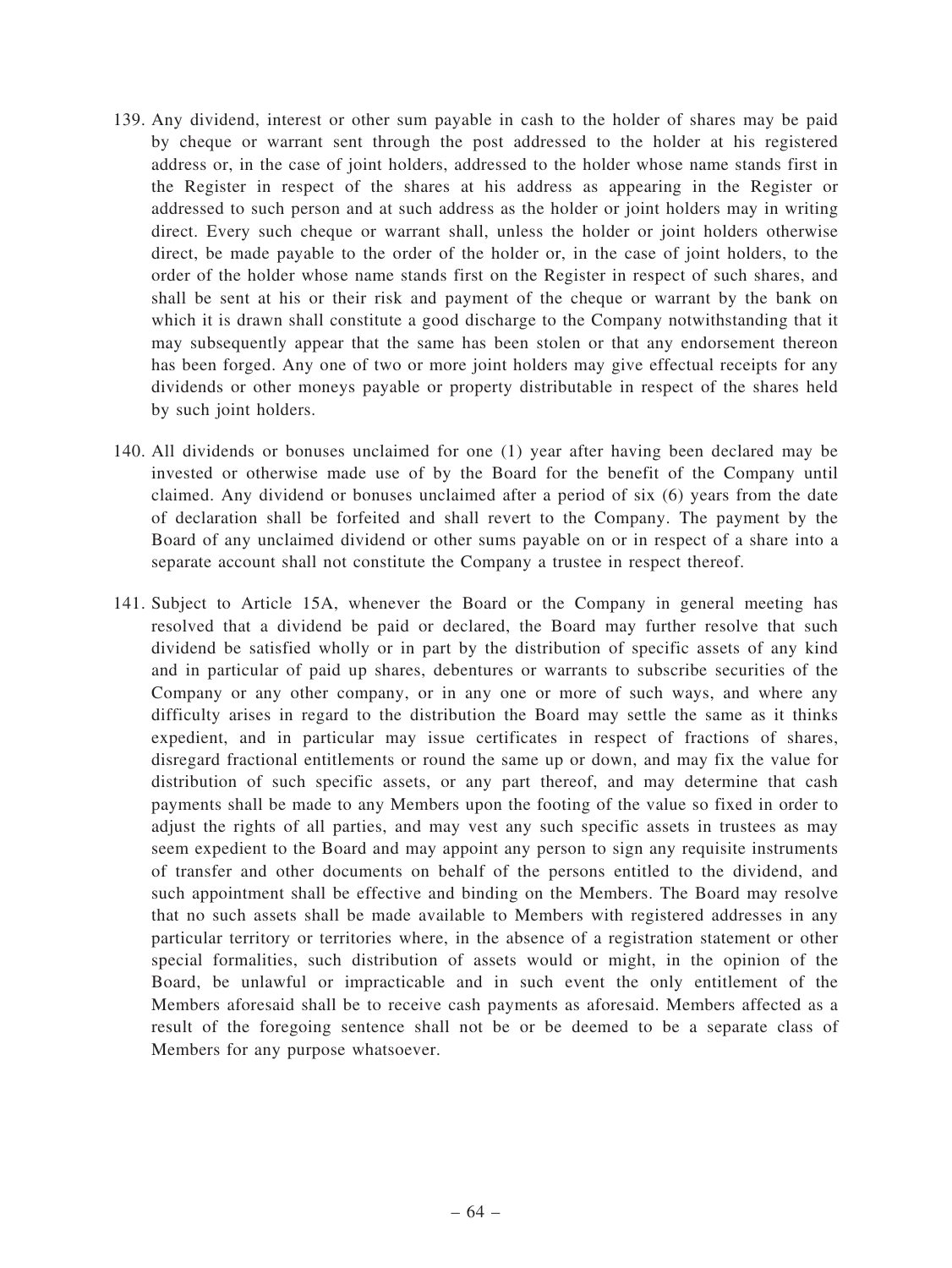- 142. (1) Subject to Article 15A, whenever the Board or the Company in general meeting has resolved that a dividend be paid or declared on any class of the share capital of the Company, the Board may further resolve either:
	- (a) that such dividend be satisfied wholly or in part in the form of an allotment of shares credited as fully paid up, provided that the Members entitled thereto will be entitled to elect to receive such dividend (or part thereof if the Board so determines) in cash in lieu of such allotment. In such case, the following provisions shall apply:
		- (i) the basis of any such allotment shall be determined by the Board;
		- (ii) the Board, after determining the basis of allotment, shall give not less than two (2) weeks' Notice to the holders of the relevant shares of the right of election accorded to them and shall send with such notice forms of election and specify the procedure to be followed and the place at which and the latest date and time by which duly completed forms of election must he lodged in order to be effective;
		- (iii) the right of election may be exercised in respect of the whole or part of that portion of the dividend in respect of which the right of election has been accorded; and
		- (iv) the dividend (or that part of the dividend to be satisfied by the allotment of shares as aforesaid) shall not be payable in cash on shares in respect whereof the cash election has not been duly exercised (''the non-elected shares'') and in satisfaction thereof shares of the relevant class shall be allotted credited as fully paid up to the holders of the non-elected shares on the basis of allotment determined as aforesaid and for such purpose the Board shall capitalise and apply out of any part of the undivided profits of the Company (including profits carried and standing to the credit of any reserves or other special account, share premium account, capital redemption reserve other than the Subscription Rights Reserve (as defined below)) as the Board may determine, such sum as may be required to pay up in full the appropriate number of shares of the relevant class for allotment and distribution to and amongst the holders of the non-elected shares on such basis; or
	- (b) that the Members entitled to such dividend shall be entitled to elect to receive an allotment of shares credited as fully paid up in lieu of the whole or such part of the dividend as the Board may think fit. In such case, the following provisions shall apply:
		- (i) the basis of any such allotment shall be determined by the Board;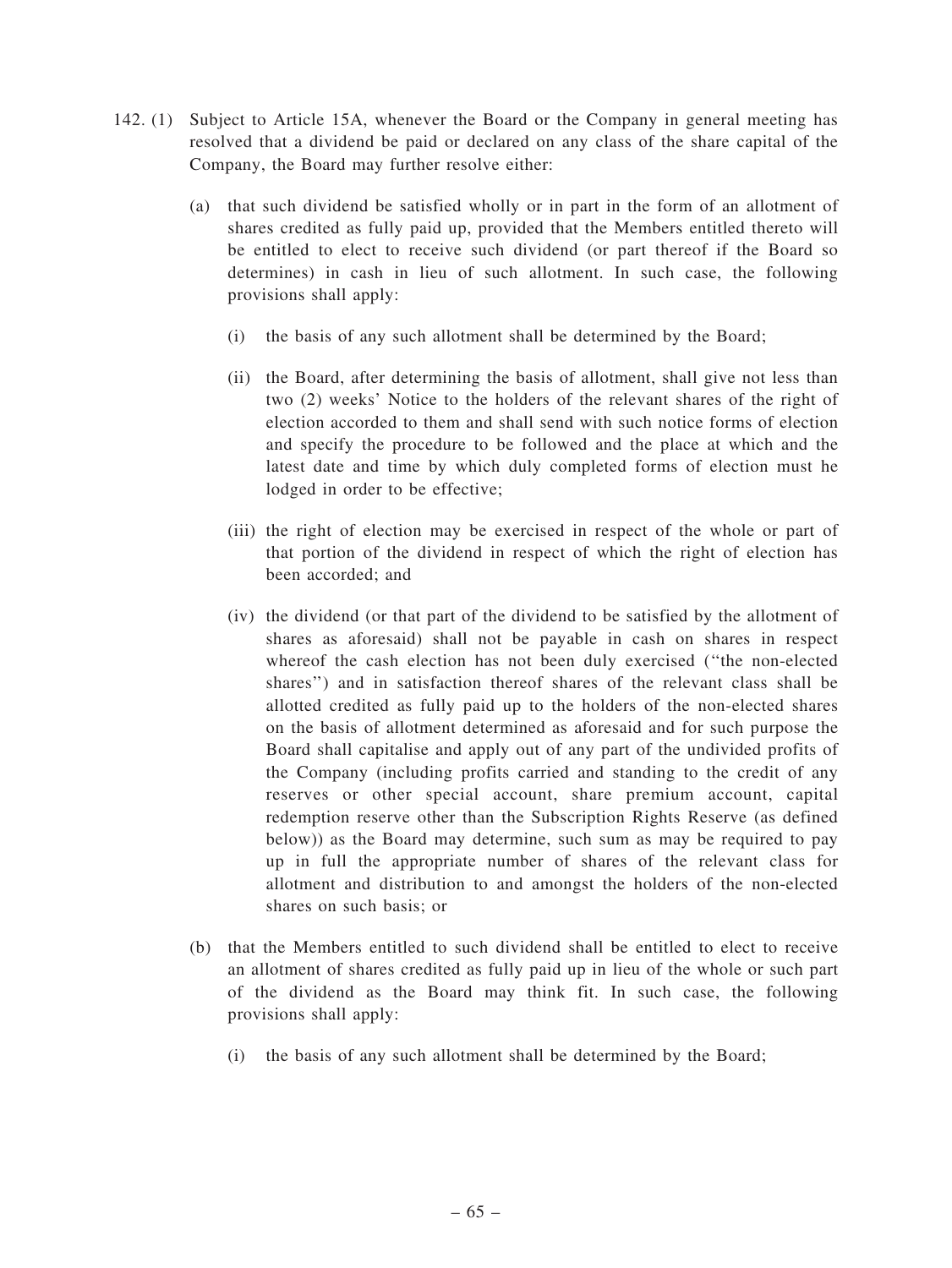- (ii) the Board, after determining the basis of allotment, shall give not less than two (2) weeks' Notice to the holders of the relevant shares of the right of election accorded to them and shall send with such notice forms of election and specify the procedure to be followed and the place at which and the latest date and time by which duly completed forms of election must be lodged in order to be effective;
- (iii) the right of election may be exercised in respect of the whole or part of that portion of the dividend in respect of which the right of election has been accorded; and
- (iv) the dividend (or that part of the dividend in respect of which a right of election has been accorded) shall not be payable in cash on shares in respect whereof the share election has been duly exercised (''the elected shares'') and in lieu thereof shares of the relevant class shall be allotted credited as fully paid up to the holders of the elected shares on the basis of allotment determined as aforesaid and for such purpose the Board shall capitalise and apply out of any part of the undivided profits of the Company (including profits carried and standing to the credit of any reserves or other special account, share premium account, capital redemption reserve other than the Subscription Rights Reserve (as defined below)) as the Board may determine, such sum as may be required to pay up in full the appropriate number of shares of the relevant class for allotment and distribution to and amongst the holders of the elected shares on such basis.
- (2) Subject to Article 15A,
	- (a) the shares allotted pursuant to the provisions of paragraph (1) of this Article shall rank pari passu in all respects with shares of the same class (if any) then in issue save only as regards participation in the relevant dividend or in any other distributions, bonuses or rights paid, made, declared or announced prior to or contemporaneously with the payment or declaration of the relevant dividend unless, contemporaneously with the announcement by the Board of their proposal to apply the provisions of sub-paragraph (a) or (b) of paragraph (1) of this Article in relation to the relevant dividend or contemporaneously with their announcement of the distribution, bonus or rights in question, the Board shall specify that the shares to be allotted pursuant to the provisions of paragraph (1) of this Article shall rank for participation in such distribution, bonus or rights.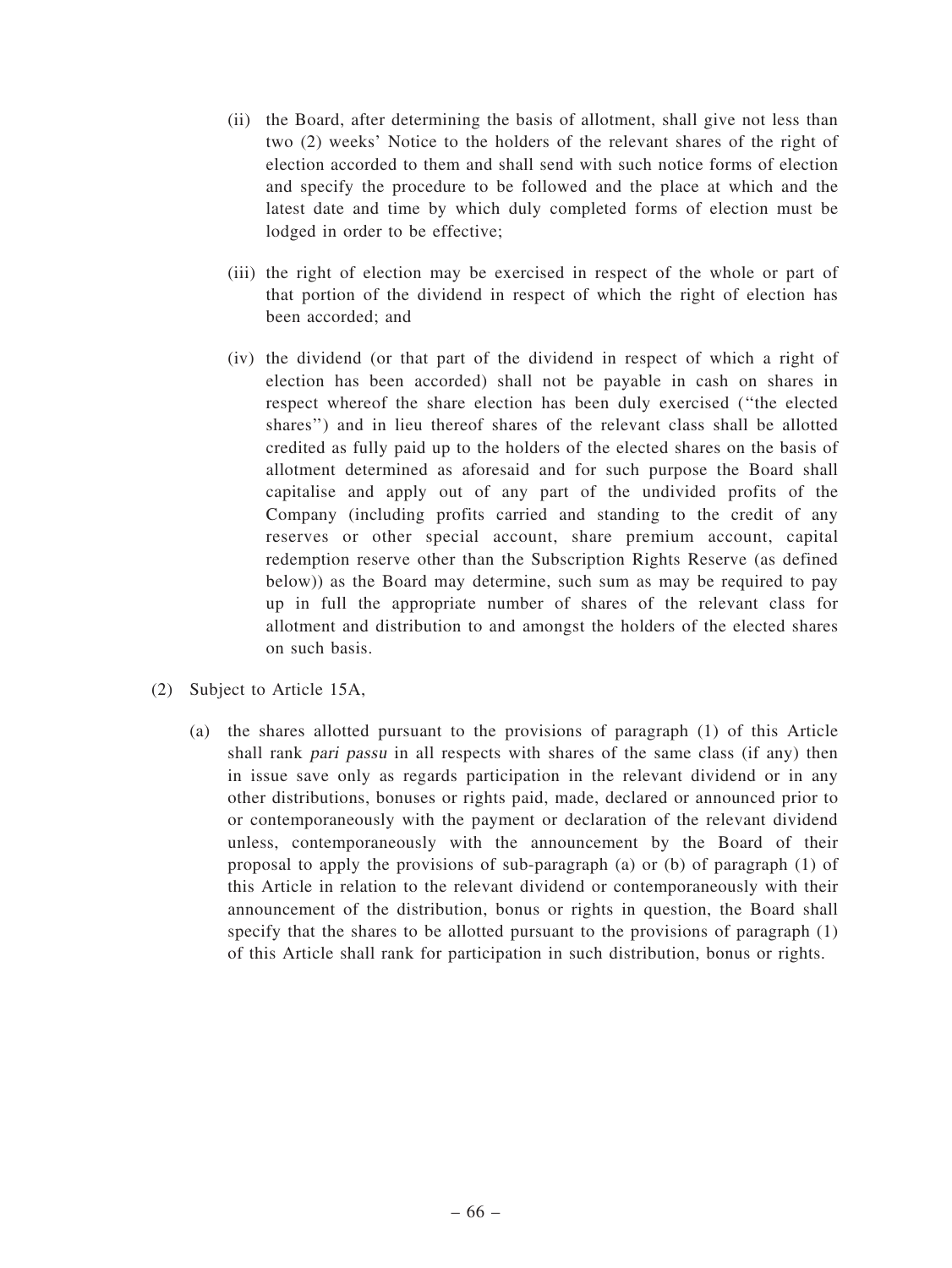- (b) the Board may do all acts and things considered necessary or expedient to give effect to any capitalisation pursuant to the provisions of paragraph (1) of this Article, with full power to the Board to make such provisions as it thinks fit in the case of shares becoming distributable in fractions (including provisions whereby, in whole or in part, fractional entitlements are aggregated and sold and the net proceeds distributed to those entitled, or are disregarded or rounded up or down or whereby the benefit of fractional entitlements accrues to the Company rather than to the Members concerned). The Board may authorise any person to enter into on behalf of all Members interested, an agreement with the Company providing for such capitalisation and matters incidental thereto and any agreement made pursuant to such authority shall be effective and binding on all concerned.
- (3) Subject to Article 15A, the Company may upon the recommendation of the Board by ordinary resolution resolve in respect of any one particular dividend of the Company that notwithstanding the provisions of paragraph (1) of this Article a dividend may be satisfied wholly in the form of an allotment of shares credited as fully paid up without offering any right to shareholders to elect to receive such dividend in cash in lieu of such allotment.
- (4) The Board may on any occasion determine that rights of election and the allotment of shares under paragraph (1) of this Article shall not be made available or made to any shareholders with registered addresses in any territory where, in the absence of a registration statement or other special formalities; the circulation of an offer of such rights of election or the allotment of shares would or might, in the opinion of the Board, be unlawful or impracticable, and in such event the provisions aforesaid shall be read and construed subject to such determination. Members affected as a result of the foregoing sentence shall not be or be deemed to be a separate class of Members for any purpose whatsoever.
- (5) Any resolution declaring a dividend on shares of any class, whether a resolution of the Company in general meeting or a resolution of the Board, may specify that the same shall be payable or distributable to the persons registered as the holders of such shares at the close of business on a particular date, notwithstanding that it may be a date prior to that on which the resolution is passed, and thereupon the dividend shall be payable or distributable to them in accordance with their respective holdings so registered, but without prejudice to the rights interse in respect of such dividend of transferors and transferees of any such shares. The provisions of this Article shall mutatis mutandis apply to bonuses, capitalisation issues, distributions of realised capital profits or offers or grants made by the Company to the Members.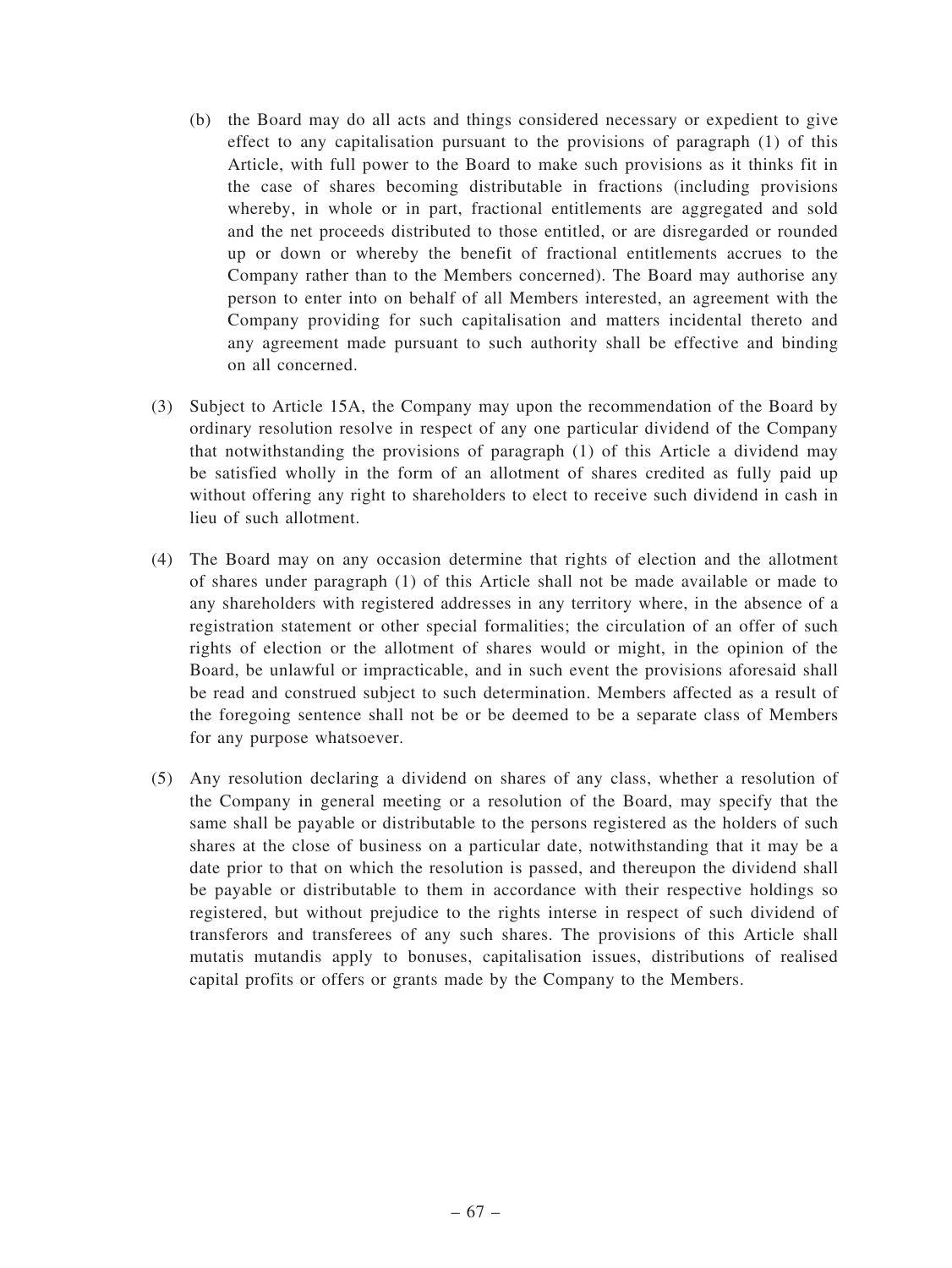#### RESERVES

- 143. (1) The Board shall establish an account to be called the share premium account and shall carry to the credit of such account from time to time a sum equal to the amount or value of the premium paid on the issue of any share in the Company. Unless otherwise provided by the provisions of these Articles, the Board may apply the share premium account in any manner permitted by the Act. The Company shall at all times comply with the provisions of the Act and these Articles in relation to the share premium account and subject to Article 15A.
	- (2) Before recommending any dividend, the Board may set aside out of the profits of the Company such sums as it determines as reserves which shall, at the discretion of the Board, be applicable for any purpose to which the profits of the Company may be properly applied and pending such application may, also at such discretion, either be employed in the business of the Company or be invested in such investments as the Board may from time to time think fit and so that it shall not be necessary to keep any investments constituting the reserve or reserves separate or distinct from any other investments of the Company. The Board may also without placing the same to reserve carry forward any profits which it may think prudent not to distribute.

## CAPITALISATION

- 144. Subject to Article 15A, the Company may, upon the recommendation of the Board, at any time and from time to time pass an ordinary resolution to the effect that it is desirable to capitalise all or any part of any amount for the time being standing to the credit of any reserve or fund (including a share premium account and capital redemption reserve and the profit and loss account) whether or not the same is available for distribution and accordingly that such amount be set free for distribution among the Members or any class of Members who would be entitled thereto if it were distributed by way of dividend and in the same proportions, on the footing that the same is not paid in cash but is applied either in or towards paying up the amounts for the time being unpaid on any shares in the Company held by such Members respectively or in paying up in full unissued shares, debentures or other obligations of the Company, to be allotted and distributed credited as fully paid up among such Members, or partly in one way and partly in the other, and the Board shall give effect to such resolution provided that, for the purposes of this Article, a share premium account and any capital redemption reserve or fund representing unrealised profits, may be applied only in paying up in full unissued shares of the Company to be allotted to such Members credited as fully paid.
- 145. The Board may settle, as it considers appropriate, any difficulty arising in regard to any distribution under the last preceding Article and in particular may issue certificates in respect of fractions of shares or authorise any person to sell and transfer any fractions or may resolve that the distribution should be as nearly as may be practicable in the correct proportion but not exactly so or may ignore fractions altogether, and may determine that cash payments shall be made to any Members in order to adjust the rights of all parties, as may seem expedient to the Board. The Board may appoint any person to sign on behalf of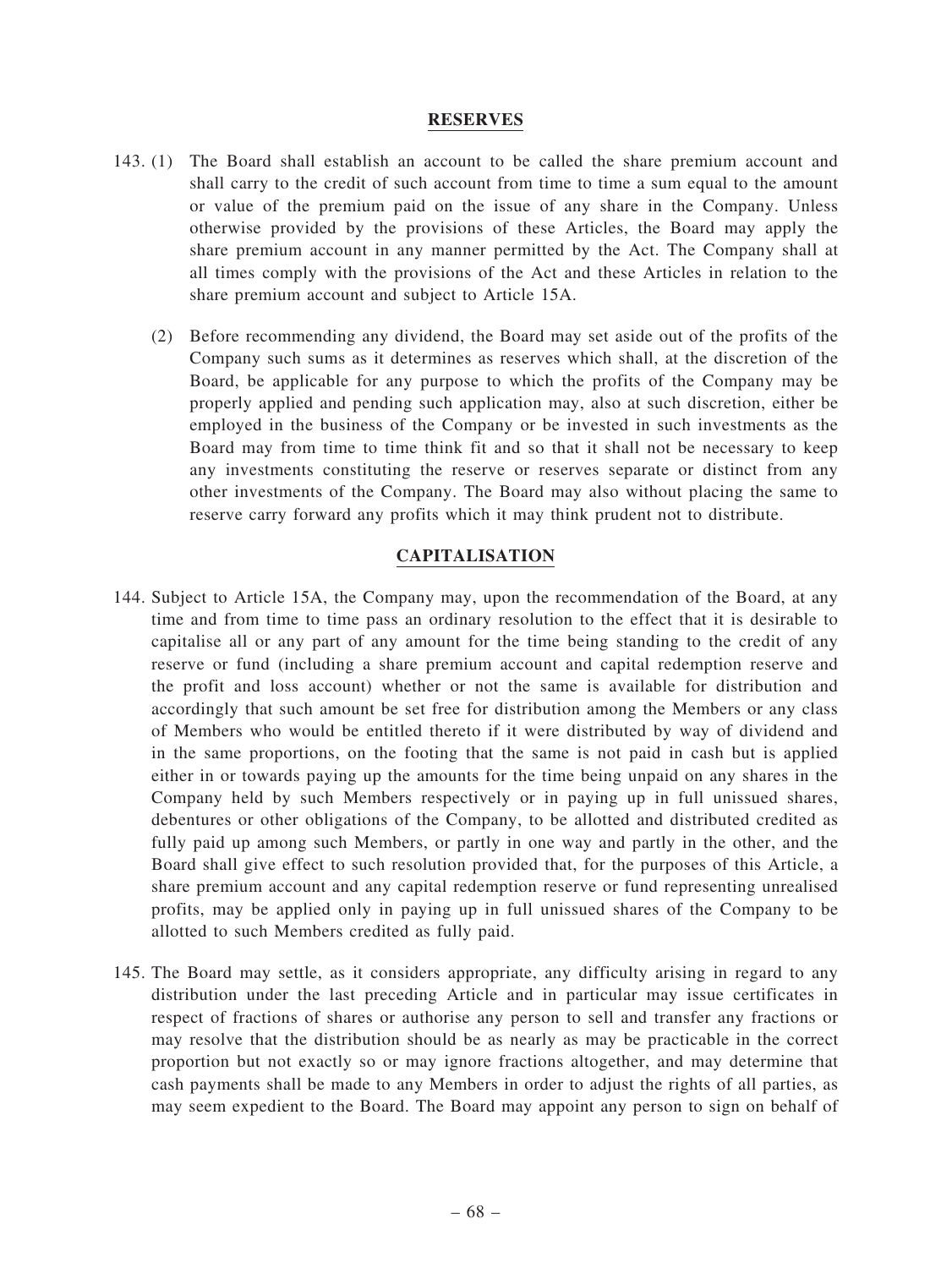the persons entitled to participate in the distribution any contract necessary or desirable for giving effect thereto and such appointment shall be effective and binding upon the Members.

# SUBSCRIPTION RIGHTS RESERVE

- 146. The following provisions shall have effect to the extent that they are not prohibited by and are in compliance with the Act:
	- (1) If, so long as any of the rights attached to any warrants issued by the Company to subscribe for shares of the Company shall remain exercisable, the Company does any act or engages in any transaction which, as a result of any adjustments to the subscription price in accordance with the provisions of the conditions of the warrants, would reduce the subscription price to below the par value of a share, then the following provisions shall apply:
		- (a) as from the date of such act or transaction the Company shall establish and thereafter (subject as provided in this Article) maintain in accordance with the provisions of this Article a reserve (the ''Subscription Rights Reserve'') the amount of which shall at no time be less than the sum which for the time being would be required to be capitalised and applied in paying up in full the nominal amount of the additional shares required to be issued and allotted credited as fully paid pursuant to sub- paragraph (c) below on the exercise in full of all the subscription rights outstanding and shall apply the Subscription Rights Reserve in paying up such additional shares in full as and when the same are allotted;
		- (b) the Subscription Rights Reserve shall not be used for any purpose other than that specified above unless all other reserves of the Company (other than share premium account) have been extinguished and will then only be used to make good losses of the Company if and so far as is required by law;
		- (c) upon the exercise of all or any of the subscription rights represented by any warrant, the relevant subscription rights shall be exercisable in respect of a nominal amount of shares equal to the amount in cash which the holder of such warrant is required to pay on exercise of the subscription rights represented thereby (or, as the case maybe the relevant portion thereof in the event of a partial exercise of the subscription rights) and, in addition, there shall be allotted in respect of such subscription rights to the exercising warrantholder, credited as fully paid, such additional nominal amount of shares as is equal to the difference between:
			- (i) the said amount in cash which the holder of such warrant is required to pay on exercise of the subscription rights represented thereby (or, as the case may be, the relevant portion thereof in the event of a partial exercise of the subscription rights); and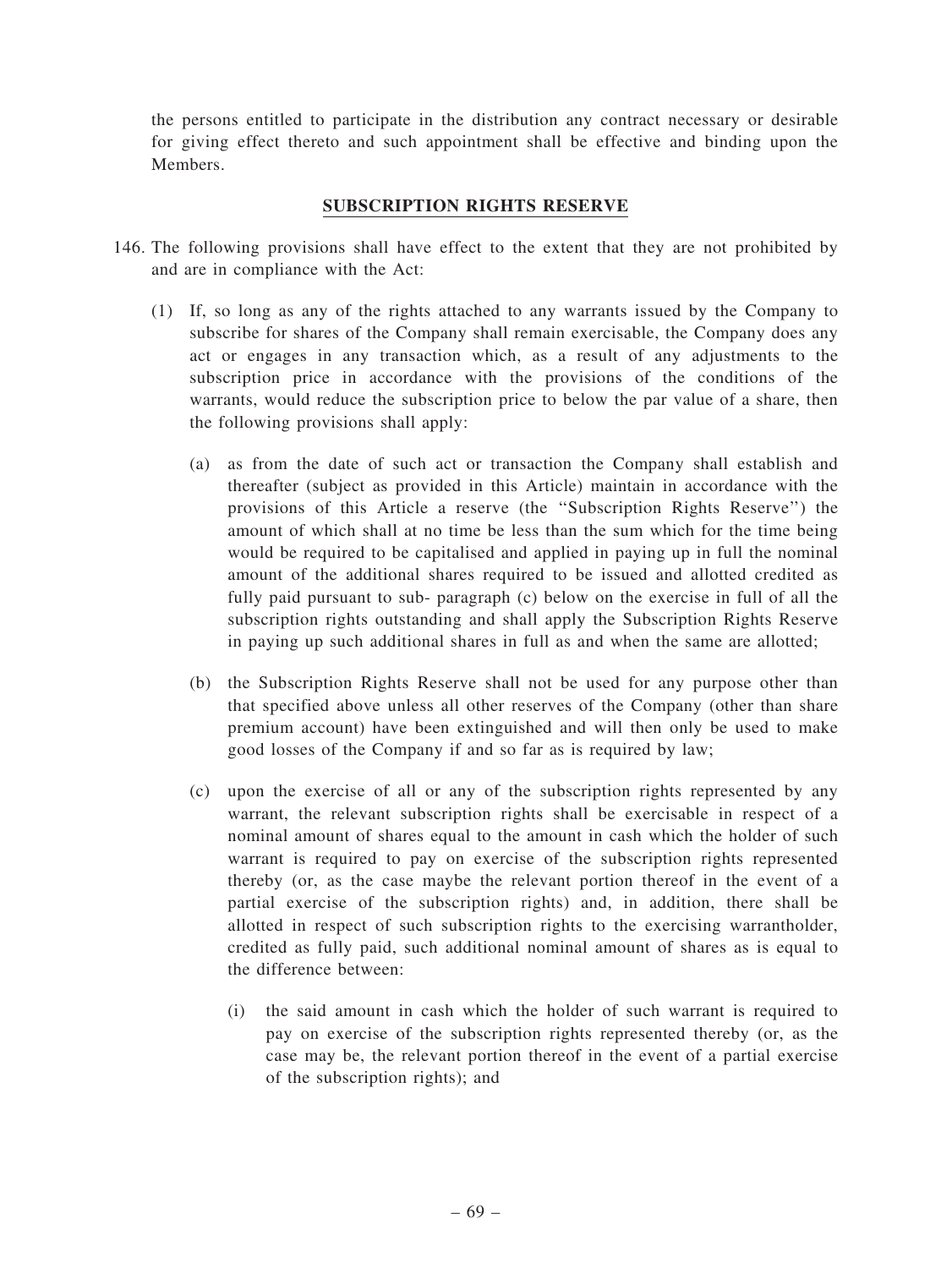- (ii) the nominal amount of shares in respect of which such subscription rights would have been exercisable having regard to the provisions of the conditions of the warrants, had it been possible for such subscription rights to represent the right to subscribe for shares at less than par and immediately upon such exercise so much of the sum standing to the credit of the Subscription Rights Reserve as is required to pay up in full such additional nominal amount of shares shall be capitalised and applied in paying up in full such additional nominal amount of shares which shall forthwith be allotted credited as fully paid to the exercising warrantholders; and
- (d) if, upon the exercise of the subscription rights represented by any warrant, the amount standing to the credit of the Subscription Rights Reserve is not sufficient to pay up in full such additional nominal amount of shares equal to such difference as aforesaid to which the exercising warrantholder is entitled, the Board shall apply any profits or reserves then or thereafter becoming available (including, to the extent permitted by law, share premium account) for such purpose until such additional nominal amount of shares is paid up and allotted as aforesaid and until then no dividend or other distribution shall be paid or made on the fully paid shares of the Company then in issue. Pending such payment and allotment, the exercising warrantholder shall be issued by the Company with a certificate evidencing his right to the allotment of such additional nominal amount of shares. The rights represented by any such certificate shall be in registered form and shall be transferable in whole or in part in units of one share in the like manner as the shares for the time being are transferable, and the Company shall make such arrangements in relation to the maintenance of a register therefor and other matters in relation thereto as the Board may think fit and adequate particulars thereof shall be made known to each relevant exercising warrantholder upon the issue of such certificate.
- (2) Shares allotted pursuant to the provisions of this Article shall rank pari passu in all respects with the other shares allotted on the relevant exercise of the subscription rights represented by the warrant concerned. Notwithstanding anything contained in paragraph (1) of this Article, no fraction of any share shall be allotted on exercise of the subscription rights.
- (3) The provision of this Article as to the establishment and maintenance of the Subscription Rights Reserve shall not be altered or added to in any way which would vary or abrogate, or which would have the effect of varying or abrogating the provisions for the benefit of any warrantholder or class of warrantholders under this Article without the sanction of a special resolution of such warrantholders or class of warrantholders.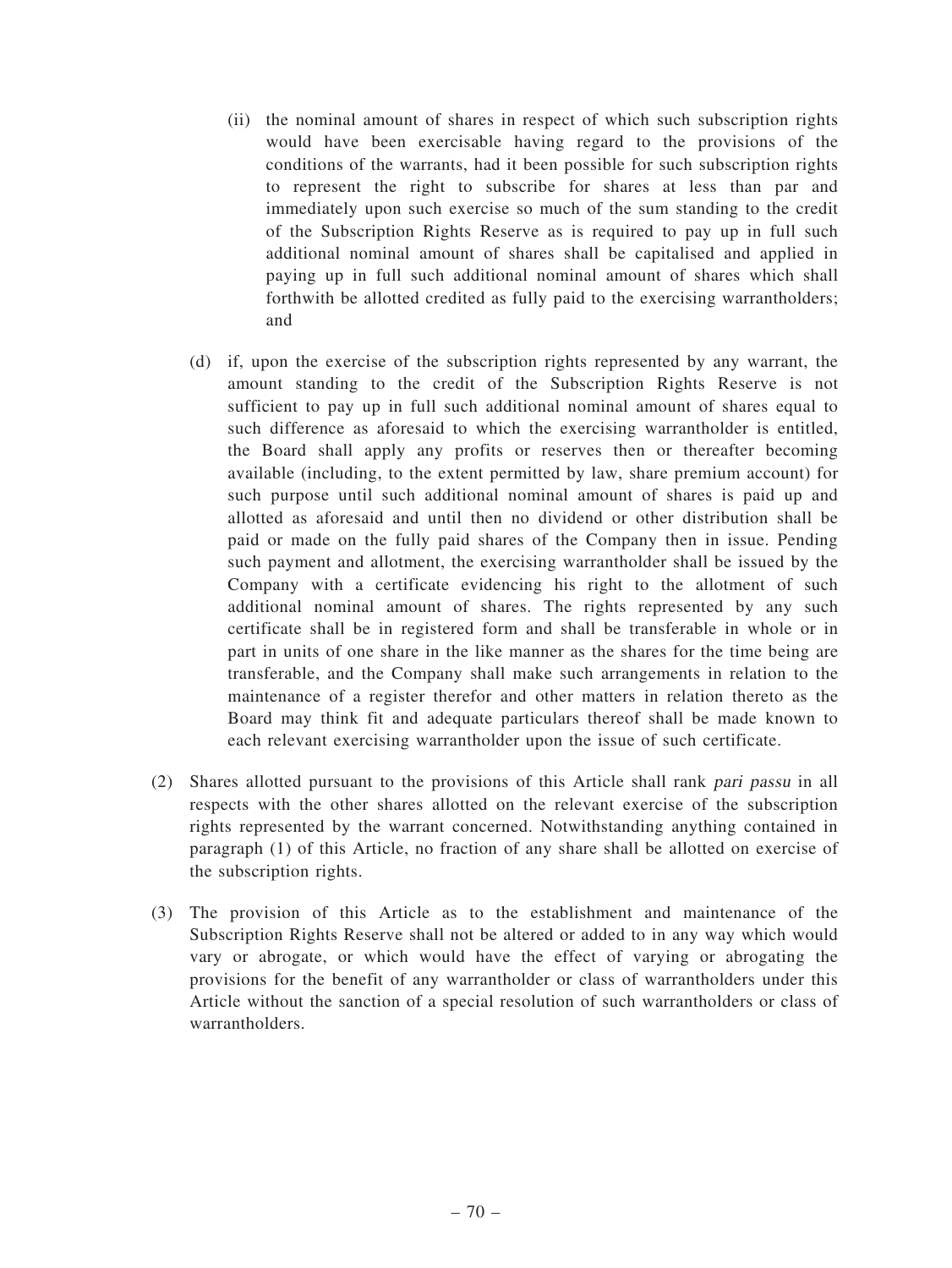(4) A certificate or report by the auditors for the time being of the Company as to whether or not the Subscription Rights Reserve is required to be established and maintained and if so the amount thereof so required to be established and maintained, as to the purposes for which the Subscription Rights Reserve has been used, as to the extent to which it has been used to make good losses of the Company, as to the additional nominal amount of shares required to be allotted to exercising warrantholders credited as fully paid, and as to any other matter concerning the Subscription Rights Reserve shall (in the absence of manifest error) be conclusive and binding upon the Company and all warrantholders and shareholders.

# ACCOUNTING RECORDS

- 147. The Board shall cause true accounts to be kept of the sums of money received and expended by the Company, and the matters in respect of which such receipt and expenditure take place, and of the property, assets, credits and liabilities of the Company and of all other matters required by the Act or necessary to give a true and fair view of the Company's affairs and to explain its transactions.
- 148. The accounting records shall be kept at the Office or, at such other place or places as the Board decides and shall always be open to inspection by the Directors. No Member (other than a Director) shall have any right of inspecting any accounting record or book or document of the Company except as conferred by law or authorised by the Board or the Company in general meeting.
- 149. A printed copy of the Directors' report, accompanied by the balance sheet and profit and loss account, including every document required by law to be annexed thereto, made up to the end of the applicable financial year and containing a summary of the assets and liabilities of the Company under convenient heads and a statement of income and expenditure, together with a copy of the Auditors' report, shall be sent to each person entitled thereto at least twenty-one (21) days before the date of the general meeting and laid before the Company at the annual general meeting held in accordance with Article 56 provided that this Article shall not require a copy of those documents to be sent to any person whose address the Company is not aware or to more than one of the joint holders of any shares or debentures.

## AUDIT

150. (1) At the annual general meeting or at a subsequent extraordinary general meeting in each year, the Members shall by ordinary resolution appoint an auditor to audit the accounts of the Company and such auditor shall hold office until the next annual general meeting. Such auditor may be a Member but no Director or officer or employee of the Company shall, during his continuance in office, be eligible to act as an auditor of the Company.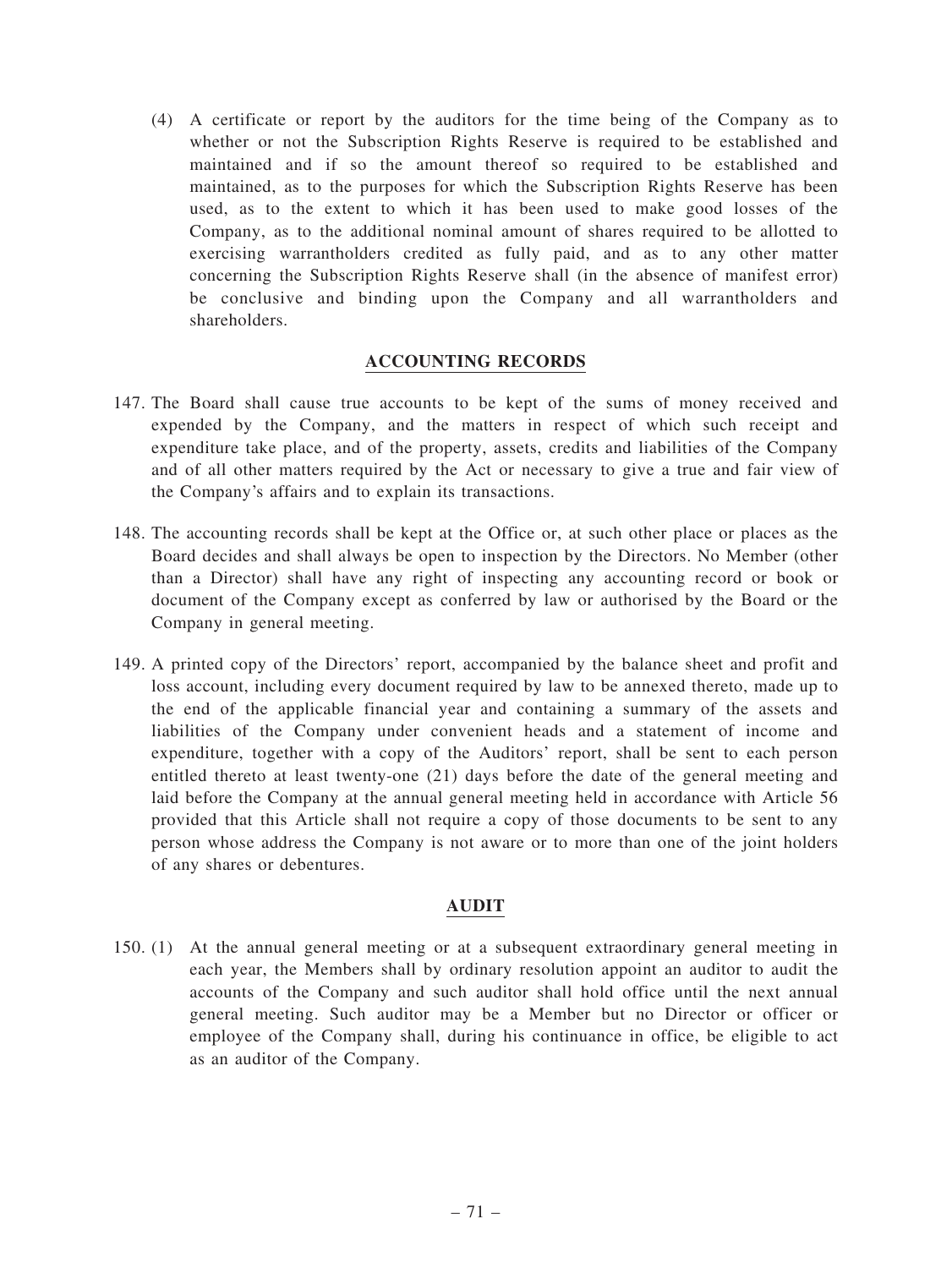- (2) A person, other than a retiring Auditor, shall not be capable of being appointed Auditor at an annual general meeting unless notice in writing of an intention to nominate that person to the office of Auditor has been given not less than fourteen (14) days before the annual general meeting and furthermore, the Company shall send a copy of any such notice to the retiring Auditor.
- (3) The Members may, at any general meeting convened and held in accordance with these Articles, by ordinary resolution remove the Auditor at any time before the expiration of his term of office and shall by ordinary resolution at that meeting appoint another Auditor in his stead for the remainder of his term.
- 151. Subject to the Act the accounts of the Company shall be audited at least once in every year.
- 152. The remuneration of the Auditor shall be fixed by the Member at general meetings by passing ordinary resolution or by other body independent of the Board.
- 153. Subject to the Listing Rules, the Directors may fill any casual vacancy in the office of Auditor but while any such vacancy continues the surviving or continuing Auditor or Auditors, if any, may act, and the remuneration of any Auditor appointed by the Directors under this Article may be fixed by the Board. Subject to Article 150(1), an Auditor appointed under this Article shall hold office until the next following annual general meeting of the Company and shall then be subject to appointment by the Members under Article 150(1) at such remuneration to be determined by the Members under Article 152.
- 154. The Auditor shall at all reasonable times have access to all books kept by the Company and to all accounts and vouchers relating thereto; and he may call on the Directors or officers of the Company for any information in their possession relating to the books or affairs of the Company.
- 155. The statement of income and expenditure and the balance sheet provided for by these Articles shall be examined by the Auditor and compared by him with the books, accounts and vouchers relating thereto; and he shall make a written report thereon stating whether such statement and balance sheet are drawn up so as to present fairly the financial position of the Company and the results of its operations for the period under review and, in case information shall have been called for from Directors or officers of the Company, whether the same has been furnished and has been satisfactory. The financial statements of the Company shall be audited by the Auditor in accordance with generally accepted auditing standards. The Auditor shall make a written report thereon in accordance with generally accepted auditing standards and the report of the Auditor shall be submitted to the Members in general meeting. The generally accepted auditing standards referred to herein may be those of a country or jurisdiction other than the Cayman Islands. If so, the financial statements and the report of the Auditor should disclose this act and name such country or jurisdiction.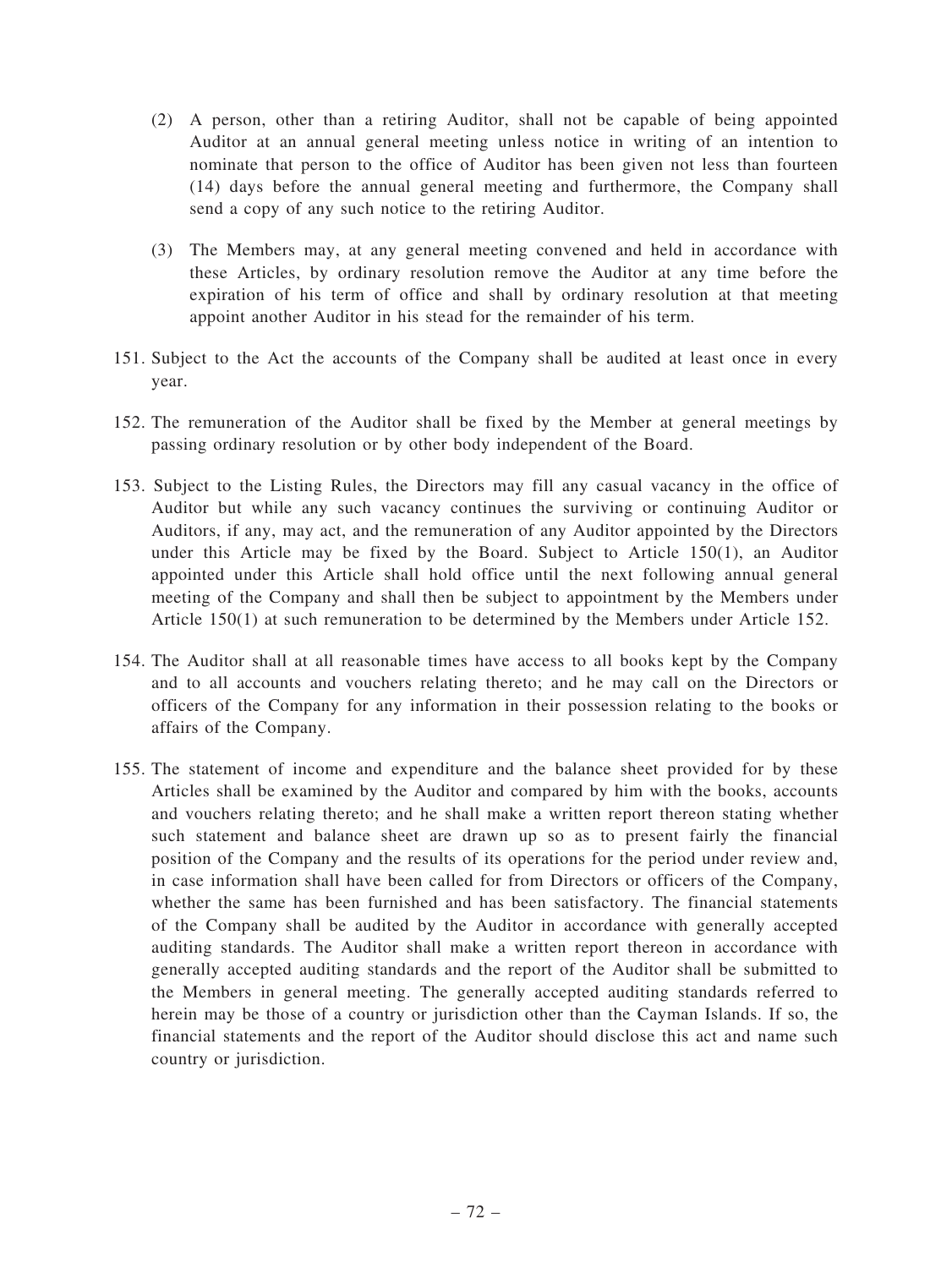### **NOTICES**

- 156. (1) Subject to Article 15A, any Notice or document (including any ''corporate communication'' within the meaning ascribed thereto under the Listing Rules), whether or not, to be given or issued under these Articles from the Company shall be given in writing or by cable, telex or facsimile transmission message or other form of electronic transmission or electronic communication and any such Notice and document may be given or issued by the following means:
	- (a) by serving it personally on the relevant person;
	- (b) by sending it through the post in a prepaid envelope addressed to such Member at his registered address as appearing in the Register or at any other address supplied by him to the Company for the purpose;
	- (c) by delivering or leaving it at such address as aforesaid;
	- (d) by placing an advertisement in appropriate newspapers or other publication and where applicable, in accordance with the requirements of the Designated Stock Exchange;
	- (e) by sending or transmitting it as an electronic communication to the relevant person at such electronic address as he may provide under Article 156(6), subject to the Company complying with the Statutes and any other applicable laws, rules and regulations from time to time in force with regard to any requirements for the obtaining of consent (or deemed consent) from such person;
	- (f) by publishing it on the Company's website to which the relevant person may have access, subject to the Company complying with the Statutes and any other applicable laws, rules and regulations from time to time in force with regard to any requirements for the obtaining of consent (or deemed consent) from such person and/or for giving notification to any such person stating that the Notice, document or publication is available on the Company's computer network website (a ''notice of availability''); or
	- (g) by sending or otherwise making it available to such person through such other means to the extent permitted by and in accordance with the Statutes and other applicable laws, rules and regulations.
	- (2) The notice of availability may be given by any of the means set out above other than by posting it on a website.
	- (3) In the case of joint holders of a share all Notices shall be given to that one of the joint holders whose name stands first in the Register and Notice so given shall be deemed a sufficient service on or delivery to all the joint holders.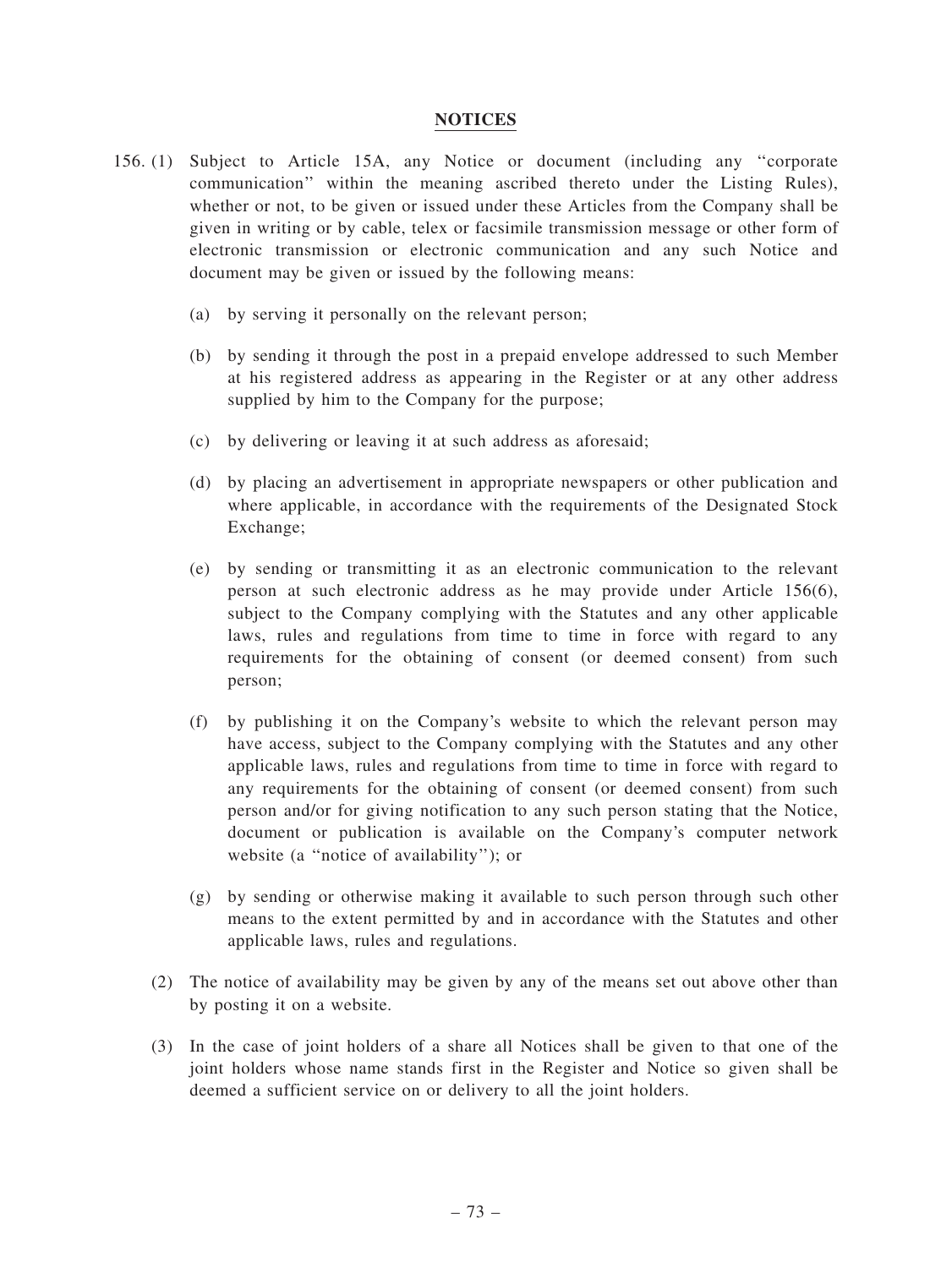- (4) Every person who, by operation of law, transfer, transmission, or other means whatsoever, shall become entitled to any share, shall be bound by every notice in respect of such share, which, previously to his name and address (including electronic address) being entered in the Register as the registered holder of such share, shall have been duly given to the person from whom he derives title to such share.
- (5) Every Member or a person who is entitled to receive Notice from the Company under the provisions of the Statutes or these Articles may register with the Company an electronic address to which Notices can be served upon him.
- (6) Subject to any applicable laws, rules and regulations (including the Listing Rules) and the terms of these Articles, any Notice, document or publication may be given in the English language only or in both the English language and the Chinese language.
- 157. Any Notice or other document:
	- (a) if served or delivered by post, shall where appropriate be sent by airmail and shall be deemed to have been served or delivered on the day following that on which the envelope containing the same, properly prepaid and addressed, is put into the post; in proving such service or delivery it shall be sufficient to prove that the envelope or wrapper containing the Notice or document was properly addressed and put into the post and a certificate in writing signed by the Secretary or other officer of the Company or other person appointed by the Board that the envelope or wrapper containing the Notice or other document was so addressed and put into the post shall be conclusive evidence thereof;
	- (b) if sent by electronic communication, shall be deemed to be given on the day on which it is transmitted from the server of the Company or its agent;
	- (c) if published on the Company's website or the website of the Designated Stock Exchange, shall be deemed to have been served on the day on which the Notice, document or publication first so appears on the Company's website or the website of the Designated Stock Exchange to which the relevant person may have access or the day on which the Notice of availability is deemed to have been served or delivered to such person under these Articles, whichever is later;
	- (d) if served or delivered in any other manner contemplated by these Articles, shall be deemed to have been served or delivered at the time of personal service or delivery or, as the case may be, at the time of the relevant despatch or transmission; and in proving such service or delivery a certificate in writing signed by the Secretary or other officer of the Company or other person appointed by the Board as to the act and time of such service, delivery, despatch or transmission shall be conclusive evidence thereof; and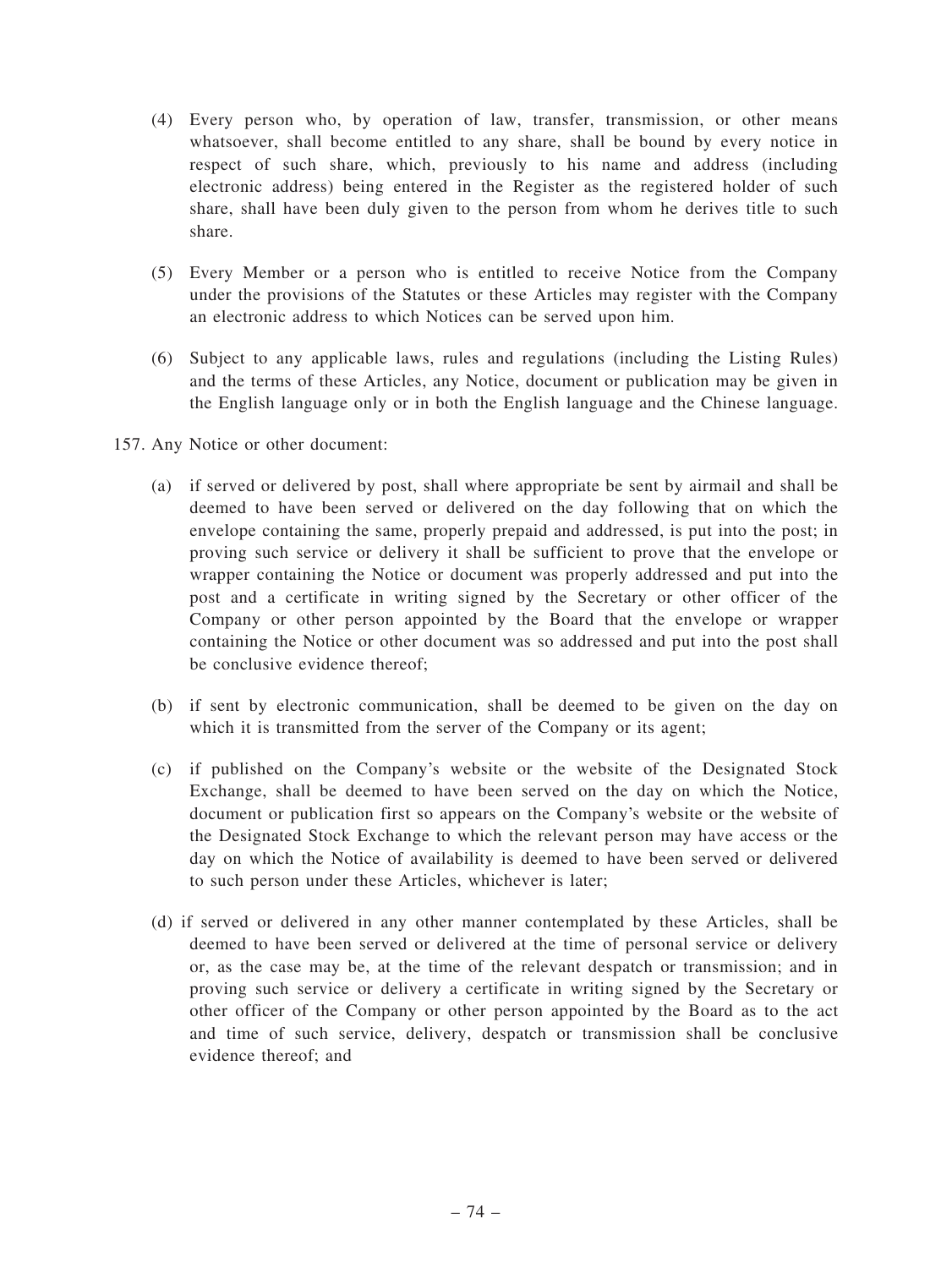- (e) if published as an advertisement in a newspaper or other publication permitted under these Articles, shall be deemed to have been served on the day on which the advertisement first so appears.
- 158. (1) Any Notice or other document delivered or sent by post to or left at the registered address of any Member in pursuance of these Articles shall, notwithstanding that such Member is then dead or bankrupt or that any other event has occurred and whether or not the Company has notice of the death or bankruptcy or other event, be deemed to have been duly served or delivered in respect of any share registered in the name of such Member as sole or joint holder unless his name shall, at the time of the service or delivery of the Notice or document, have been removed from the Register as the holder of the share, and such service or delivery shall for all purposes be deemed a sufficient service or delivery of such Notice or document on all persons interested (whether jointly with or as claiming through or under him) in the share.
	- (2) A notice may be given by the Company to the person entitled to a share in consequence of the death, mental disorder or bankruptcy of a Member by sending it through the post in a prepaid letter, envelope or wrapper addressed to him by name, or by the title of representative of the deceased, or trustee of the bankrupt, or by any like description, at the address, if any, supplied for the purpose by the person claiming to be so entitled, or (until such an address has been so supplied) by giving the notice in any manner in which the same might have been given if the death, mental disorder or bankruptcy had not occurred.
	- (3) Any person who by operation of law, transfer or other means whatsoever shall become entitled to any share shall be bound by every Notice in respect of such share which prior to his name and address being entered on the Register shall have been duly given to the person from whom he derives his title to such share.

# SIGNATURES

159. For the purposes of these Articles, facsimile or electronic transmission message purporting to come from a holder of shares or, as the case may be, a Director or alternate Director, or, in the case of a corporation which is a holder of shares from a director or the secretary thereof or a duly appointed attorney or duly authorised representative thereof for it and on its behalf, shall in the absence of express evidence to the contrary available to the person relying thereon at the relevant time be deemed to be a document or instrument in writing signed by such holder or Director or alternate Director in the terms in which it is received.

# WINDING UP

160.(1) Subject to Articles 15A and 160(2), the Board shall have power in the name and on behalf of the Company to present a petition to the court for the Company to be wound up.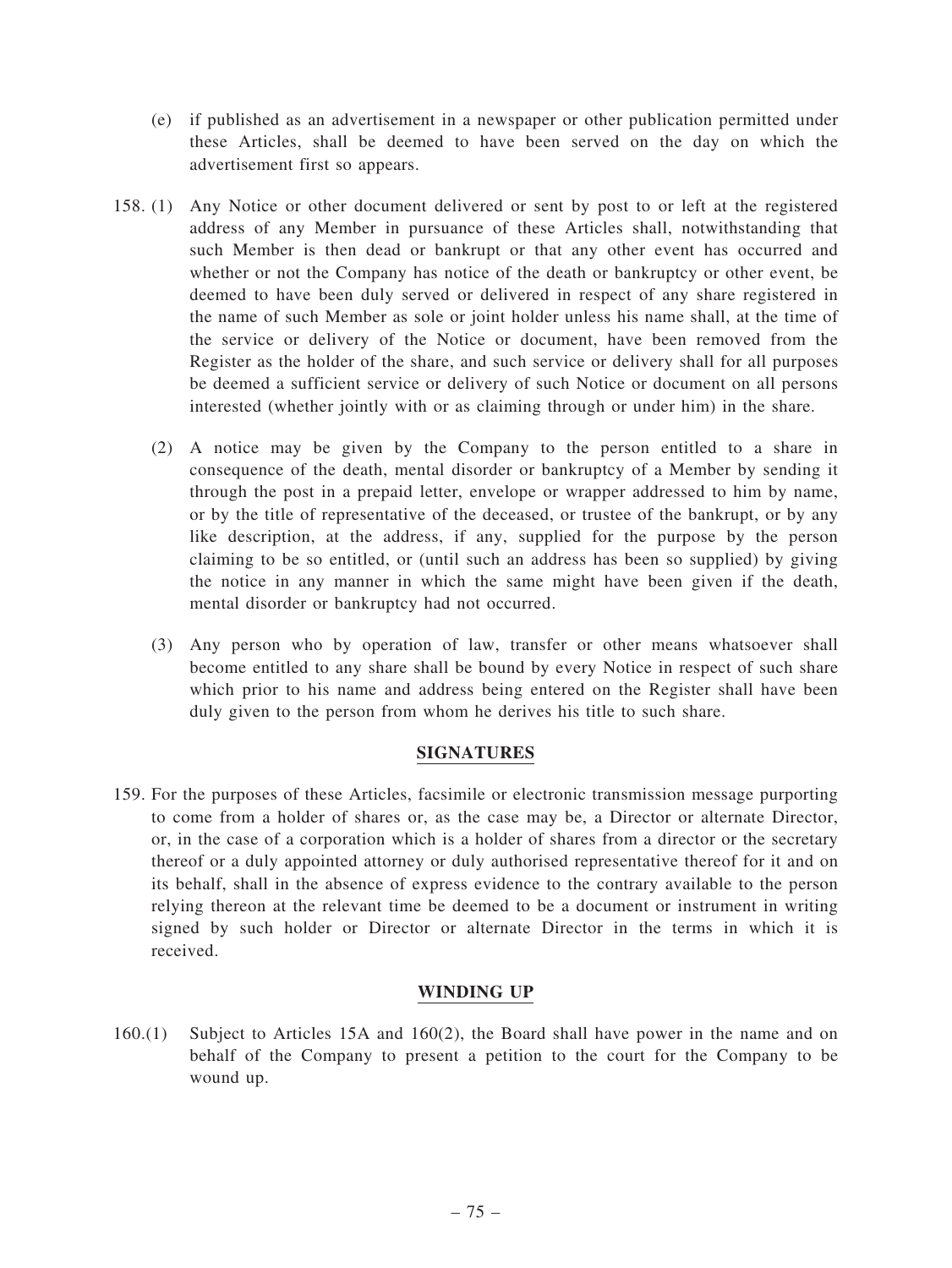- (2) Subject to Article 15A, a resolution that the Company be wound up by the court or be wound up voluntarily shall be a special resolution.
- 161. (1) Subject to Article 15A and any special rights, privileges or restrictions as to the distribution of available surplus assets on liquidation for the time being attached to any class or classes of shares (i) if the Company shall be wound up and the assets available for distribution amongst Members shall be more than sufficient to repay the whole of the capital paid up at the commencement of the winding up, the excess shall be distributed *pari passu* amongst such Members in proportion to the amount paid up on the shares held by them respectively and (ii) if the Company shall be wound up and the assets available for distribution amongst the Members as such shall be insufficient to repay the whole of the paid-up capital such assets shall be distributed so that, as nearly as may be, the losses shall be borne by the Members in proportion to the capital paid up, or which ought to have been paid up, at the commencement of the winding up on the shares held by them respectively.
	- (2) Subject to Article 15A, if the Company shall be wound up (whether the liquidation is voluntary or by the court) the liquidator may, with the authority of a special resolution and any other sanction required by the Act, divide among the Members in specie or kind the whole or any part of the assets of the Company and whether or not the assets shall consist of properties of one kind or shall consist of properties to be divided as aforesaid of different kinds, and may for such purpose set such value as he deems fair upon any one or more class or classes of property and may determine how such division shall be carried out as between the Members or different classes of Members. The liquidator may, with the like authority, vest any part of the assets in trustees upon such trusts for the benefit of the Members as the liquidator with the like authority shall think fit, and the liquidation of the Company may be closed and the Company dissolved, but so that no contributory shall be compelled to accept any shares or other property in respect of which there is a liability.
	- (3) Subject to Article 15A, in the event of winding-up of the Company in Hong Kong, every Member of the Company who is not for the time being in Hong Kong shall be bound, within 14 days after the passing of an effective resolution to wind up the Company voluntarily, or the making of an order for the winding-up of the Company, to serve notice in writing on the Company appointing some person resident in Hong Kong and stating that person's full name, address and occupation upon whom all summonses, notices, process, orders and judgements in relation to or under the winding- up of the Company may be served, and in default of such nomination the liquidator of the Company shall be at liberty on behalf of such Member to appoint some such person, and service upon any such appointee, whether appointed by the Member or the liquidator, shall be deemed to be good personal service on such Member for all purposes, and, where the liquidator makes any such appointment, he shall with all convenient speed give notice thereof to such Member by advertisement as he shall deem appropriate or by a registered letter sent through the post and addressed to such Member at his address as appearing in the register, and such notice shall be deemed to be service on the day following that on which the advertisement first appears or the letter is posted.